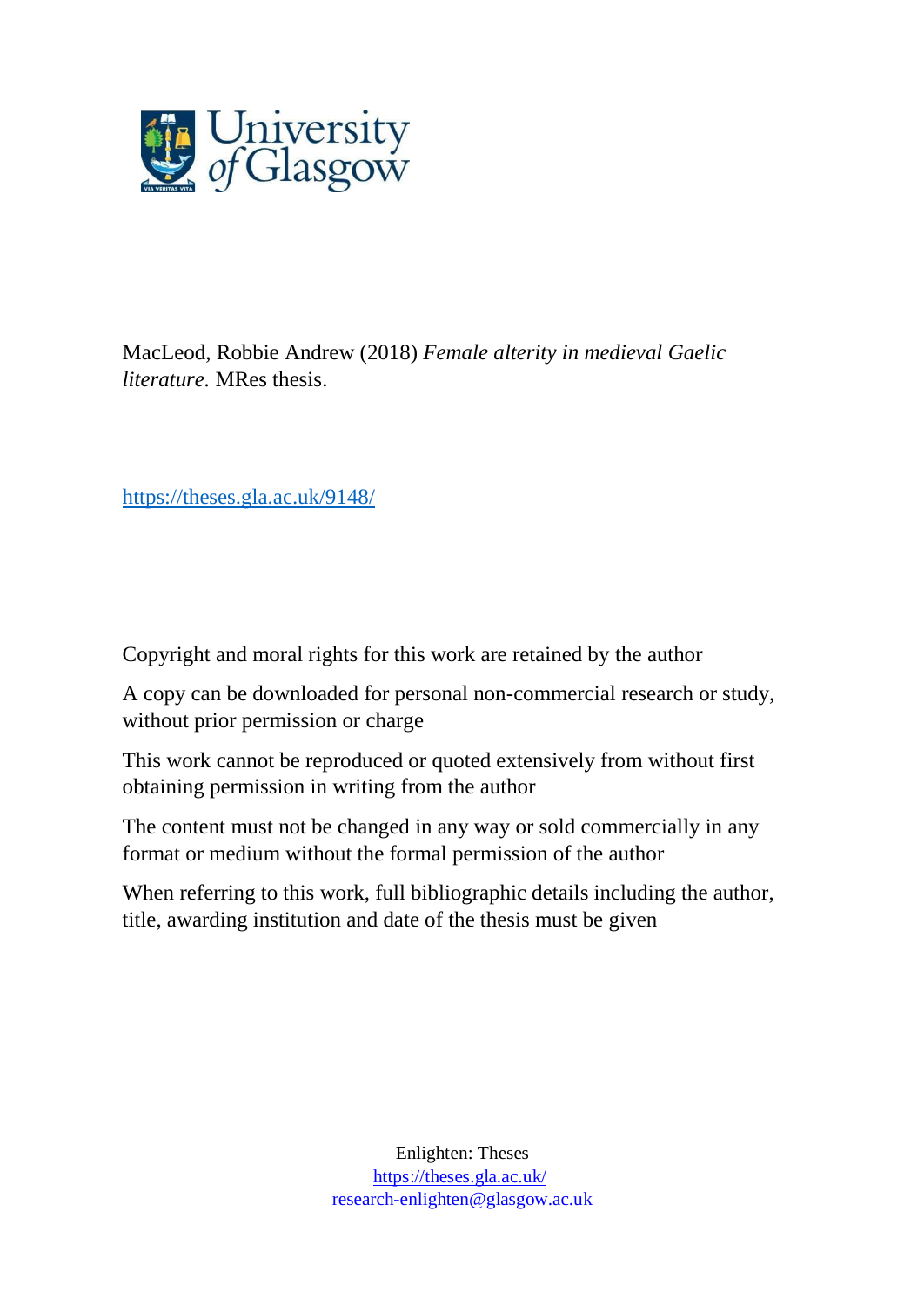Female Alterity in Medieval Gaelic Literature

Robbie Andrew MacLeod MA (Hons) 2030927

Submitted in partial fulfilment of the requirements for the Degree of Master of Research

> School of Humanities College of Arts University of Glasgow

October 2017: Resubmitted with Corrections May 2018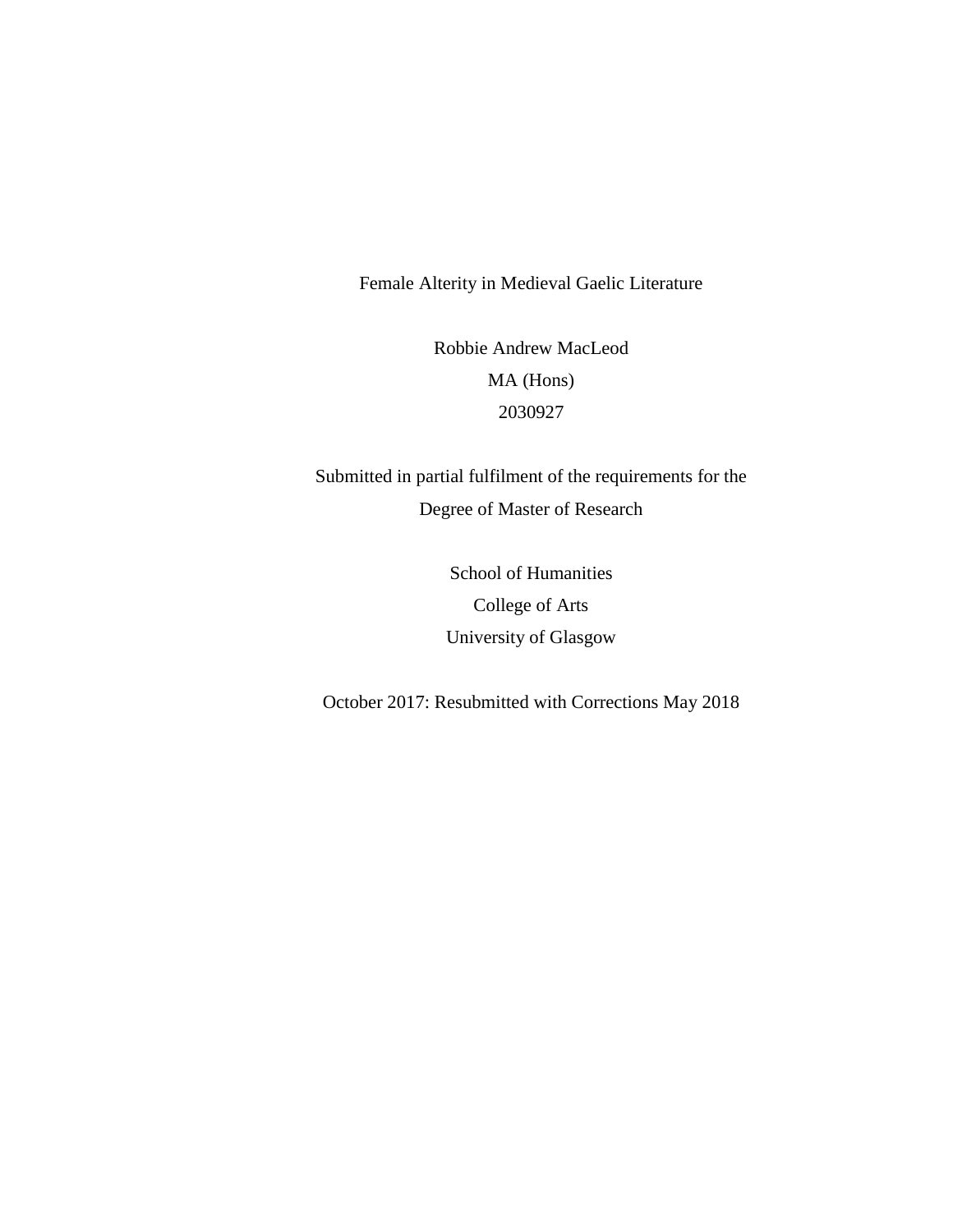## **Abstract**

This study is a literary critical examination of two specific instances of the alterity of women in medieval Gaelic secular prose literature: that of the foreign woman, and that of the woman warrior. Within both is seen how women are treated as outsiders in much of our literature from the period, and some more so than others. Foreign women are discussed as alluring, as mothers, and as dangerous individuals (frequently abductees) who can destabilise the society into which they enter. The repeated failures of women warriors are examined, and their interactions with weaponry, space and gender, as well as how other markers of alterity, such as foreignness, impact upon the portrayals of woman warriors in the literature. Overall, it is argued that we can understand women in medieval Gaelic literature as outsiders in general, but in specific instances certain women are made so distinctly outside the norm that they can be read as deliberately alienated.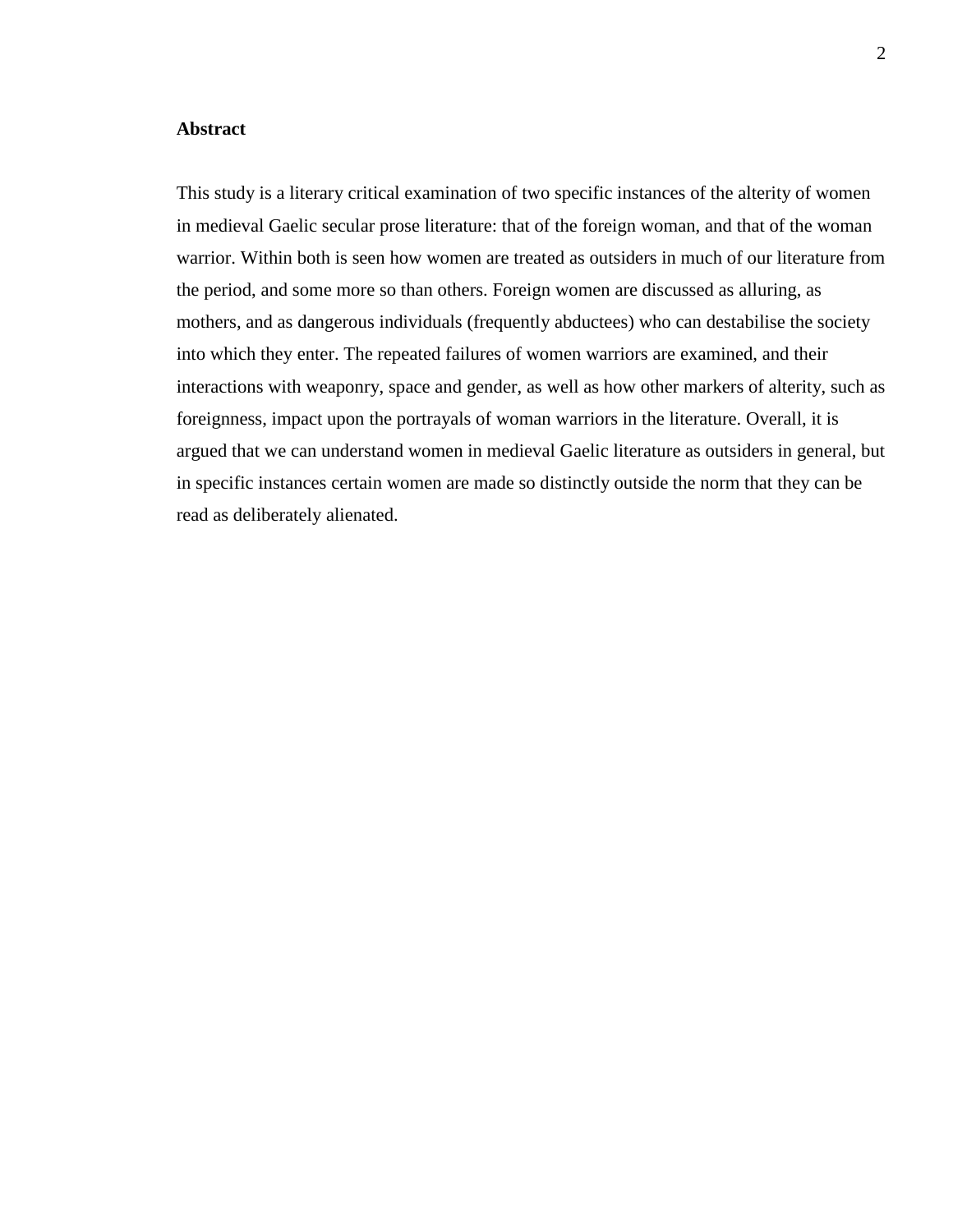## **Table of Contents**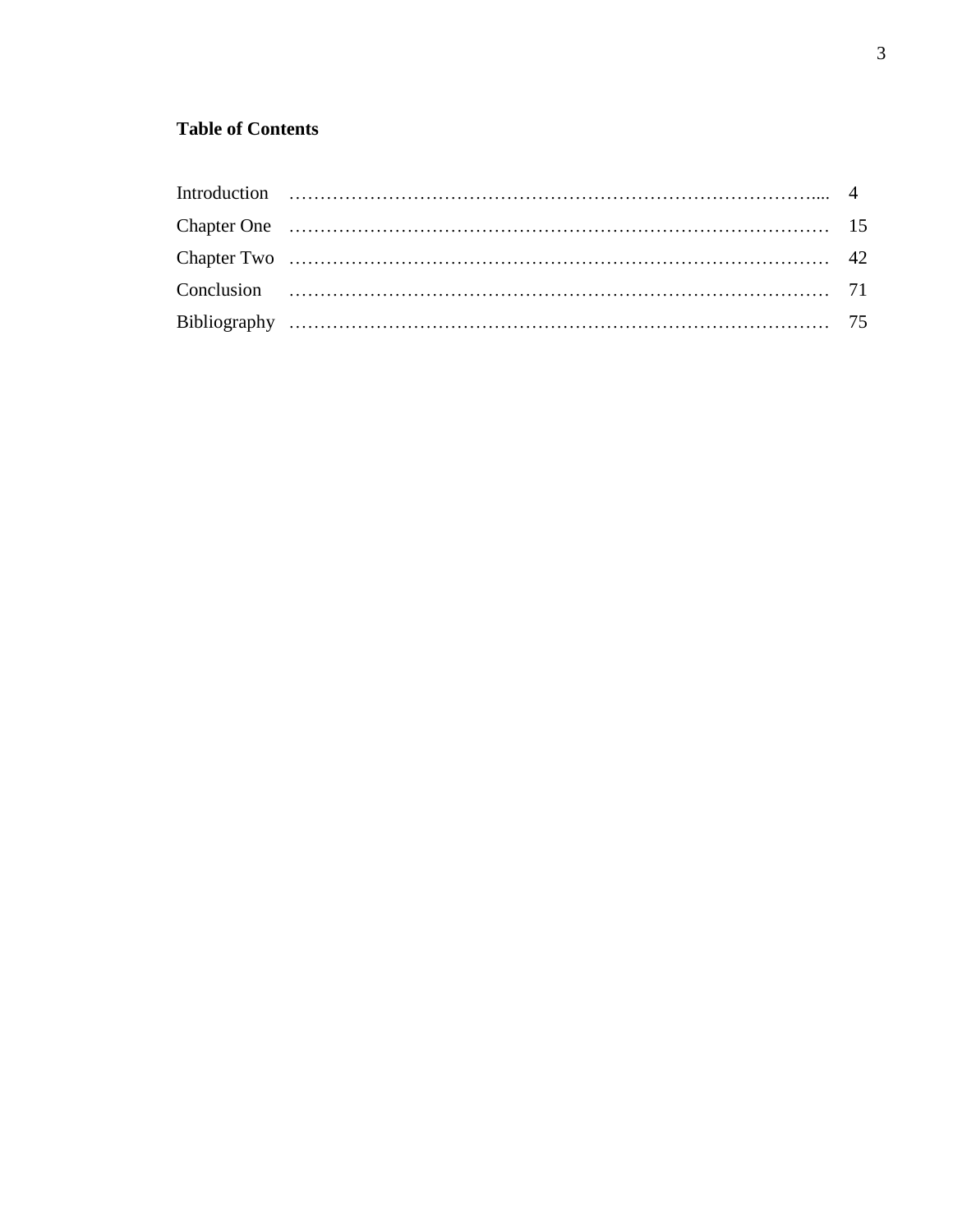## **Introduction**

 $\overline{a}$ 

Depictions of women in medieval Gaelic literature have received increasing attention in recent years, and, as a result, some notable previous assumptions regarding them have been challenged. The troubling 'romance' involved in the kidnapping and grooming of Derdriu has been examined by Mathis;<sup>1</sup> the notion of Medb as a proto-feminist icon pointing to an equal (or even matriarchal) pre-Christian Ireland has been dismantled by scholars such as  $Márkus;^{2}$ and the Morrígan has been examined as 'neither valkyrie nor war-goddess' but having power over domains such as prophecy, people and animals.<sup>3</sup> It is within this context of growing medieval Gaelic feminist scholarship that the present study seeks to explore the intersecting treatments of women and alterity within medieval secular prose literature. The extent to which women, particularly pro-active women, were shown to be outside the norm — both the norm of the producers and consumers of the literature, and of the world within the narratives — and the ways in which such women are marked out as unusual or extraordinary in the literature are worth discussing. The study takes for its focus two particular instances of women who can be seen as outsiders — foreigners and warriors.

In legal terms, the rights of women in the medieval Gaelic world were tied to men. To quote Ní Dhonnchadha: 'Most women lived in a state of legal dependence on male guardians'.<sup>4</sup> For society as a whole, the image we have from the legal texts has been summarised by Kelly:

The law-texts indicate that the basic territorial unit is the *túath*, conveniently translated 'tribe' or 'petty kingdom'. [...] Except when on military service or pilgrimage or when

<sup>&</sup>lt;sup>1</sup> Kate Louise Mathis, 'An Irish Poster Girl? Writing Deirdre during the Revival' in Willy Maley, Paddy Lyons and John Miller (eds.) *Romantic Ireland from Tone to Gonne: Fresh Perspectives on Nineteenth-Century Ireland* (Newcastle, 2013), 263-281. See also Kate Louise Mathis, 'The Evolution of Deirdriu in the Ulster Cycle' (Unpublished PhD thesis, University of Edinburgh, 2011).

<sup>2</sup> Gilbert Márkus, 'Early Irish 'Feminism", *New Blackfriars* 73 (1992), 375-388.

<sup>3</sup> Máire Herbert, 'Transmutations of an Irish Goddess', in Sandra Billington and Miranda Green (eds.), *The Concept of the Goddess* (London, 1996), 141-151.

<sup>4</sup> Máirín Ní Dhonnchadha, 'Travelers and settled folk: women, honor, and shame in medieval Ireland' in Sarah Sheehan and Ann Dooley (eds.), *Constructing gender in medieval Ireland* (New York, 2013), 17–38, at 19.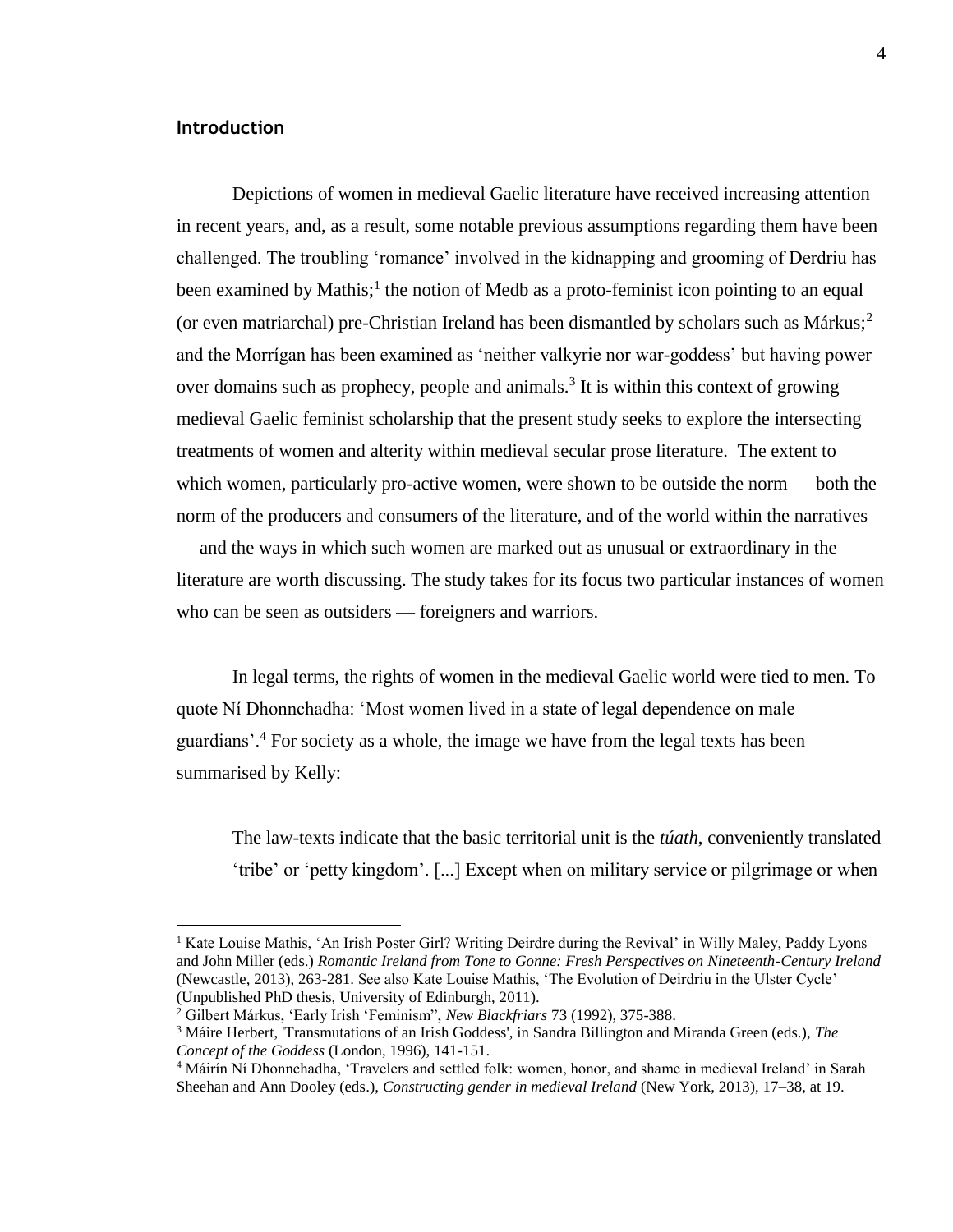attending an *óenach* ['a regular assembly for political, social, and perhaps commercial purposes'] outside the territory, the ordinary freeman stays within his own *túath*. 5

This will have been particularly the case for women, who were unlikely to engage in military service.<sup>6</sup> As Ní Dhonnchadha states: 'female honor and freedom to roam tended to be opposed to each other in medieval Irish sources.'<sup>7</sup> Kelly, citing wisdom-texts, presents 'Reticence, virtue and industry' as the key traits admired in women.<sup>8</sup> The 'Feminine Norm' in relation to historical women has most recently been examined by Oxenham. She concludes:

The present investigation suggests that, on the whole, women as a group, because of their sex, were not represented as inferior to men. They were, however, represented as different: there is ample evidence that the 'standard unit' of society was the free male, so women were inevitably regarded as in some way 'other'.<sup>9</sup>

Oxenham presents the role of women in medieval Ireland as working side-by-side with men in an agricultural society, with their own mastery over certain domains such as embroidery.<sup>10</sup> Oxenham also emphasises this 'different, but not inferior' angle regarding legal status.<sup>11</sup> The discrepancies between male and female legal status, regarding inheritance for example, have been examined by scholars such as  $\acute{O}$  Corráin.<sup>12</sup> The norm for medieval Gaelic women — as settled, agricultural workers in a *túath* — contrasts then at times with the women of our secular prose tales, in which we frequently see queens, warriors, sorceresses, wanderers and foreigners. And this is not to distract from the point made by Oxenham above, reinforced by Kelly: the 'free male' being considered the average member of medieval Gaelic society.

This brings us to a point of methodology. The focus of this study is firmly on the texts and the world depicted to us within them; that world, though it shares locations, events and

<sup>5</sup> Fergus Kelly, *A Guide to Early Irish Law* (Dublin, 1988), 3, 4.

<sup>6</sup> Máirín Ní Dhonnchadha, 'The semantics of *banscál'*, *Éigse* 31 (1999), 31–35, at 31.

<sup>7</sup> Ní Dhonnchadha, 'Travelers and settled folk', 19.

<sup>8</sup> Kelly, *Early Irish Law*, 69.

<sup>9</sup> Helen Oxenham, *Perceptions of Femininity in Early Irish Society* (Woodbridge, 2016), at 82.

<sup>10</sup> *Ibid*., 81.

<sup>11</sup> *Ibid*., 82.

 $12$  Donnchadh Ó Corráin, 'Women and the law in early Ireland', in Mary O'Dowd and Sabine Wichert (eds.), *Chattel, servant or citizen: women's status in church, state and society* (Belfast, 1995), 45–57.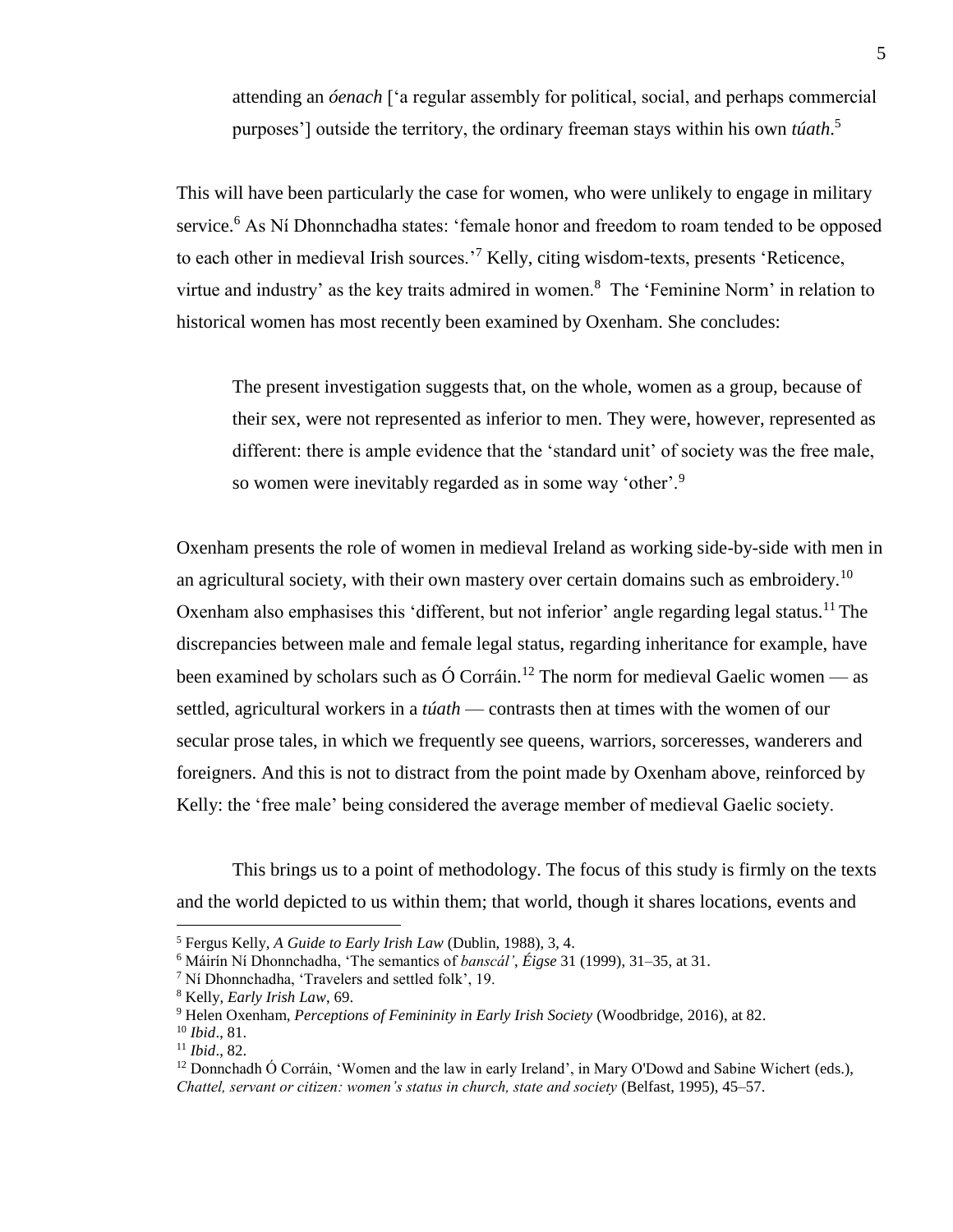individuals with it, is not medieval Gaeldom itself. Any conclusions drawn from the texts as reflecting medieval Gaelic society are done with the understanding that this is only one source of insight into that society, and it is far from the only one worth considering. The purpose of this study is not historical but literary critical. The focus is on the world of the narratives. This is an approach that has been taken in the context of medieval Gaelic material by scholars such as Künzler. As she states about her usage of key terminology in the introduction to her study of physicality in early Gaelic and old Norse-Icelandic literature:

*narrated world* denotes the fictional world created by and thus depicted in the text, the world that the literary characters inhabit. [...] *narrated world* also refers to the fictional setting in time and space, the structure and values of the text's society (or societies), the appearance and customs of characters, how they interact with each other and many other factors. The *narrated world* thus creates a tangible and perceptible space within the text and a meaningful sphere in which the literary characters  $[...]$  (inter-)act.<sup>13</sup>

In the course of any such study, questions do arise regarding how those behind the creation of the tales understood or purposed the texts. Where relevant, answers have been suggested. The emphasis, however, is on the world of these tales, rather than the world in which they were written down.

What then are the expectations regarding women in the world of medieval Gaelic secular prose literature? O'Leary's 'The Honour of Women in Early Irish Literature' remains a key text in any such discussion.<sup>14</sup> He highlights beauty and chastity in particular as two of the most important traits seen for women in the literature,<sup>15</sup> while a willingness to sacrifice oneself in order to improve the prospects of male kin is also emphasised.<sup>16</sup> O'Leary also mentions the emphasis on aristocratic characters found in medieval Gaelic literature,  $17$  and it is worth noting that many of our characters that will be discussed are framed in the literature in

<sup>13</sup> Sarah Künzler, *Flesh and Word: Reading Bodies in Old Norse-Icelandic and Early Irish Literature* (Berlin, 2016), at 31-32.

<sup>14</sup> Philip O'Leary, 'The Honour of Women in Early Irish Literature', *Ériu* 38 (1987), 27-44.

<sup>15</sup> *Ibid*., 33-35.

<sup>16</sup> *Ibid*., 32.

<sup>17</sup> *Ibid*., 27.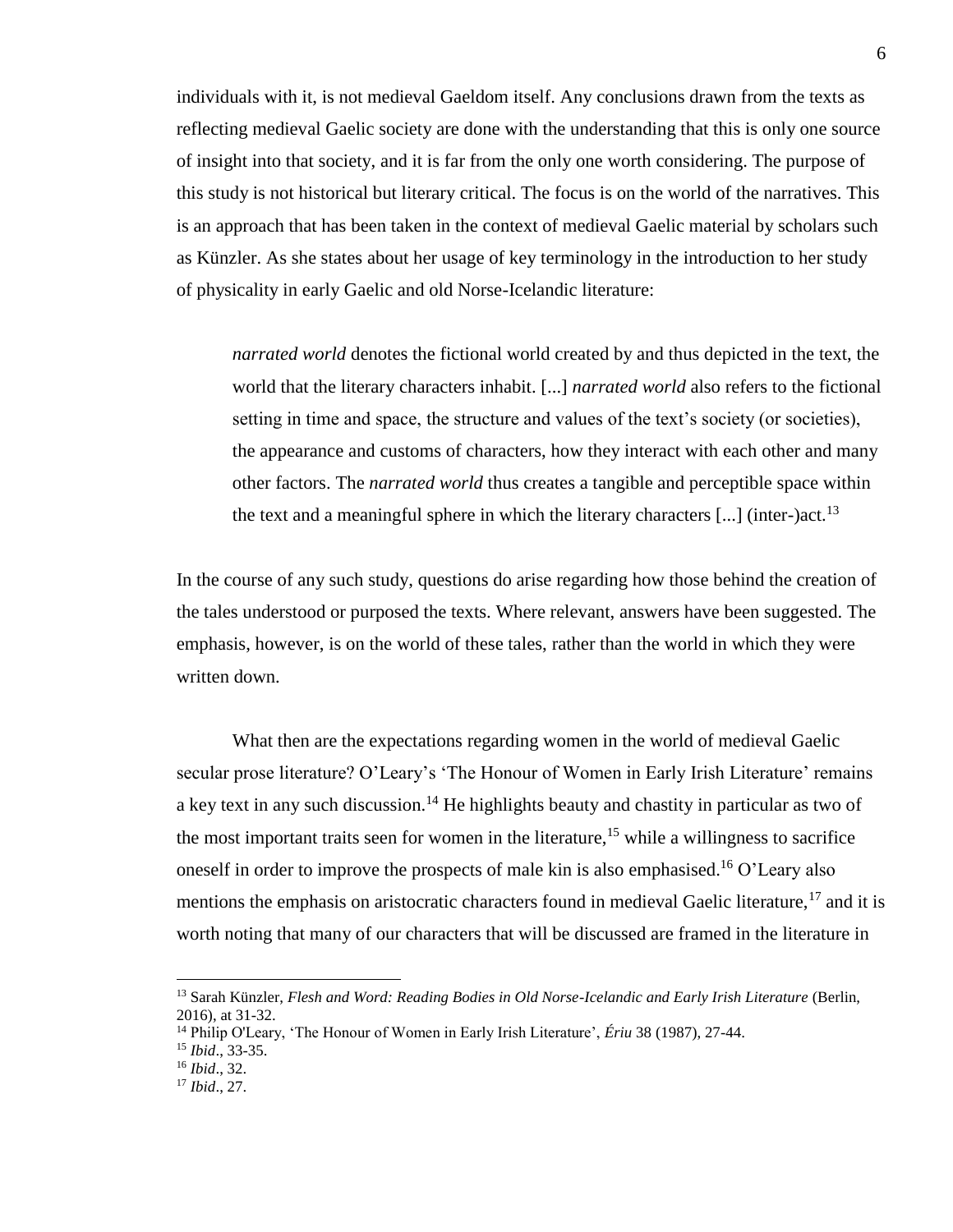terms of their relation to men, often royal men or men with ties to a royal court. This is most obvious in the *Banshenchas* 'The Lore of Women' which largely discusses the mothers, wives and daughters of famous men.<sup>18</sup> And here may come into view the contrast between the world of the secular prose texts and the world we reconstruct as medieval Ireland through the legal and wisdom texts. For instance, Kelly discusses the emphasis on beauty in the prose tales: 'Feminine beauty - so often enthused over in the sagas - does not count for much in the wisdom-texts'.<sup>19</sup> The discrepancy between the norms of medieval Gaeldom and those of the world of the narratives is therefore to be considered throughout this dissertation.

This study then takes two aspects of female alterity, ways in which women are presented as being outside the aforementioned norm: women's foreign status and women's status as warriors. Both are areas upon which scholarship has previously touched, but about which there remains much to say. Both are also of note as characters who experience female alterity, and are women who are marked as differing not only from male society, but also from other women. The study is limited in terms of time period and in terms of genre. The language of our texts date mainly from the Old and Middle Gaelic periods. In terms of genre, the study focuses on secular prose tales, though there is reference to hagiographical, metrical and legal material where relevant.

This study is far from the first to have extraordinary women from medieval Gaelic literature as its focus. Bitel's *Land of Women: tales of sex and gender from early Ireland*, 20 Findon's *A Woman's Words: Emer and female speech in the Ulster Cycle*<sup>21</sup> and, more recently, Oxenham's *Perceptions of Early Irish Femininity*<sup>22</sup> are key monographs in the discussion of women in medieval Gaelic literature, as is the collection of essays *Constructing Gender in Medieval Ireland*, edited by Sheehan and Dooley.<sup>23</sup> Individual essays have also added numerous insights to the discussion. Across these studies, the focus tends to be on individual characters such as Medb, Derdriu, and the Morrígan, and the aforementioned Emer,

<sup>18</sup> Muireann Ní Bhrolcháin, 'The *Banshenchas* revisited', in Mary O'Dowd and Sabine Wichert (eds.), *Chattel, servant or citizen: women's status in church, state and society* (Belfast, 1995), 70–81.

<sup>19</sup> Kelly, *Early Irish Law*, 69.

<sup>20</sup> Lisa M. Bitel, *Land of Women: tales of sex and gender from early Ireland* (Ithaca, 1996).

<sup>21</sup> Joanne Findon, *A Woman's Words: Emer and female speech in the Ulster Cycle* (Toronto, 1997).

<sup>22</sup> Oxenham, *Early Irish Femininity*.

<sup>23</sup> Sarah Sheehan and Ann Dooley (eds), *Constructing gender in medieval Ireland* (New York, 2013).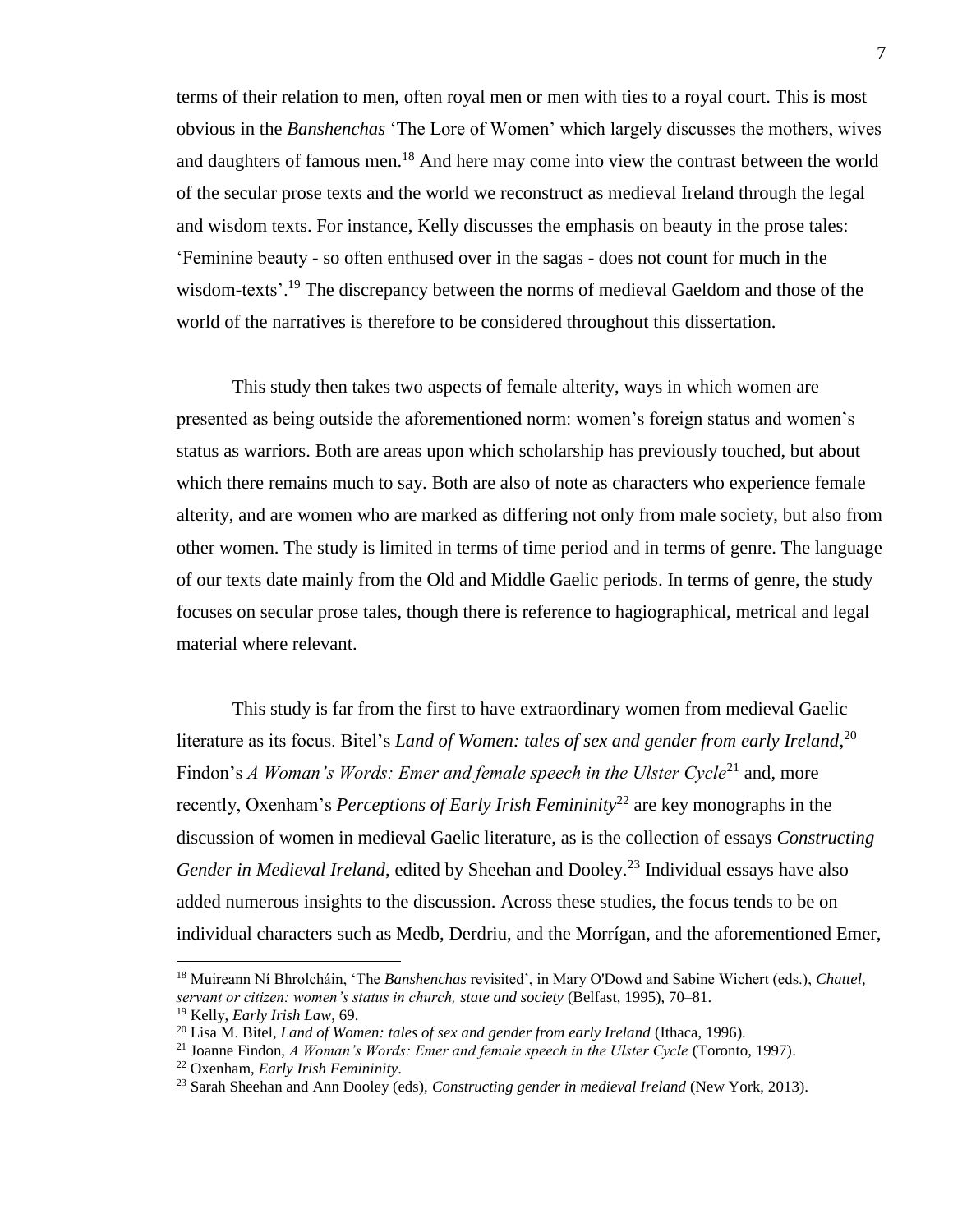as opposed to looking at women more broadly.<sup>24</sup> As will become clear in the course of this study, while foreign women and female warriors have been discussed, it has often been in the context of these character studies, as opposed to broader interrogations of the tropes as a whole.

Nor is this study the first to consider alterity, in various forms, in medieval Gaelic literature. Physical alterity as an aspect of medieval Gaelic literature has been studied in recent years by scholars such as Amy C. Eichhorn-Mulligan,  $^{25}$  Jacqueline Borsje<sup>26</sup> and Sarah Künzler,<sup>27</sup> and, particularly in the context of Cú Chulainn's *ríastrad*, has been commented upon by a great deal more besides.<sup>28</sup> The extraordinary physicality of characters such as Leborcham, the *bancháinte* 'female satirist' and messenger is given space in the literature in the Middle Irish *Talland Étair* 'The Siege of Howth', and serves to further her position as outside the norm:

*Mug <sup>7</sup> cumal robatar itig Conchobair. isi gein rucad eturru .i. ind ingen Leborcham. Badochraid dano adelb na ingine .i. adatraigid <sup>7</sup> adaglún innadiaid, adaescait <sup>7</sup> adásdail rempe. ISi [sic] toichled Herinn inoenló.*

A slave and a slavegirl were in Conor's house, and this is the child that was born to them, even the girl Leborcham. Uncomely, now, was the girl's shape, to wit, her two

<sup>24</sup> See, for instance, Erica Sessle, 'Misogyny and Medb: approaching Medb with feminist criticism', in James P. Mallory and Gerard Stockman (eds.), *Ulidia: proceedings of the First International Conference on the Ulster Cycle of Tales* (Belfast, 1994), 135–138; Máire Herbert, 'Celtic Heroine? The Archaeology of the Deirdre Story', in David Cairns and Toni O'Brien Johnson (eds.) *Gender in Irish Writing* (Milton Keynes, 1991), 13-22; Clarke, Michael, 'Demonology, allegory and translation: the Furies and the Morrigan', in Ralph O'Connor (ed.) *Classical Literature and Learning in Medieval Irish Narrative* (Woodbridge, 2014), 101-122. Of course, discussion of women in general does occur in many of these articles, but it frequently comprises background rather than the central focus of the argument.

<sup>&</sup>lt;sup>25</sup> Amy C. Eichhorn-Mulligan, 'The anatomy of power and the miracle of kingship: the female body of sovereignty in a medieval Irish kingship tale', *Speculum* 81:4 (October, 2006), 1014–1054.

<sup>26</sup> Jacqueline Borsje, *From chaos to enemy: encounters with monsters in early Irish texts: An investigation related to the process of christianization and the concept of evil* (Turnhout, 1996).

<sup>&</sup>lt;sup>27</sup> Sarah Künzler, *Flesh and Word: Reading Bodies in Old Norse-Icelandic and Early Irish Literature* (Berlin, 2016)

<sup>28</sup> See, for instance, Doris Edel, *Inside the Táin: Exploring Cú Chulainn, Fergus, Ailill, and Medb* (Berlin, 2015), 38.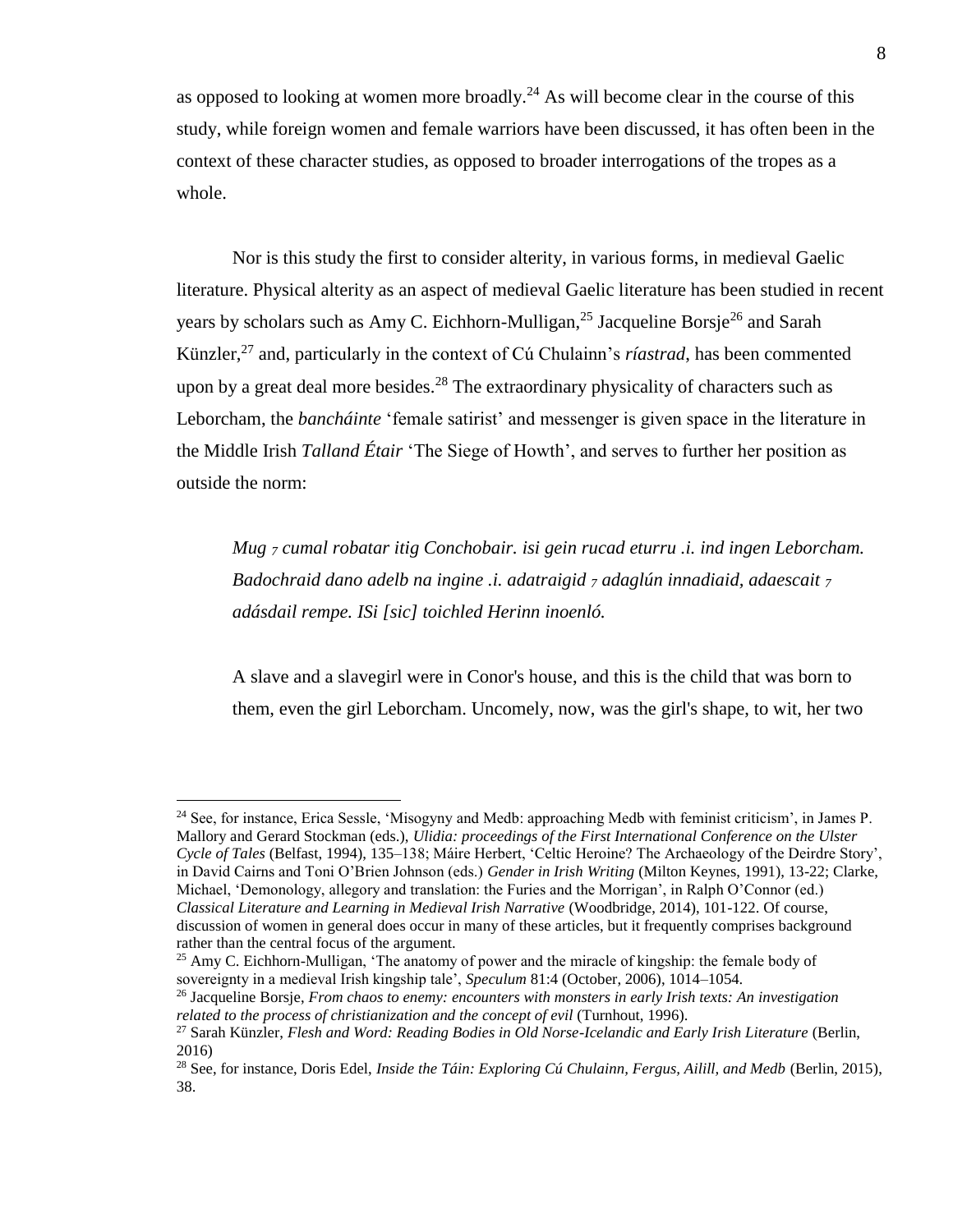feet and her two knees behind her, her two hams and her two heels before her. She it is that used to travel through Ireland in one day.<sup>29</sup>

Such a physical description increases her alterity, and has been discussed by scholars such as Künzler.<sup>30</sup> This stands in marked contrast to the description of beautiful female characters, a more common occurrence, as is seen with Emer's self-description in the Middle Irish *Fled Bricrend* 'Bricriu's Feast':

*"Cotomgaba-sa chéim cruth cheill congraimmim coibliud búada báigthir cach delbh cháin chucom conic mo rosc sóer setta dóine dom gnúis gné ní frith cruth ná córai ná congraim ni frith gaés ná gart ná genus. ní frith luth serice sóerligi na celle conomthic-se"*

"I am the standard of women, in figure, in grace and in wisdom ; None mine equal in beauty, for I am a picture of graces. Mien full noble and goodly, mine eye like a jewel that flasheth ; Figure, or grace, or beauty, or wisdom, or bounty, or chasteness, Joy of sense, or of loving, unto mine has never been likened."<sup>31</sup>

As mentioned, O'Leary states that beauty is one of the 'qualities recurring repeatedly in descriptions of respected female characters'.<sup>32</sup> He points to the descriptions of Étaín in the Old Irish *Togail Bruidne Da Derga* and the Middle Irish *Tochmarc Étaíne* for 'a lavish description of the Irish concept of feminine beauty'.<sup>33</sup>

<sup>29</sup> Whitley Stokes (ed. and tr.), 'The siege of Howth', *Revue Celtique* 8 (1887), 47–64, at 54, translated on 55.

<sup>&</sup>lt;sup>30</sup> Künzler, *Flesh and Word*, 221. See also Esther Le Mair, 'A trusted outsider: Leborcham in the Ulster Cycle' in Gregory Toner and Séamus Mac Mathúna (eds), *Ulidia 3: Proceedings of the Third International Conference on the Ulster Cycle of Tales* (Berlin, 2013), 37–47.

<sup>31</sup> George Henderson (ed. and tr.), *Fled Bricrend*, Irish Texts Society 2 (London, 1899), 26, translated on 27.

<sup>32</sup> Philip O'Leary, 'The Honour of Women in Early Irish Literature' *Ériu* 38 (1987), 27–44.

<sup>33</sup> *Ibid*. Citing Eleanor Knott (ed.), *Togail bruidne Da Derga*, Mediaeval and Modern Irish Series 8 (Dublin, 1936), 1-2.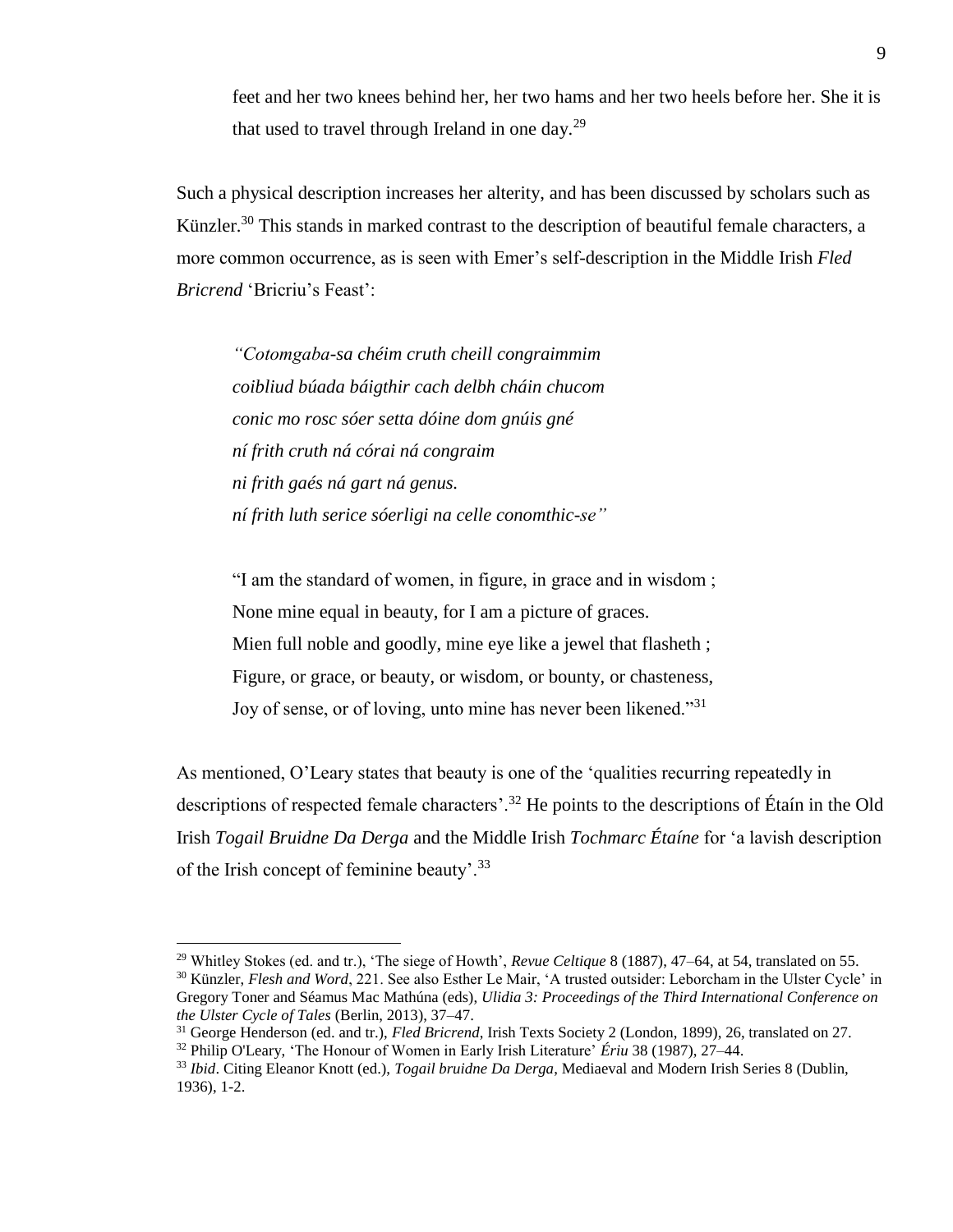At times the trope of physical alterity as manifesting the darkness of an evil character is subverted, and the dangerous feminine figure takes the form of a beautiful woman. This can be seen with characters — who will shortly be discussed — such as Medb,  $34$  Fand, and also with Sín in the Middle Irish *Aided Muirchertaig meic Erca* 'The Violent Death of Muirchertach mac Erca':<sup>35</sup>

*Ní cian dia raibe ann co facaid óen-ingen chruth-álaind, chenn-fhind, chnes-solus, & brat uaine impe i suide 'na fhochraib isin fert fódmuigi, & dar leis nocon fhaca don droing banda a com-álaind ná a com-chuanna*.

'He had not been there long when he saw a solitary damsel beautifully formed, fairheaded, bright-skinned, with a green mantle about her, sitting near him on the turfen mound; and it seemed to him that of womankind he had never beheld her equal in beauty and refinement.'<sup>36</sup>

These characters are beautiful and more akin to the expected norm in terms of female physicality in the world of the narrative, and at the same time are dangerous and capable of causing harm to male heroes. There is then some nuance to physical alterity: dangerous women can be beautiful *or* physically outside the norm.

We can see a thinning of the line between human and animal as another potential marker of physical alterity. This can be seen and has been discussed in the context of male characters such as Suibhne in the Middle Irish *Buile Shuibhne* 'Sweeney's Frenzy',<sup>37</sup> and also

<sup>34</sup> Medb's position as queen and ousider has been examined and challenged in recent scholarship. See Edel, 'Part III: Ailill and Medb', *Inside the Táin*, 207-313. She argues that Medb is a politically astute, complex character, often an outsider, who resists the simple definition to which she has been subject in some scholarship. <sup>35</sup> Lil Nic Dhonnchadha (ed.), *Aided Muirchertaig meic Erca*, Mediaeval and Modern Irish Series 19 (Dublin,

<sup>1964),</sup> dating on xix.

<sup>36</sup> *Ibid*., 1. Translated in Whitley Stokes, 'The death of Muirchertach mac Erca', *Revue Celtique* 23 (1902), 395– 437, at 397 and 399.

<sup>37</sup> J.G. O'Keeffe (ed.), *Buile Shuibhne*, Mediaeval and Modern Irish Series 1 (Dublin, 1931). See, for instance, Jan Erik Rekdal, 'From wine in a goblet to milk in cowdung: The transformation of early Christian kings in three post-Viking tales from Ireland', in Gro Steinsland, Jón Viðar Sigurðsson, Jan Erik Rekdal and Ian Beuermann (eds.)*, Ideology and power in the Viking and Middle Ages: Scandinavia, Iceland, Ireland, Orkney and the Faeroes*, (Leiden, 2011), 211–267.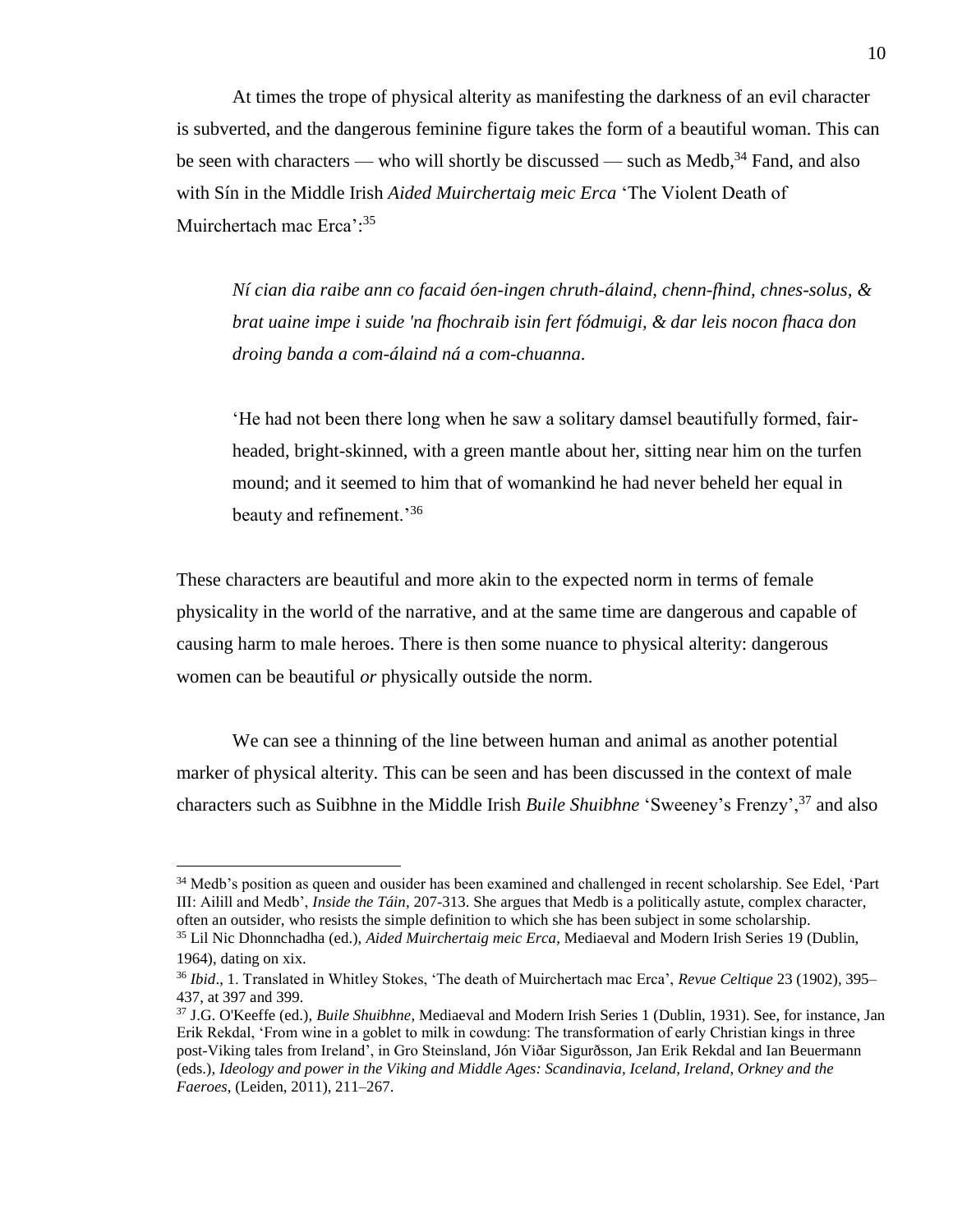in relation to lycanthropy and *fíannas* 'warband activity' as explored by Sharpe and McCone<sup>38</sup> — this link between human and lupine will be considered in discussion of women warriors. The blurring of the line between human and animal can also be seen in characters who are turned into animals or human-animal hybrids, and those who are capable of changing their own form. The aforementioned Morrígan's status as such a character can be seen in her Protean combat with Cú Chulainn in *Táin Bó Cúailnge* 'The Cattle-Raid of Cooley'.<sup>39</sup> There is a clear difference, at least in terms of agency, between characters who are turned into animals and those who can do so to themselves. The Middle Irish *Metrical dindshenchas* features examples of women who are turned into animals such as, in the *dindshenchas* of *Faffand*, Aige turned into a doe who then travels all over Ireland before being killed.<sup>40</sup> For *Duma Selga* we see both men and women turned into pigs before their later death in battle.<sup>41</sup> The connotations of supernatural transformation can also place characters outside the norm, even although we see some of our most prominent characters such as Cú Chulainn undergo changes in bodily appearance. This is of note, however: in terms of alterity and the notion of outsiders more generally, Cú Chulainn, along with Finn, dominate as figures discussed in terms of liminality<sup>42</sup> and the notion of the hero within or without the tribe.<sup>43</sup>

Other markers of alterity include class. In the extract above we also saw Leborcham marked out as the daughter of two slaves, and slavery and freedom can be clearly considered another marker of alterity. As O'Leary states, 'The world of early Irish literature was dominated by aristocratic warriors in pursuit of martial honour.'<sup>44</sup> Ní Dhonnchadha, drawing on legal texts, has in particular emphasised that the biggest divide in the medieval Ireland 'was between the enslaved and the free.'<sup>45</sup> The range in potential status of women in the medieval

<sup>38</sup> Kim McCone, 'Werewolves, cyclopes, *díberga* and *fíanna*: juvenile delinquency in early Ireland', *Cambridge Medieval Celtic Studies* 12 (Winter 1986), 1–22, and Richard Sharpe, 'Hiberno-Latin *laicus*, Irish *láech* and the Devil's men', *Ériu* 30 (1979), 75–92. See also John Carey, 'Werewolves in medieval Ireland', *Cambrian Medieval Celtic Studies* 44 (Winter, 2002), 37–72.

<sup>39</sup> Cecile O'Rahilly (ed. and tr.), *Táin bó Cúailnge: Recension I* (Dublin, 1976), 61, translated on 180. Henceforth *TBC I*.

<sup>40</sup> E. J. Gwynn (ed. and tr.), 'Faffand', *The metrical dindsenchas*, vol. 2 (Dublin, 1906), 66-71.

<sup>41</sup> E. J. Gwynn (ed. and tr.), 'Duma Selga', *The metrical dindsenchas*, vol. 3 (Dublin, 1913), 386-395. <sup>42</sup> Joseph Falaky Nagy, *The wisdom of the outlaw: the boyhood deeds of Finn in Gaelic narrative tradition*

<sup>(</sup>Berkeley, 1985).

<sup>43</sup> Marie-Louise Sjoestedt, *Gods and heroes of the Celts*, tr. Myles Dillon (London, 1949).

<sup>44</sup> O'Leary, 'The Honour of Women', 27.

<sup>45</sup> Ní Dhonnchadha, 'Travelers and settled folk', 18.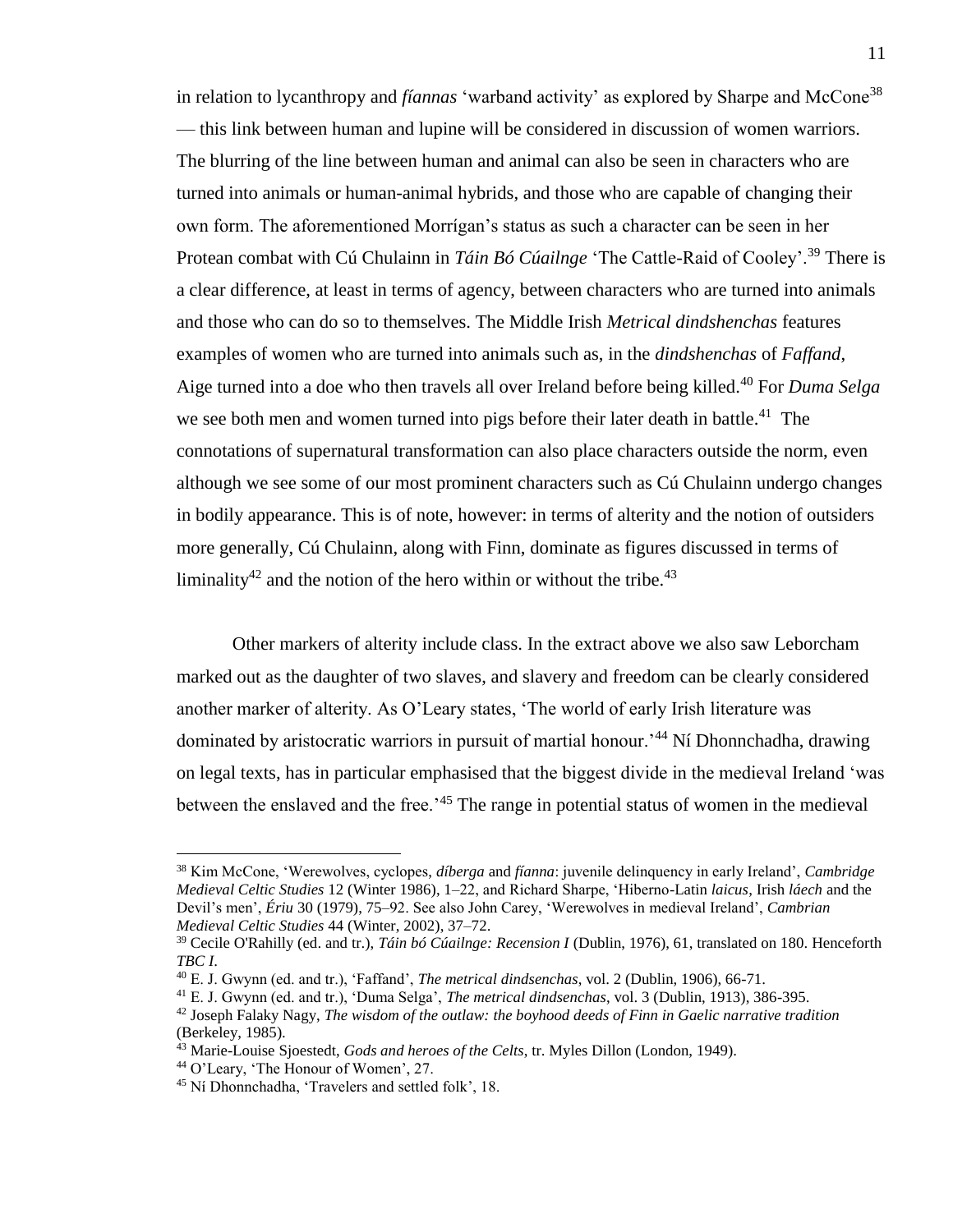Gaelic world, including slaves, is worth bearing in mind as we read tales that predominantly feature aristocratic women. This is one clear area where the position of women in medieval Gaelic society and medieval Gaelic literature contrast.

A further marker of alterity consists of how women interact with space. There does seem to be a preference that women in particular be settled and not journey forth like we see many of our male heroes doing. The interaction between women and gendered space has been most thoroughly examined by Ní Dhonnchadha.<sup>46</sup> She states: 'while women might keep within the household enclosure for their own safety, male honor was also upheld by their remaining there.<sup>'47</sup> There was emphasis placed on women's place as settled within the community. We might then consider this boundary-crossing or roving aspect of women characters in particular as another marker of alterity tied to occupation or a way of life.

The physically and occupationally extraordinary Leborcham is then a prime example for such a discussion. She features as both a messenger, in tales such as the aforementioned Talland Étair,<sup>48</sup> and a *bancháinte* 'female satirist' in the Old Irish *Longes mac nUislenn*,<sup>49</sup> both ways of life that involve degrees of wandering and liminality. In *Longes mac nUislenn* she famously crosses boundaries — she cannot be kept out of the enclosure.<sup>50</sup> This marks her as potentially dangerous but also excludes her to an extent from the 'normal' world of the text — she is a liminal, peripheral figure, whose narrative function may be likened to a Trickster figure.<sup>51</sup> Leborcham is not the only female character informed by boundary crossing in medieval Gaelic literature. Ní Dhonnchadha has examined poetesses such as Líadain in her aforementioned study, positing that women presumably formed part of poets' retinues.<sup>52</sup> Here we also see the impact of class as a marker of alterity:

<sup>46</sup> *Ibid*.

<sup>47</sup> *Ibid*., 19.

<sup>48</sup> Whitley Stokes, 'The siege of Howth', 54, translated on 55.

<sup>49</sup> Vernam Hull (ed. and tr.), *Longes mac n-Uislenn: The exile of the sons of Uisliu* (New York, 1949), 45, translated on 62.

<sup>50</sup> *Ibid*.

<sup>51</sup> See Alan Harrison, *The Irish Trickster* (Sheffield, 1989); see also Le Mair, 'A trusted outsider'.

<sup>52</sup> Ní Dhonnchadha, 'Travelers and settled folk', 24-25.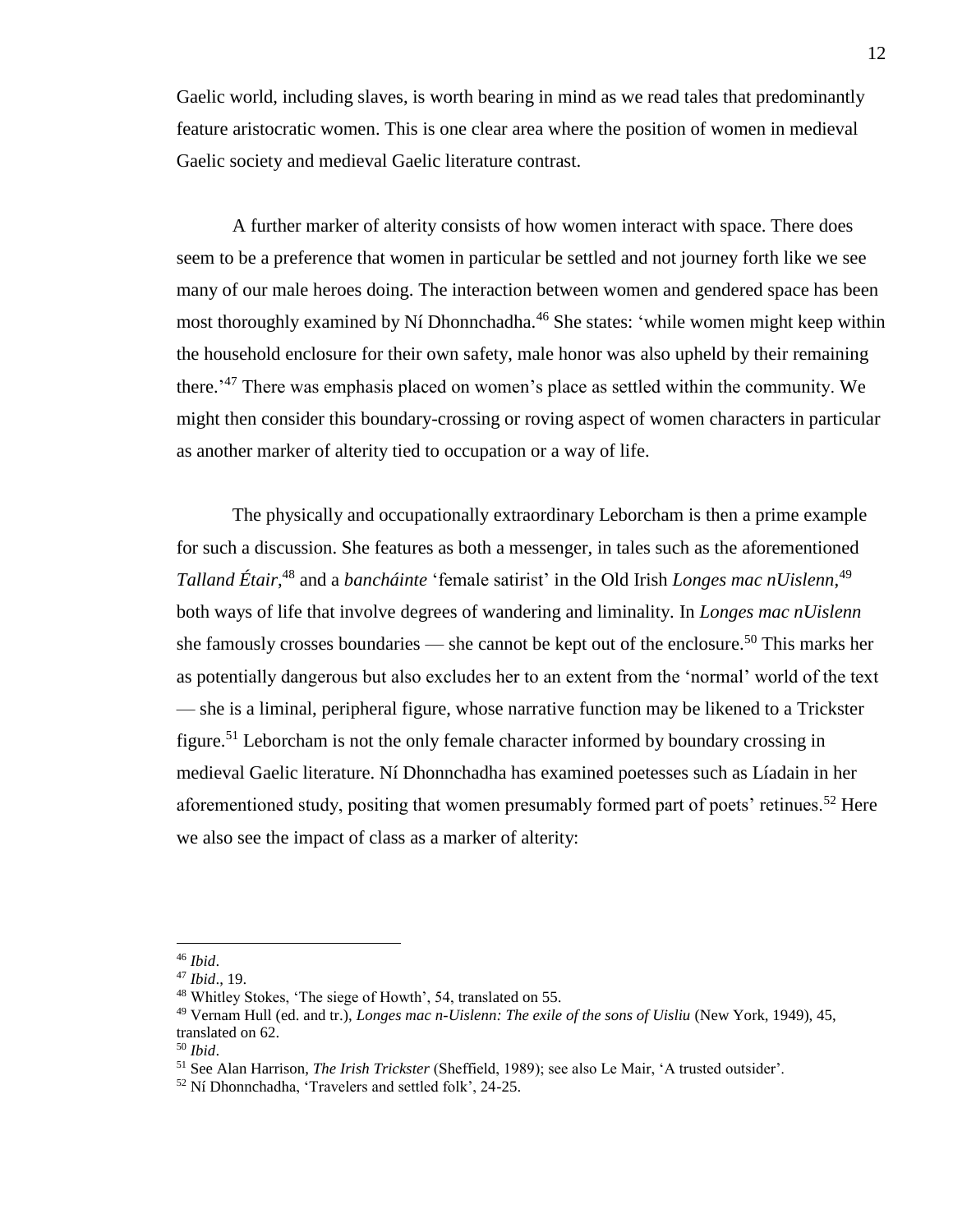Many references to women associated with poets describe disorderly and usually lower-class types, and a condemnatory attitude towards such women is prominent in Gaelic sources of all periods.<sup>53</sup>

In addition to poetesses and satirists, and messengers, we have women set to roam, our runaways, exiles, outcasts, and those who lose their minds. Even some of our women warriors fall into this category, as will be discussed. The narrated world of medieval Gaelic literature can, as Ní Dhonnchadha states, be seen to be biased towards settled life, particularly in the context of women;<sup>54</sup> to cross spatial boundaries, then, marks danger and alterity. As such, within the character of Leborcham we have several markers of alterity — physical, occupational (both as a *bancháinte* and otherwise), and unfree status — pointing to a character who is very much outside the portrayed norm of the world constructed by these narratives.

With all this in mind, Chapter One discusses foreign women. It begins with analysis of tales relating to kings, and the recurrence of foreign women within them as desirable wives of rulers. The seeming allure of foreign women is explored, alongside discussion of nationhood and how Gaels saw themselves. The recurrence of foreign women as mothers is scrutinised, and reasons suggested for the allure associated with these characters. The dangers associated with or posed by foreign women in the texts are then discussed, leading to an examination of the 'Potiphar's Wife' model, about which much has been written, but which may yet be further refined.

Chapter Two turns the attention to female warriors. The focus is in particular on the *banḟénnid* 'woman *fénnid* (warrior, champion, member of a *fían* 'warband')', examining the ways in which she interacts with weaponry, space and society, and how these interactions are gendered. The questions of gendered violence, and the lack of female martial groups in the literature are considered. There is then discussion of the areas of overlap between some of the aforementioned markers of alterity, bringing in the works cited above and our discussion from

<sup>53</sup> *Ibid*., 23.

<sup>54</sup> See *Ibid*., 35, and above.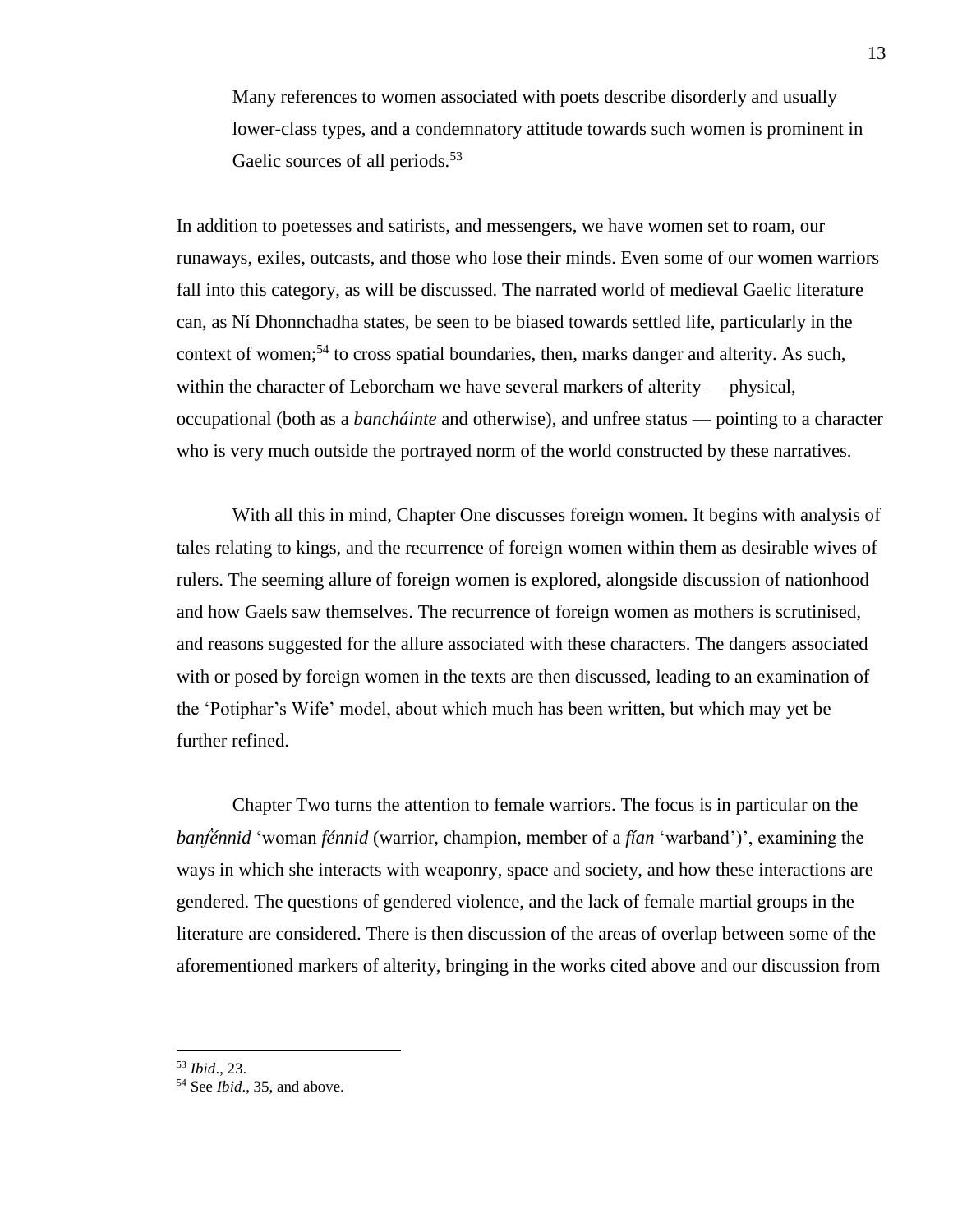Chapter One. Overall, the *banḟénnid* character is shown not to be idealised, to be dangerous and positioned outside (and in some ways opposed to) the norms of the world of the narrative.

Women were the most frequently depicted outsiders of medieval Gaelic literature. It is hoped, through the study of these two types of women in particular in particular, that a light might be shone on the richness still to be uncovered by analysing these characters more deeply. This study aims to better understand how women embodying different traits not seen as 'normal', whether regarding origins, occupations, physicalities or other aspects, are represented in the texts. Ultimately, the interrogation of alterity as it pertains to gender in medieval Gaelic literature may provide insight into both the world of the narratives, suggesting further avenues of discussion for the texts themselves, and the society in which these texts were written down.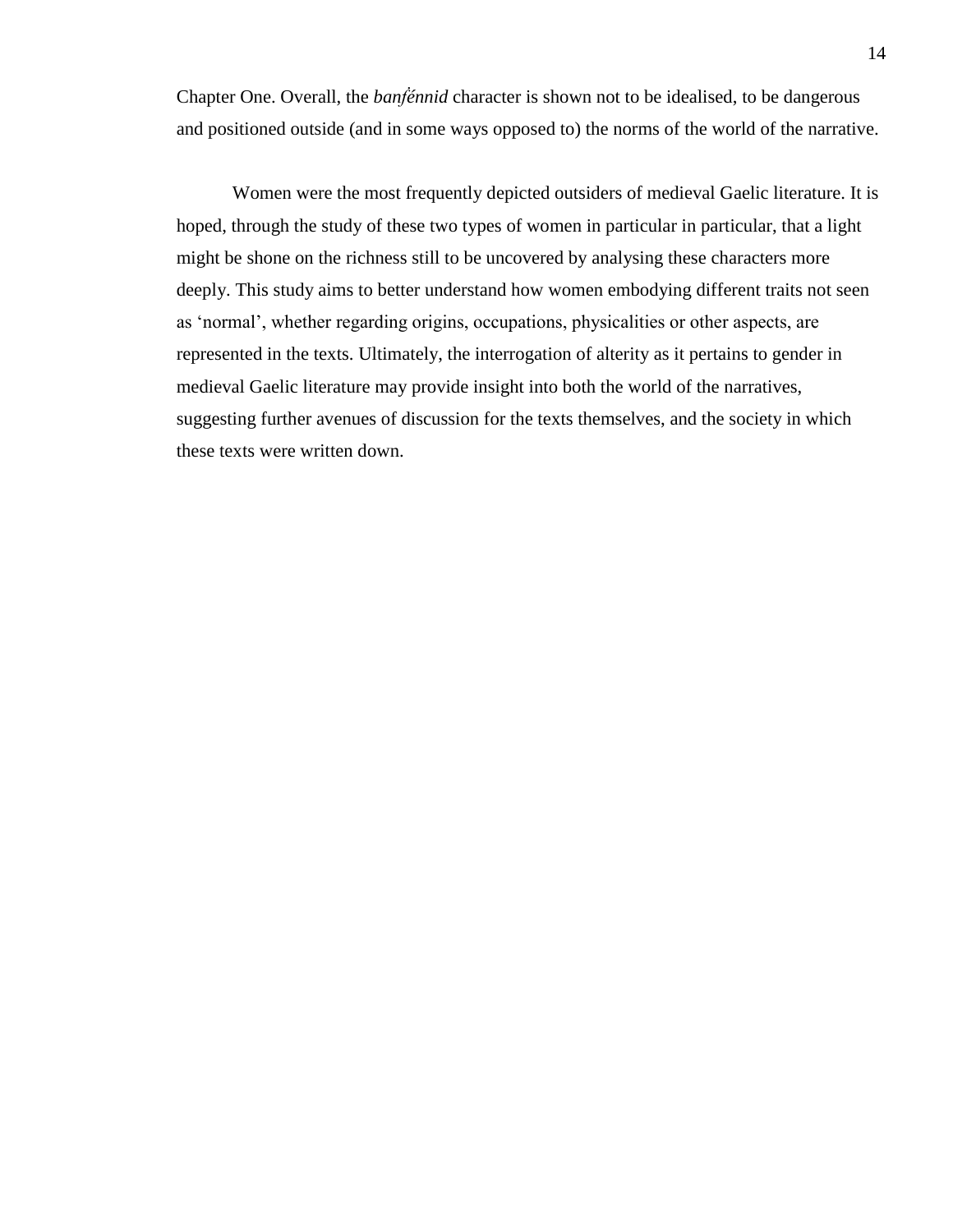## **Chapter One**

 $\overline{a}$ 

'*Is tú is deise ná ban Éireann*'

- *Eleanór na rún*, Irish sean-nós song.

One of the clearest ways in which a character can be considered an outsider is if they originate from outwith the main geographical setting of the narrative.<sup>55</sup> Such characters may enter the location (and, therefore, the narrative) of their own accord, or may be taken, willing or unwilling, across territorial boundaries by our central characters. Our protagonists may themselves play the role of stranger in a strange land; more frequent, however, particularly with regards to female characters, is the intrusion of a stranger or foreigner into the narrative. Regarding women, two tropes in particular are worth scrutinising in the context of outsiders; that of the alluring, often otherworldly, foreign wife, and that of the dangerous foreign woman, often an abductee. The two are not always mutually exclusive, and in fact are seen in combination at times. An attempt to examine the issue of foreign women must first define 'foreign', and such an attempt much take in the legal and socio-historical considerations in addition to the evidence of the narratives themselves.

A concern with foreigners and the denizens of the otherworld is present throughout much of medieval Gaelic prose literature. The portrayal of regions outside of Ireland, and the at-times blurred border between foreign lands and the otherworld, has been explored by scholars such as Dumville,<sup>56</sup> Ní Mhaonaigh,<sup>57</sup> and Ó hUiginn.<sup>58</sup> That such a concern with foreign lands and those who inhabit them permeates medieval Gaelic literature should not be surprising. A journey to a strange land or the underworld is portrayed as a stage in the heroic

<sup>55</sup> As such, the women of voyage literature are not discussed in this study.

<sup>56</sup> David N. Dumville, 'Did Ireland Exist in the Twelfth Century?' in Emer Purcell, Paul MacCotter, Julianne Nyhan and John Sheehan (eds.) *Clerics, Kings and Vikings* (Dublin, 2015), 115-126.

<sup>57</sup> Máire Ní Mhaonaigh, 'The Outward Look: Britain and Beyond in Medieval Irish Literature', in P. A. Linehan and J. L. Nelson (eds.) *The Medieval World*, (London, 2001), 381-97.

<sup>58</sup> Ruairí Ó hUiginn, *Marriage, Law and Tochmarc Emire*, E.C. Quiggin Memorial Lectures 15 (Cambridge, 2013).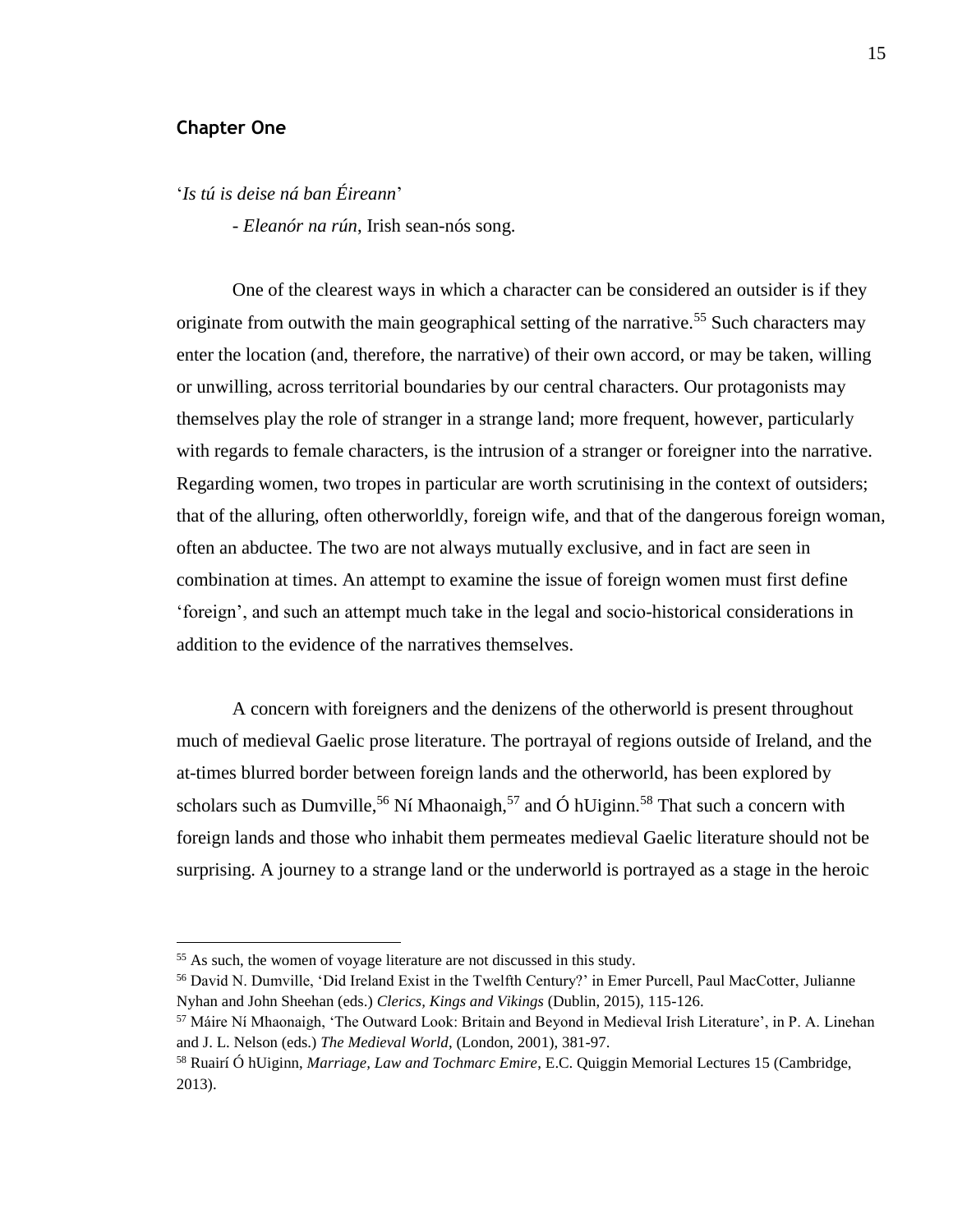biography model advanced by de Vries,<sup>59</sup> the model to which  $\acute{o}$  Cathasaigh extensively refers in his own study of the heroic biography of Cormac mac  $\text{Airt.}^{60}$  Such an international, comparative model suggests such a concern with far off places is not limited solely to Gaelic literature. Additionally, in the twelfth century when manuscripts such as the Book of Leinster were being compiled, Ireland was coming 'increasingly into contact with England and continental Europe, especially through the church reform movement, the introduction of foreign religious orders, and through pilgrimage' as  $\dot{O}$  Corráin outlines.<sup>61</sup> The idea of the foreigner does however give a lens through which to view the notion of an outsider.

Much like the concept of the outsider itself, what constitutes 'foreign' can be difficult to pin down and define adequately and accurately. Defining the 'foreigner' can be reliant on concepts such as borders and national identity, which change over years. That is not to say that medieval Gaeldom was without borders or notions of national identity,<sup>62</sup> merely that the emphasis on territories may be more appropriate than that of the modern-day nation-state, and without a detailed understanding of the territorial boundaries of *túatha*, a definition based on geography must be reasonably broad. Kelly outlines the restricted rights of those who ventured into territories other than their own: 'the ordinary freeman stays within his own *túath*. Beyond its borders he normally does not have rights: only the learned classes appear to be entitled to travel freely.'<sup>63</sup> He also goes on to discuss the expressly foreign *cú glas*, a 'type of outsider' who is 'an exile from overseas'.<sup>64</sup> As Ní Mhaonaigh states:

<sup>59</sup> Jan de Vries, *Heroic Song and Heroic Legend* (Oxford, 1963).

<sup>60</sup> Tomás Ó Cathasaigh, *The Heroic Biography of Cormac mac Airt* (Dublin, 1977).

<sup>61</sup> Donnchadh Ó Corráin, 'Nationality and kingship in pre-Norman Ireland', in T. W. Moody, *Nationality and the pursuit of national independence, papers read before the Conference held at Trinity College, Dublin, 26-31 May 1975*, Historical Studies XI (Belfast, 1978), 1-35, at 34.

 $62$  See most recently Dumville, 'Did Ireland Exist', and  $\acute{O}$  Corráin, 'Nationality and kingship'.

<sup>63</sup> Kelly, *Early Irish Law*, 4.

<sup>64</sup> *Ibid*., 6. Such a definition then implies a differentiation between the outsider from one's own landmass, and those from abroad. This may lend support to Dumville's argument of there being an Irish national identity in the period.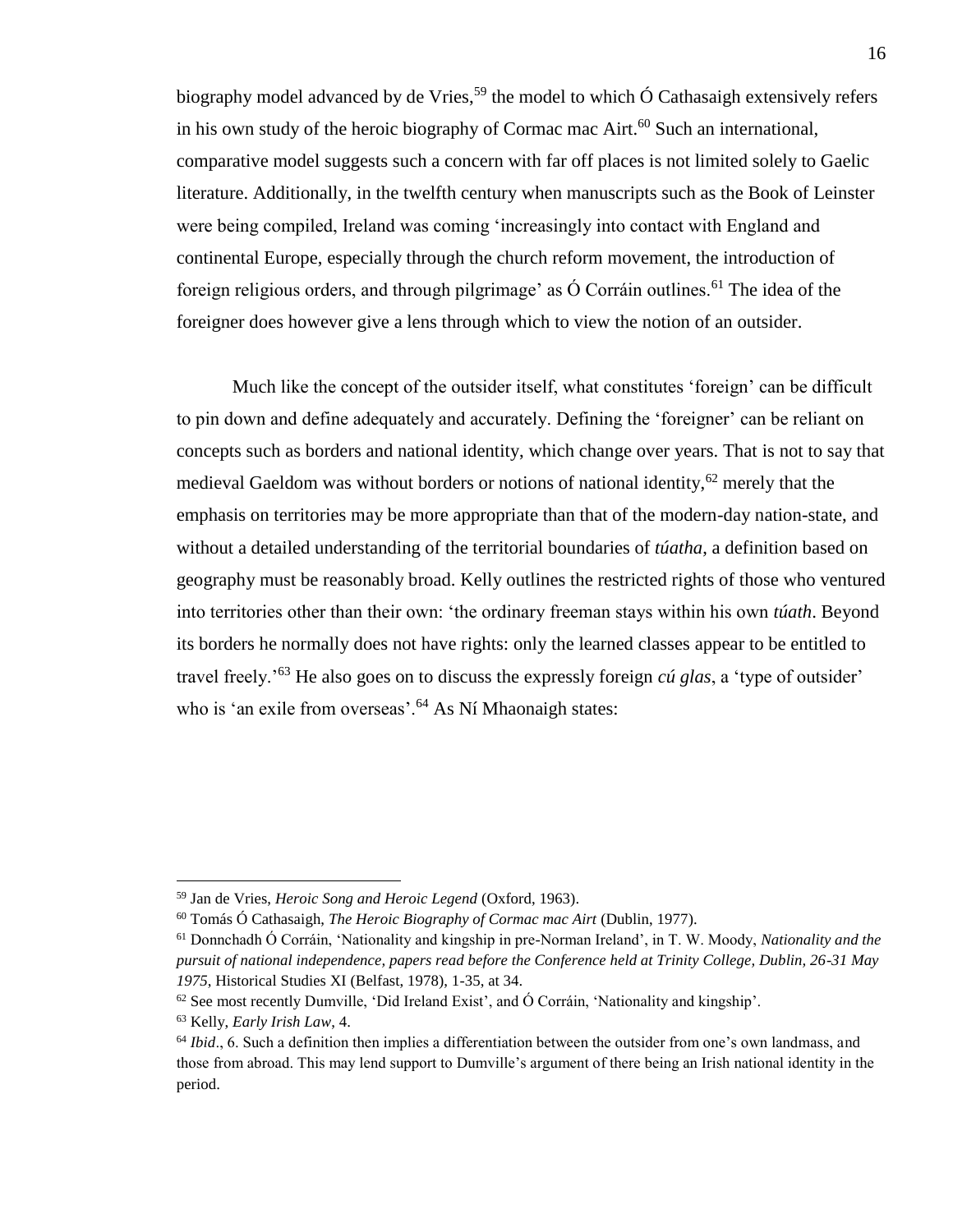a clear distinction is drawn between the *ambue* or outsider from another Irish territory and the *cú glas* [...] who is an exile from overseas. Furthermore, a third category, the *glasfine* 'gray kin' is used to refer to the son whom an Irish woman bears to a Briton<sup>65</sup>

As such, we can see a clear legal concern with the status and rights of foreigners, with a distinction between outsider from another territory, and from overseas, and the liminal figure of the *glasfine* born of a union between insider and outsider. That such a figure existed to the extent as to be codified in law also points to a blurring between groups such as Gaels and Britons that can further complicate definitions of 'foreign'.

For the purposes of this chapter then, a foreigner can be defined as a character who is expressly from outwith the territory of the central character(s). This is particularly evident in cases where characters are described as coming from Alba, Lochlann or the otherworld; but even territories within Ireland can fall under this definition. Foreign characters may also possess other markers of alterity, including kinlessness,<sup>66</sup> the taking up of weapons (for women), and acting as a disruptive impact upon the social order.

With this definition in mind, we may turn to the Middle Irish tale *Tochmarc*  Becfhola.<sup>67</sup> The narrative primarily revolves around the interactions of a foreign woman, Becfhola, with three different men. Díarmait mac Áeda Sláne, king of Tara, and his foster-son Crimthann mac Áeda of Leinster, meet a royally dressed woman from the *síd* while out in Áth Trium (§1). She states she has come to seek seed for her land (§2). Díarmait marries her, offering his small brooch of little worth as a bride-price. Upon hearing this, Díarmait's people comment upon the 'little value' of the brooch; Díarmait's druid says 'little value', or Becfhola, will be her name (§3). Becfhola desires Crimthann, who is prevented by his family from trysting with her (§4). At her intended rendezvous with Crimthann, she meets the otherworldly warrior Flann úa Fedaich, with whom she elopes at the end of the tale (§11).

<sup>65</sup> Ní Mhaonaigh, 'Outward Look', 384.

<sup>66</sup> See Thomas Owen Clancy, 'The Needs of Strangers in the Four Branches of the Mabinogi', *Quaestio Insularis* 6 (2005), 1-24.

<sup>67</sup> Máire Bhreathnach (ed. and tr.), 'A new edition of *Tochmarc Becfhola*', *Ériu* 35 (1984), 59–91. See 68-71 for the dating of the text. If not stated otherwise, I will be referring to the earlier version of the text, identified by Bhreathnach as 'Version I'.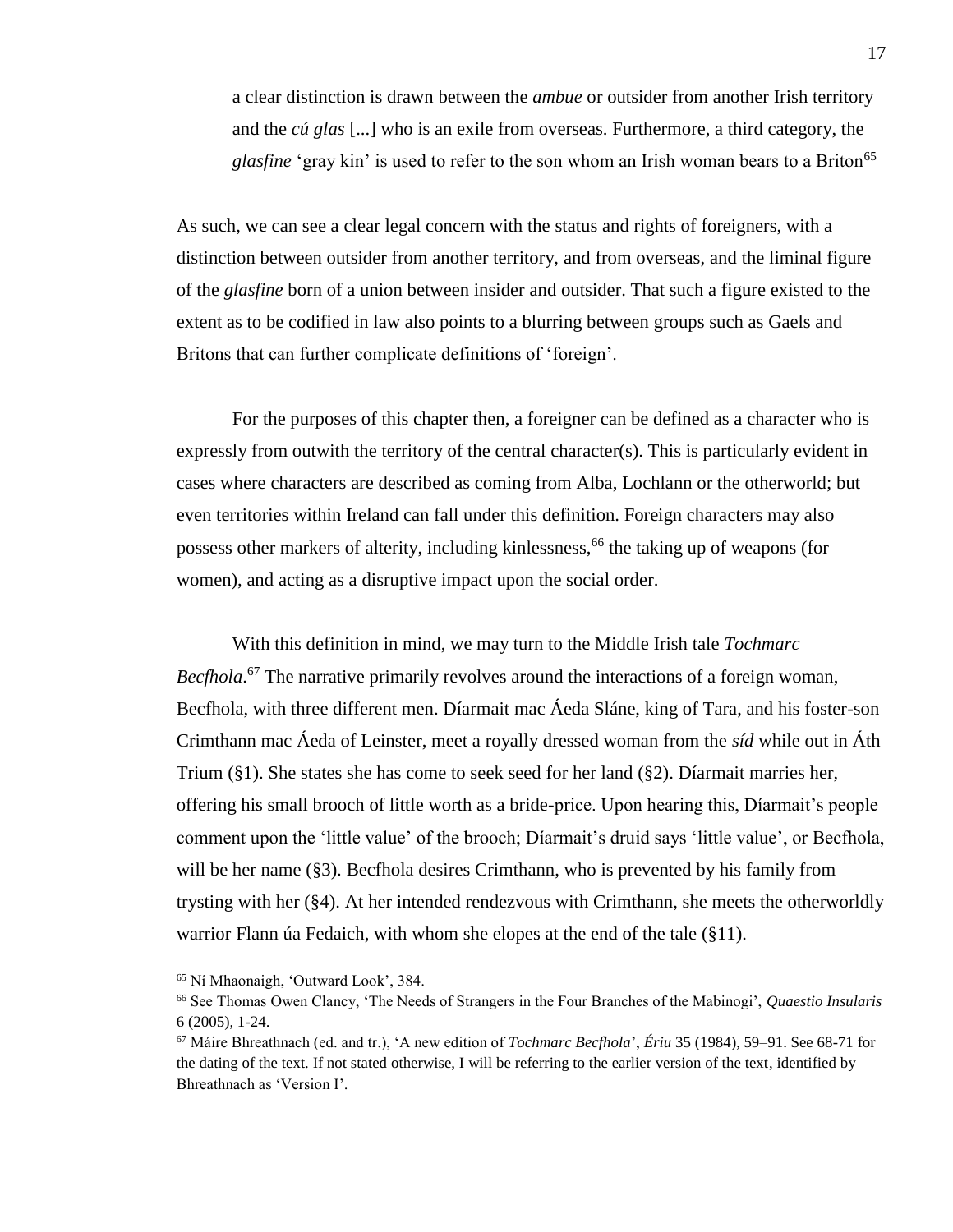Critical reaction to the tale has been mixed, and fairly limited. Some, such as Carney and Mac Eoin, have interpreted the tale as containing a warning regarding the observation of the Sabbath.<sup>68</sup> Sims-Williams refutes such an interpretation, emphasising generosity and the lack thereof from Díarmait as a central theme upon which the tale pivots.<sup>69</sup> Neither interpretation therefore takes Becfhola as the focal point of its argument, though Becfhola being an expression of sovereignty is particularly present in Sims-Williams' argument.<sup>70</sup>

Other scholars, however, have paid more attention to the character of Becfhola herself. *Tochmarc Becfhola* does not resemble other *tochmarca* or wooing tales, as critics such as Findon have commented. Findon emphasises Becfhola's active role in the text, though she concludes that the tale contains 'the possibility of multiple readings by diverse audiences'.<sup>71</sup> And, appropriately, for a story in which a brooch serves as the foundation of a name and a marriage, Whitfield<sup>72</sup> approaches the text with an emphasis on material culture. She highlights the role of Becfhola and Flann's clothing in distinguishing them as companions of equal rank,<sup>73</sup> concluding that the text features a material culture consistent with the text of the language in which it was written, as opposed to the time at which it is set.<sup>74</sup>

An argument based on character motivation in a medieval Gaelic tale is frequently an argument from silence. However, and with that in mind, it may be illuminating to consider Díarmait's motives at the beginning of the tale. While currently examining outsiders through the lens of geographical origins, it is worth visiting Clancy's definition of 'strangers' used in examining the Four Branches of the Mabinogi:

<sup>68</sup> James Carney, *Studies in Irish Literature and History* (Dublin, 1955), 229. Gearóid Mac Eoin, 'The dating of Middle Irish texts', *Proceedings of the British Academy* 68 (1982), 109–137, 122.

<sup>69</sup> Patrick Sims-Williams, '*Tochmarc Becfhola*: a 'peculiar confused tale'?', in Joseph F. Eska (ed.), *Narrative in Celtic tradition: Essays in Honor of Edgar M. Slotkin*, CSANA Yearbook 8-9 (New York, 2011), 228–234, at 231.

<sup>70</sup> *Ibid*., 232-234.

<sup>71</sup> Joanne Findon, 'Looking for 'Mr. Right' in *Tochmarc Becfhola*', in Sarah Sheehan and Ann Dooley (eds.), *Constructing Gender in Medieval Ireland*, (New York, 2013), 57–74.

 $72$  Niamh Whitfield, 'Dress and accessories in the early Irish tale 'The Wooing Of Becfhola'', in Robin Netherton and Gale R. Owen-Crocker (eds.), *Medieval clothing and textiles* 2 (Woodbridge, 2006), 1–34. <sup>73</sup> *Ibid*., 3.

<sup>74</sup> *Ibid*., 34.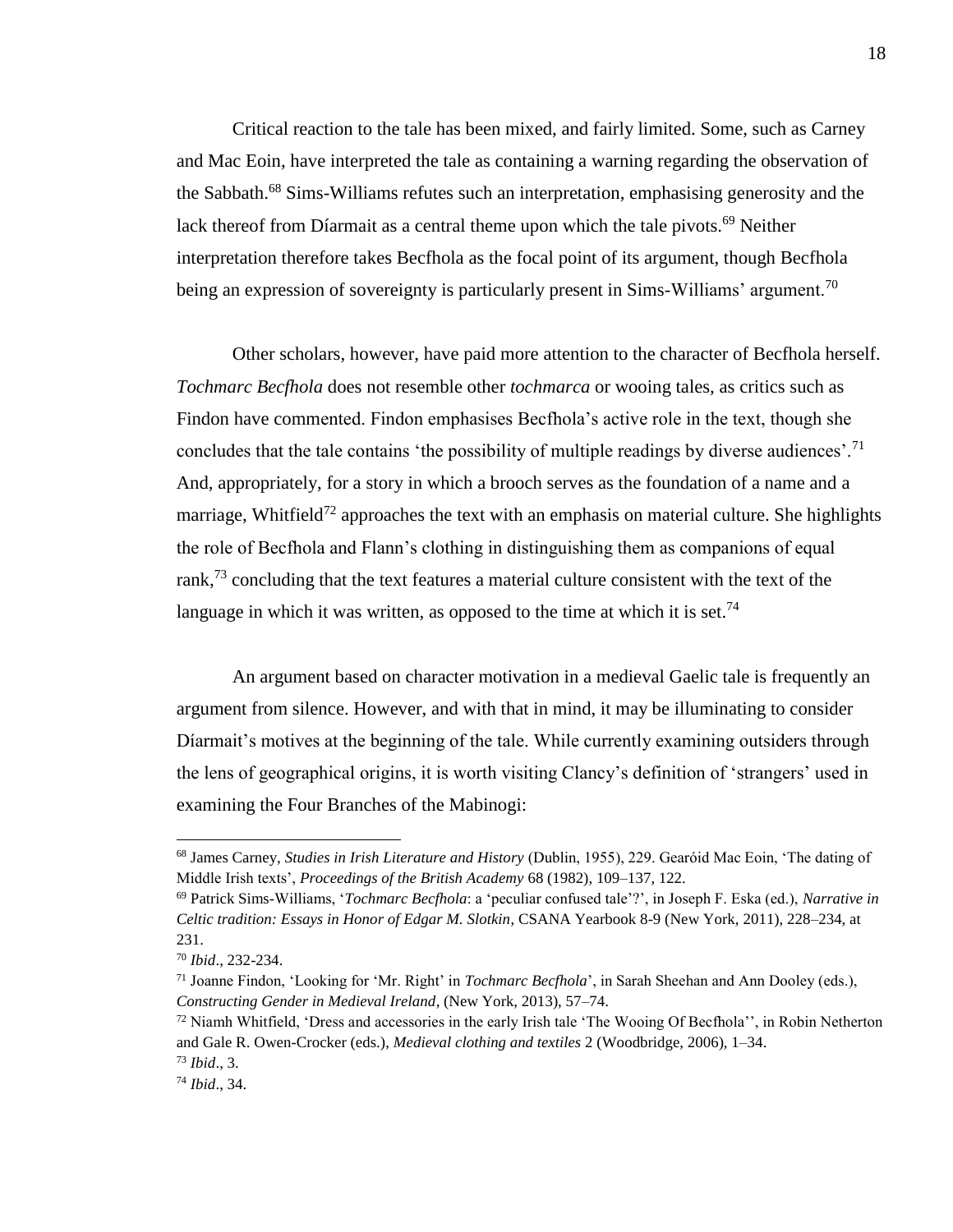I define strangers here primarily as those who are or who appear to be outwith those social contexts which would normally have provided them with protection (for example, kin, community, kingdom), and who are thus made dependent on the power of others.<sup>75</sup>

Though Becfhola is possessed of (extreme) material wealth, she is presented to us without origin (spatial or kin), without protection, and nameless until she is given the 'little value' moniker (by the druid) through Díarmait's action. In the vein of Clancy's discussion of the Four Branches, it could be argued that *Tochmarc Becfhola*, rather than conveying how a king misses a chance at sovereignty or serving as a showcase of female agency, turns on an instance of the mistreatment of a vulnerable woman. The little value of her bride-price may lead to the question, why does Díarmait want Becfhola for a wife in the first instance — and, more broadly, why would a king want a foreign woman?

In order to pose such a question, one must engage with the argument that Becfhola is a representation of sovereignty. Sims-Williams, for instance, concludes that the tale serves as political exemplum, and 'if Díarmait of Tara had been less mean or Crimthann had been less subservient, either of them might have grasped the sovereignty that Becfhola represents'.<sup>76</sup> However, the case for Becfhola being sovereignty has yet to be convincingly argued. Becfhola lacks some of the most prominent features of the sovereignty trope — there is no transformation from loathly lady to beautiful woman, there is no ritualistic pouring of liquid, and, most strikingly, she bestows no sovereignty upon anyone: Díarmait and Crimthann are both kings when she encounters them, her presence is not described as altering Díarmait's reign in any way, and Flann refuses her until he has taken sovereignty of the island by himself. The argument that Becfhola represents sovereignty seems to rely upon her status as a regallydressed,<sup>77</sup> otherworldly woman who first speaks in land metaphors:

*'Cid do-théig?' or Díarmait.*

<sup>75</sup> Clancy, 'Strangers', 1-2.

<sup>76</sup> Sims-Williams, '*Becfhola*', 234.

<sup>77</sup> Whitfield, 'Dress', 3.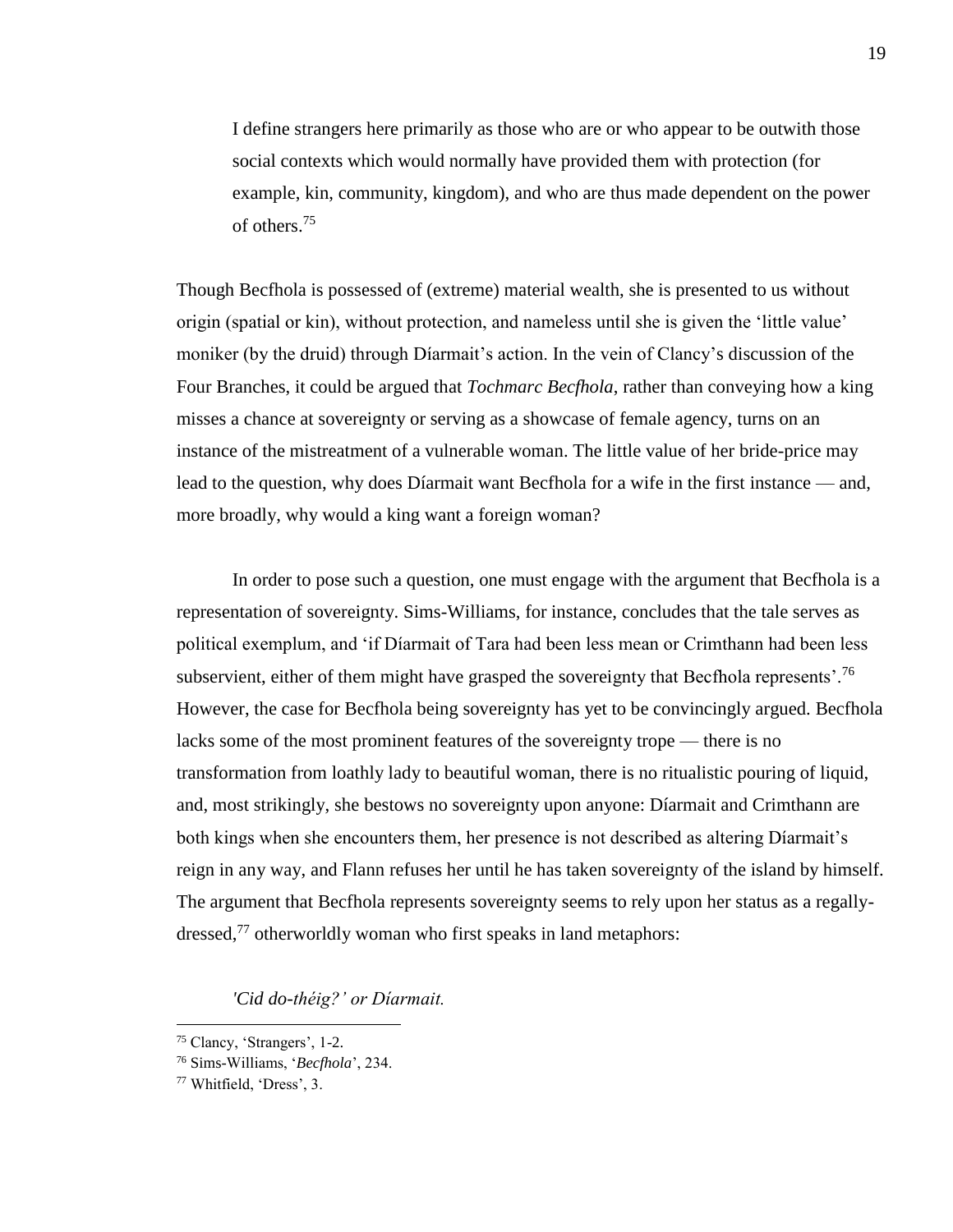*'Do chuindchid síl cruithneachta,' or sí. 'Atá dagithir lim 7 ním thá síl a comadais.' 'Mad síl in tíri-sea bas áil duit,' or Diarmait, 'ní fil do dúal seacham-sa.'*<sup>78</sup>

'Why do you come?' asked Díarmait.

'To seek seed-wheat,' said she. 'I have good arable land but lack seed which is suitable for it.'

'If it be the seed of this territory that you desire,' said Díarmait, 'your destiny does not lie beyond me.'<sup>79</sup>

Though this is far from convincing as a sole reason for describing Becfhola as a representation of sovereignty, the overtly sexual connotations of Becfhola's self-description, and Díarmait's response, should not be overlooked.

In the face of unconvincing evidence for the sovereignty explanation, however, it may be argued that Díarmait's instant desire to wed this stranger stems from another aspect of the character — her foreign origin. While one might prefer the arguments of wealth and sovereignty as motivating factors for Díarmait in our tale, it should be noted that *Tochmarc Becfhola* has in it an interest in the foreign. At the tale's end, with Becfhola leaving him for Flann, Díarmait says:

*'Nos leicidh uaib,' or Diarmait, 'a n-urchód, ar ní feas cia théit no cia thudchaid.'*<sup>80</sup>

'Let her go,' said Diarmait, 'the evil one, for one knows not whither she goes nor whence she came.'<sup>81</sup>

It seems ambiguous whether her indefinite origin means that they should let her go or that she is an *urchód*; in any case, not knowing whence she goes or from whence she came is grounds enough for one of the two. Either way, she is an outsider. There is also foreign influence in the

<sup>78</sup> Bhreathnach, '*Tochmarc Becfhola*', 72.

<sup>79</sup> *Ibid*., 77.

<sup>80</sup> Breathnach, '*Tochmarc Becfhola*', 76.

<sup>81</sup> *Ibid*., 80.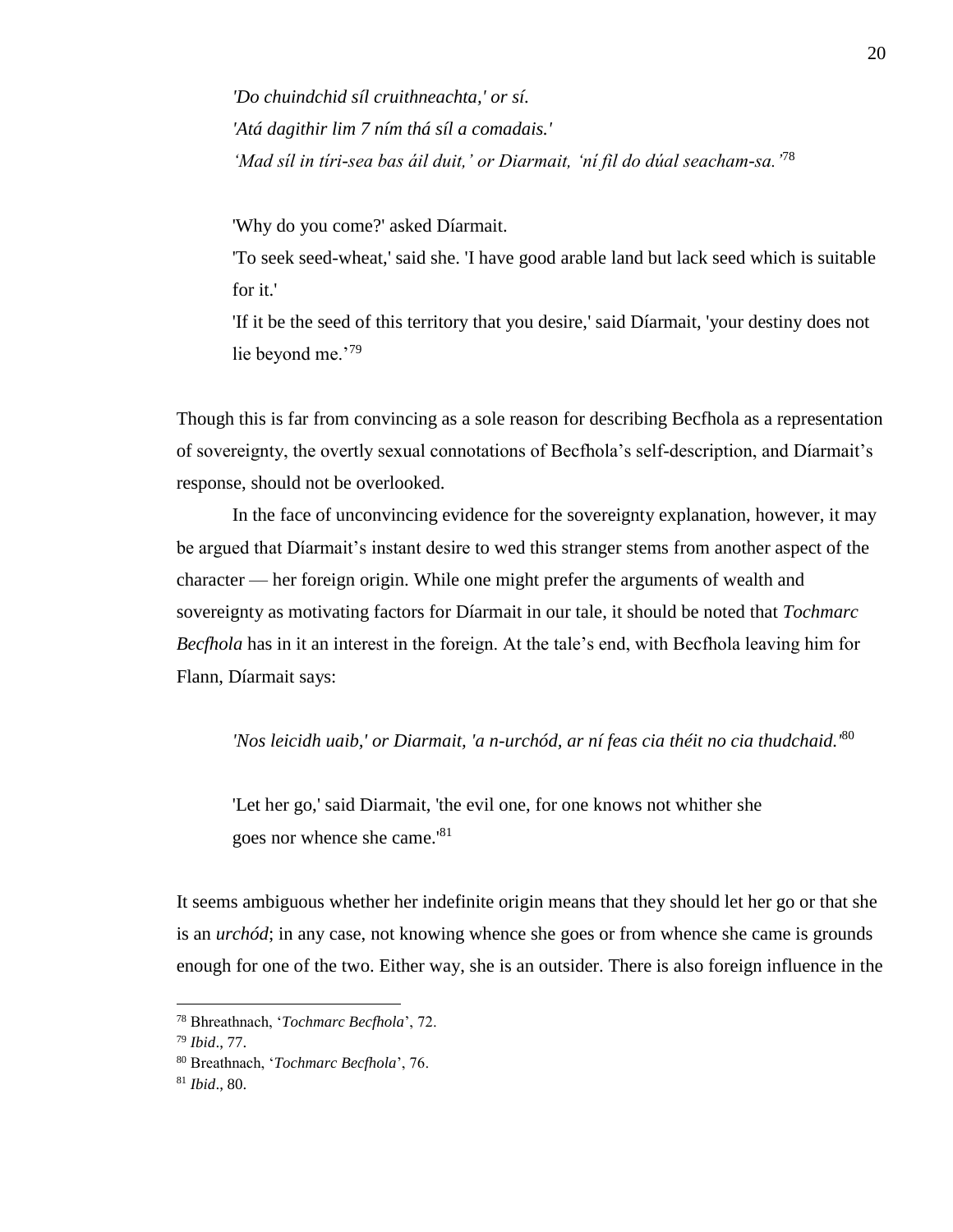ways in which both Becfhola and Flann are dressed. Both of their outfits feature some Hiberno-Viking or Viking elements — according to Whitfield, Becfhola has a neck-ring 'typical of Viking-age Scandinavia',<sup>82</sup> and Flann's bracelets are described as 'one type of ornament which is undoubtedly in the Hiberno-Viking, rather than native Irish, tradition'.<sup>83</sup> We might read these clear Viking influences on our otherworldly characters as a degree of othering, or, considering the detail given to their attire, exoticism. It also supports Ní Mhaonaigh's notion of the border between Viking and otherworld becoming blurred. In discussing Finn Cycle material she states:

in the body of literature corncerning [Finn] which became popular from the eleventh century onwards [...] Lochlainn 'Scandinavia' has merged with the otherworld and its inhabitants are awesome and mythical creatures who bear no relation to reality.'<sup>84</sup>

Considering the Viking elements of their dress, and their otherworldly origin, we might consider Becfhola and Flann 'awesome and mythical creatures', with an ambiguous link to reality. This, combined with Becfhola's self-assured and seductive use of metaphor in conversation with Díarmait, may be used to define Becfhola's appeal as a wife.

The notion of foreign or otherworldly woman being alluring individuals in medieval Gaelic literature has been commented upon. Ní Dhonnchadha states: 'The perennial allure of women which can undo the most stalwart rulers is intensified in the case of foreign women the extravagantly Other'.<sup>85</sup> The example to which Ní Dhonnchadha refers is that of Viking women in *Caithréim Cheallacháin Chaisil* 'The Victorious Career of Ceallachán of Cashel', <sup>86</sup>

<sup>82</sup> Whitfield, 'Dress', 18. She notes, on 22, that 'No gold neck-rings have been discovered to date in Ireland.' <sup>83</sup> *Ibid*., 31.

<sup>84</sup> Ní Mhaonaigh, 'Outward Look', 393.

<sup>85</sup> Máirin Ní Dhonnchadha (ed.), 'Gormlaith and her sisters, c. 750-1800', in Bourke, Angela et al. (eds.), *The Field Day Anthology of Irish Writing, vol. IV: Irish women's writing and traditions* (Cork, 2002), 166–249, 190. <sup>86</sup> Alexander Bugge (ed. and tr.), *Caithreim Cellachain Caisil: the victorious career of Cellachan of Cashel, or the wars between the Irishmen and the Norsemen in the middle of the 10th century* (Christiania, 1905). For extensive discussion of the tale, see Donnchadh Ó Corráin, '*Caithréim Chellacháin Chaisil*: history or propaganda?', *Ériu* 25 (1974), 1–69.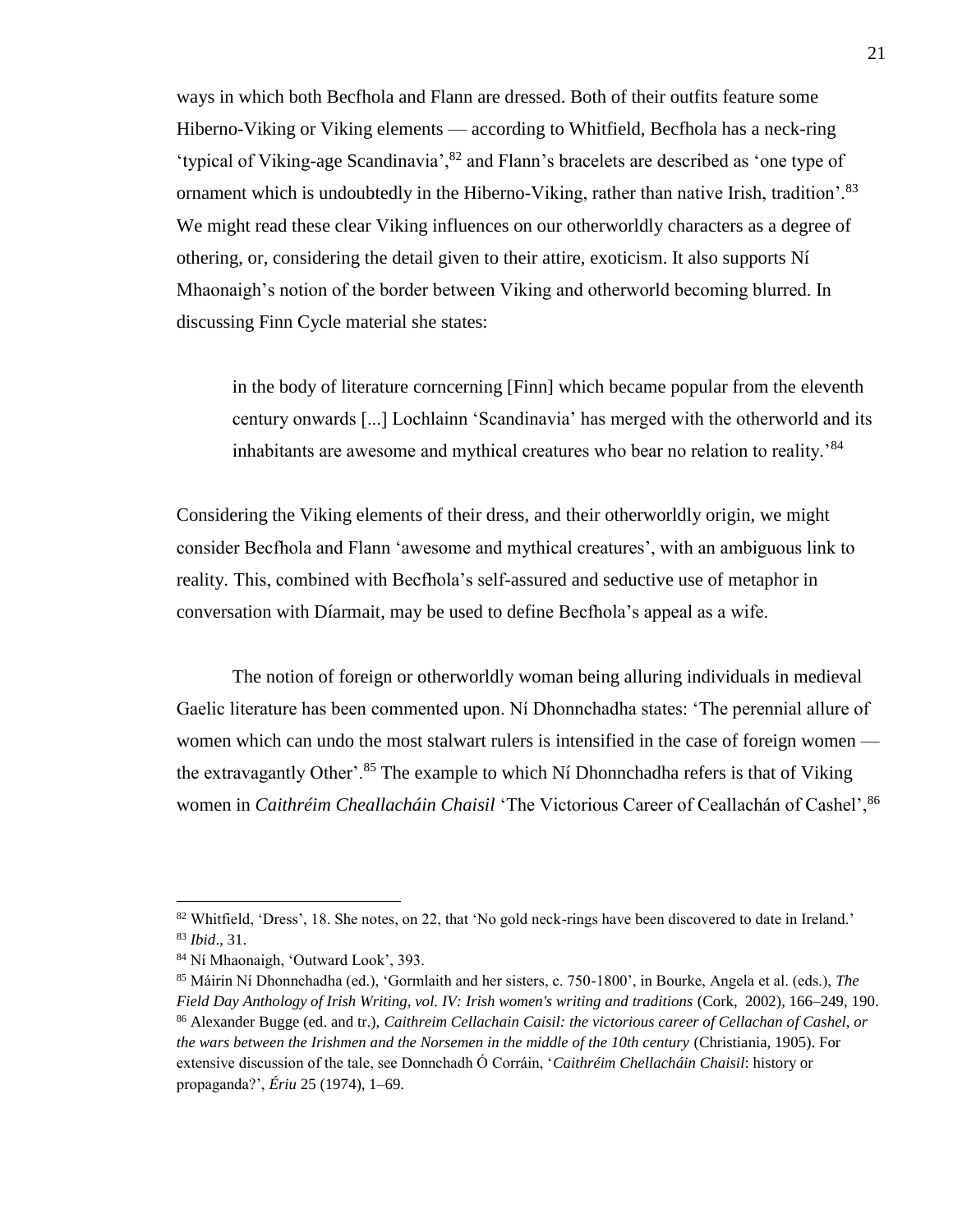dated to c. 1130. $87$  The tale ends with Ceallachán's triumph over the Vikings in Dublin, after which Ceallachán and his ally Donnchúan 'reward themselves with their choice of Viking women',  $88$  as do their men:

*& do bhi a rogha mna ag gach fhir dibh o sin amach. Ocus do bhatar gu cenn sectmaine ar an seolad-sin.*

and each man of them likewise had his choice of women afterwards. They spent a week in arranging this.<sup>89</sup>

That Ceallachán, whose triumphs are being celebrated in this tale, chooses for himself a Viking wife, that he instructs Donnchúan to, and that his men choose from them too, suggests the allure of foreign women. They are not considered lesser, they are considered suitable for partners. There is a clear parallel between the situation of these Viking women and Becfhola: kinless, vulnerable, and, presumably, alluring. We could read the taking of Viking wives by Ceallachán and Donnchúan as being politically-motivated and centre around 'alliance'; however, that each of their men also takes a Viking wife could point to a more widespread appeal.

*Caithréim Chellacháin Chaisil* is not the only example of foreign women being seen as desirable — after his promise of fidelity to Emer, Cú Chulainn sleeps with three women of Alba in the Old Irish *Tochmarc Emire*. <sup>90</sup> Ó hUiginn's analysis, that *Tochmarc Emire* presents a world in which society is inverted, with women as the martial heroic figures,  $91$  and Toner's discussion of Alba as being sufficiently otherwordly to allow for such behaviour from Cú Chulainn,  $92$  point again to the line between foreign and otherworldly being blurred, and of foreigners as originating in places where the regular rules (particularly regarding sexual

<sup>87</sup> Caoimhín Breatnach, 'Historical tales', in Seán Duffy, *Medieval Ireland: An Encyclopedia* (Abingdon, 2005), 221-222, at 222.

<sup>88</sup> Ní Dhonnchadha, 'Gormlaith', 191.

<sup>89</sup> Bugge, *Caithreim*, 54; translation from Ní Dhonnchadha, 'Gormlaith', 192.

<sup>90</sup> Kuno Meyer (ed. and tr.), 'The oldest version of *Tochmarc Emire*', *Revue Celtique* 11 (1890), 433–457.

<sup>91</sup> Ó hUiginn, *Marriage*.

<sup>92</sup> Gregory Toner, 'Desire and Divorce in Serglige Con Culainn', *Ériu* 66 (2016), 135-66.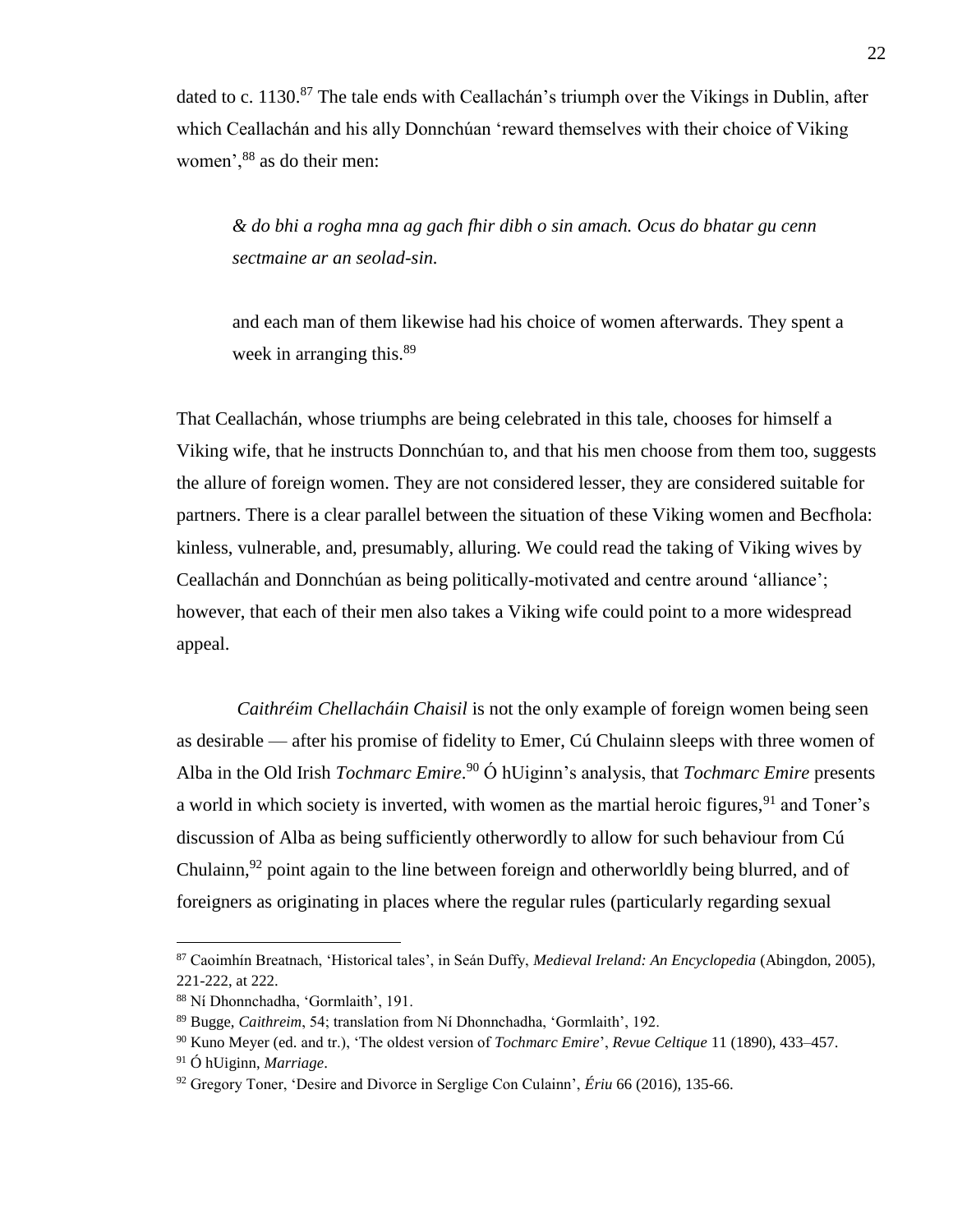relations, in this case) do not apply. The otherworldly Fand in the Old Irish tale *Serglige Con Culainn*<sup>93</sup> is one of the most prominent examples of an otherworldly lover appealing to a hero, and the seemingly otherworldly (and seemingly sovereignty-based) Sín from *Aided Muirchertaig meic Erca*<sup>94</sup> also holds a significant appeal for the king of that text. The notion of abducting women, to which we will return, might also be understood as an aspect of this notion.

Foreign women are also at times featured as mothers to extraordinary characters. A large proportion of female characters in this corpus do appear in material roles in general. This is particularly true in material regarding kings and genealogy.<sup>95</sup> Famous kings such as Niall Noígiallach and Conall Corc have expressly foreign mothers, Cairenn the daughter of the king of the Saxons<sup>96</sup> and Bolce Ban-bretnach<sup>97</sup> the female Briton respectively.<sup>98</sup> This may be particularly relevant in terms of foreigners as female progenitors of population groups. Heroes having some extraordinary aspect to their parentage is internationally recurrent, as will be discussed. But the notion of the foreign woman as an accepted 'other', particularly desirable as a mother for an extraordinary hero, may better inform our understanding of the outsider woman as alluring.

The notion of heroes having mixed parentage is present in the international heroic biography model advanced by de Vries.<sup>99</sup> *Heroic Song and Heroic Legend* emphasises in particular the alterity of the father. In stage one of the pattern, 'The begetting of the hero', the following tropes are identified:

<sup>93</sup> Myles Dillon (ed.), *Serglige Con Culainn*, Mediaeval and Modern Irish Series 14 (Dublin, 1953).

<sup>94</sup> Nic Dhonnchadha, *Aided Muirchertaig*. See also Mark Williams, 'Lady Vengeance: a reading of Sín in *Aided Muirchertaig meic Erca*', *Cambrian Medieval Celtic Studies* 62 (2011), 1–32.

<sup>95</sup> See, for instance, the *Banshenchas*, which is primarily concerned with such women. Margaret E. Dobbs (ed. and tr.), 'The Ban-shenchus (Part 1)', *Revue Celtique* 47 (1930), 283–339.

<sup>96</sup> John Carey (tr.), '*Echtra Mac nEchach*: The Adventures of the Sons of Eochaid Mugmédon', in John T. Koch and John Carey (eds.), *The Celtic Heroic Age: Literary Sources for Ancient Celtic Europe and Early Ireland & Wales*, 4th Edition (Aberystwyth, 2003), 203-208, 203.

<sup>97</sup> Vernam Hull, 'Conall Corc and the Corco Luigde.' *PMLA* 62 (4) (1947), 887-909.

<sup>98</sup> For discussion of this tale, and of Bolce, see Ní Mhaonaigh, 'Outward Look', 385-388.

<sup>99</sup> de Vries, *Heroic Legend*.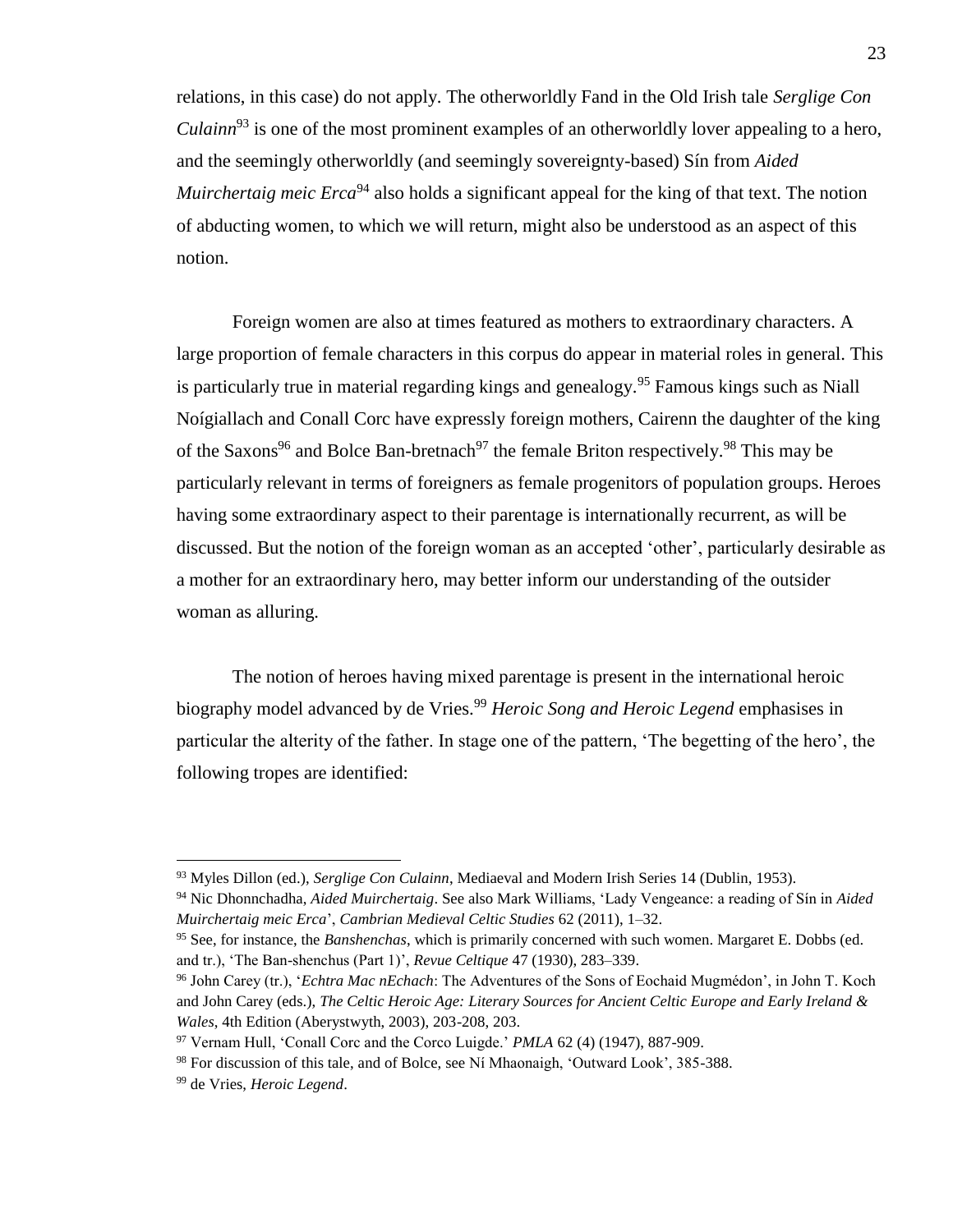- A. The mother is a virgin, who is in some cases overpowered by a god, or has extra-marital relations with the hero's father.
- B. The father is a God.
- C. The father is an animal, often the disguise of a god.
- D. The child is conceived in incest.<sup>100</sup>

De Vries exemplifies A B and D with the conception of Cú Chulainn. In three of these tropes, there is a differentiation made between the father and the mother in terms of humanity or status. There is some out-of-the-ordinary aspect to the conception, often relating to such a difference between the mother and father. In Nutt's earlier formulation, examining the 'Expulsion-and-Return Formula' in Celtic literature, he sets out as its first three markers:

- I. Hero born out of wedlock, *or posthumously, or supernaturally*.
- II. Mother, princess residing in her own country.
- III. Father, god or hero from afar. $101$

Here we see the notion of territory and the foreigner emphasised, with the father being an outsider in geographical terms. If there is frequently a differentiation made between the parents of extraordinary individuals in terms of status, this may support our argument that foreignness was one of a number of markers of alterity employed by medieval Gaels in their storytelling.

This may be further exemplified with medieval hagiographical material concerning Irish saints. The *Vita S. Albei* describes how Saint Ailbe is born of the union between a king and a female slave,<sup>102</sup> and the *Vita Primae S. Brigidae* shows Saint Brigit's mother also as a

<sup>100</sup> *Ibid*., 211-212.

<sup>101</sup> Alfred Nutt, 'The Aryan Expulsion-and-Return Formula in the Folk and Hero Tales of the Celts', *The Folk-Lore Record* 4 (1881), 1–44, quoted in Tomás Ó Cathasaigh, *The Heroic Biography of Cormac Mac Airt* (Dublin, 1977), 3.

<sup>102</sup> W. W. Heist (ed.), 'Vita S. Albei episcopi in Imlech', in their work *Vitae sanctorum Hiberniae: ex codice olim Salmanticensi, nunc Bruxellensi. Lives of the saints of Ireland, from the Salamanca manuscript now of Brussels*, Subsidia Hagiographica 28 (Brussels, 1965), 118-131, §1.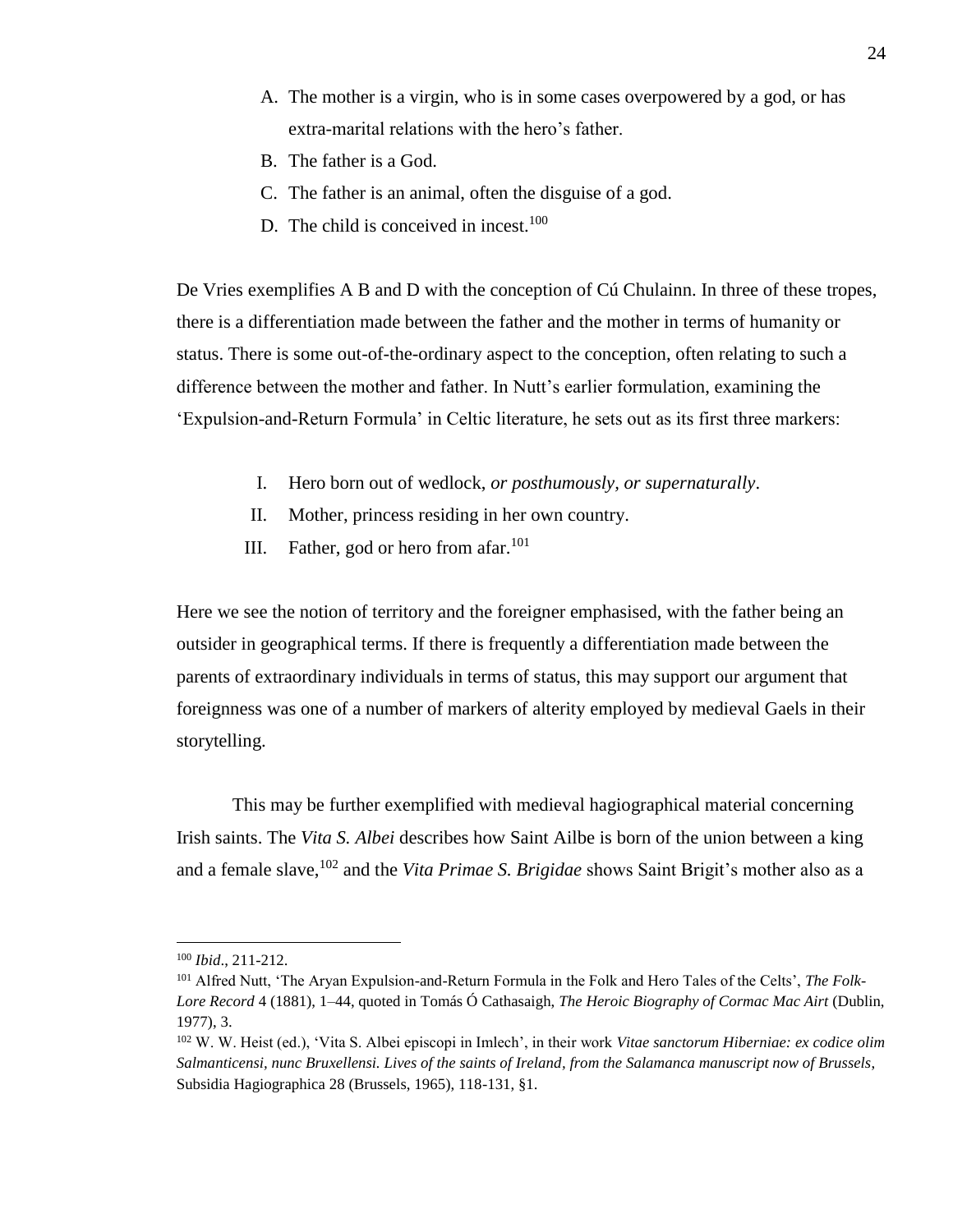female slave, owned by her father.<sup>103</sup> Oxenham has discussed holy births,<sup>104</sup> and describes the unusual circumstances of saints' births as giving 'an aura of the extraordinary from infancy.'<sup>105</sup> In these accounts of Saint Ailbe and Saint Brigit's births, there is a clear contrasted differentiation in status involved in their parentage. Oxenham marks the difference between early Irish saints' origins and Schulenburg's investigation of Anglo-Saxon and Merovingian saints as coming from noble families,  $106$  concluding, with a few exceptions, that 'noble birth is not emphasised for early Irish saints'.<sup>107</sup> The differentiation between mother and father, and the notion of markers of alterity, are both worth bearing in mind as we return to medieval Gaelic language secular prose.

This motif of foreigners as mother recurs in the Old Irish tale *Scéla Conaill Chuirc 7 Corcu Loígde* 'Conall Corc and the Corco Luigde', dated by Hull to around 700 AD.<sup>108</sup> The tale begins with discussion of Conall Corc's foster-mother — a witch (*aimmit*) <sup>109</sup> — and his mother, Bolce Ban-bretnach, the female Briton, who is a female satirist (*bancháinte*).<sup>110</sup> Bolce 'put an irrefutable request [upon king Luigthech] that she should sleep with  $\lim^{111}$  — and Conall results from that union. From the beginning, we therefore have the presence of women we can consider outsiders in the birth and upbringing of Conall, one of whom is expressly foreign.

As the tale progresses, Conall's relationships with foreigners, and foreign women in particular, is a recurrent theme. After rejecting the advances of the wife of his cousin, the king

<sup>103</sup> Ioannes Bollandus, and Godefridus Henschenius (eds.), 'Vita I S. Brigidae auctore anonymo', in their work *Acta Sanctorum* 3, (Antwerp, 1658), 118–134, §I.1-3.

<sup>104</sup> Helen Oxenham, *Perceptions of Femininity in Early Irish Society* (Woodbridge; Rochester, NY, 2016), 130- 132.

<sup>105</sup> *Ibid*., 132.

<sup>106</sup> J. T. Schulenburg, 'Female sanctity: Public and private roles, ca. 500-1100', in Mary Erler and Maryanne Kowaleski (eds.) *Women and Power in the Middle Ages* (Athens, GA, 1988), 102-125.

<sup>107</sup> Oxenham, *Perceptions of Feminity*, 130.

<sup>&</sup>lt;sup>108</sup> Hull, 'Conall Corc', 892. 'one may say without hesitation that this text definitely was composed before 750 A.D., that it probably was composed about 700 A.D., and that it even may have been composed as early as the last decades of the seventh century

<sup>109</sup> Kuno Meyer (ed.), 'Conall Corc and the Corco Luigde', in Osborn Bergin, R. I. Best, Kuno Meyer, and J. G. O'Keeffe (eds.), *Anecdota from Irish Manuscripts* 3 (Halle; Dublin, 1910), 57–63, 57. <sup>110</sup> *Ibid*.

<sup>111</sup> Hull, 'Conall Corc', 892.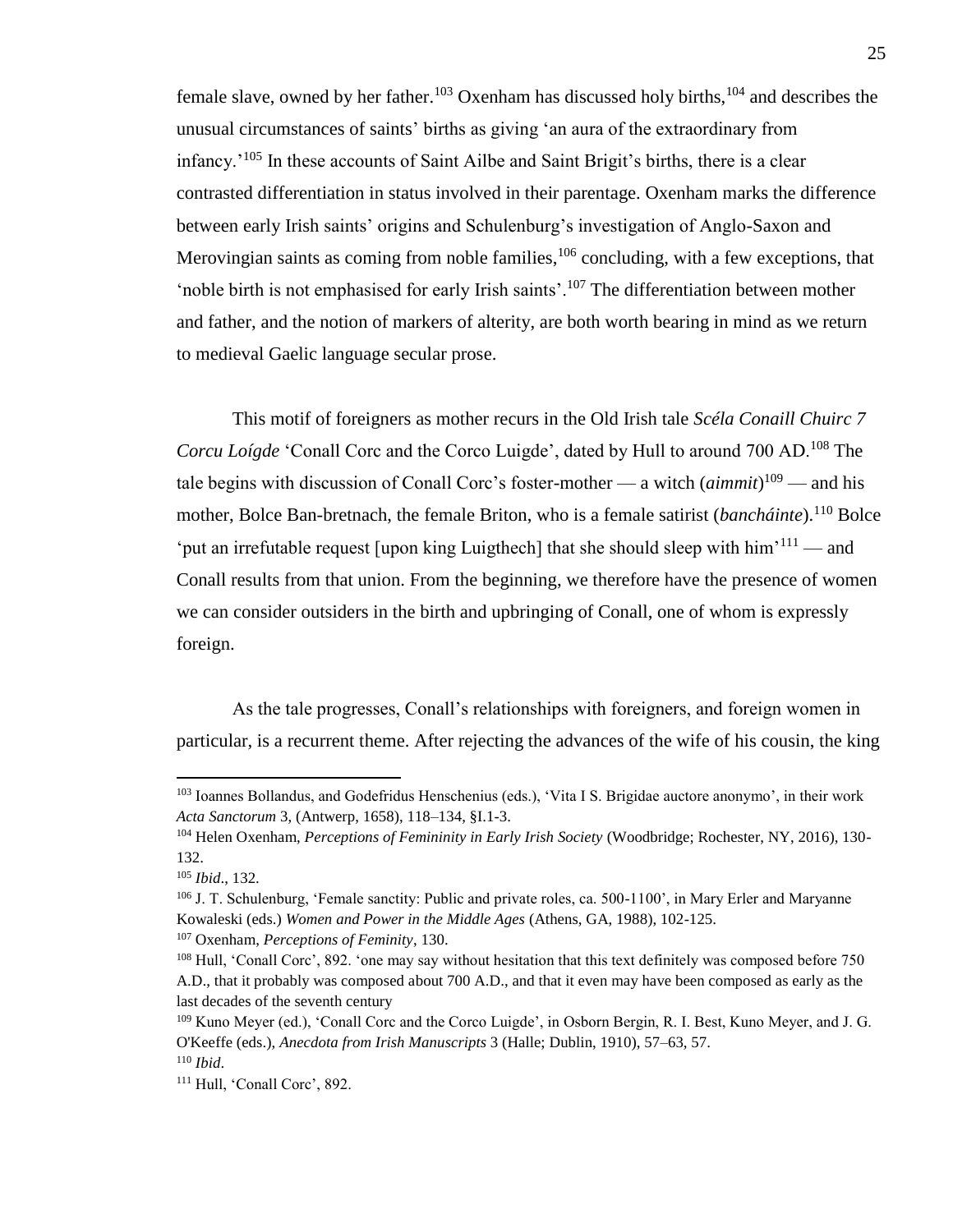of Ireland, Conall is exiled to Alba, where he is given the daughter of Feradach Findfechtnach, the king of the Picts.<sup>112</sup> They have children, including 'Corpre of Luachair of whom the Éoganacht of Loch Léin in Munster are [descended]',  $^{113}$  and identified by Ní Mhaonaigh as a *cú glas*<sup>114</sup> as discussed earlier in this chapter. <sup>115</sup> Conall's union with a foreign woman, the Pictish daughter of Feradach Findfechtnach, is thus identified as the origin for this (sect of a) population group.

Upon returning to Ireland Conall marries 'Áimend, the daughter of Oengus Bolg of the Darfine'.<sup>116</sup> They have children, including Nad-Fraích 'of whom the Corco Modruad are [descended]<sup>'117</sup> — a clear concern with the progenitors of population groups is, as one might expect, very present in the text. Áimend then dreams herself as a bird, hatching nestlings, four of whom fly to different locations in Munster, followed by a bird who settles further west. The fifth nestling stays in the nest. She tells this to the druid, who shows the birds as her sons, listing which one will settle in each location. And he names the other — 'The sixth namely, Coirpre of Luachair, who settled himself to the west of them is the son of the Pictish woman.'<sup>118</sup> In the genealogical material edited by O'Brien in *Corpus Genealogiarum Hiberniae*, <sup>119</sup> Conall's wife is listed as Óebfhinn, daughter of Óengus Bolg, king of the Corco Luigde. She has a similar dream, where she gives birth to four wolf-cubs, who each bathed in different liquids — wine, ale, new milk, and water.<sup>120</sup> Then:

<sup>112</sup> *Ibid*., 894-895.

<sup>113</sup> *Ibid*., 895. The 'descended' is Hull's.

<sup>114</sup> Ní Mhaonaigh, 'Outward Look', 387.

<sup>115</sup> 'Chapter One', 16.

<sup>116</sup> Hull, 'Conall Corc', 897-898.

<sup>117</sup> *Ibid*., 900.

<sup>118</sup> *Ibid*., 898.

<sup>119</sup> M. A. O'Brien (ed.), *Corpus Genealogiarum Hiberniae* (Dublin, 1962), 192-197. Translated in Ní Dhonnchadha, 'Gormlaith', 181.

<sup>120</sup> For discussion of this dream, see F. J. Byrne, *Irish kings and high-kings* (1973), 2nd ed. (Dublin, 2001), at 193, and Donnchadh Ó Corráin, 'Legend as critic', in Tom Dunne (ed.), *The writer as witness: literature as historical evidence: Historical Studies XVI* (Cork, 1987), 23-38, at 33-35.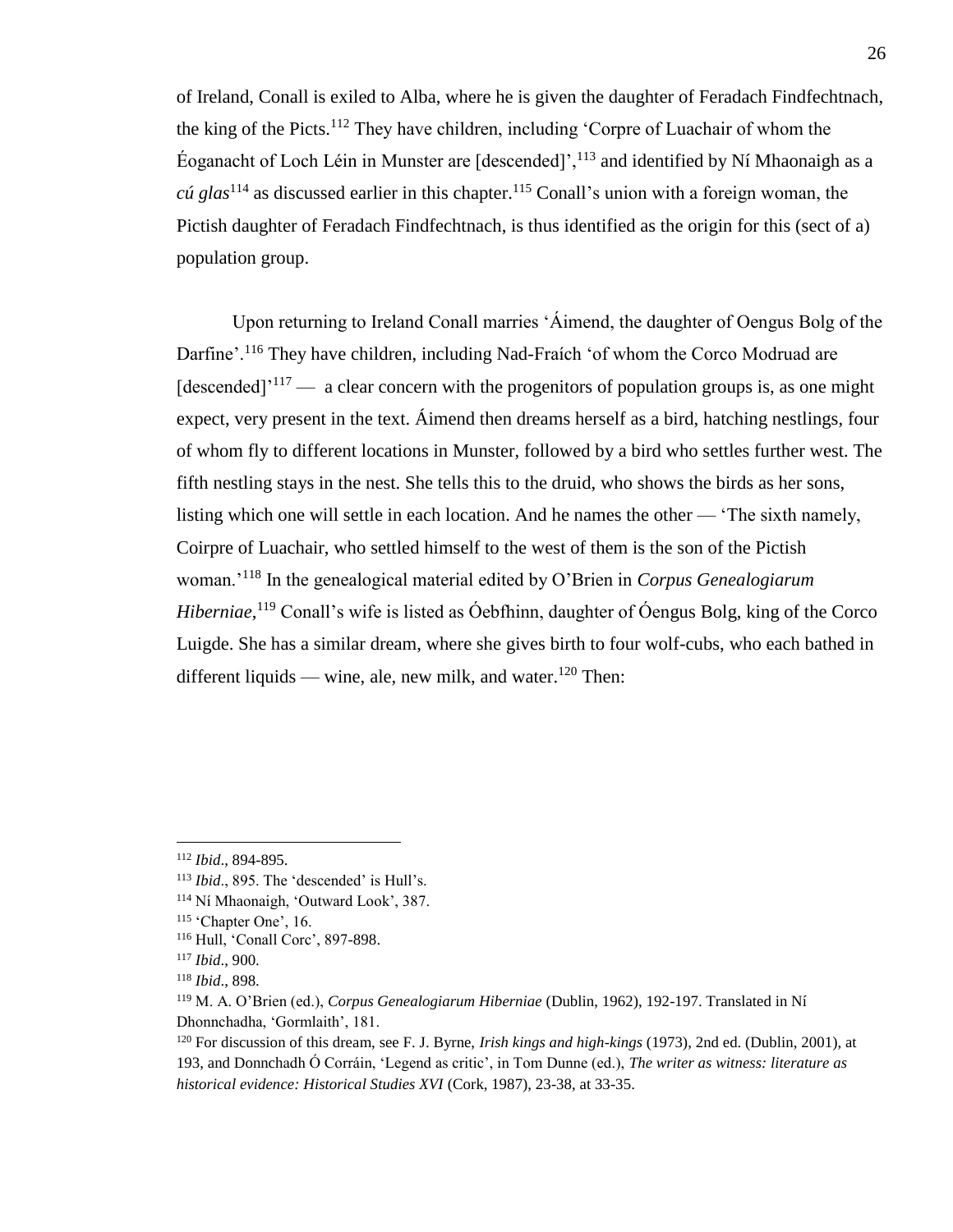The fifth cub came to her in her bed **from without** and she bathed him in blood. This same was Cairpre Cruithneachán 'The Little Pict' and he turned on her and gnawed her breasts from her body.<sup>121</sup>

As Ní Mhaonaigh states of the dream: 'For our purposes, its significance lies in the fact that it is Cairpre's outside origins that lead to his exclusion from the inner circle.<sup>'122</sup> We can see again an emphasis on the foreigner, here male, and we get a clear sense of the dangers they may pose. In *Scéla Conaill*, Coirpre of Luachair, 'the son of the Pictish woman', is expelled from Ireland after allowing his horses to graze in Conall's land, and killing the steward who clears them from it.<sup>123</sup> The text as a whole is concerned with population groups, territory, and foreigners, and the impact they may have on society. Coirpre's outsider's misunderstanding (if we choose to interpret it in that way) of what land is rightfully his leads to death and exile, and Bolce's transgression as a female satirist, her ability to compel the king to sleep with her, point to a concern with what is foreign, and what transgressions (knowingly or unknowingly) are made by foreigners.

In the eleventh-century Middle Irish *Genemain Áedo Sláine* 'The Birth of Áed Sláine',  $124$  Diarmait the king of Ireland has two queens, Mairenn and Mugain. We do not get an origin for Mairenn, but Mugain is described as 'daughter of Conchrad son of Duach Donn of the Munster men.'<sup>125</sup> In her envy of Diarmait's other queen, Mugain enlists a female satirist to satirise (and humiliate) Mairenn. Here the danger of her envy is counteracted by miraculous intervention, and the tables are turned when Mairenn calls upon God that Mugain 'be disgraced for this before the men of Ireland', which subsequently happens.<sup>126</sup> After clerical intervention, and her giving birth to both a lamb and a salmon, Mugain gives birth to Áed Sláine:

<sup>121</sup> *Ibid*., Emphasis is my own. Cf. O'Brien, *Corpus Genealogiarum*, 196. It was opted not to quote the original text here as it is interspersed with Latin and O'Brien's abbreviations.

<sup>122</sup> Ní Mhaonaigh, 'Outward Look', 388.

<sup>123</sup> Hull, 'Conall Corc', 899.

<sup>124</sup> 'The Birth of Áed Sláine' in Ní Dhonnchadha, 'Gormlaith', 182-184. Standish Hayes O'Grady, 'Geinemain Aeda sláine' *Silva Gadelica*, vol. 1 (London, 1892), 82-84.

<sup>125</sup> *Ibid*., 183.

<sup>126</sup> *Ibid*.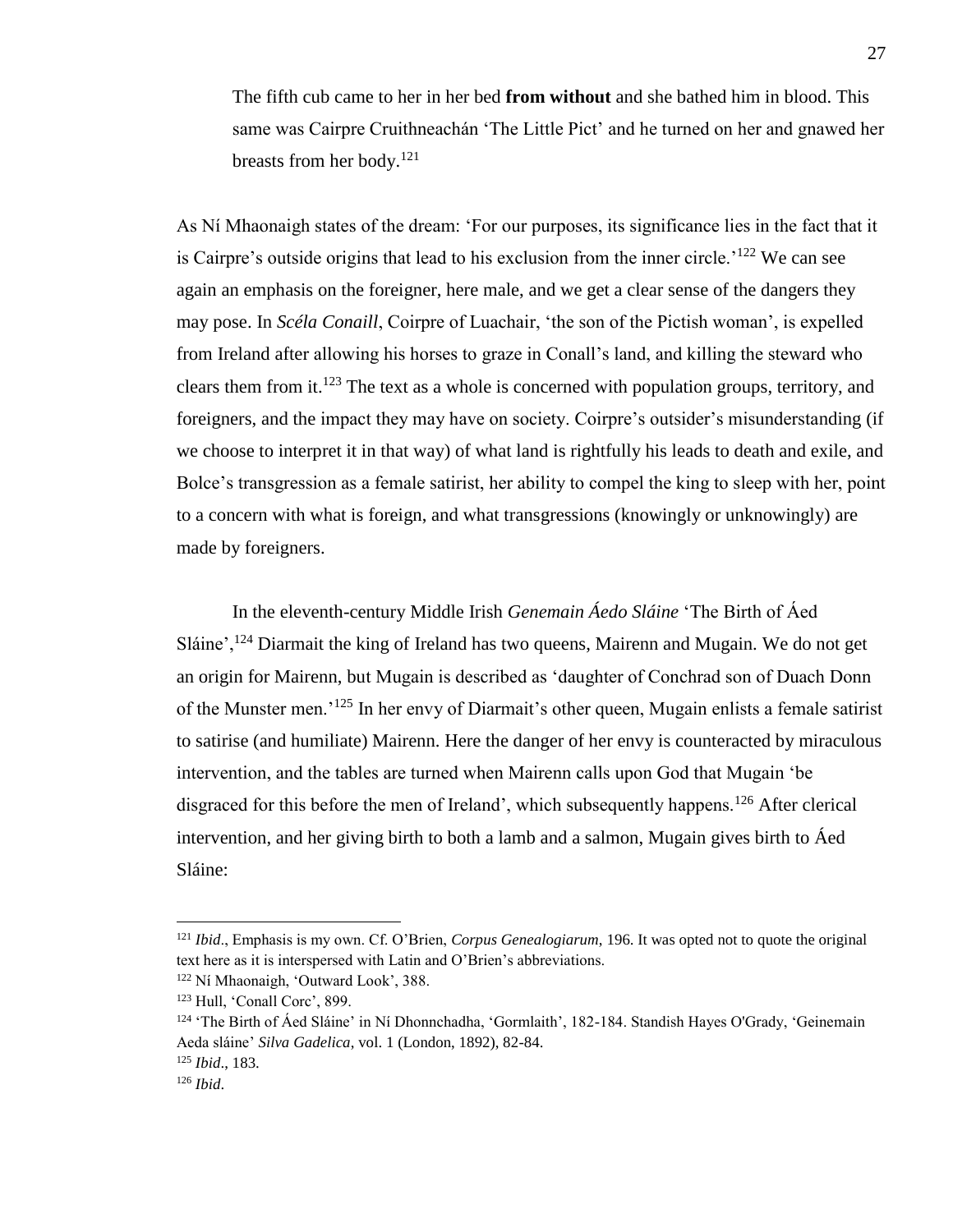*maith tra in gen ro compred ann .i. Aed sláini. at maithi a chland .i. fir Breg .i. im ghart im allud im ordan . im chruas im chána im forlámus . im dirgi [...] ár cach maith (ocus cach) mórtheglach mórecarthach doneoch as uilliu cech maith is co Aed sláne cutromaigter (iat).*

Good indeed was the child that was born there [...] and good are his offspring, that is, the men of Brega, as regards generosity, glory, honour, toughness, *cáin*-laws, supremacy, rectitude [etc]. For every good thing, even the most grandly organized great household, it is to that of Áed Sláine that it is compared<sup>127</sup>

Once again we see a woman whose origins are stressed and who originates outside the territory of her husband — hence by the definition of this chapter a foreign woman — as progenitor of an heroic figure whose line is noted and celebrated.

Overall, it seems foreign mothers are a repeated concern in such material. They are portrayed as progenitors for population groups in Ireland, and there seems to be no sense of the group being in any way lesser for having a foreign progenitor. In fact, given that population groups such as the Uí Néill and the Eóganacht are portrayed as descending from foreign women, it may even be the case that this is a desirable trait — and might serve in some way to explain why a king such as Díarmait in *Tochmarc Becfhola* desires a foreign wife. In discussing the foreigner Cairenn as progenitor of the Uí Néill, Ní Mhaonaigh states that it seems that tenth- to twelfth-century audiences would have without difficulty accepted her 'as the founding mother of one of Ireland's leading dynasties'.<sup>128</sup> She points to the foreign origin of the Irish themselves as described in the Middle Irish *Lebor Gabála Érenn* 'The Book of Invasions' and that 'in social terms, the enduring presence of Viking invaders turned settlers ensured that mixed marital alliances were an everyday reality.<sup>'129</sup> This, and in particular the reference to *Lebor Gabála Érenn*, may be seen in the context of Ó Corráin's statement:

<sup>127</sup> O'Grady, 84; translated in Ní Dhonnchadha, 'Gormlaith', 183.

<sup>128</sup> Ní Mhaonaigh, 'Outward Look', 390.

<sup>129</sup> *Ibid*.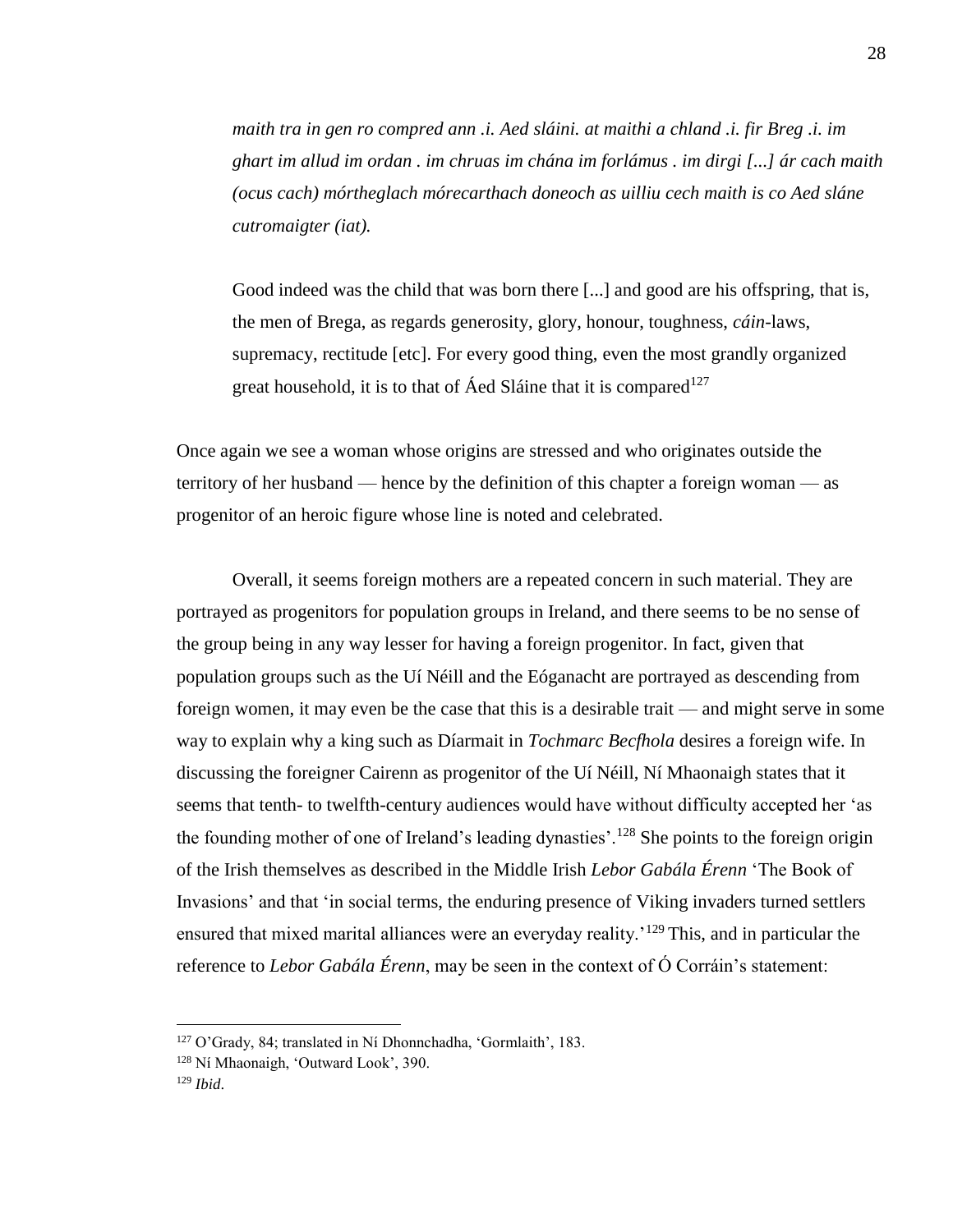It would appear that the Irish had developed a sense of identity and 'otherness' as early as the seventh century and had begun to create an elaborate origin-legend embracing all the tribes and dynasties of the country.<sup>130</sup>

Lest we overstate the importance of the foreign mother as a recurring motif, however, it must be borne in mind that these are texts concerned with genealogy — we should not be surprised that origins of kin groups are explained therein. We may be placing undue emphasis on it being a foreign woman progenitor as opposed to a foreign woman as the wife of a king, or mother of a hero. It also bears examining in the wider context of motherhood, or the births of extraordinary individuals, in medieval Gaelic literature and further afield — as mentioned, the parents of heroes are often portrayed as differing in some way, and we might consider the marker of foreignness being one of many ways in which the mother can be contrasted with the father.

Such a reading may be complicated by turning to other tales centring around a famous king, namely, Niall Noígiallach. Niall is the progenitor of the Uí Néill, and the son of Cairenn, daughter of the king of the Saxons, and Eochu, progenitor of the Connachta. His mother being foreign again points to the notion of the foreign mother as a trope for heroic kings. However, the similarity in this regard between Niall and Conall Corc's mothers might also be ascribed to a large degree of basing one story on the other; Sproule argues that we can consider the heroic biography as used in the case of Niall as a starting point for the tales about Conall Corc.<sup>131</sup> This may challenge the notion that the foreign mother was a trope at the time of writing, though the tales of Niall do have further food for thought in this regard.

A key text regarding Niall Noígiallach is the Middle Irish *Echtra Mac nEchach Muigmedóin*, 'The Adventures of the Sons of Eochaid Mugmedón'.<sup>132</sup> It begins with the description of the Irish king Eochu Mugmedón and his sons, Brian, Ailill, Fiachra, Fergus and

<sup>130</sup> Ó Corráin, 'Nationality and kingship', 35.

<sup>131</sup> David Sproule, 'Politics and Pure Narrative in the Stories About Corc of Cashel', *Ériu* 36 (1985), 11-28, at 11-12.

<sup>132</sup> Carey, '*Echtra Mac nEchach'*, 203-208. Cf. Whitley Stokes (ed. and tr.), 'The death of Crimthann son of Fidach, and the adventures of the sons of Eochaid Muigmedón', *Revue Celtique* 24 (1903), 172–207, 446 (add. and corr.).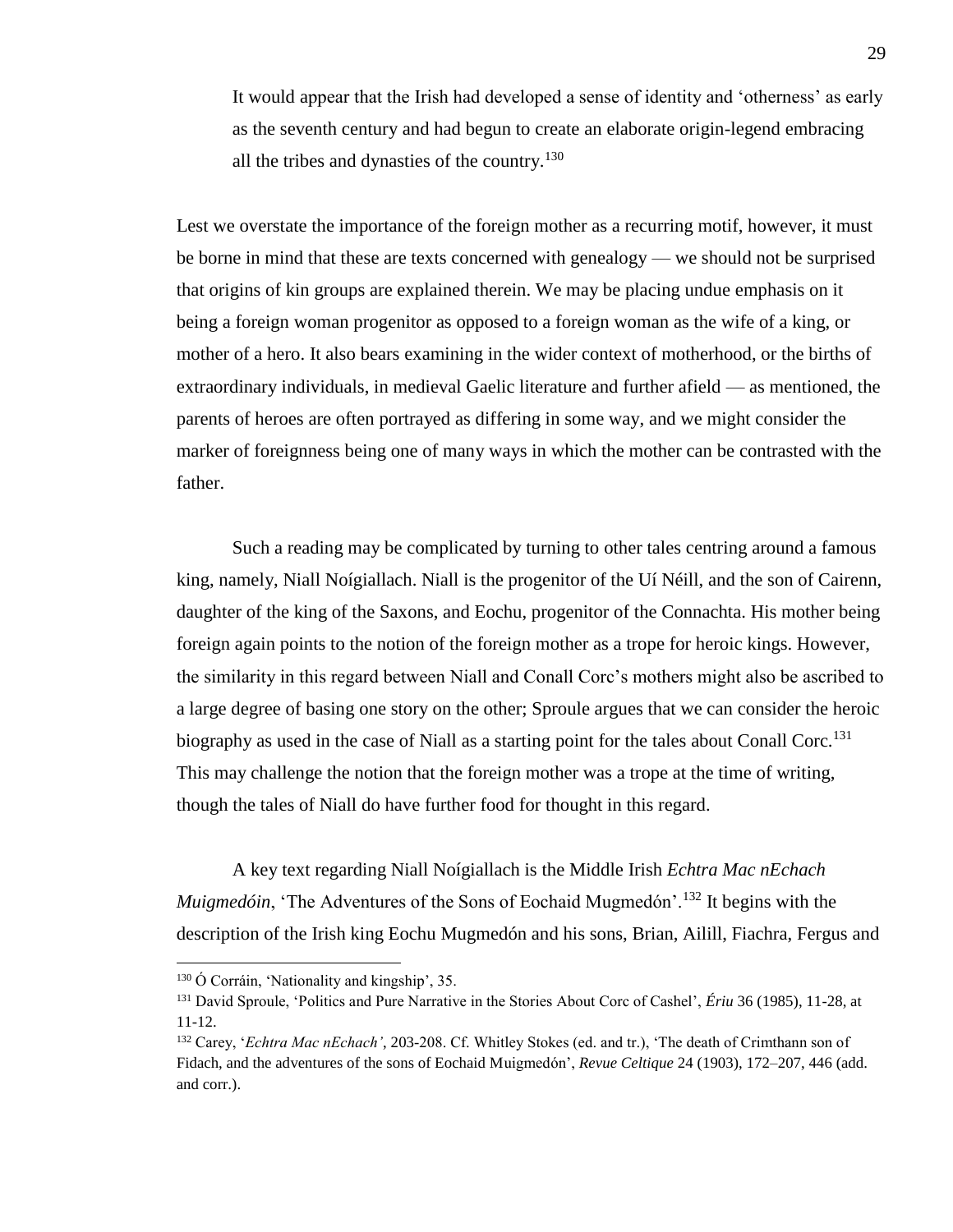Niall. The former four are the children of Eochu and Mongfind — the latter Niall the product of Eochu's infidelity with Cairenn Casdub, 'daughter of Saxal Balb king of the Saxons'.<sup>133</sup> From the beginning, then, this story of Niall Noígiallach puts him in contrast to his halfsiblings, the children of his father and Mongfind. That the progenitor of the Uí Néill results as the union between an Irish king and a Saxon princess is further evidence of foreign mothers producing illustrious children. It is not, however, without its complications — what of Mongfind, and Niall's half-siblings?

No origin is given for Mongfind in *Echtra Mac nEchach*. *Aided Crimthainn Maic Ḟidaig 7 Trí Mac n-Echach Muigmedóin .i. Brian, Ailill 7 Fiachra*, 'The Death of Crimthann and of the Three Sons of Eochu Muigmedón, Brian, Ailill and Fiachra',<sup>134</sup> a tale Dillon dates 'perhaps to the eleventh century', and dismisses as having 'no literary merit',<sup>135</sup> begins with Mongfind dreaming of her sons as animals, in an allegory explained to her as showing how Brian will prevail over her other sons.<sup>136</sup> In the tale, also Mongfind shows magical powers.<sup>137</sup> When Mongfind dies later in the tale, it states: 'Conid si aided Moingfinde bansidaige', translated by Stokes as 'So this is *The Death of Mongfind the Banshee*.'<sup>138</sup> eDil lists bansidaige as 'female dweller in a síd, fairy woman'.<sup>139</sup> This definitely places her as an outsider, a foreigner, though from a different foreign sphere than that of Cairenn. Sproule, however, in his discussion of Conall Corc states:

although in the story Corc's Pictish wife is not named, in the genealogies she is called Mongfind, which, as I mentioned earlier, is the name of Crimthan's sister: if my suggestion as to the earliest form of the plot is correct, Corc's wife would be Crimthan's sister.<sup>140</sup>

<sup>133</sup> Carey, '*Echtra Mac nEchach*', 203.

<sup>&</sup>lt;sup>134</sup> Stokes, 'The death of Crimthann'.

<sup>135</sup> Myles Dillon, *The Cycles of the Kings* (London, 1946), 30.

<sup>136</sup> Stokes, 'The death of Crimthann', 174, translated on 175.

<sup>137</sup> *Ibid*., 176, translated on 177.

<sup>138</sup> *Ibid*., 178, translated on 179.

<sup>139</sup> *eDIL*, s.v. '1 ben', accessed 23/06/17, http://dil.ie/5644.

<sup>140</sup> Sproule, 'Politics and Pure Narrative', 17.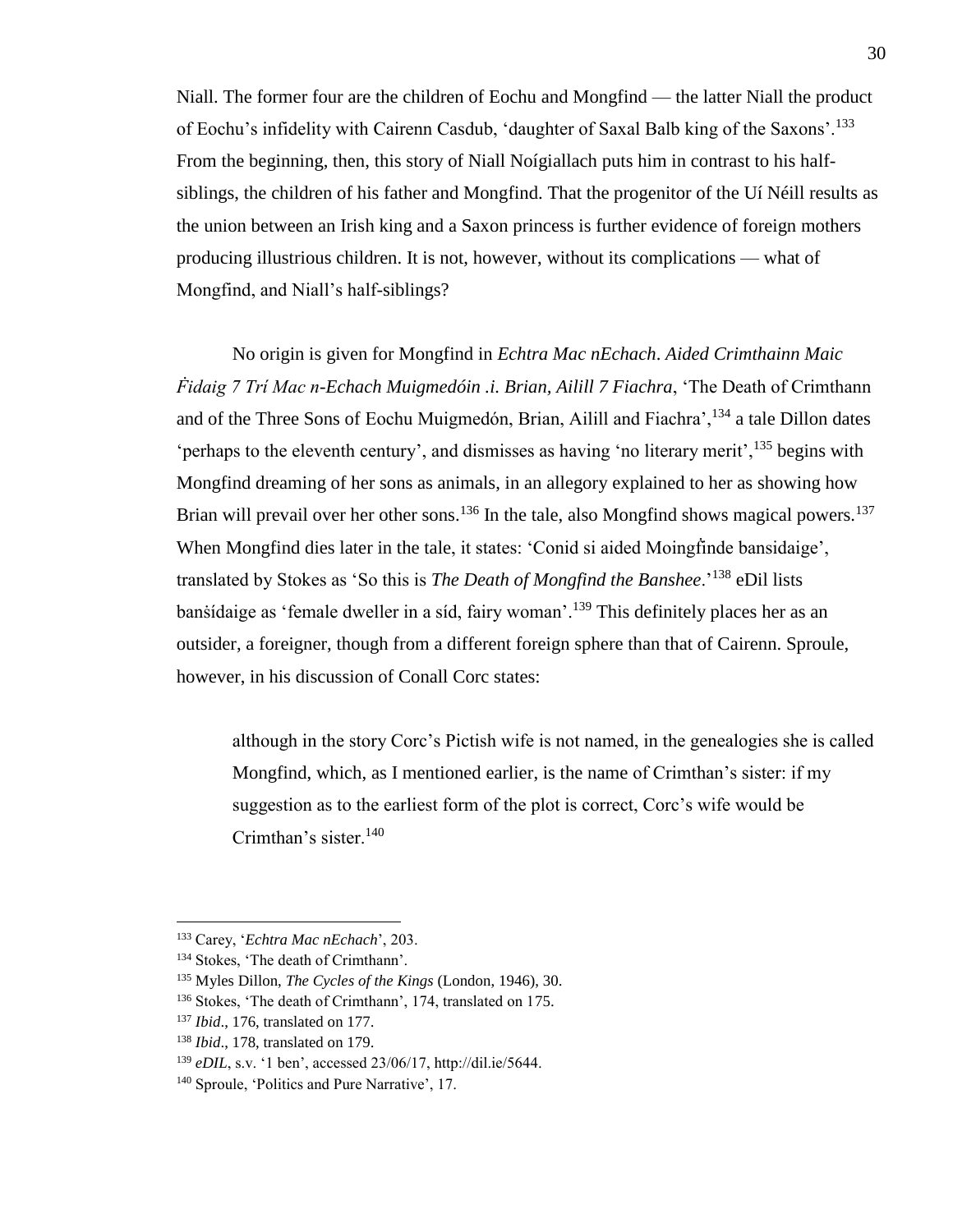Sproule states this introduces another layer of cross-over between Niall and Conall Corc,  $^{141}$ and that in Coirpre being the child of Conall Corc and his Pictish wife, 'a genealogical device' was being used to differentiate septs with regards 'the inheritance of sovereignty.'<sup>142</sup> While Ní Mhaonaigh states that 'The foreign slave-woman, Cairenn, [...] is being deliberately exalted at the expense of her native free counterpart, Mongfhinn',  $^{143}$  in light of Sproule's interpretation, and the description *bansidaige* given in 'The Death of Crimthann', one might argue that Mongfind can be read to be, *like* Cairenn, made explicitly foreign (albeit elsewhere). The degree to which this bestows sovereignty upon their children differs, however.

Mongfind (whether rendered foreign by the sea or the *síd*) has sons with an Irish king, and these sons do not go on to become such heroic royal figures as Conall Corc and Niall. This may challenge the notion of foreign mothers being a requirement for extraordinary offspring. However, it must be remembered that Mongfind's children are no ordinary laymen — in *Echtra mac nEchach*, Brian, while not achieving as highly as Niall, pulls hammers from the burning smithy,<sup>144</sup> and Fiachra, once again while not reaching Niall's achievement, does give the sovereignty hag a kiss.<sup>145</sup> Both acts symbolise their distinction among the Gaelic nobility. It is equally worth bearing in mind that Mongfind and Eochu's children are credited with establishing significant population-groups, the Uí Fiachrach, Uí Briúin and Uí nAilello, though they are not as successful groups as the Uí Néill are portrayed to (be fated to) be.<sup>146</sup> Striking is the fact that both of Eochu's wives are in some respect foreigners, and this supports both this idea of female foreign progenitors for population groups, and the notion of foreign women as alluring.

We turn then to instances where foreign women are portrayed not as the ideal wife or mother, but instead, as dangerous. The 'Potiphar's Wife' model, the motif of the patriarch's (intended) wife or partner desiring his son or underling, crosses cycles in medieval Gaelic

<sup>141</sup> *Ibid*., 16.

<sup>142</sup> *Ibid*., 18.

<sup>143</sup> Ní Mhaonaigh 'Outward Look', 389.

<sup>144</sup> Carey, '*Echtra Mac nEchach*', 204.

<sup>145</sup> *Ibid*., 206.

<sup>&</sup>lt;sup>146</sup> See Stokes, 'The death of Crimthann', 200, translated on 201, for the people descended from Fiachra, and their future twice taking of the Uí Néill kingship.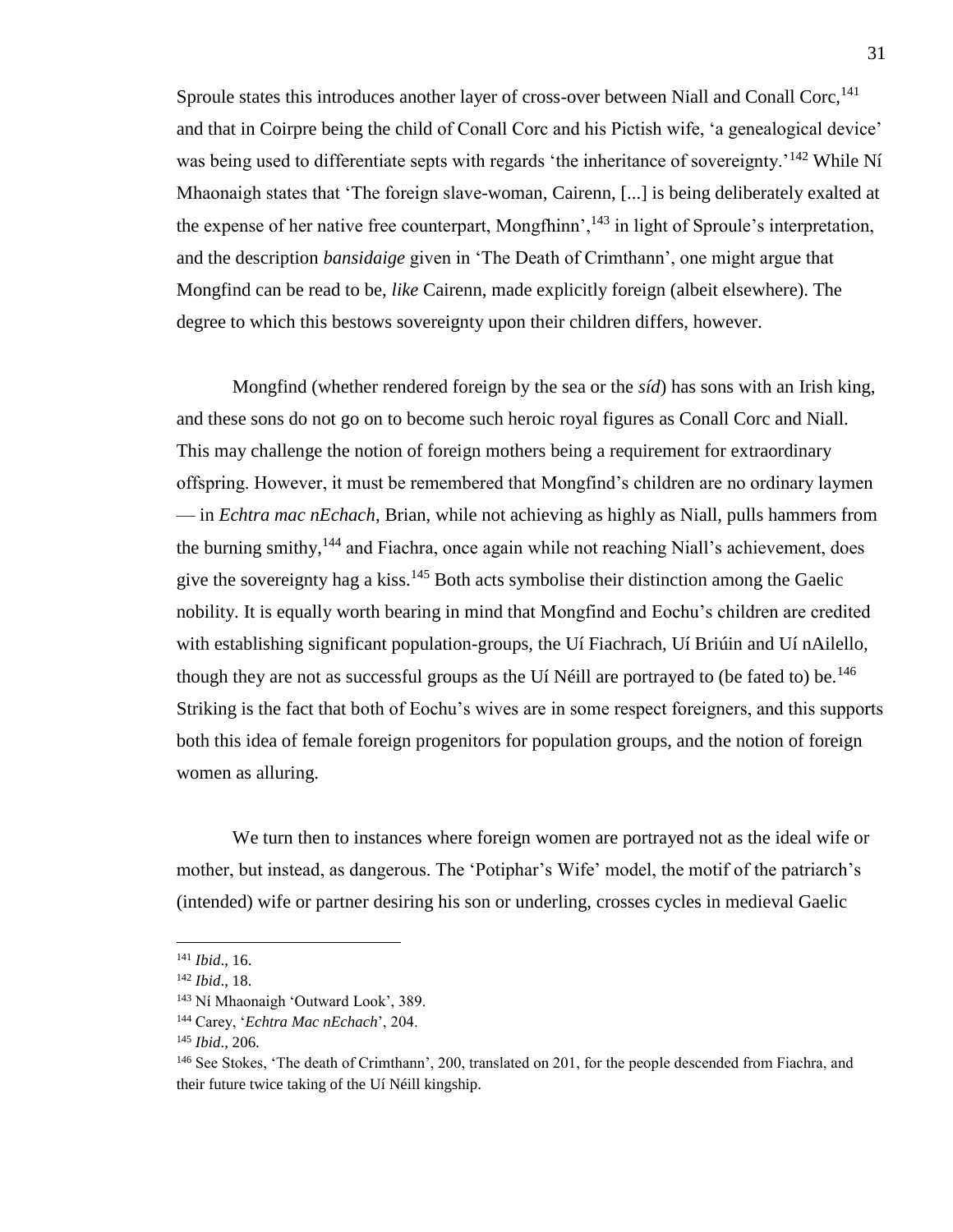literature. We find it in some of our earliest Finn Cycle material such as 'Finn and the Man in the Tree',<sup>147</sup> the Ulster Cycle's *Serglige Con Culainn* 'The Wasting Sickness of Cú Chulainn',<sup>148</sup> the Cycle of the Kings' *Fingal Rónáin* 'Ronan's Kin-Slaying', <sup>149</sup> *Tochmarc Becfhola*, and other tales specifically identified by scholars such as Carney as belonging to the 'Tristan' type, such as *Longes mac nUislenn* and the Early Modern Irish tale *Tóruigheacht Dhiarmada agus Ghráinne* 'The Pursuit of Diarmaid agus Gráinne'.<sup>150</sup> *Lebor Gabála Érenn* discusses Ireland's first adultery between Parthalón's wife Delgnat and his soldiers, another example of this situation,<sup>151</sup> in which, as Ní Dhonnchadha describes, 'Anxieties about virility and accusations of female frailty are brought together as foundational' to Ireland.<sup>152</sup> The recurrence of such a plotline may be sufficient grounds to consider it a trope. Carney, in his discussion of Gaelic tales and their relation to the tale of Tristan, states: 'It is the function of the jealous king, whether he be called Mark, Conchobar or Finn, to bring about the death of the hero.'<sup>153</sup> As such, we might not be surprised at the recurrence of the plotline — the king against hero conflict comprises two powerful individuals usually seen on the same side taking up arms against one another. Such an outline could describe the 2016 comic-book films *Batman v Superman* or *Captain America: Civil War* as much as it describes *Longes mac n-Uislenn*. Even with Cú Chulainn and Conchobar, conflict is almost raised between them in

<sup>147</sup> Kuno Meyer (ed. and tr.), 'Finn and the man in the tree', *Revue Celtique* 25 (1904), 344–349. See Kuno Meyer, *Fianaigecht: being a collection of hitherto inedited Irish poems and tales relating to Finn and his Fiana*, Todd Lecture Series 16 (London, 1910). The language of the text is Old Irish with some Latin, Meyer dates its composition to 'the late eighth or early ninth century', *Ibid*., xviii–xxix. <sup>148</sup> Dillon, *Serglige*.

<sup>149</sup> David Greene (ed.), *Fingal Rónáin and other stories*, Mediaeval and Modern Irish Series 16 (Dublin, 1955). The language of the text is Late Old Irish: see *Ibid*., 2.

<sup>150</sup> Nessa Ní Shéaghdha (ed. and tr.), *Tóruigheacht Dhiarmada agus Ghráinne: The Pursuit of Diarmaid and Gráinne*, Irish Texts Society 48 (Dublin, 1967). James Carney, 'The Irish Affinities of Tristan', in his book *Studies in Irish Literature and History* (Dublin, 1955), 189-242.

<sup>151</sup> R. A. S. Macalister (ed. and tr.), *Lebor Gabála Érenn, The Book of the Taking of Ireland, Part III* (Dublin, 1940), 60-72.

<sup>152</sup> Ní Dhonnchadha, 'Gormlaith', 222-224, at 222. See also Thomas Owen Clancy, 'Fools and Adultery in Some Early Irish Texts' *Ériu* 44 (1993), 105-24, at 108-109.

<sup>153</sup> Carney, 'Irish Affinities', 219. Carney in all likelihood referring to Finn's role in *Tóruigheacht Dhiarmada agus Ghráinne*. It is interesting however to consider this statement in the context of 'Finn and the Man in the Tree', in which Finn does fit 'the jealous king' role Carney suggests, but whether Derg Corra is a heroic character is more ambiguous than in the cases of Diarmaid, Noísi or Tristan.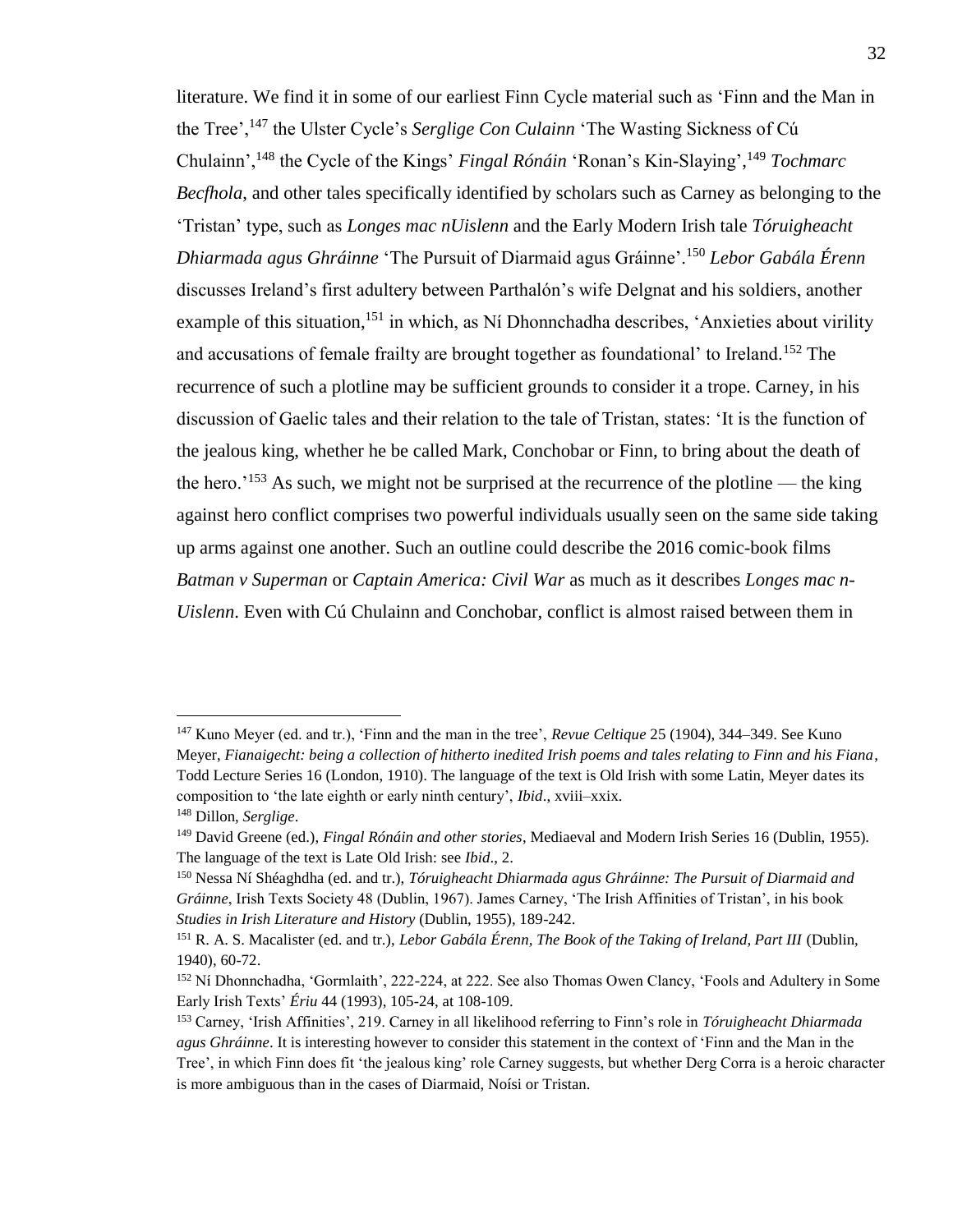*Tochmarc Emire*<sup>154</sup> until the dangerous situation of Conchobar having *jus primae noctis* rights over Emer is resolved.

While the aims of this thesis do not include the reconstruction of proto-tales, it is worth briefly considering Carney's arguments of a common ancestor for the tales he lists as being of the Tristan-type; namely *Longes mac nUislenn*, *Tochmarc Treblainne*, *Tochmarc Becfhola*, *Comrac Líadaine ocus Cuirthir, Scéla Cano mac Gartnán, Scél Bailí Binnberlaig, Toruighecht Diarmada agus Gráinne,* and the Icelandic *Kormáks saga*. <sup>155</sup> While other scholars in similar discussions have favoured the notion of analogues as opposed to direct copying or borrowing,<sup>156</sup> Carney is clear in his proposal of a primitive 'Tristan' tale that predates and has informed these tales.<sup>157</sup> Even if one finds oneself in total agreement with Carney's far-reaching argument, tales such as 'Finn and the Man in the Tree' and *Serglige Con Culainn*, which have not been notably linked to a Tristan type, point to a more extensive use of this trope throughout medieval Gaelic literature.

Though the link between these tales and Tristan has undergone scrutiny, with few exceptions such as Derdriu and Gráinne the wives and partners themselves as individual characters have yet to receive such attention. The proportion of these women who are, by this chapter's definition, foreigners, has, for example, gone uncommented upon. Almost all of the tales mentioned above feature some degree of geographical 'othering' with regards to their primary female character, whether it is Becfhola's otherworldly origins, Ingen Echach's foreign family who feature in one of *Fingal Rónáin*'s final scenes, <sup>158</sup> the abducted Dési woman of 'Finn and the Man in the Tree', <sup>159</sup> or even Derdriu's existence on the fringes of

<sup>154</sup> Kuno Meyer (tr.), 'The wooing of Emer', *Archaeological Review* 1 (1888), 68–75, 150–155, 231–235, 298– 307.

<sup>155</sup> *Ibid*., 190-191.

<sup>156</sup> W. J. McCann, 'Tristan: The Celtic and Oriental Material Re-Examined', in Joan Tasker Grimbert *Tristan and Isolde: A Casebook* (New York, 2002). For a comparable approach with regards another tale type, see Pfannenschmidt re-evaluating the connection between *Aided Con Roí* and the Mabinogion. Sarah L. Pfannenschmidt, ''From the Shame You Have Done': Comparing the Stories of Blodeuedd and Bláthnait.' *Proceedings of the Harvard Celtic Colloquium* 29 (2009), 244-67.

<sup>157</sup> Carney, 'Irish Affinities', 240-242.

<sup>158</sup> Greene, *Fingal Rónáin*, 9.

<sup>159</sup> Meyer, 'Finn and the Man', 346, 347.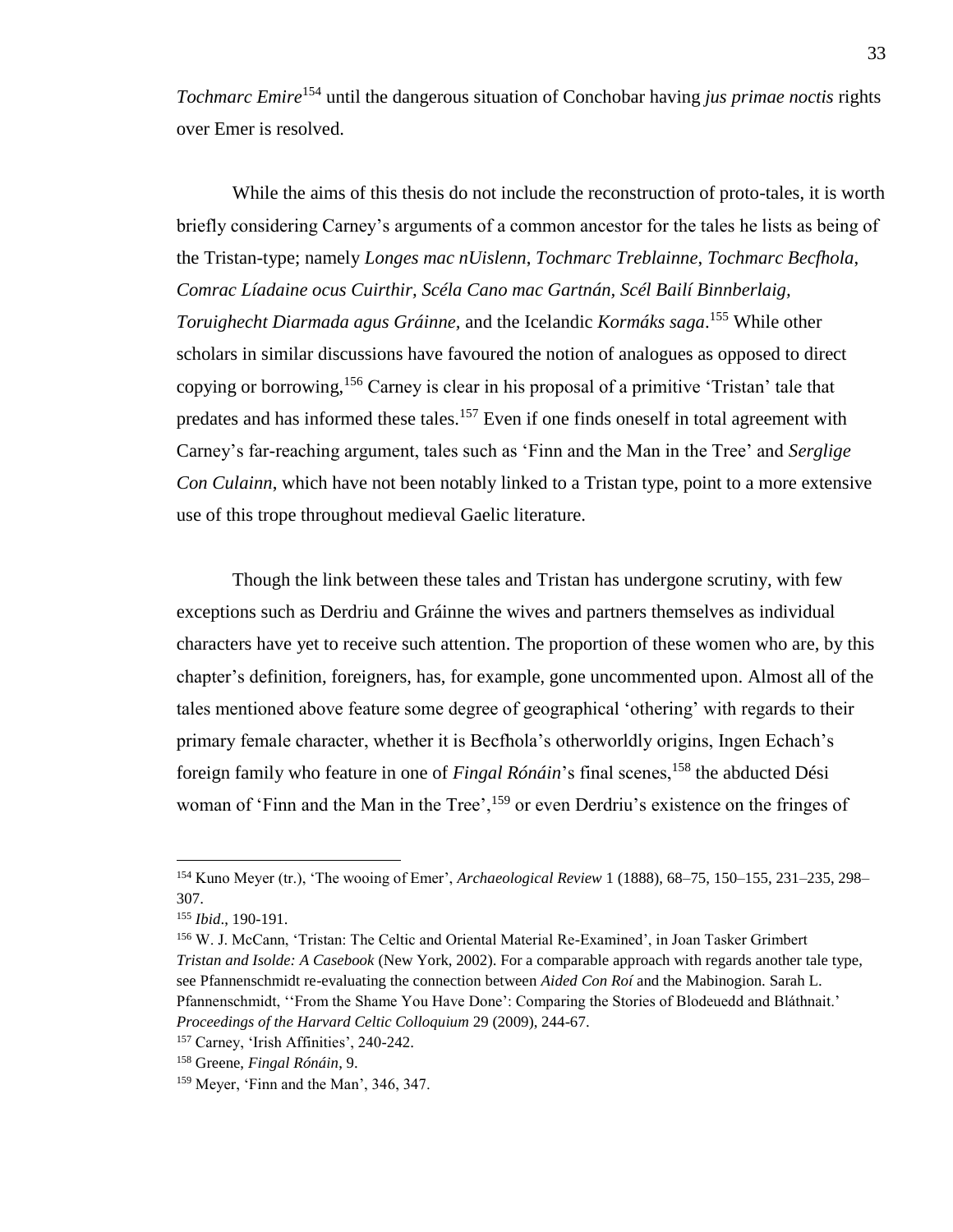society.<sup>160</sup> As Herbert states of the latter character: 'Her depersonalization is reinforced by her being reared apart, separated from family and society.<sup>'161</sup> That there is a clear linking of kings and heroes with foreign women might again add to the argument that foreign women were considered alluring, though it is worth noting in the case of Derdriu that her position of outsider to the community is not based in a foreign origin. We then have an example of how someone who might not have foreign origins can be made an outsider through their upbringing or way of life, an idea to which we will return.

If we are establishing that foreign women were considered alluring partners for kings, such a frequency of foreign women might not be altogether surprising. The lack of attention to this aspect of the pattern thus far is however, notable. In building on the patriarch-wife-son model then, we might specify of the wife figure that, in addition to the danger she poses the society into which she enters (in turning prominent father (figure) against son), and the fact that she frequently takes the initiative in (the illicit) love as Carney highlights,<sup>162</sup> she is from a foreign territory to the central male characters, or at least there is some facet of her character, rooted in geography, that (further) contrasts her with these men and makes her an outsider.

The dangers of such women are clear:<sup>163</sup> Ingen Echach's actions in *Fingal Rónáin* spell death for both king and prince, as well as her family and herself;<sup>164</sup> Fand causes a madness in Cú Chulainn and Emer resolved only by 'divine' intervention;<sup>165</sup> and the negative side effects of Derdriu's actions in *Longes mac nUislenn* are felt throughout the Ulster Cycle, given the resulting exile of Fergus and several other of the Ulster heroes to Connacht. In this context, we can read *Aided Derbforgaill* 'The Violent Death of Derbforgaill',<sup>166</sup> dated by Ingridsdotter to around the tenth century,  $167$  as a careful navigation of this trope. In the tale, the foreign

<sup>160</sup> Hull, *Longes mac nUislenn*.

<sup>&</sup>lt;sup>161</sup> Herbert, 'Celtic Heroine?', 18.

<sup>&</sup>lt;sup>162</sup> Carney, 'Irish Affinities', 221. The fact that the woman takes the initiative in trying to establish a relationship in these situations where a relationship should not exist further adds to the sense of her being a transgressor.

<sup>163</sup> See Clancy, 'Fools and Adultery', 122.

<sup>164</sup> Greene, *Fingal Rónáin*, 7-11.

<sup>165</sup> Dillon, *Serglige*, 29.

<sup>166</sup> Kicki Ingridsdotter (ed. and tr.), '*Aided Derbforgaill* 'The violent death of Derbforgaill': a critical edition with introduction, translation and textual notes', PhD dissertation, Uppsala University, 2009, 82-87. <sup>167</sup> *Ibid*., 67.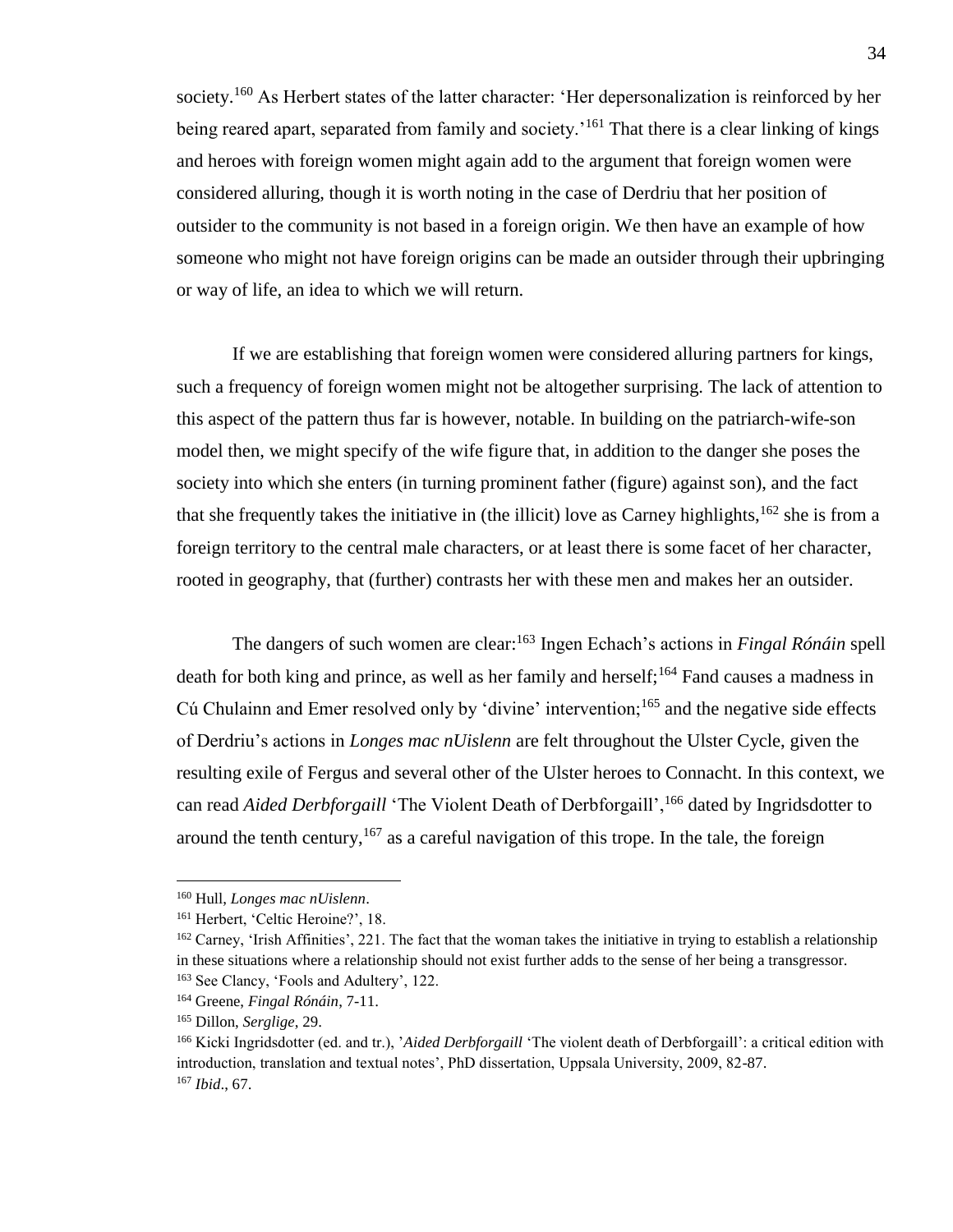Derbforgaill *(ingen ríg Lochlainne* 'daughter of the king of Lochlann')<sup>168</sup> desires Cú Chulainn, but he partners her with his foster-son. This can be seen as an inversion of 'Potiphar's Wife', in that the son's partner desires the father.<sup>169</sup> Notably, destruction still comes as a result of her actions, as will be discussed in the next chapter, though it would be going rather far to apportion blame to her.

The prevalence of foreign women in this trope adds to — or may even be an origin for — the notion that foreign women more generally are alluring but dangerous in medieval Gaelic literature. In *Aided Muirchertaig*<sup>170</sup> it has been argued that Sin's seemingly otherworldly origins are shown as false when her more mundane tragic backstory is revealed.<sup>171</sup> As Williams states: 'The ending of the tale makes it clear that Sín is as human as Muirchertach, and is what other texts would call a *bandruí* or *banthúaithech*, a druidess or witch.<sup>'172</sup> But if we read *Aided Muirchertaig* as one character's careful exploitation of expectations and features that would make her desirable, as is 'tentatively' suggested by Williams,<sup>173</sup> it is then noteworthy that she invokes an otherworldly origin. Moreover, the conflict between her kin and Muirchertach, a conflict between territories, is given as the reason for her causing Muirchertach's downfall.<sup>174</sup> The questionable loyalty of foreign women is a notion to which we will shortly return.

The dangers posed by alluring foreign women to Gaelic men can at times be seen in the female abductees present in the literature. Abducted women feature throughout medieval Gaelic prose. The abductee may be willing, such as Cú Chulainn's abduction of Findchóem in the late Old Irish *Fled Bricrenn 7 Loinges mac nDuíl Dermait* 'The Feast of Bricriu and the Exile of the Sons of Doél Dermait'.<sup>175</sup> In that narrative, the wishes of the individual seem of less import to the community than the consent of kin — as Medb states:

<sup>168</sup> *Ibid*., 82.

<sup>169</sup> See *Ibid*., 18.

<sup>170</sup> Nic Dhonnchadha, *Aided Muirchertaig*.

<sup>171</sup> *Ibid*., 32.

<sup>172</sup> Williams, 'Lady Vengeance', 31.

<sup>173</sup> *Ibid*., 32.

<sup>174</sup> Nic Dhonnchadha, *Aided Muirchertaig*, 32.

<sup>175</sup> Kaarina Hollo (ed. and tr.), *Fled Bricrenn ocus Loinges mac nDuíl Dermait and its place in the Irish literary and oral narrative traditions*, Maynooth Medieval Irish Texts 2 (Maynooth, 2005), 53; 98.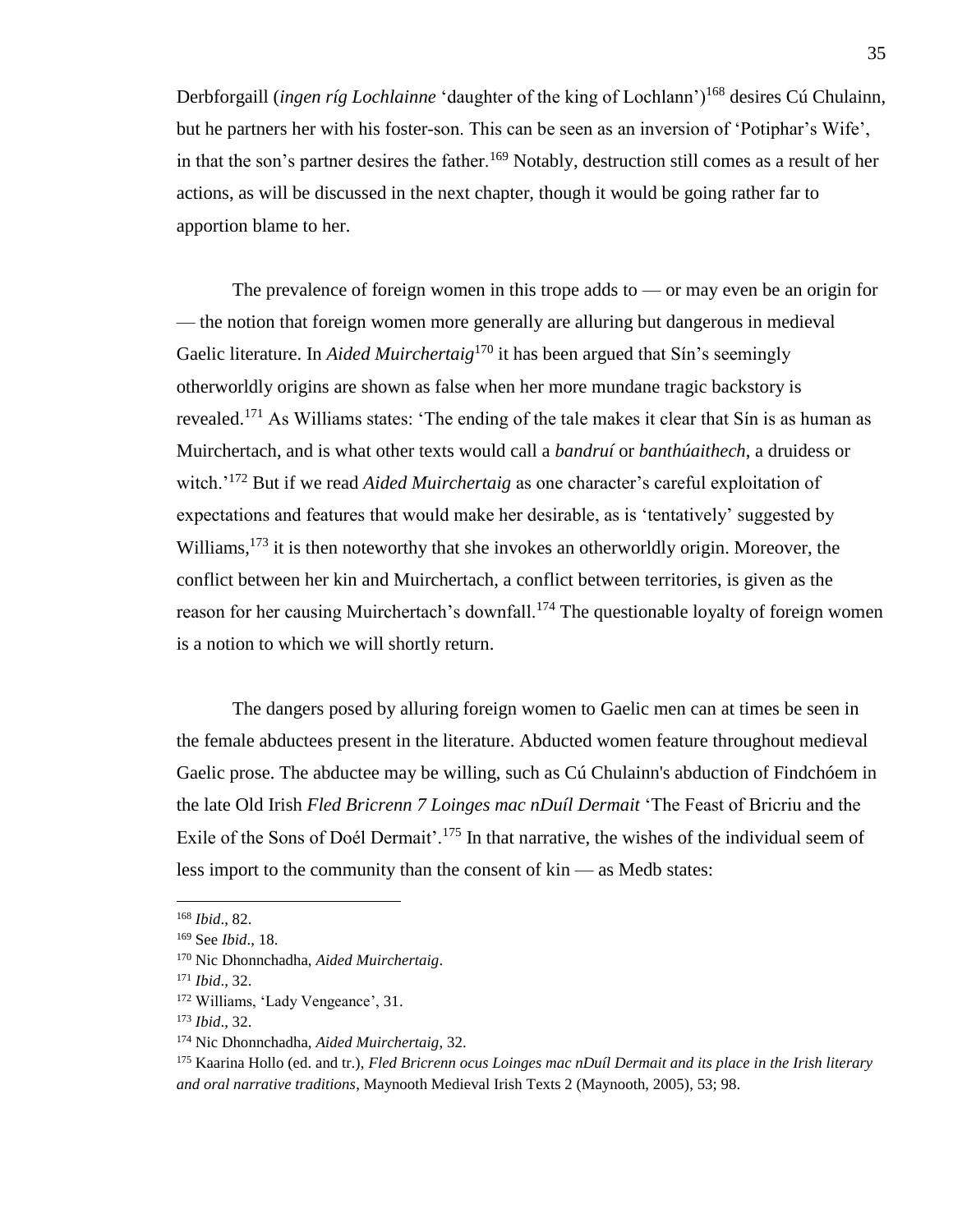*Mod-génair doss-ucc masa deóin a máthar 7 a hathar; mairc dosn-ucc masu asa timchell.*

It is well for the one who took her if it is the will of her father and mother; woe to the one who took her if it was in their absence.<sup>176</sup>

The emphasis on the consent of kin is reflected legally in the term for such a marriage — the *lánamnas foxail* 'she allows herself to be abducted', a term not used within the tale itself but the relevence of which is apparent.<sup>177</sup> There seems to be a differentiation between willing and unwilling abduction; though, presumably unwilling abduction would fall under union by rape. As Kelly notes, there is a difference between the *lánamnas foxail* and the ''mating by forcible rape or stealth' (*lánamnas éicne nó sleithe*).'<sup>178</sup>

Unwilling abductees are indeed present, although arguing for their unwillingness is often argument from silence: it might better be stated that in cases such as Findchóem's, and even Derdriu's, the character speaks to their affection for the abductor. In other cases where we do not hear from the abductee, it is easier to ascribe unwillingness to the situation. Indeed, we might read the love for another individual besides their intended partner, such as the love for the son or underling in the love triangle, as an expression of the unwillingness of their situation.

Returning to 'Finn and the Man in the Tree', we can see that the woman whom Finn desires but whose love for Derg Corra sets up the 'Potiphar's Wife' triangle is expressly an abductee:

<sup>176</sup> *Ibid*., 53-54; 98.

<sup>177</sup> Kelly, *Early Irish Law*, 70. See also Charlene M. Eska (ed. and tr.), *Cáin Lánamna: an Old Irish Tract on Marriage and Divorce Law* (Leiden, 2010).

<sup>178</sup> Kelly, *Early Irish Law*, 134.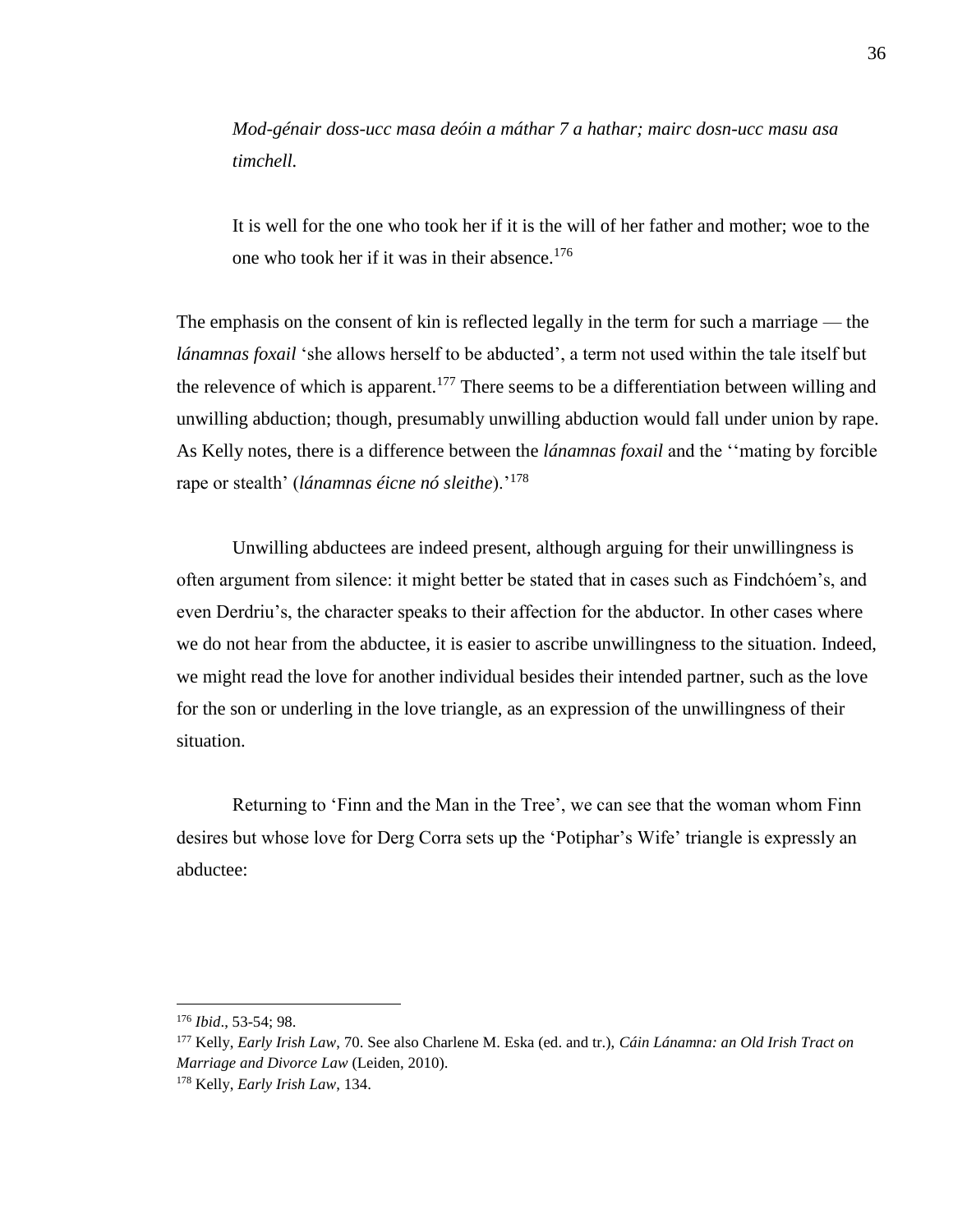*Cinn ree iarom dobertatar mná braite a Dún Iascaich a tír na nDésea. Dobreth ingen álainn léo. Atecoboride menma Find in ben dó. Focairdd sí menmain for in gilla búi léo .i. Dercc Corra mac húi Daigre.*

Some time afterwards they (i.e. the *fían*) carried off captive women from Dún Iascaig in the land of the Dési. A beautiful maiden was taken by them. Finn's mind desired the woman for himself. She set her heart on a servant whom they had, even Derg Corra son of Ua Daigre.<sup>179</sup>

The love of the woman for Derg Corra causes a rift in the *fían* and Derg Corra's exile; conflict between men arises from the abductee brought into their midsts.<sup>180</sup>

The dangerous abducted woman also is clear in Bláthnait/Bláthine in *Aided Con Roí*. *Aided Con Roí* is an Ulster Cycle tale depicting the conflict between Cú Chulainn and Cú Roí, in which Bláthnait or Bláthine plays a crucial role. Thurneysen dates the first recension of the tale, *Aithed* I, featuring Bláthine, to the ninth century, and the second, *Aithed* II, to between the eleventh and twelfth centuries.<sup>181</sup> In *Aithed I*, Bláthine is the daughter of Conchobar, and is abducted at the beginning of the tale. Cú Roí aids the Ulaid in the rescue, they withhold his reward, and so he abducts Bláthine. Cú Chulainn tells Bláthine it is her father's desire she betray her husband to the Ulaid, and so she discovers and reveals the location of Cú Roí's hidden soul, which leads to Cú Chulainn's triumph over Cú Roí. In *Aithed II*, a raid is carried out upon Iuchna, the King of Falga, and his daughter Bláthnait is taken in the raid. Once again, the Ulaid refuse Cú Roí his share, he defeats Cú Chulainn, and takes Bláthnait. A year later,

<sup>&</sup>lt;sup>179</sup> Meyer, 'Finn and the Man', 346, 347.

<sup>180</sup> The 'Potiphar's Wife' model is male-dominated. The Old Irish tale *Táin Bó Fraích*, which will be discussed in Chapter Two, is here briefly of interest in that it is the closest we come to seeing anything approaching a femaledominated love triangle, with a mother (Medb) and daughter (Findabair) both desiring a male hero (Fraoch). This is admittedly much less prominent in the prose tale than in the later lays. I have yet to come across a true gender inversion of the 'Potiphar's Wife' model — a daughter-figure eloping with her mother-figure's intended husband — in medieval Gaelic literature. See Donald E. Meek, '*Táin bó Fraích* and other 'Fráech' texts: a study in thematic relationships: Part I', *Cambrian Medieval Celtic Studies* 7 (Summer 1984), 1-37; and Donald E. Meek, '*Táin bó Fraích* and other 'Fráech' texts: a study in thematic relationships: Part II', *Cambrian Medieval Celtic Studies* 7 (Winter 1984), 65-85.

<sup>181</sup> Rudolf Thurneysen (ed. and tr.), 'Die Sage von CuRoi', *Zeitschrift für celtische Philologie* 9 (1913), 189–234.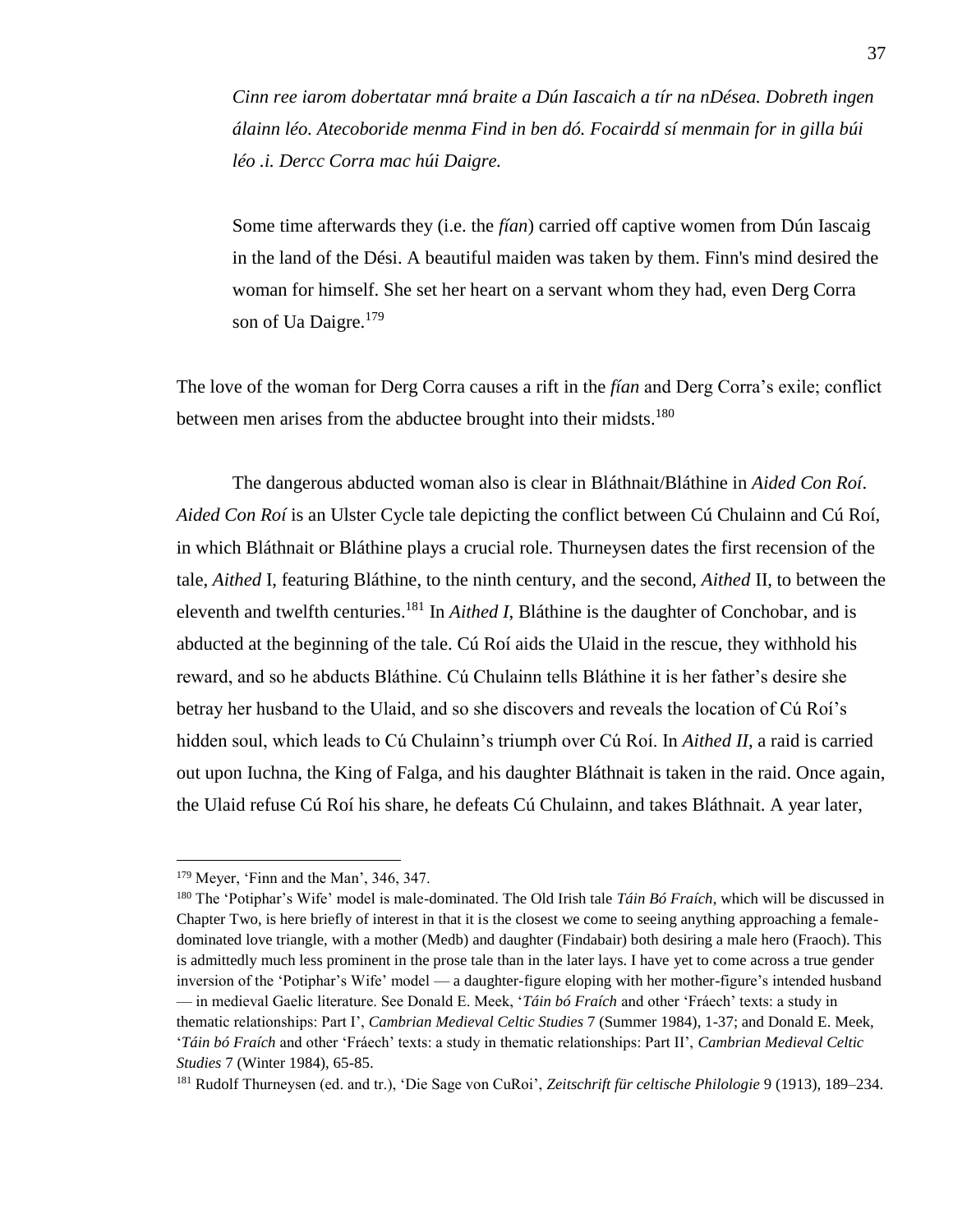Cú Chulainn finds Bláthnait, they conspire and arrange a future meeting, and Bláthnait lies to Cú Roí, convincing him to send away his army, and giving the Ulaid access to the fortress. *Aided II* 'ends with a quatrain on the evil nature of Bláthnait's actions'.<sup>182</sup> In both tales then, the Bláthnait figure is twice abducted — once from Conchobor or Iuchna, and once by Cú Roí — and her abduction proves fatal for her second abductor. In fact, as Hellmuth points out, *Aided Con Roí* 'also provides the background to Cú Chulainn's own death<sup>'183</sup> — the abducted foreign woman over whom the men fight leads ultimately to death for both. It is notable that it is in *Aided II*, where Bláthnait is not Conchobar's daughter, that she is treated more harshly by the narrative, both through a more graphic and violent death,  $184$  and through her condemnation in verse at the tales end:

*Roort Bláthnad ingen Mind/ la hoгсаin os Aircedglind. Mór gním do mnái bráth a fir dáig is fris rodamidir.*

Bláthnait the daughter of Menn was slain in the slaughter above Argat-glenn. A great deed for a woman to betray her husband, since it is at him that she aimed it. $185$ 

Bláthnait's motivations differ in these two recensions, and examining them may be useful in examining the motif of the dangerous abductee. In *Aithed II*, the emphasis is on the relationship between herself and Cú Chulainn, bringing to mind the love triangles already discussed. Indeed, Hellmuth mentions the parallels between the tale and 'an early version' of

<sup>182</sup> Pfannenschmidt, 'Bláthnait', 264.

<sup>183</sup> Petra S. Hellmuth, 'Cú Roí mac Dáiri', in Koch, John T. (ed) *Celtic Culture: A Historical Encyclopedia*, Vol 2 (Santa Barbara, 2006), 508-509, at 508.

<sup>184</sup> R. I. Best (ed.), 'The tragic death of Cúrói mac Dári', *Ériu* 2 (1905), 18–35, at 30, translated on 31. Discussed by Pfannenschmidt, 'Bláthnait', 262, who attributes the most brutal ending to Bláthnait's more active role here than in *Aided I*.

<sup>185</sup> *Ibid*., 30, translation in Pfannenschmidt, 'Bláthnait', 264.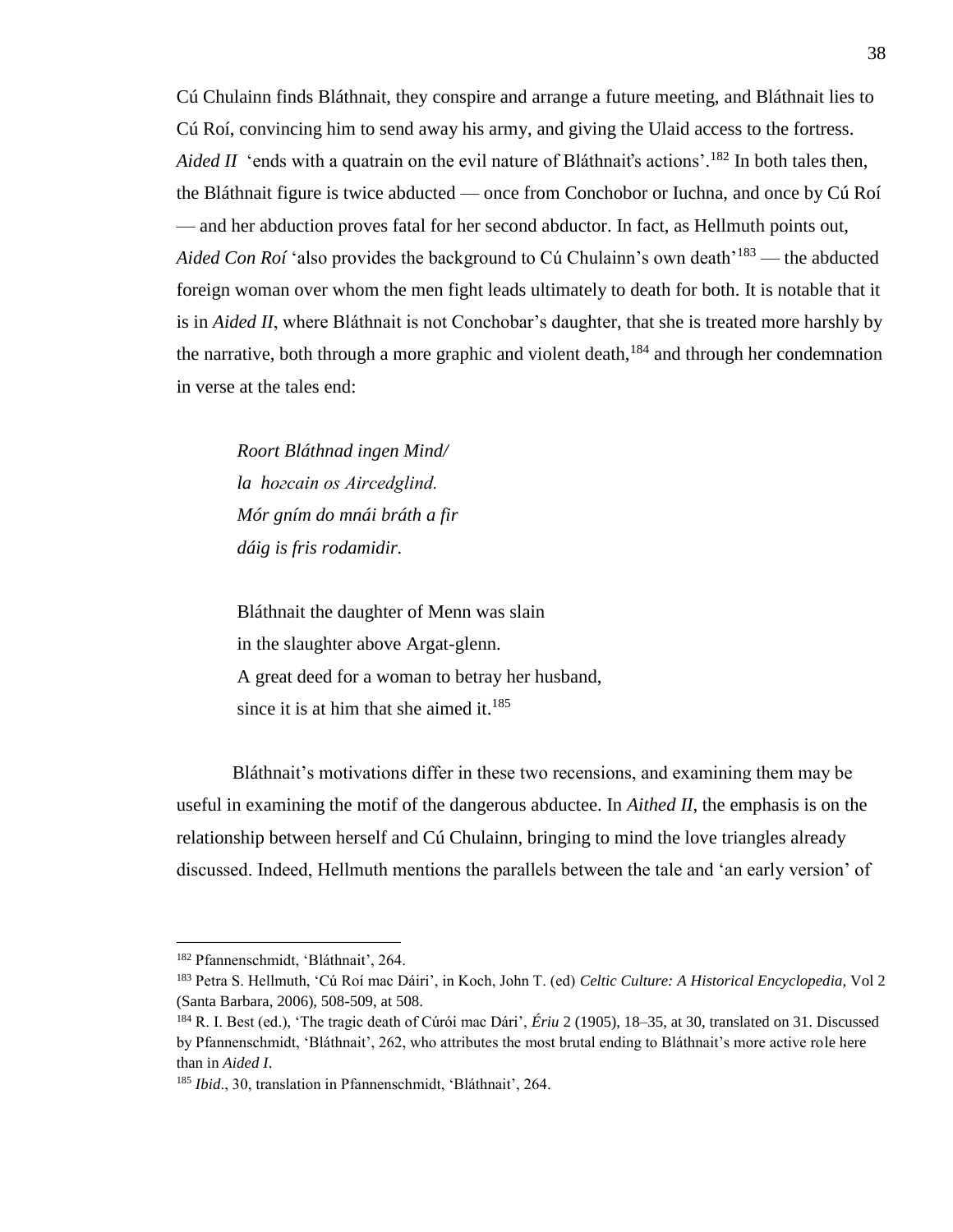Tristan and Isolt.<sup>186</sup> This could be read as the uncontrollable sexuality of the foreign woman that makes her so appealing also makes her so dangerous. In *Aithed I* however, Bláthine's decision is based on familial relations — she is told it is her father's wish for her to betray Cú Roí. This difference in motivation is emphasised and explored by Pfannenschmidt in her discussion of the tales.<sup>187</sup> This introduces an aspect largely absent from the discussion thus far, in terms of fear of the foreigner and of abductees: being unsure of where their loyalties lie, and the possibility of them still being loyal to the family or population group from which they originate. This can also be seen in the aforementioned *Aided Muirchertaig*, where Muirchertach dies as a result of Sín's actions, and her actions are motivated by Muirchertach's murder of her family. Clancy highlights 'conflicts of loyalty' as one of the aspects of tales of 'illicit love' in medieval Gaelic literature;<sup>188</sup> Bláthine is of note because here we see the notion of a woman's conflict of loyalty as opposed to the conflicts of male characters such as Noísi — and the conflict is between family and partner, as opposed to king and partner.

This stands in stark contrast to one possible reason for the allure of foreign women. The notion of females given in marriage as increasing the stability and cohesion of a society is present in and outwith medieval Gaelic literature. The notion of 'peace weavers' has been discussed particularly in the context of Old English literature by scholars such as Davidson<sup>189</sup> and Belanoff.<sup>190</sup> The literary depiction of the exchange of women being used to cement peace, however, pre-dates Old English literature as it is also found in Genesis 34:21:

These men are peaceable with us; therefore let them dwell in the land, and trade therein; for the land, behold, it is large enough for them; let us take their daughters to us for wives, and let us give them our daughters. $191$ 

<sup>186</sup> Hellmuth, 'Cú Roí', 509.

<sup>187</sup> Pfannenschmidt, 'Bláthnait', 250-256.

<sup>188</sup> Clancy, 'Fools and Adultery', 106.

<sup>189</sup> Mary Catherine Davidson, 'Speaking of Nostalgia in Beowulf', *Modern Philology* 13 (2) (November 2005), 143-155, at 153-154.

<sup>190</sup> Pat Belanoff, 'The Fall(?) of the Old English Female Poetic Image', *PMLA* 104 (5) (October, 1989), 822-831. <sup>191</sup> Gn 34:21 (KJV).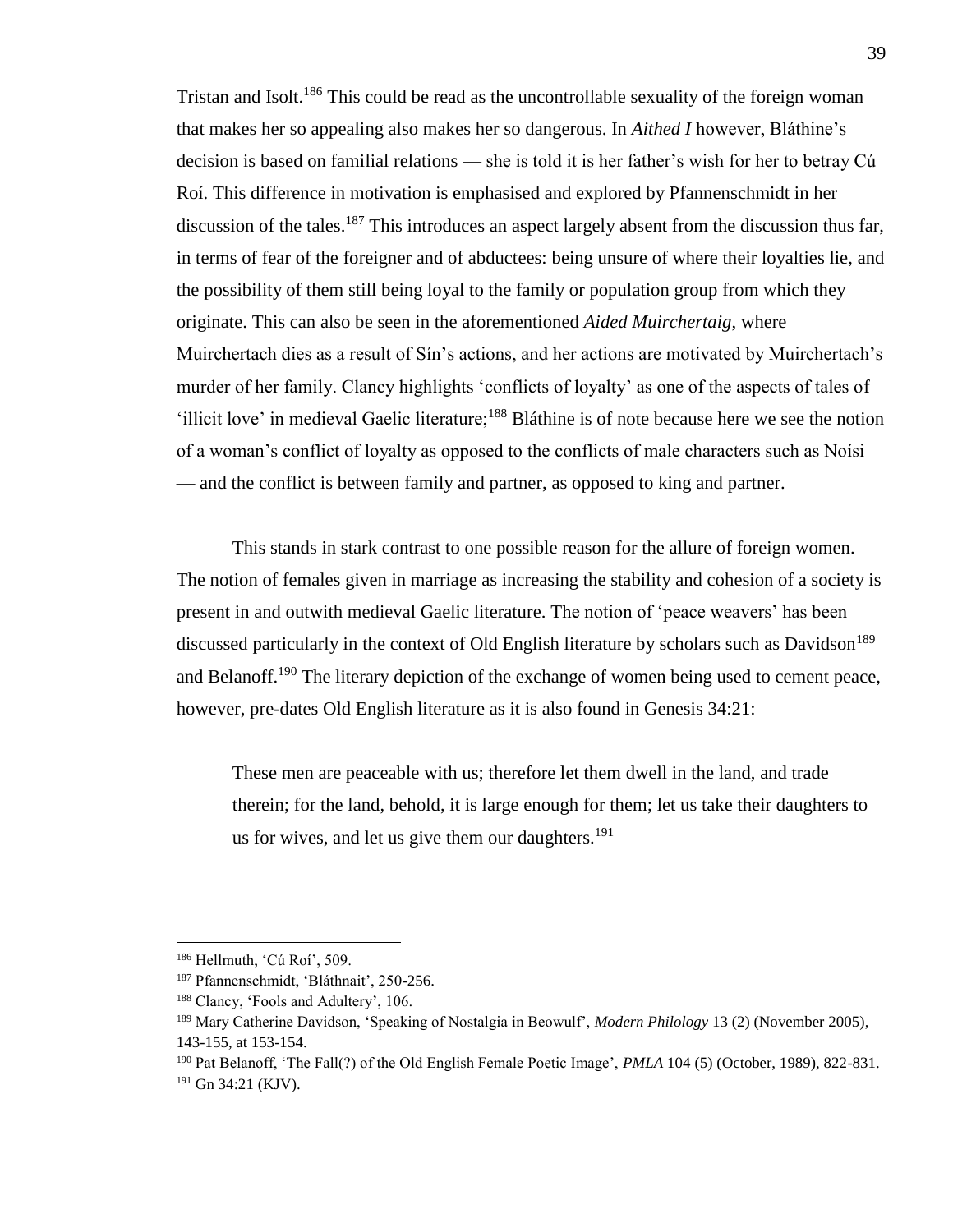In *Cath Ruis na Ríg*, dated by Mac Gearailt to the twelfth century,<sup>192</sup> Cú Chulainn does the same with his own daughter Fínscoth, marrying her off to secure peace with Erc mac Cairpri:

*Doringned síd eter Erc macc Cairpri 7 Coinculaind. Et tucad Fínscoth ingen ConCulaind do mnái do-som.*

Peace was made between Erc, son of Cairpre, and Cu Chulaind; and Fínscoth, Cu Chulaind's daughter, was given to him for wife.<sup>193</sup>

This must be considered one possible explanation for the allure of foreign women as wives: alliance.<sup>194</sup> The ultimate example of a successful alliance with the other may be the sovereignty goddess as encountered by Niall Noígiallach.<sup>195</sup> *Caithréim Chellacháin Chaisil* may also suggest such a motivation. But the portrayal of the dangers of foreign women in tales such as *Serglige Con Culainn* and *Aided Muirchertaig*, and their wavering loyalties, particularly with abductees such as in *Aided Con Roí* and 'Finn and the Man in the Tree', undermines separate attempts at portraying foreign alliance through marriage as advantageous. These tales of foreign women and abductees, whom patriarchs have intended to marry or bed, proving dangerous and disastrous to society may be the other side of the coin as it were from the allure of the foreign woman.

Overall, foreigners comprise a good deal of the characters in medieval Gaelic literature, both male and female. In the case of foreign women, however, a few things in particular stand out. The repeated interest of kings in foreign women is noteworthy and worth considering. We see foreign women as the progenitors of kin groups, and as desired wives. Ultimately, as mothers and wives, they are still fitting the roles seen as appropriate for women to fit in the literature — this is a concept which will be further explored in the next chapter. Marriage with foreign women is useful in terms of alliance, and this might be considered one

<sup>192</sup> Uáitéar Mac Gearailt, '*Cath Ruis na Ríg* and twelfth-century literary and oral tradition', *Zeitschrift für celtische Philologie 44* (1991), 128–153, at 129.

<sup>193</sup> Edmund Hogan (ed. and tr.), *Cath Ruis na Ríg for Bóinn*, Todd Lecture Series 4 (Dublin, 1892), 56-57.

<sup>194</sup> See Claude Lévi-Strauss, *The Elementary Structures of Kinship (Les Structures élémentaires de la Parenté)*, Rodney Needham (ed.), James Harle Bell and John Richard von Sturmer (trs.) (Boston, 1969).

<sup>195</sup> Carey, '*Echtra Mac nEchach*', 206.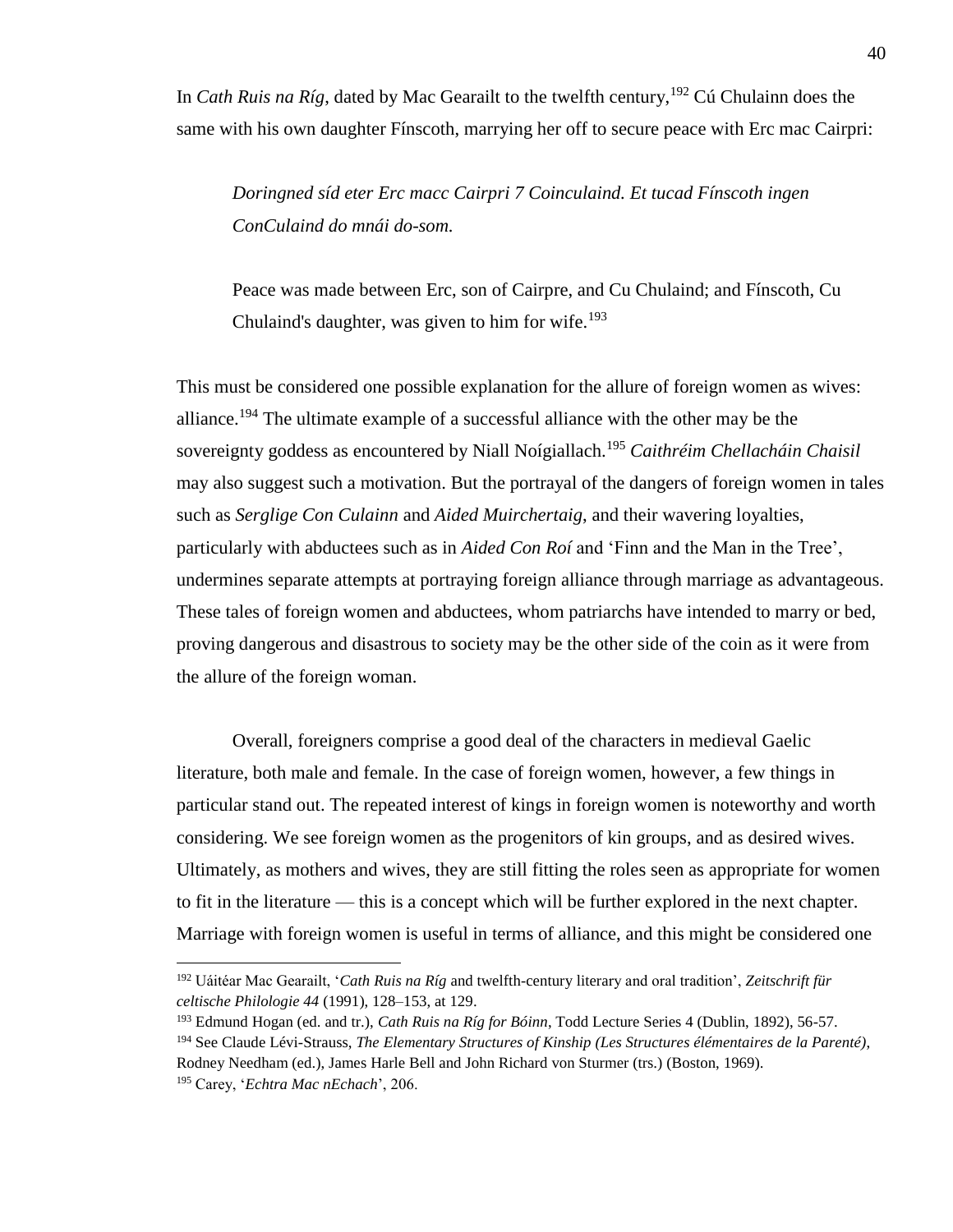reason for their allure, their potential to build a cohesive, diverse society. However, often we see them destabilising society through their actions, or through the actions (they make) men undertake in order to be with them. Their foreignness marks them as outside the realm of the main characters, both geographically and socially. As such they may be 'allowed' to subvert expectations and flaunt social norms, without risk of this being seen as the behaviour of 'normal' women. Medieval Gaelic literature might then be said to be in the process of a balancing act between the fear of the outsider and exoticism, where the foreign woman is desired and desirable, but also capable of great harm.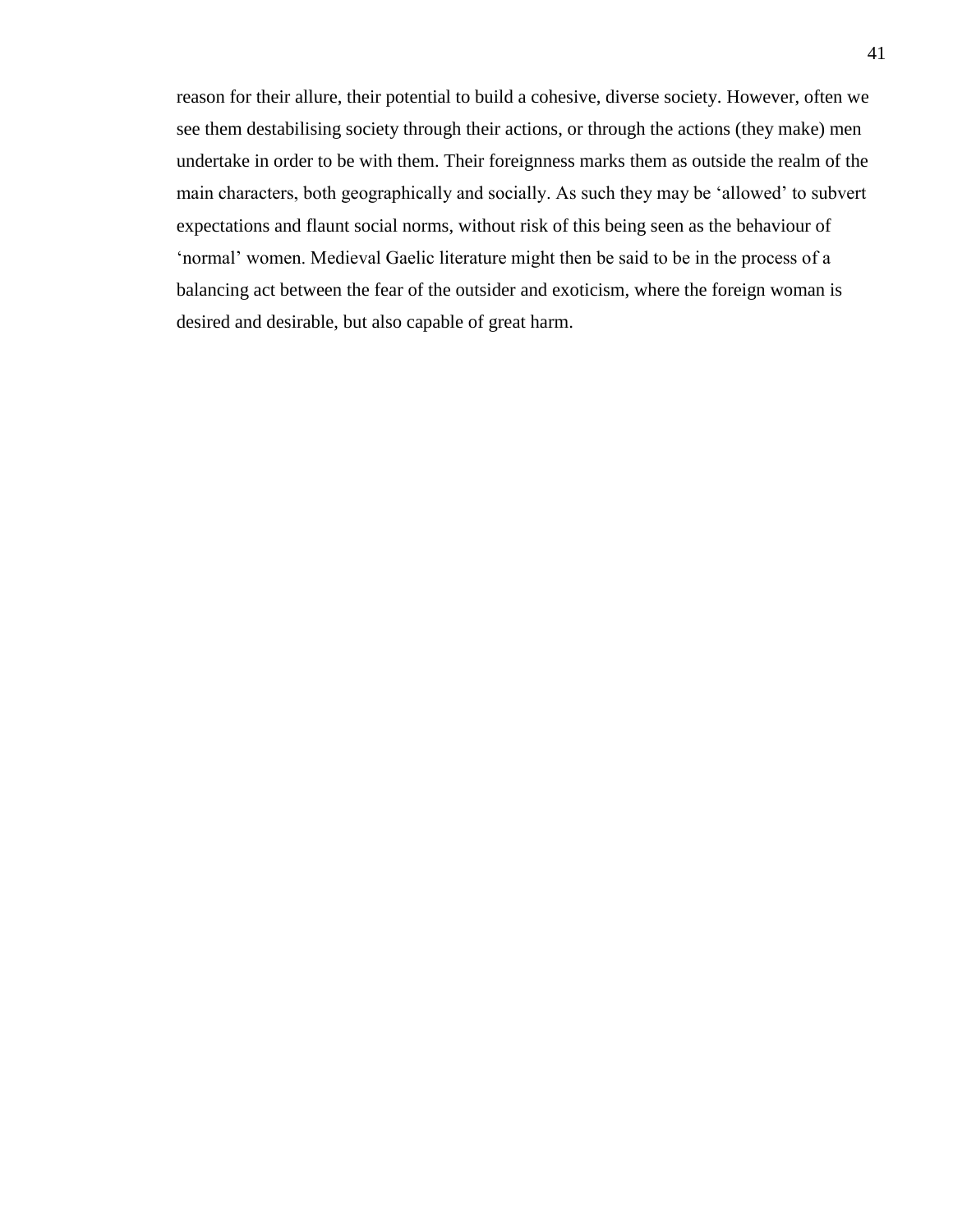## **Chapter Two**

Following on from the discussion of women made outsiders by their origins, we turn to a category of women whose occupations mark them as outside the norm: women warriors. How they are portrayed and reacted to might inform our understanding of texts and the attitudes within and behind them. Some of our most iconic female characters, such as Medb and Emer, engage in violence or arm themselves, and the image of the female warrior is present in some of our earliest surviving prose. Though these characters are present, they are vastly outnumbered by male martial figures in the corpus, and, as discussed,  $196$  warrior prowess is not a trait praised in women in medieval Gaelic texts. The repeated failures or undermining of female warriors within the narratives may point to a disapproving attitude from those behind the texts towards women taking up arms. We continue to consider, however, that the society and societies presented in the texts and their norms do not necessarily equate the norms of medieval Gaelic societies.

One way in which we can establish the alterity of women warriors is by establishing the extent to which weaponry is equated with masculinity in medieval Gaelic literature. The equation of weaponry with masculinity points to women warriors as transgressing a gender boundary as semi-masculine female figures. Writers such as Oxenham have discussed spears as 'a symbol of lay masculinity'.<sup>197</sup> Indeed, in Cú Chulainn's boyhood deeds in the *Táin*, there is considerable space given to his taking up of arms, through overhearing Cathbad's predictions of glory (and a short life) for whomever should take up arms that day, to his breaking of all the spare sets of weapons until only King Conchobar's own weapons suffice.<sup>198</sup> In what has been described as a literature fond of brevity, with a sparse style,  $199$  we get several lines devoted to this moment. Nagy has examined similarities between the Cú Chulainn's

<sup>&</sup>lt;sup>196</sup> 'Introduction', 5-7.

<sup>197</sup> Oxenham, *Perceptions of Femininity*, 26, in reference to Máirín Ní Dhonnchadha (ed.), 'Mary, Eve and the Church (c. 600-1800)', in Bourke, Angela *et al.* (eds.), *The Field Day Anthology of Irish Writing, vol. IV: Irish women's writing and traditions* (Cork, 2002), 45–165, at 116.

<sup>198</sup> O'Rahilly, *TBC I*, 20, translated on 142-143.

<sup>199</sup> See Myles Dillon, *Early Irish literature* (Chicago, 1948). 1-4.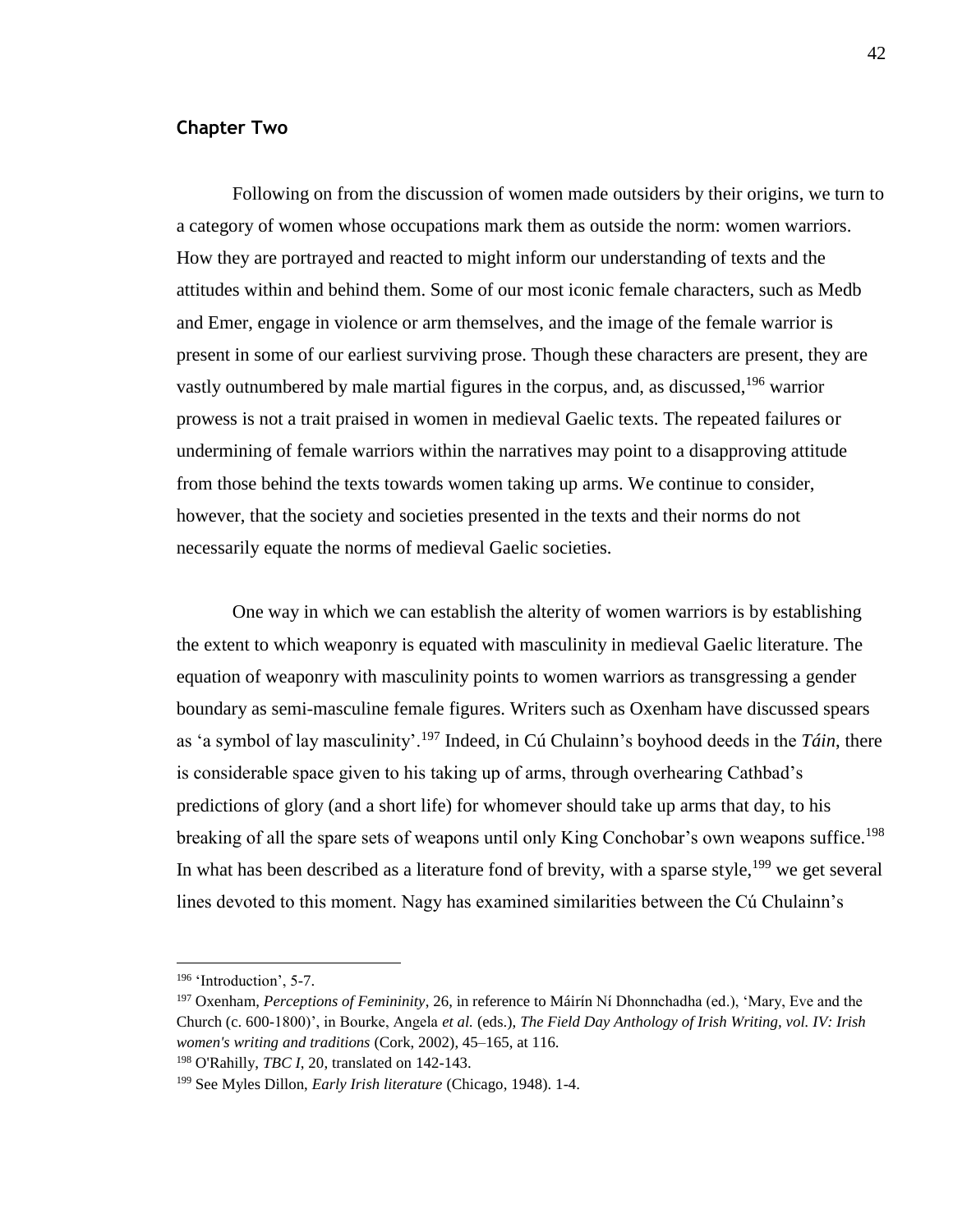boyhood deeds and the Middle Irish *Macgnímrada Finn* 'The Boyhood Deeds of Finn',<sup>200</sup> and Murray concludes: 'there is a strong case to be made that the sole surviving text of *Macgnímrada Finn*, as it stands, is modelled on literary versions of *Macgnímrada Con Culainn*.'<sup>201</sup> In Finn's boyhood deeds, he commissions spears be made for him after sleeping with a woman for the first time.<sup>202</sup> This might support a reading of weapons as being tied to masculinity and rites of passage. There is also the fact that men have weapons with specific names or weapons with elaborate backstories, as is particularly evident in the lay tradition, with lays regarding Finn's shield<sup>203</sup> and Caílte's sword<sup>204</sup> in the *Duanaire Finn* (DF).<sup>205</sup> We rarely spend enough time with women warriors — or they are rarely warriors long enough to learn of any names of weapons, should they have named weapons. As such, it would seem weapons of renown feature as a male possession. The possible exception is the *gae Bulga*, the weapon whose use is taught to Cú Chulainn (and Cú Chulainn only) by Scáthach. However, we do not get any narrative space given to this teaching in *Tochmarc Emire*;<sup>206</sup> rather it is cited in retrospect in other tales such as the *Táin* when it is stated it was taught only to Cú Chulainn.<sup>207</sup> The *gae Bulga* is also called *gae Aífe*, sometimes in the same text (such as in *TBC LL*) <sup>208</sup> introducing a degree of ambiguity as to whom the spear belonged, and who precisely taught Cú Chulainn. The spear now, unequivocally, belongs to the male hero Cú Chulainn, however.

<sup>200</sup> See Joseph Falaky Nagy, 'Heroic destinies in the *Macgnímrada* of Finn and Cú Chulainn', *Zeitschrift für celtische Philologie* 40 (1984), 23–39, and Nagy, *The wisdom of the outlaw*, 7.

<sup>201</sup> Kevin Murray, *The Early Finn Cycle* (Dublin, 2017), 120.

<sup>202</sup> Kuno Meyer (ed.), '*Macgnímartha Find*', *Revue Celtique* 5 (1882), 195–204, at 200.

<sup>203</sup> Eoin MacNeill (ed. and tr.), *Duanaire Finn: The book of the lays of Fionn*, vol. 1, Irish Texts Society 7 (London, 1908), 34-38, translated on 134-139.

<sup>204</sup> Gerard Murphy (ed. and tr.), *Duanaire Finn: The book of the lays of Fionn*, vol. 2, Irish Texts Society 28 (London, 1933), 124-41.

<sup>205</sup> Gerard Murphy, *Duanaire Finn: The book of the lays of Fionn*, vol. 3, Irish Texts Society 43, (London, 1953), cxvi-cxvii. Both lays mentioned here are dated to the twelfth-century by Murphy: see *Ibid*., 130.

 $^{206}$  Scáthach is given very little narrative space in terms of descriptions of her as a warrior or in action; she is denied the full literary warrior identity that male heroes are given, and also the long descriptions of her beauty and grace given to many of our key female characters. As a woman warrior, she is unable to access narrative space as fully woman or fully warrior.

<sup>207</sup> Cecile O'Rahilly (ed. and tr.), *Táin bó Cúalnge: from the Book of Leinster* (Dublin, 1967), 71, translated on 211. Henceforth *TBC LL*.

<sup>208</sup> *Ibid*., 56, translated on 196.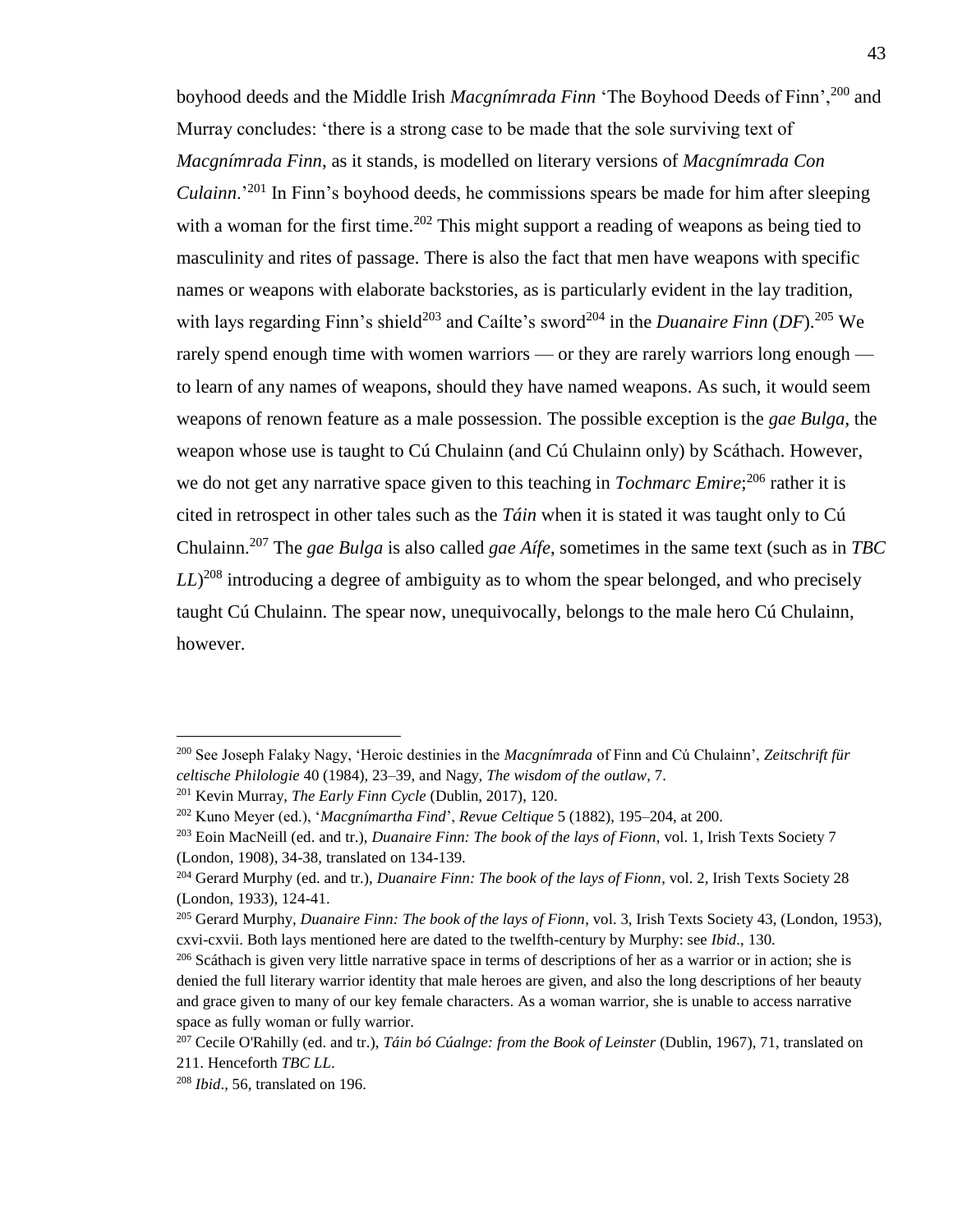Furthermore, weapons have been read as having a role in the emasculation of men. A misplaced or replaced weapon occasionally appears as symbolic of fault or bad judgement in its owner. This is famously seen in the *Táin* where Ailill, upon discovering Fergus sleeping with Medb, has Fergus's sword stolen and replaced with a wooden one.<sup>209</sup> In his discussion of the twelfth-century<sup>210</sup> 'Caoilte's mischief-making' in  $DF$ ,<sup>211</sup> Murray writes: 'As part of his mischief-making (§§ 14-15), [Caílte] swaps Cormac's wife with another lady, and substitutes his own sword for that of the king's, symbolically emasculating him in the process.<sup>'212</sup> As such, it may be stated that weaponry, as it may call masculinity into question, is intrinsically bound up with notions of the masculine and the male martial ethic in medieval Gaelic literature.

Where, why and how women interact with weaponry is, then, of interest in examining female alterity. As stated, while uncommon, women warriors are not exceptionally rare in medieval Gaelic literature. Murray, drawing on more than solely Finn Cycle material, lists several 'female *fían*-members, *banḟénnidí'* including Scáthach (Búanann), Finn's two foster mothers, Creidne, Findabair, and Ness,  $^{213}$  though he is careful to cite Ní Dhonnchadha's argument, supported by the legal evidence she examines, that 'women's active role in warfare was in reality extremely limited.<sup>'214</sup>

If weaponry is borne in mind as a marker of alterity, we might first examine Findabair, and in particular her role in the Old Irish *Táin Bó Fraích*, 'The Cattle-Raid of Fraoch', where she arms her husband-to-be Fraoch in a critical moment against the monster her parents had tricked him into fighting.<sup>215</sup> This scene may be read as an example of a woman supporting her man in his heroic deeds, a notion not unfamiliar in this literature.<sup>216</sup> However, in light of the role of weapons in masculinity, we might read this interaction (which undermines her parents'

<sup>209</sup> O'Rahilly, *TBC I*, 33, translated on 154.

<sup>210</sup> Murphy, *DF III*, 130.

<sup>211</sup> MacNeill, *DF I*, 19-21, translated on 116-118.

<sup>212</sup> Murray, *Early Finn*, 134.

<sup>213</sup> *Ibid*., 63.

<sup>214</sup> Ní Dhonnchadha, '*banscál'*, 31.

<sup>215</sup> Wolfgang Meid, *Táin Bó Fraích*, Mediaeval and Modern Irish Series 22 (Dublin, 1974), 8-9.

<sup>216</sup> Philip O'Leary, 'The Honour of Women in Early Irish Literature', *Ériu* 38 (1987), 27-44, at 32.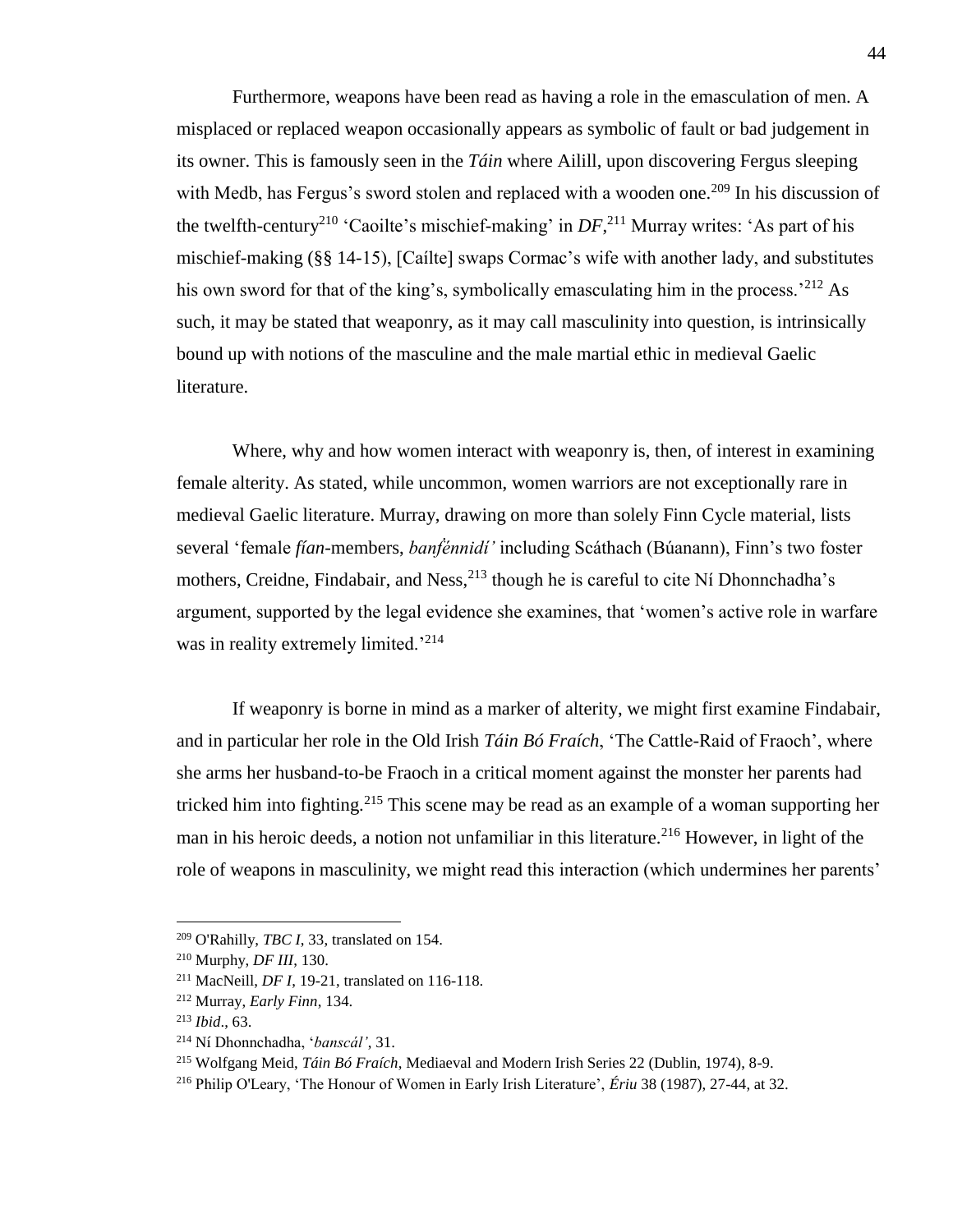wishes) as directly emasculating her father Ailill. It does serve to undermine Ailill, whose unusually active role in this tale has been commented upon.<sup>217</sup> However it is read, whether as the emasculation of the father, or the empowering of the masculine martial hero via the feminine partner, the interaction between women and weaponry in this text runs to only a few lines:

*Íar sin gataid Findabair a hétach dí, & focheird bedg issin n-uisce cossin chlaidiub. [...] Dotháet Findabair assind uisciu & fácbaid in claideb i lláim Fráech, & comben a chend den míl co mbaí fora thóeb, & dobert a mmíl leiss dochum tíre.*

Findabair, however, threw off her clothes and leapt into the water with a sword. [...] Findabair came out of the water, but she left the sword in Fróech's hand, and he struck off the monster's head and brought it with him to land.<sup>218</sup>

Turning then to Ness, whom Murray singles out as one of the two most famous *banfénnidí*,<sup>219</sup> we see a similar brevity of contact between woman and weapon. In the earliest version of *Compert Conchobuir* 'The Conception of Conchobar', Ness is not a *banḟénnid*, 220 there is no *fíanas* or '*fían*-activity' on her part.<sup>221</sup> This depiction of the union between Cathbad and Ness is voluntary, in contrast to later versions. Cathbad tells Ness the day is good for a union, and, with no other men around, Ness chooses to have sex with Cathbad.<sup>222</sup> This is comparable with the aforementioned Bolce Ban-bretnach; both women proposition a man and an extraordinary son results of the union. However, in the opening of the LL *Scéla* 

<sup>217</sup> Jeffrey Gantz (tr.), *Early Irish myths and sagas*, (Harmondsworth, 1981), 113.

<sup>218</sup> Meid, *Fraích*, 8-9. Translation in Gantz, *Early Irish myths*, 121.

<sup>219</sup> Murray, *Early Finn*, 62-63.

<sup>220</sup> Kuno Meyer (ed. and tr.), *Hibernica minora, being a fragment of an Old-Irish treatise on the Psalter,* Mediaeval and Modern Series 8 (Oxford, 1894), 50.

<sup>221</sup> For a discussion of *fíanas* and *diberga* see Kim R. McCone, 'Werewolves, cyclopes, díberga and fíanna: juvenile delinquency in early Ireland', *Cambridge Medieval Celtic Studies* 12 (Winter 1986), 1–22.

<sup>222</sup> See Joanne Findon, 'Mother knows best: the role of Nes in *Compert Conchobuir*' in Gregory Toner and Séamus Mac Mathúna (eds.) *Ulidia 3: Proceedings of the Third International Conference on the Ulster Cycle of Tales* (Berlin, 2013), 25-35, at 25-26.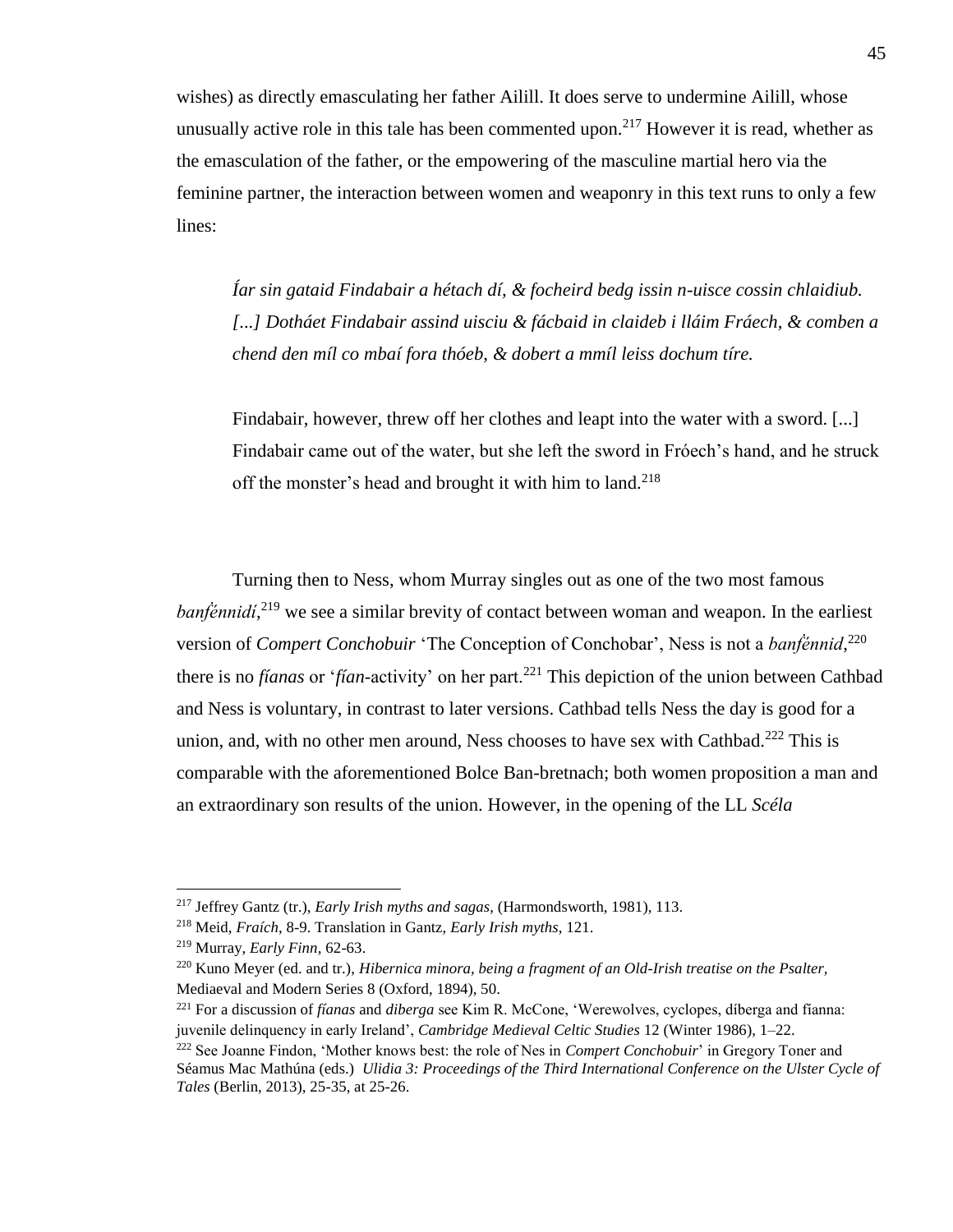*Conchobuir meic Nessa* 'The Tidings of Conchobar mac Nessa<sup>'</sup>,<sup>223</sup> which is shared with the later longer Stowe text of *Compert Conchobuir*, Ness takes up arms against the unknown assailant (Cathbad) who has killed her tutors:

*Luid iarum iar suidiu ind ingen for fennidecht <sup>7</sup> gabaid gaisced ocus luide trib nonbaraib fo Herind, co ffessed nech ro marb a haiteda, ocus ro chrín na túatha. Is cumma nos-crínad uili daig ni fitir sainriuth a bidbada.*<sup>224</sup>

After this the girl became a *fénnid*, and took up arms and went with twenty seven others<sup>225</sup> through Ireland to learn of the one who had killed her fosterers, and she devastated the tribes. She devastated all equally, because she did not know the characteristics of the one who was guilty (of killing her fosterers). $226$ 

However, Cathbad achieves the upper hand:

*Luid-si didu for fiannas i cocrich n-Ulad. Luid-si laa and didu a hoenur dia fothrucud, conid-tecmaing cucci in fennid cétna .i. intí Cathbad, contudchaid-side etarru <sup>7</sup> cranna, <sup>7</sup> ardagaib' commanarnaic dóib, <sup>7</sup> co mbái-si do mnái gradaigthe oco-som, <sup>7</sup> combert mac dó. Ba hé in mac hí sin didu .i. Conchobar mac Cathbad.*<sup>227</sup>

Then she went a-soldiering into the province of Ulster. She went one day there alone to bathe, when to her happened the same champion, Cathbad. He came between her and (her) spearshafts and seized her, and they forgathered, so that she became his beloved wife and bore him a son. That, then, was the son, Conchobar son of Cathbad.<sup>228</sup>

<sup>223</sup> Whitley Stokes (ed. and tr.), 'Tidings of Conchobar mac Nessa', *Ériu* 4 (1910), 18–38.

<sup>224</sup> *Ibid*., 22.

<sup>225</sup> While *nónbar* does in the earlier language refer specifically to nine men, it goes on to mean 'a group or number of nine persons'. Without further information on when exactly this development takes place, it has been opted to keep the translation of this word gender-neutral; given its context in a chapter discussing women taking up arms, it would be disingenuous to assume without solid evidence that this is referring to a group of men. Cf. *eDIL* s.v. 'nónbor', http://dil.ie/33300 [accessed 01/10/17].

<sup>226</sup> Translation is my own, cf. Stokes, 'Tidings', 23.

<sup>227</sup> *Ibid*., 22.

<sup>228</sup> *Ibid*., 23.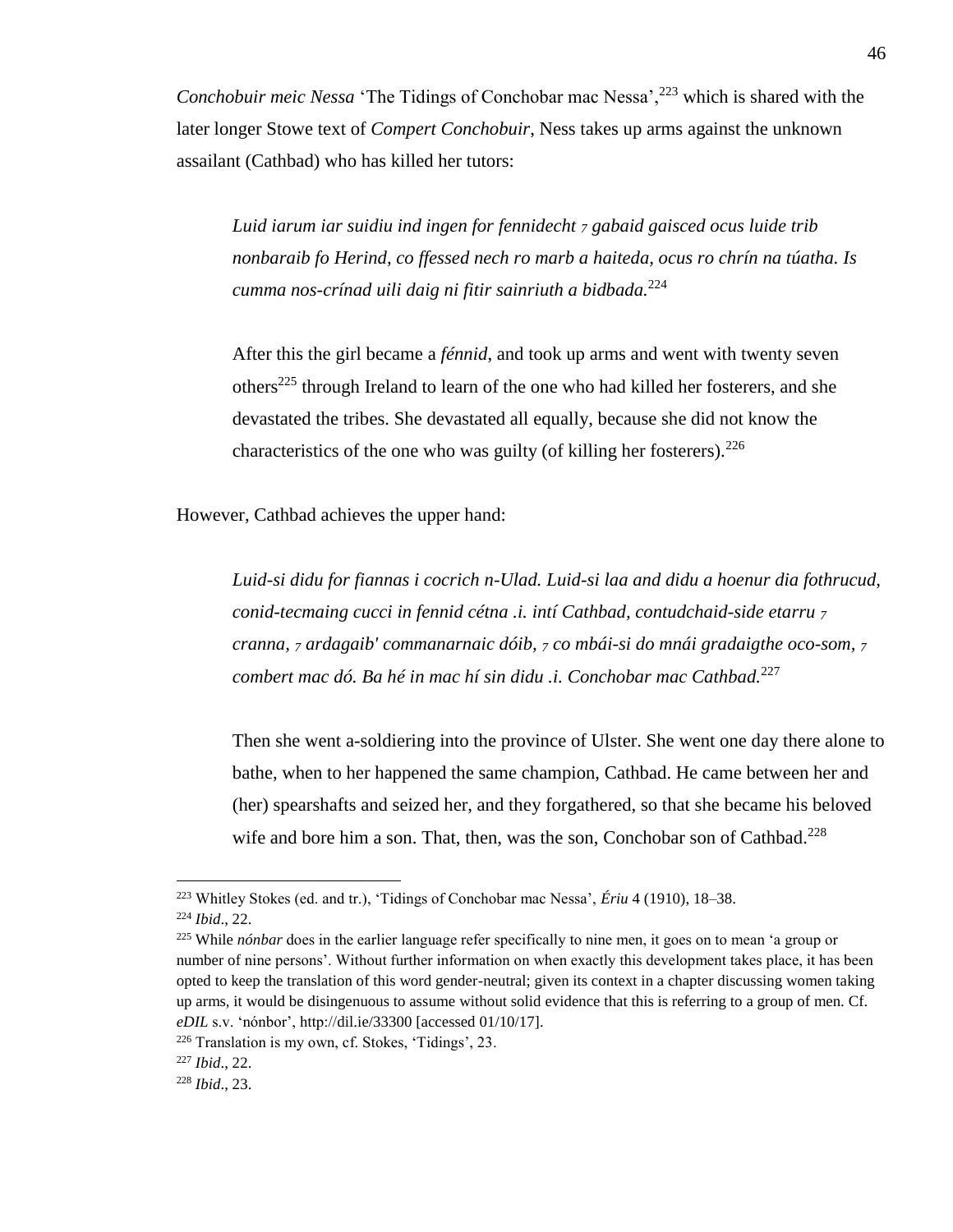In the longer, later, more romanticised<sup>229</sup> Stowe version, this section is expanded with Cathbad forcing three conditions upon Ness (including that they be wed), as opposed to solely forcing himself upon her.

We see in these examples a few things. For one, Ness the *banḟénnid*'s approach is one of indiscriminate harm. She does not know who killed her tutors, though we as readers do, and so unleashes herself on every side. Cathbad, the original perpetrator who caused this, ultimately restores the normal social order (of peace without *banḟénnid*) when he rapes her, or has her agree at swordpoint to be his wife in the later version. We get a glimpse of female martial power as chaotic, frenetic, undisciplined, not unlike the transformed Cú Chulainn in the *Táin* and elsewhere.<sup>230</sup>

Secondly, Ness is powerless without her weapons. This may not be altogether surprising, in the face of the deadly Cathbad. However, other martial figures like Cú Chulainn do fight at times unarmed, such as in Cú Chulainn's boyhood deeds in the *Táin*<sup>231</sup> and as will shortly be discussed in the context of *Tochmarc Emire* 'The Wooing of Emer'. There is no combat between Ness and Cathbad, though there is male-on-female sexual violence. Also absent from this encounter is Ness's wit. We see after this how her plotting dethrones Fergus and crowns her son Conchobar, but here her cleverness is absent.<sup>232</sup> She is simple outdone, by the loss of her weapons. It is reminiscent of Medb, another woman warrior, at Cú Chulainn's mercy at the end of the *Táin* in the Book of Leinster. <sup>233</sup> Ness's power as a *banḟénnid* is in her weapons — the loss of them marks the same vulnerability as Fergus's loss of his sword, though the two play out very differently. For Fergus, and Cormac in the aforementioned lay 'Caoilte's mischief-making', it is a more comedic moment, the men being tricked as opposed

<sup>&</sup>lt;sup>229</sup> See Joanne Findon, 'Fabula, story, and text: the case of Compert Conchobuir', in Joseph F. Eska (ed.), *Narrative in Celtic tradition: essays in honor of Edgar M. Slotkin*, CSANA Yearbook 8-9, (New York, 2011), 37–55, at 51.

<sup>230</sup> O'Rahilly, *TBC I*, 14, translated on 137.

<sup>231</sup> *Ibid*., 13-26, translated on 136-148.

<sup>232</sup> See Findon, 'Mother knows best', 25-35.

<sup>&</sup>lt;sup>233</sup> O'Rahilly *TBC LL*, 133, translated on 269-270. For a recent discussion of this scene which challenges previous assumptions regarding Medb's vulnerability within it, see Edel, *Inside the Táin*, 292-298.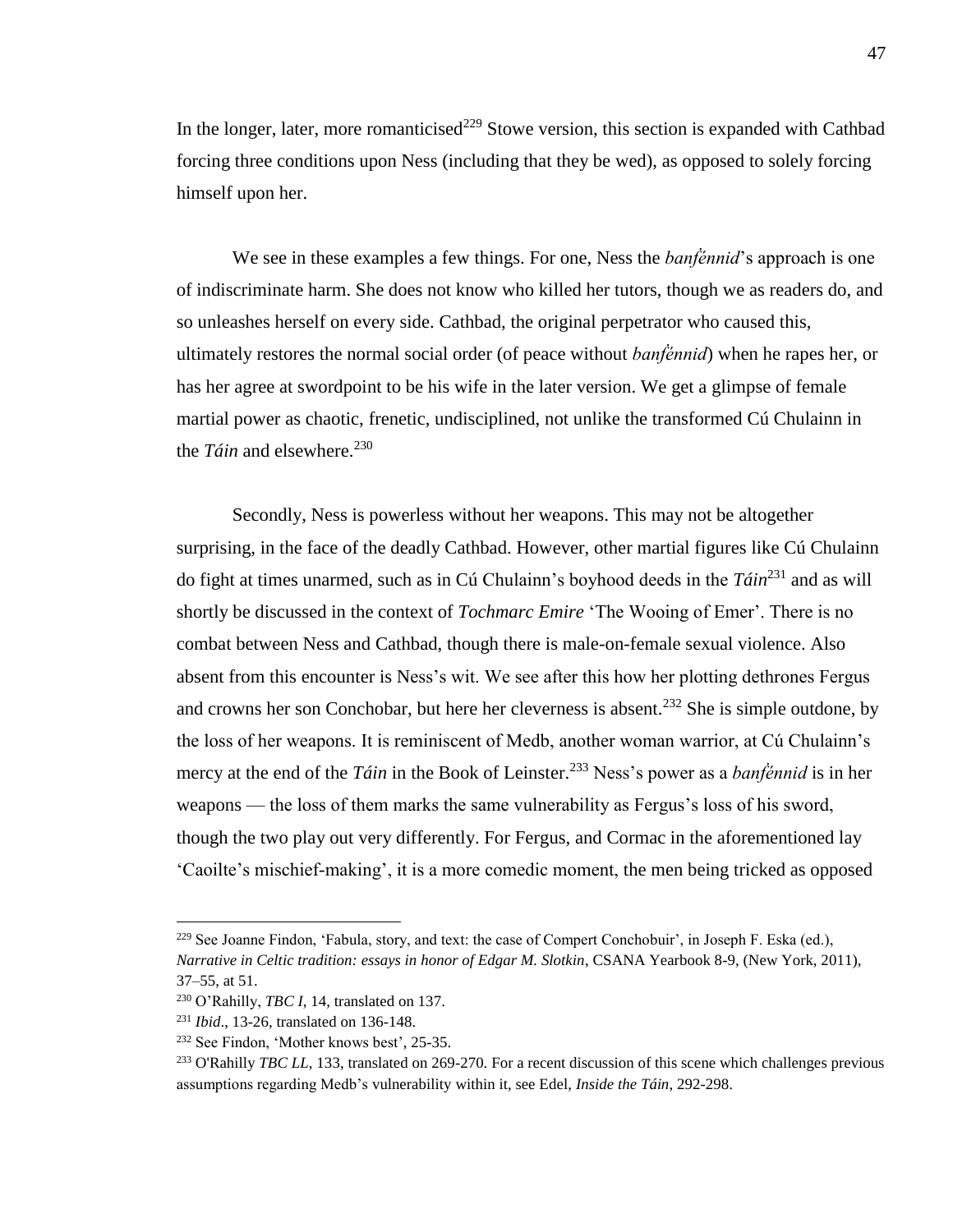to conquered, and does not spell defeat, ultimately, for either.<sup>234</sup> The loss of weaponry is a vulnerable moment, and shows a moment of weakness we read as emasculating in the context of male heroes. Its impact on female characters is more ambiguous — are we to consider them as occupying a liminal space between masculine and feminine? Or does the reading of Fergus and Cormac as emasculated owe much to modern sensibilities of vulnerability being unmasculine?

Ness's time spent as a *banḟénnid* is short-lived, then. This is not the only such case. In his discussions of *fíanna* and *fénnidí*, Nagy has commented on there being two distinct types of *fían*-members: those for whom *fíanas* is a temporary transitive period, and those for whom it becomes a permanent way of life — characters such as Finn, for example.<sup>235</sup> Ness would clearly fall into the former category, as would another *banḟénnid*, Creidne. She is the central character of an 'Early Middle Irish anecdote, preserved in genealogical material', to which Ní Dhonnchadha gives the title 'Creidne the She-Warrior'.<sup>236</sup> Creidne takes up arms after her sons were exiled; her father's queen, Aífe, is none too pleased that Creidne's children result from his incestuous union with Creidne.<sup>237</sup> Thus:

*Doluid Creidne íarsin for fíannas do ḟogail a hathar 7 a lesmáthar ar bith a mmacc sechtar a mbunad-chenel. Trí nónbuir dí for fíannas. Cúlmong fichthi furri. Cumma noḟiched de muir 7 tír, is aire at bertha di Creidni ba féinnid.<sup>238</sup>*

Then Creidne went on the warpath [*fíannas*] to despoil her father and her step-mother on account of her sons being outside their proper kindred. She had three bands of nine men with her on the warpath. She used to wear the hair of her back plaited. She would fight equally on sea and on land. Hence she was called [']Creidne that was a *fénid*['].<sup>239</sup>

<sup>234</sup> O'Rahilly, *TBC I*, 77, translated on 194.

<sup>235</sup> Nagy, *The wisdom of the outlaw*, 20-21. See Murray, *Early Finn*, 60-63.

<sup>236</sup> Ní Dhonnchadha, 'Gormlaith', 179.

<sup>237</sup> Kuno Meyer, *Fianaigecht*, xi-xii.

<sup>238</sup> *Ibid*., xi.

<sup>239</sup> *Ibid*., xii.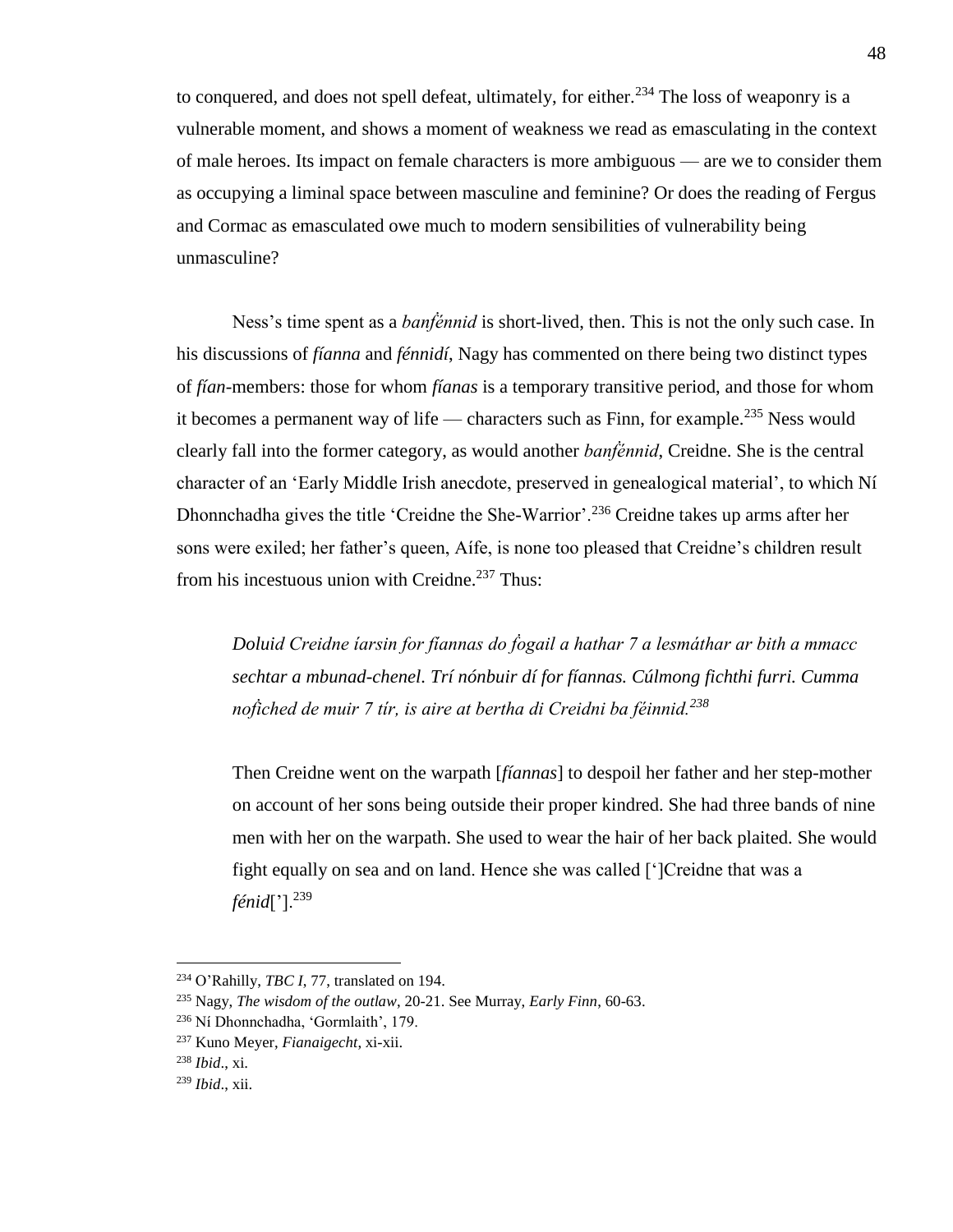This ends with reconciliation between Creidne and her father, and the prophecy that their sons will have land and be prosperous in future. As with the *fían*-member for whom *fíanas* is a transitory phase, and as with Ness, the temporary phase as a *fénnid* is followed by a return to normality at the end, and normality means a narrative world in which *banḟénnidí* do not exist. Unlike the path outlined by scholars such as Nagy, for Ness and Creidne *fíanas* is not just a phase when one comes of age; their *fíanas* is reactionary to a (male) triggering action. There is also a different dynamic — when they desist from *fíanas*, they will not settle and inherit their father's lands. Rather, Ness returns to society as wife and mother, and it is the property and prosperity of her sons for which Creidne returns to society. Both examples of female *fíanas* here end in mother figures acting in the interests of their sons, Ness after *fíanas* and Creidne through *fíanas*. This notion of female *fían*-activity being linked to motherhood is worth bearing in mind as we continue.

One of the most prominent tales for the discussion of women warriors and *banḟénnidí* is the aforementioned *Tochmarc Emire*. It is also one of the most well-discussed in such terms. It is one of the four cornerstones of Findon's study of Emer,  $240$  and is used by Bitel in her examination of women warriors.<sup>241</sup> Recently it has been studied, with particular attention paid to the women warriors in it, by  $\acute{O}$  hUiginn in his discussion of twelfth-century church concerns with marriage laws and their impact on the Middle Irish version of the text,  $242$  and by Miller in his examination of concepts of masculine and feminine battle skills as pertaining to Cú Chulainn.<sup>243</sup> The oldest version of the text we have, dated by Meyer and Thurneysen to around the eighth century,  $244$  contains the elements most pertinent to our discussion of women warriors, namely three characters: Scáthach, to whom Cú Chulainn is sent to learn martial feats; Úathach, Scáthach's daughter who sleeps with and counsels Cú Chulainn; and Aífe,

<sup>240</sup> Findon, *A woman's words*.

<sup>241</sup> Bitel, *Land of Women*, 214.

<sup>242</sup> Ó hUiginn, *Marriage*.

<sup>243</sup> Jimmy P. Miller, 'The feminization of the early Irish hero', *Cambrian Medieval Celtic Studies* 67 (Summer 2014), 1–31.

<sup>244</sup> Meyer, 'The oldest version of *Tochmarc Emire*', 439. Thurneysen, Rudolf, *Die irische Helden- und Königsage bis zum siebzehnten Jahrhundert* (Halle, 1921), 381.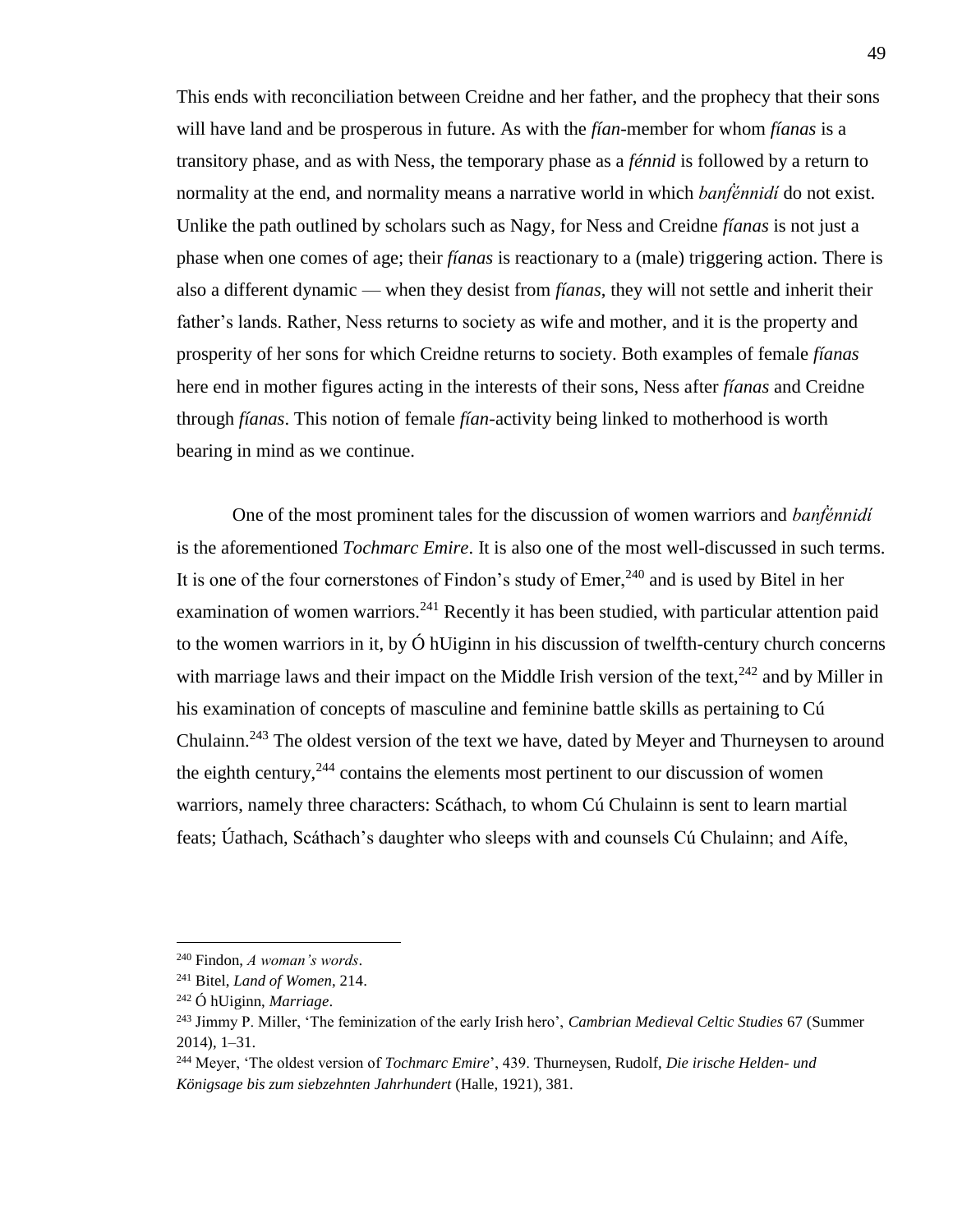Scáthach's enemy, the 'hardest woman-warrior in the world', <sup>245</sup> who beats Cú Chulainn in combat, breaking his sword, before losing the upper hand to him through deception.

The oldest version of *Tochmarc Emire*, discussed by Ó hUiginn as *TE<sup>1</sup>* , is missing its beginning. It tells of Cú Chulainn's journey abroad to learn from Scáthach. He originally sets out with two others, but Dornoll, the daughter of Cú Chulainn's Irish-based martial teacher Domnall, and whom Cú Chulainn rejects, conjures visions which leave him on his own travelling east. On his travels Cú Chulainn encounters a lion and a woman with whom he apparently once studied, though he does not seem to remember her. Upon arrival at Scáthach's, Cú Chulainn and Úathach meet. Úathach comes to him disguised as a servant, and Cú Chulainn breaks her finger, which Miller takes as an expression of Cú Chulainn's martial masculine frustration on seeing through her deception.<sup>246</sup> Her shrieks of pain call forth Scáthach's warrior, Cochor Crufe, whom Cú Chulainn bests, and whose place as her warrior Cú Chulainn takes. Reconciled with Úathach, she instructs him on how to earn Scáthach's teachings. Cú Chulainn follows her advice, attacking an unaware Scáthach, pointing his sword between her breasts, and extorting three wishes from her. After learning from Scáthach, her enemy Aífe attacks. Cú Chulainn is fed a sleeping draught that quickly wears off, and he joins the fray, killing Aífe's (male) champions. Aífe bests Cú Chulainn in combat before Cú Chulainn distracts her, grabs her by the breast, and at sword-point extorts three wishes from her. On his way home he encounters a hag, the mother of three of Aífe's now-deceased champions, who attempts to kill Cú Chulainn but fails. He returns home, the events of the *Táin* take place, and then he abducts Emer and her foster-sister.

Cú Chulainn's three demands of Aífe, including that they sleep together and she bear him a son, are not unfamiliar to us in the context of Ness and Cathbad's aforementioned interactions in the Stowe manuscript version of *Compert Conchobuir*. And, as discussed, though the wishes are absent, the rape itself is also present in the earlier longer version of *Compert Conchobuir* and *Scéla Conchobuir mac Nessa*. The alarming repetition of women warriors 'recivilised' through rape has been commented upon by Bitel. In her discussion of

<sup>245</sup> Meyer, 'The oldest version of *Tochmarc Emire*', 451.

<sup>246</sup> Miller, 'Feminization', 14-15.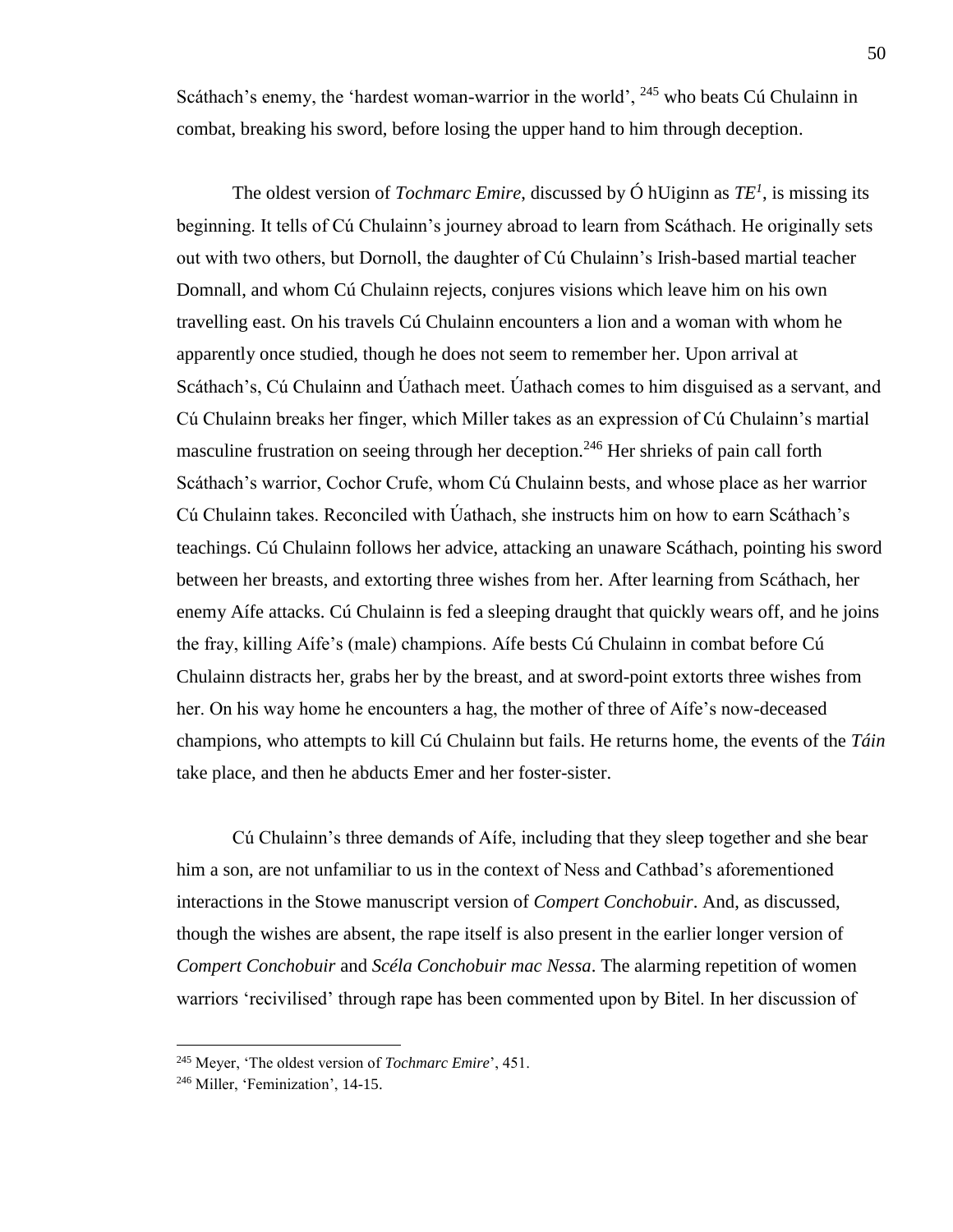female warriors she states, 'every one of these militant, manly women was threatened with forcible sex or actually raped.<sup> $247$ </sup> She discusses these women as representing 'potential threats to lordship' as 'women were excluded from rule, but marriage and sex with them secured rule for men.<sup>'248</sup> Ergo, women ruling themselves, as opposed to fitting into a system of men's rule, was a threat. The man restoring woman's senses through sexual union more broadly is also seen in the tale of Mis and Dub Ruis, also discussed by Bitel.<sup>249</sup> The parallel between Ness and Aífe poses the question: are we to assume Aífe is now, like Ness, no longer a womanwarrior, and instead assumes role of 'mother'? There is no sense in the remainder of *Tochmarc Emire*, or in *Aided Óenfhir Aífe*, <sup>250</sup> that the animosity between Aífe and Scáthach is ongoing — however, neither character is the protagonist of either story, and so such a detail in epilogue might not be expected.

Scholars have commented upon the liminal space in which Cú Chulainn learns from Scáthach, and, in particular, its female aspect. Miller states that 'only in the female-dominated shadowy realm can [Cú Chulainn] obtain the skills necessary' for the *Táin*. <sup>251</sup> For Ó hUiginn, this is an antithetical world to Ireland:

Warlike women, unencumbered by male figures of authority and devoid of any familial loyalty, live in a social system in which the laws of marriage or sexual union do not function.<sup>252</sup>

It is worth bearing in mind, however, that while Affe is at the head of tribes,  $253$  and Scáthach has her students, all their warriors are male. This 'female-dominated shadowy realm' is a land of Medbs as opposed to one of Amazons. While the role of female characters in this land is far greater than that of the males, the women warriors even here are outnumbered by male martial figures. This does not contradict Miller or Ó hUiginn's statements regarding how Alba is

<sup>247</sup> Bitel, *Land of Women*, 215.

<sup>248</sup> *Ibid*.

<sup>249</sup> *Ibid*., 211.

<sup>250</sup> A. G. van Hamel (ed.) '*Aided Óenfhir Aífe*' *Compert Con Culainn and other stories*, Mediaeval and Modern Irish Series 3 (Dublin, 1933), 11-15, dated to the late ninth or early tenth century on 9. <sup>251</sup> Miller, 'Feminization', 27.

<sup>252</sup> Ó hUiginn, *Marriage*, 29.

<sup>253</sup> Meyer, 'The oldest version of *Tochmarc Emire*', 448.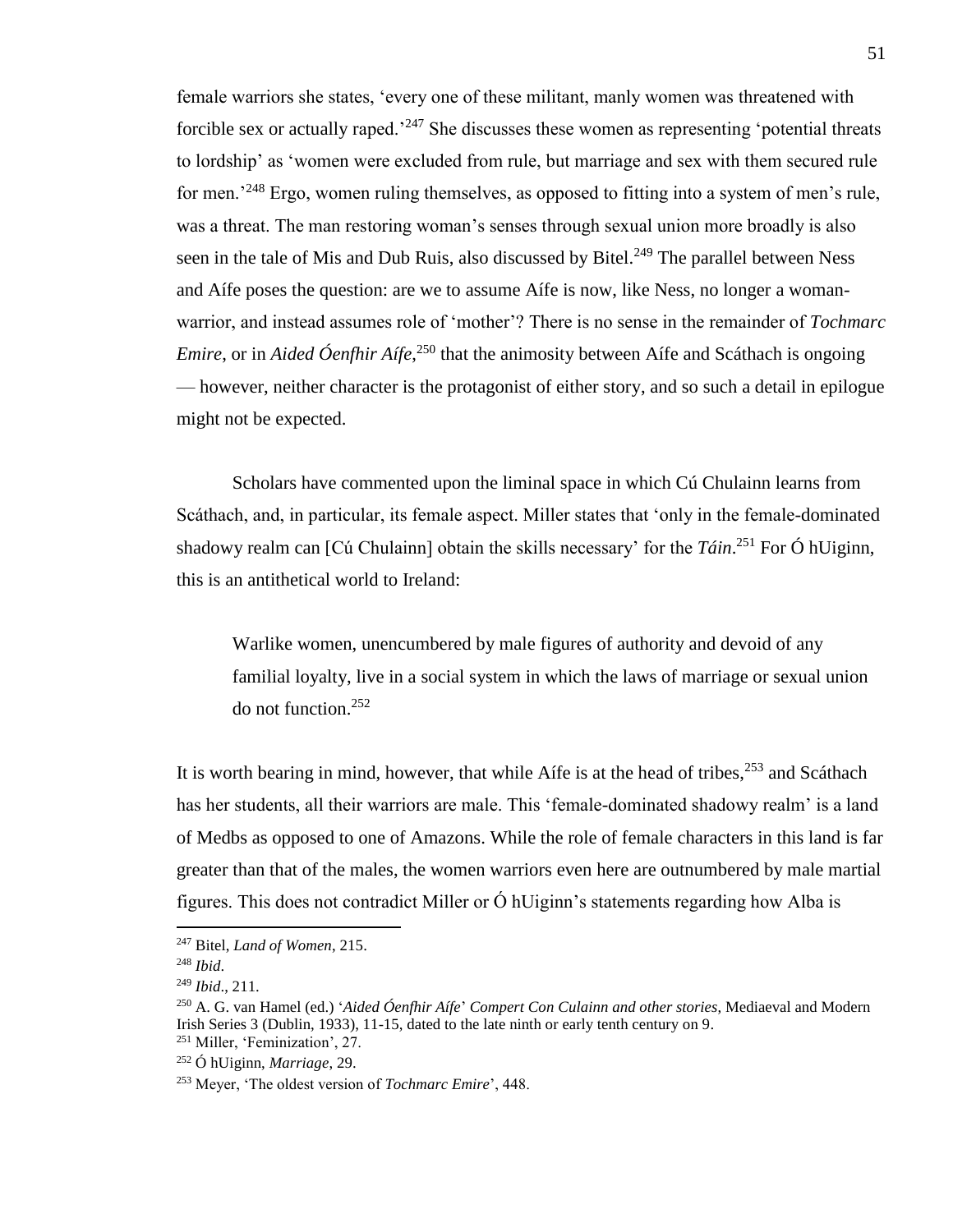represented as different from Ireland in this text, but is an aspect of the tale worth bringing to the fore in this discussion.

This brings us to an aspect of female *fíanas* that separates it from male *fíanas*. The homosociality of Finn's *fían* has been discussed,<sup>254</sup> and one of the defining features of the Finn Cycle, as Murray states, is the failed and frayed relationships which the *fían*, and Finn in particular, have with women. Indeed, Murray identifies 'Finn's inability to form lasting relationships with women'<sup>255</sup> as a key theme from early Finn material. The male-female domains are separate. The *banḟénnidí* we have examined thus far do indeed have fraught relationships with men. However, they are also surrounded by men in their *fíanna*: Scáthach and Aífe have male champions. While *banḟénnidí* exist in the tales, there is no discernable *banfian*. There is no female homosocial peripatetic warband. The closest we might find to an expressly female *fían* may be in the Middle Irish *Togail Troí*, where the Amazons are referred to as *banḟénnidí*. <sup>256</sup> However, the Amazons are not referred to as a *fían*. Given the scholarly consensus that the existence of *banḟénnidí* and women warriors in tales are not a reflection on early Irish society in reality,  $257$  the absence of any such group, and the recurrence of solo *banḟénnidí* in predominantly-male *fíanna*, poses the question as to why such a group is not seen.<sup>258</sup> This may be a wider anthropological question as to why there is a cross-cultural institution of *Männerbund* and no such *Frauenbund*. <sup>259</sup> However, we have already established there are discrepancies between the *Männerbund* model as a stage of life, and the reactive *fíanas* our *banḟénnidí* undertake.

We might reinforce this notion by examining violence as it pertains to gender. Violence as a subject of study has been examined most thoroughly in the context of the Ulster

<sup>254</sup> See Nagy, *The wisdom of the outlaw*.

<sup>255</sup> Murray, *Early Finn*, 92.

<sup>256</sup> Whitley Stokes, 'The destruction of Troy', in Ernst Windisch and Whitley Stokes (eds.), *Irische Texte mit Wörterbuch*, vol. 2:1 (Leipzig, 1884), 1–142, at 53.

<sup>257</sup> See Ní Dhonnchadha, '*banscál*', 31, and Bitel, *Land of Women*, 212.

<sup>258</sup> This may also be a question of assumption and translation. As discussed with *nónbur* and Ness, an assumption is at times made in translation that groups of people, particularly in discussion of warriors, refers to males only. <sup>259</sup> For discussion of the *Männerbund* in the context of *fíanna* see Murray, *Early Finn*, 62-63, and McCone, 'Werewolves'.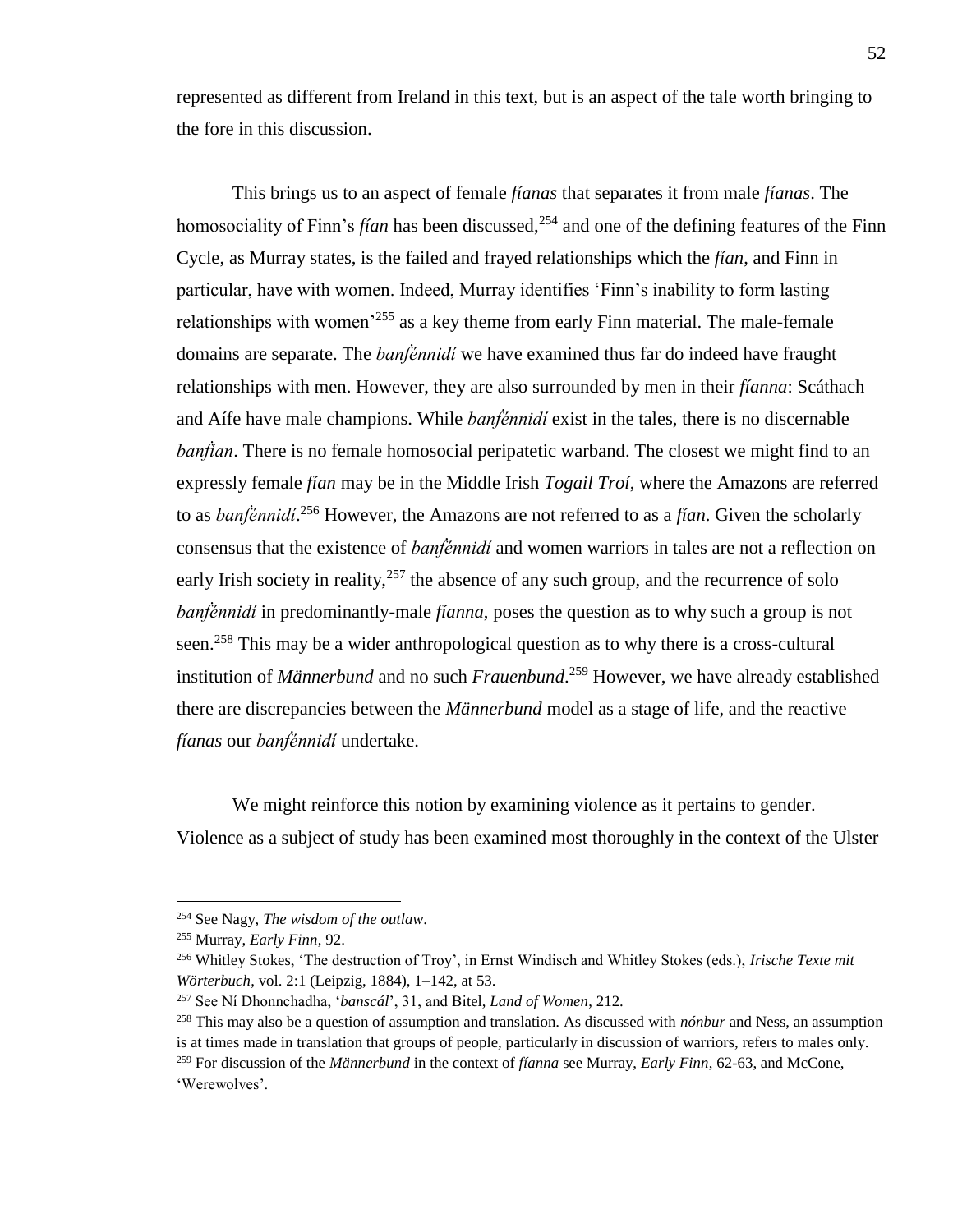Cycle, particularly as it pertains to Cú Chulainn.<sup>260</sup> Of interest particularly after discussing Ness is Moore's examination of Cú Chulainn's *ríastrad* in *TBC I*, where she discusses '*types* of violence': 'Specifically, the first recension details a series of interactions between restrained violence and unrestrained violence. Only the latter of these two types is particularly destructive'.<sup>261</sup> With the predominant focus on Cú Chulainn the notion of gendered violence in the Ulster Cycle is still to be fully examined. If female-on-male violence is treated as less common and/or less threatening than male-on-female violence, we can understand violence as a domain of female alterity, where the rules are different for men and women, with the latter underpowered, unable to express agency through violence. The trope of 're-civilisation' through sexual violence, as already discussed, may be seen as an example of this. Ness and Aífe have their agency taken from them in acts of directed male-on-female violence that immediately follow (or react to) their attempts at female-on-male violence. The repeated failures of female violence discussed earlier in this chapter take place time and again while women are attempting violence against men. Female-on-male violence is largely unsuccessful and ruinous for the perpetrator, being answered with further (male) violence.

This contrasts with moments of female-on-female violence. In *Aided Derbforgaill*, after Derbforgaill outperforms the women of Ulster in a urination competition, they brutally maim her and leave her to die:

*"Dia fessatar trá ind fhir so nícon grádaigfider i fail na hoínmná. Gatair a súile assa cind <sup>7</sup> a sróna <sup>7</sup> a da n-ó <sup>7</sup> a trilis. Níba so-accobraite ón." Do-gníther a pianad amlaid sin <sup>7</sup> berair iar tain dia tig.*

"If the men discover this then, no (one) will be loved in comparison with this woman. May her eyes be snatched out of her head, and her nostrils, and her two ears, and her locks. She will not be desireable then."

<sup>&</sup>lt;sup>260</sup> See Jeremy Lowe, 'Kicking over the traces: the instability of Cú Chulainn', *Studia Celtica* 34 (2000), 119– 129, and Jeremy Lowe, 'Contagious Violence and the Spectacle of Death in *Táin Bó Cúailnge*', in Maria Tymoczko and Colin Ireland, *Language and tradition in Ireland: continuities and displacements* (Massachusettes, 2003), 84-100.

<sup>261</sup> Elizabeth Moore, '*In t-indellchró bodba fer talman*: a reading of Cú Chulainn's first recension *ríastrad'*, *Proceedings of the Harvard Celtic Colloquium* 29 (2009, 2011), 154–176, at 154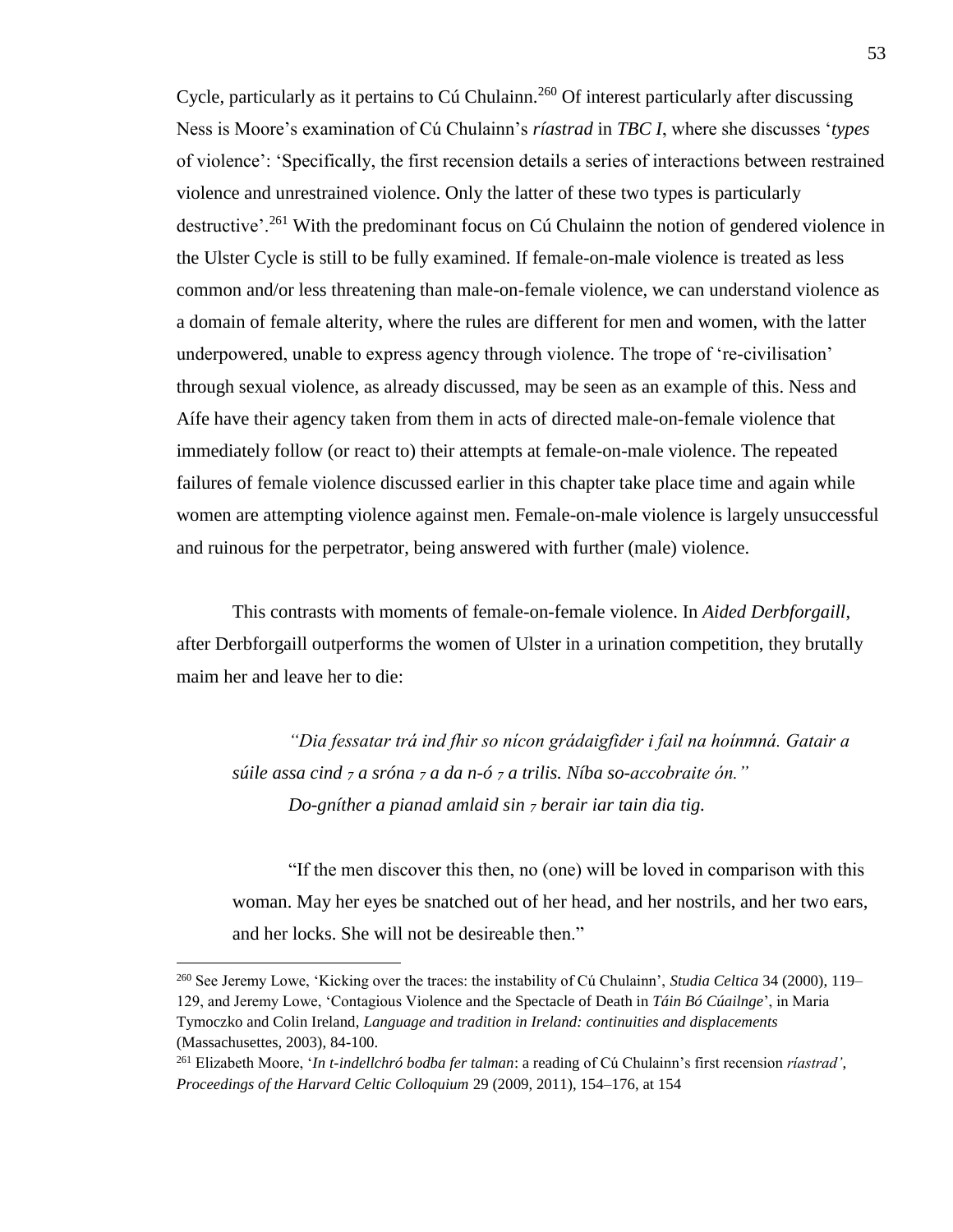Her torture is done thus and she is brought to her house afterwards.<sup>262</sup>

Notably, considering our earlier discussion, there is no mention of any weapons used. This is manual violence, the actual perpetration of which is afforded minimal space in comparison to its anticipation and aftermath: *Do-gníther a pianad amlaid sin* 'Her torture is done thus'.<sup>263</sup> And the act of violence is rooted in femininity (or non-masculinity, or dependence on masculinity), stemming from jealousy of Derbforgaill and her potential to steal the desire of the men of Ulster from their women. This violent act is answered by Cú Chulainn, who slays all of the women of Ulster present:

*As-berat dano ba marb Lugaid a chétóir oca déscin. Luid immorro Cú Chulaind isa tech cosna mná co tarat a tech forthu conná tudchid fer ná ben i mbethaid assin tig sin .i. dona trí coícdaib rígan acht ros-marb uile.* 

They say then that Lugaid died immediately upon seeing her. Cú Chulainn went then into the house to the women so that he knocked down the house upon them so that no man or woman came out alive from that house, that is, of the three fifties of queens but he killed them all.<sup>264</sup>

Though 'no man' is mentioned as coming out alive, it is only the queens who are expressly stated as being in the house. Cú Chulainn's murder of 150 women (and possibly more besides, then) is left without comment or reaction.

A further Ulster Cycle example comes in the Middle Irish *Aided Meidbe* 'The Violent Death of Medb'.<sup>265</sup> Medb commits sororicide, killing her pregnant sister Clothru, in another example of female-on-female violence:

<sup>262</sup> Ingridsdotter, '*Aided Derbforgaill*', 82, translated on 83.

<sup>263</sup> *Ibid*.

<sup>264</sup> *Ibid*., 86, translated on 87.

<sup>265</sup> Vernam Hull (ed. and tr.), '*Aided Meidbe*: The Violent Death of Medb', *Speculum* 13:1 (1938), 52-61, dated at 52.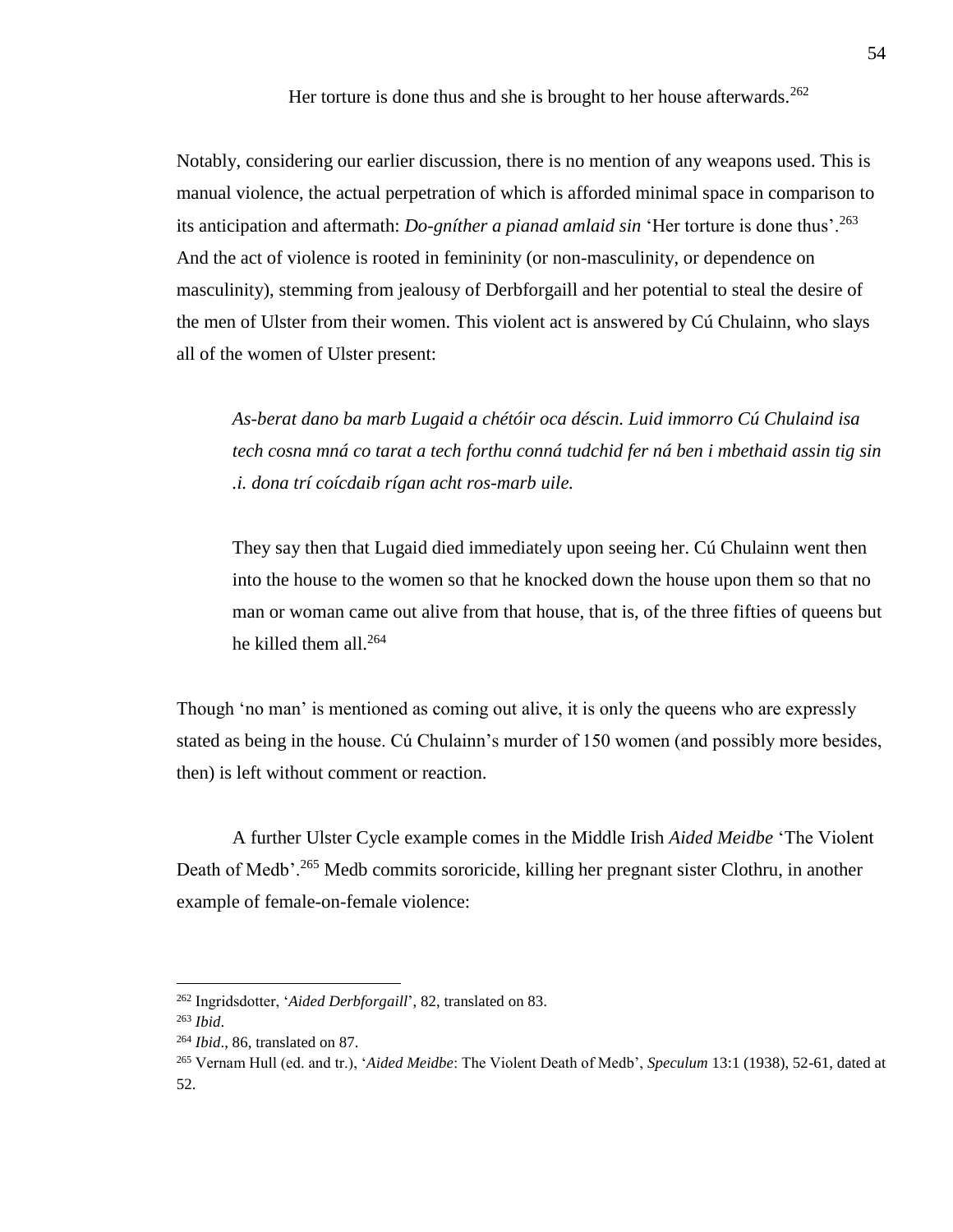*As-berat-sum trá is Medb ros-marb-si et is triana táib tucsat na claidib in Furbaide mac Conchobair.*

They say indeed that Medb killed her and that through her side the swords brought forth Furbaide mac Conchobair.<sup>266</sup>

Much like what happened to Derbforgaill, this act of female violence is then retributed with male-on-female violence; Furbaide kills his aunt, Medb.<sup>267</sup> This also forms a counterexample to the notion of female-on-female violence being primarily manual as opposed to armed, particularly when the weapons, *claidib*, are specified.

In both this tale and *Aided Derbforgaill*, it could be said the world of the narrative is once more 'set to rights' by acts of male violence; while the murder of 150 women might not be considered 'justice' by modern readers, these acts of male revenge do punish the wrongdoers. Alternatively, however, the repeated male-on-female retributive violence near the end of these Ulster Cycle texts may support the argument, advanced by Radner, that the Ulster Cycle shows a 'tragic breakdown' in societal relations, including male-female, and that, 'Behind the immense vitality, humor and imagination of the Ulster stories is a picture of society moving to dysfunction and self-destruction.<sup>268</sup> This might allow us to reconsider or balance our previous assertion of the world being set to rights — in Cú Chulainn's reaction in particular, we see a weakening of the society of the Ulaid.<sup>269</sup> Whether interpreted as restoring order to the narrative world or as part of the breakdown of that society, what is clear for our purposes is the pattern whereby female violence is answered with male-on-female violence, and the greater impact of male violence in these instances.

As in *Aided Derbforgaill*, in *Serglige Con Culainn* jealousy is the motivating factor behind what is almost another example of female-on-female violence. Therein, Emer arms her

<sup>266</sup> *Ibid*., 55, translated on 60.

<sup>267</sup> *Ibid*., 56, translated on 61.

<sup>268</sup> Joan N. Radner, ''Fury destroys the world': historical strategy in Ireland's Ulster epic', *Mankind Quarterly* 23/1 (Fall 1982), 41-60, 47.

<sup>&</sup>lt;sup>269</sup> This is not, of course, the only time Cú Chulainn's actions in the Ulster Cycle are not in the Ulaid's best interests.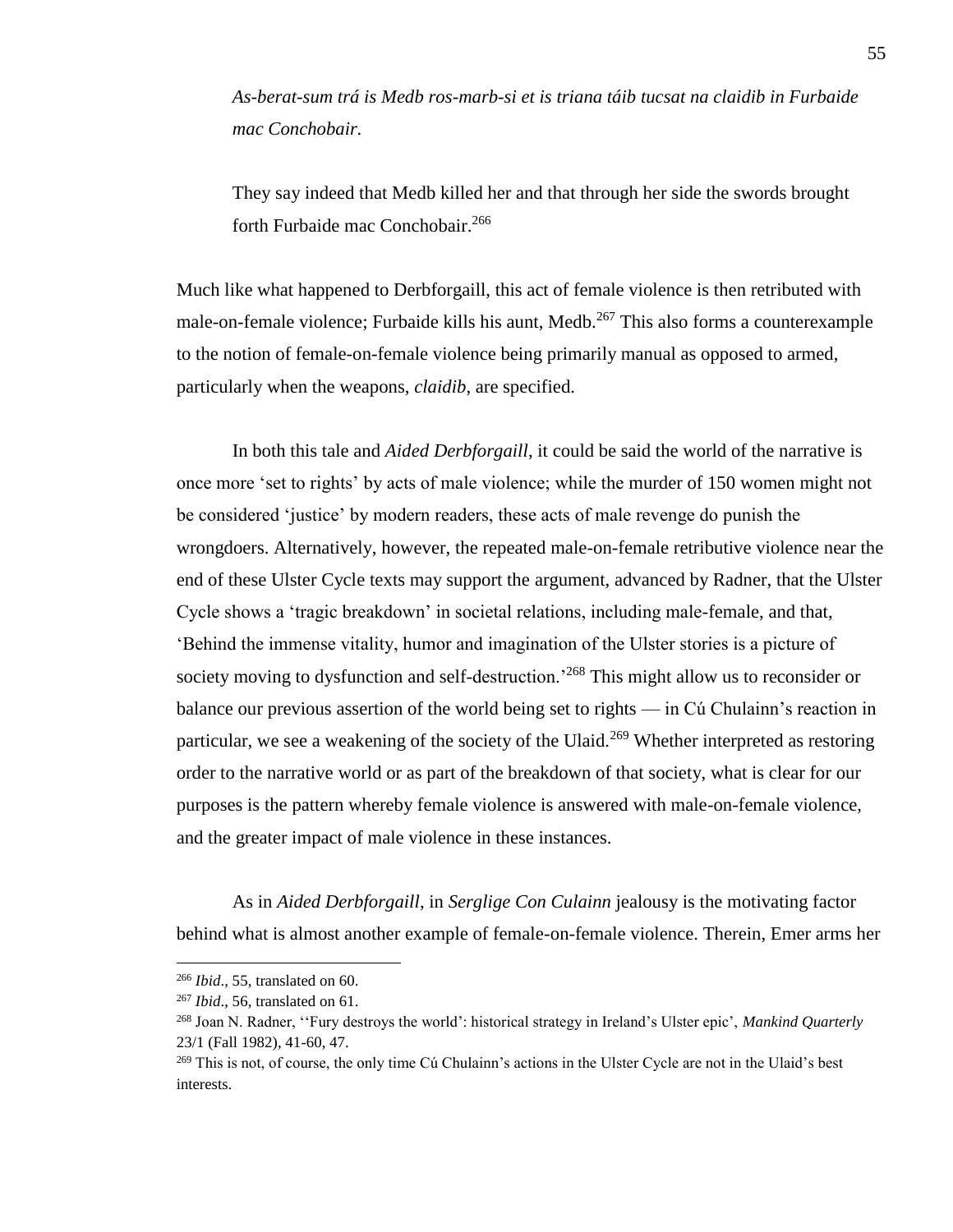maidens and makes for her husband Cú Chulainn and the Otherworld woman Fand.<sup>270</sup> The threat of imminent violence seems not to faze (or even be worth consideration by) Cú Chulainn: the threat is to Fand. She even expressly states so: *is mé ro báeglaiged ó chéin* 'it is I who was threatened just now.'<sup>271</sup> Here male intervention responds to and negates female violence, though both Cú Chulainn and Manannán act as mediators or objects of desire as opposed to violent avengers.<sup>272</sup> There is legal precedent for Emer's proposed violence against Fand. Citing *Corpus iuris Hibernici*, Kelly states:

In certain circumstances a woman may injure another woman without incurring liability. Thus, injuries inflicted in a female fight are not actionable. Similarly, a chief wife is allowed to inflict injury on her husband's second wife (*adaltrach*). The texts do not make it clear for how long this right lasts, but a gloss says that the chief wife is free to inflict any non-fatal injury for a period of three days (presumably after her husband's second marriage). In retaliation, the second wife can only scratch, pull hair, speak abusively or inflict other injuries.<sup>273</sup>

In the context of discussing gendered violence, we here have an example of female-on-female violence codified in law.<sup>274</sup> We do also, briefly, get a glimpse of an armed group of women; Emer's maidens possibly serve to show how society has been upset and put on its head by Fand's intervention. In light of the absence of *banḟíanna* in this literature, we can assume that Emer's maidens being armed is a temporary state of being.

<sup>270</sup> Dillon, *Serglige Con Culainn*, 24.

<sup>271</sup> *Ibid*., 25. Gantz, *Early Irish myths*, 175.

<sup>272</sup> Dillon, *Serglige*, 24-29; Gantz, *Early Irish myths*, 175-179.

<sup>273</sup> Kelly, *E early Irish law*, 79. See also D. A. Binchy (ed.), *Corpus iuris Hibernici: ad fidem codicum manuscriptorum* (Dublin, 1978), 7.29, 8.15-19, 289.16, 289.31.

<sup>274</sup> Breatnach has recently challenged the definitions of *cétmuinter* and *adaltrach* used by Kelly and Ó Corráin, amongst others, arguing that *cétmuinter* can apply to men and women. This does not detract from the notion of female-on-female violence being codified in law, as the *cétmuinter* and *adaltrach* can be women, but this recent development is worth acknowledging in this context of violence as it pertains to marriage laws. Liam Breatnach, 'On Old Irish Collective and Abstract Nouns, the Meaning of *Cétmuinter*, and Marriage in Early Mediaeval Ireland' *Ériu* 66 (2016), 1-29, see 25 in particular.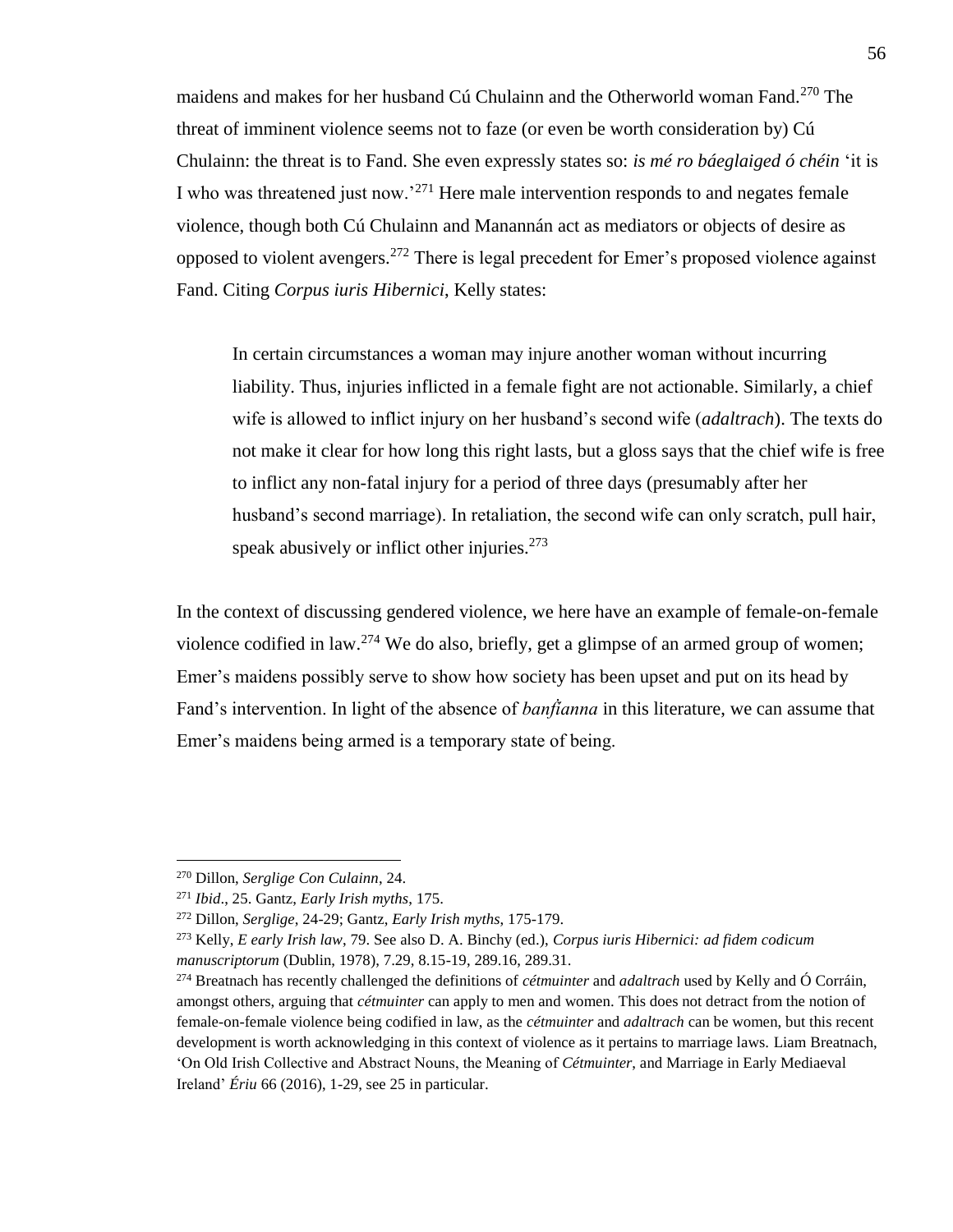*Serglige Con Culainn* is also noteworthy in that it shows female-on-male violence that can be considered successful<sup>275</sup> — Fand's attack on Cú Chulainn leaves him bedbound for a year. Toner has discussed this episode at length recently, stating: 'While female violence is not unknown in early Irish literature, the shocking thing here is the intensity of the attack' and that even Cú Chulainn is 'so easily overcome by two women.<sup>276</sup> Toner argues that Cú Chulainn's *serglige* 'wasting sickness' is not the lovestruck pining of other characters in the literature but a direct use of Otherworldly power to hold the hero in Fand's thrall, directly resulting from his flogging at Fand's hand.<sup>277</sup> The success of this attack makes it an illustrative counterpoint to much of what has been discussed. It is clearly the exception rather than the rule. As Toner states: 'Proactive, resolute female lovers are also common in early Irish literature [...] but even the most transgressive of them uses guile rather than force.<sup>278</sup> Fand's attack causing illness may then push it further into the territory of sorcery than traditional combat. We might here consider her Otherworldly origins as 'allowing' this defeat of Cú Chulainn; alternatively, that Fand is portrayed as foreign and magical — the 'extravagantly Other', to return to Ní Dhonnchadha's phrase<sup>279</sup> — in order that we understand Cú Chulainn would not have been bested by an 'ordinary' woman. This is an idea to which we will return shortly.

We might glean from the extremely limited successes and rccurring failures of women employing violence a sense that behind the texts, in the forms in which we have them, lies a disapproval of the notion of female violence. Specifically, this is not present for male-onfemale violence, as we have seen with Cú Chulainn in *Aided Derbforgaill*. In addition to the previous examples of limited successes for women who employ violence, and Medb's exploits in the *Táin* as (in)famously encapsulated by Fergus in the  $T_0$ <sup>280</sup> we have further examples such as Cathach in the Middle Irish *Tochmarc Ferbe* 'The Wooing of Ferb'.<sup>281</sup> Cathach's

 $275$  'Successful' is a subjective term, but here it is meant in that the act is not answered with male violence, and the aims of the attacker, unlike those of Ness, are met. Ultimately, the story ends in sadness for the attacker and the attacked, but for the better part of this tale Fand's attack can be considered successful.

<sup>276</sup> Toner, 'Desire and Divorce', 138.

<sup>277</sup> *Ibid*., 144-146.

<sup>278</sup> *Ibid*., 145.

<sup>279</sup> Ní Dhonnchadha, 'Gormlaith', 190

<sup>280</sup> O'Rahilly, *TBC I*, 124, translated on 237.

<sup>281</sup> Ernst Windisch (ed. and tr.), '*Tochmarc Ferbe*', in Ernst Windisch and Whitley Stokes (eds.), *Irische Texte mit Wörterbuch*, vol. 3:2, (Leipzig, 1897), 445–556.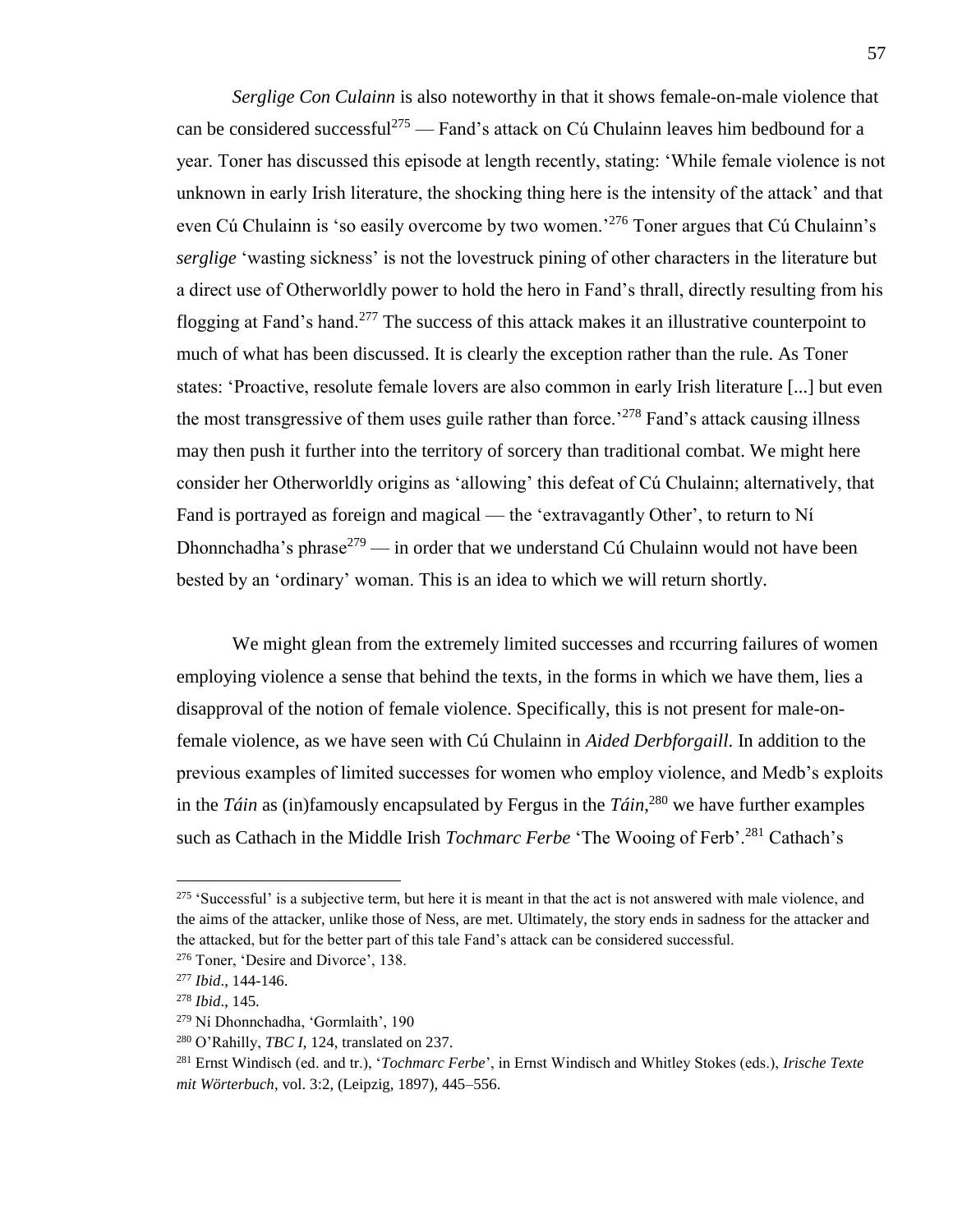prowess in combat is outlined for us before her quick beheading at the hands of a male hero.<sup>282</sup> Even the Morrígan's combat with Cú Chulainn leaves her the worse off for it in the *Táin*. 283 Time and time again, physical violence by women against men is shown as fruitless. If women aim to cause men harm, the deceptions of characters such as Bláthnait and Sín seem more effective than outright physical violence. We might read into these repeated and widespread failures a distaste for female violence on the part of the producers and/or consumers of medieval Gaeldom.

Before the case is overstated, it could also be ascribed to the fact that our heroes are predominently male, and, if they are to face any antagonist, male or female, they will generally win. A fairly even duel is generally reserved for highly important characters — Cú Chulainn's long, drawn-out combat with Fer Diad in the *Táin*, for example<sup>284</sup> — whereas the quick dispatching of a character such as Cathach makes her not unlike several other enemies quickly dispatched by heroes in the literature. At this point it may be relevant to raise Miller's assertion that *fír fer* 'fair play (in combat), single combat'<sup>285</sup> is impossible, and its rules do not require following, in *Tochmarc Emire* as Cú Chulainn faces no *fer*, 'man'.<sup>286</sup>

This does raise a question of narrative, however — in *TBC* and *Tochmarc Ferbe*, the modern reader's sympathies generally lie with the Ulaid and the (male) heroes. *Scéla Conchobuir*, however, centres around Ness as a protagonist. Even the four texts that Findon discusses involving Emer, in none of them is Emer the protagonist.<sup>287</sup> *Scéla Conchobuir*, then, problematises the above reading of the repeated failures of women as stemming purely from narrative perspective. Ness is clearly the protagonist in the text. She is a reactive protagonist but a protagonist nonetheless. Even though Conchobar appears to be the tale's eponymous hero, and its function may be seen as explaining Conchobar's extraordinary conception, birth and rise to kingship, Ness is our consistent main character throughout. And yet, her narrative

<sup>282</sup> *Ibid*., 480.

<sup>283</sup> O'Rahilly, *TBC I*, 57-63, translated on 176-182.

<sup>284</sup> *Ibid*., 78-95, translated on 195-208.

<sup>285</sup> *eDil,* s.v. '1 fír', accessed 16/09/17, http://dil.ie/22171.

<sup>286</sup> Miller, 'Feminization', 16. See Philip O'Leary, '*Fír fer*: an internalized ethical concept in early Irish literature?' *Éigse* 22 (1987), 1–14.

<sup>287</sup> Findon, *A Woman's Words*.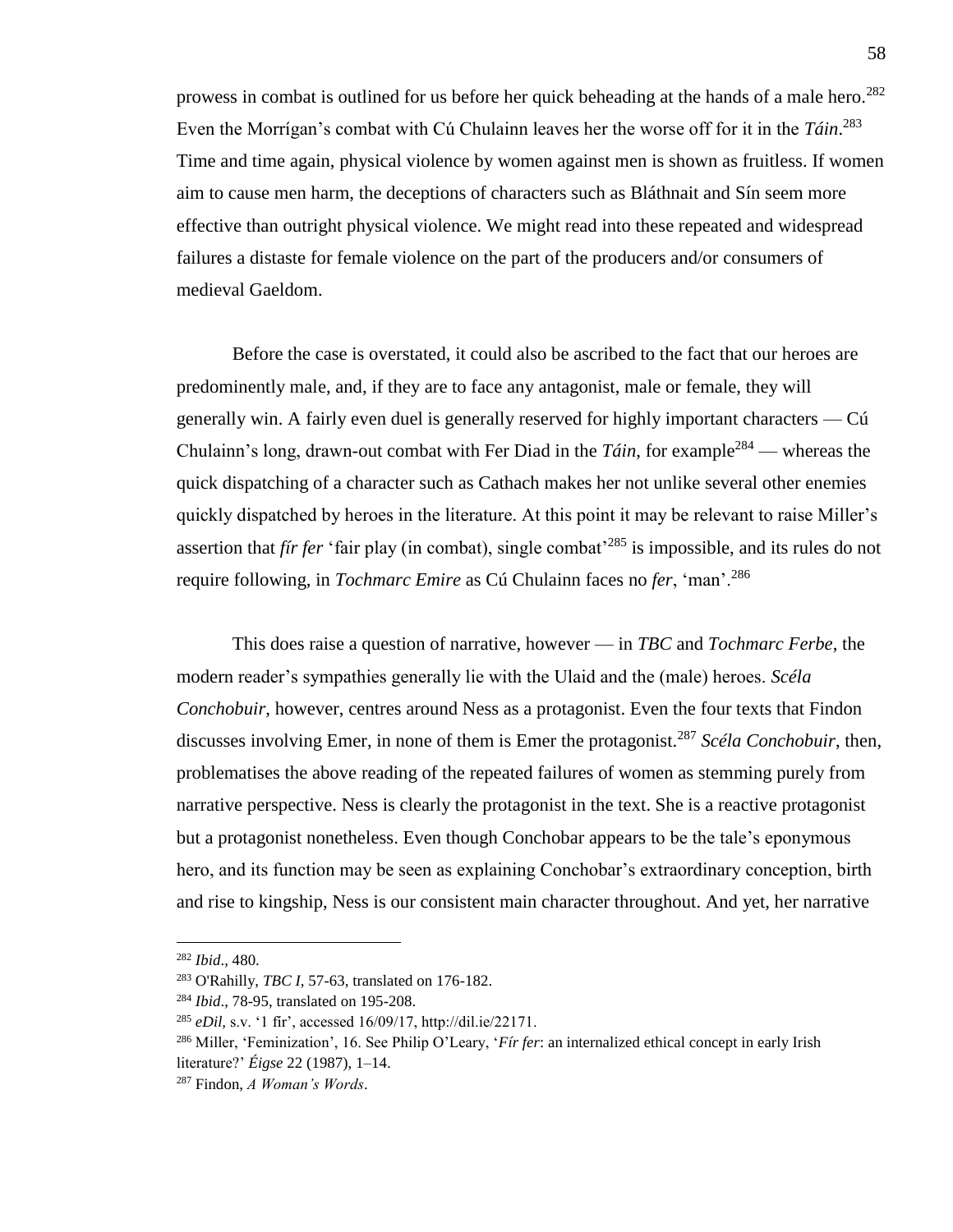primacy does not make her immune to defeat or suffering at the hands of, or for, male heroes — far from it. As such, *Scéla Conchobuir* contests the idea that men defeat women as our protagonists are always male, and will generally defeat their foes regardless of gender. The repeat triumph of male over female indicates that the motif appears even when male characters do not dominate the action of the narrative.

Women can best men, however. We have already examined examples where women have caused men's downfall. It is more the case that physical violence does not work for them to achieve their aims, generally — of course, Creidne is an exception to this. Creidne succeeds in her goals, after seven years, though we might bear in mind Ní Dhonnchadha's disclaimer which she exemplifies using Creidne:

There are occasional accounts of remarkable strength or violence on the part of women outside the domestic sphere, but these tend to be fantastical and to have expressive connotations of indulgence, ridicule, or scorn.<sup>288</sup>

In fact, in certain texts, there does seem to be an explicit gender divide in terms of types of violence. In both *Aided Con Roí* and *Aided Muirchertaig meic Erca* we see women associated with more indirect forms of attack — deception, subterfuge and magic as opposed to outright explicit physical violence. As discussed, the first of these, deception and subterfuge, are explored by Miller as a feminine talent in the context of *Tochmarc Emire*. <sup>289</sup> The latter, magic, and the propensity of women in particular for it is made clear in the beginning of the Old Irish *Brislech Mór Maige Muirthemni* 'The Death of Cú Chulainn':

*Ro:ḟoghluinnsett na mic druíghecht <sup>7</sup> coimlecht (.i. cocud) <sup>7</sup> admilliudh <sup>7</sup> tosúgud. Ro:ḟoghluinnsett na hingina fessa <sup>7</sup> dúile <sup>7</sup> amaidecht (.i. glicus).*

<sup>288</sup> Ní Dhonnchadha, 'Travelers and settled folk', 20.

<sup>289</sup> Miller, 'Feminization'.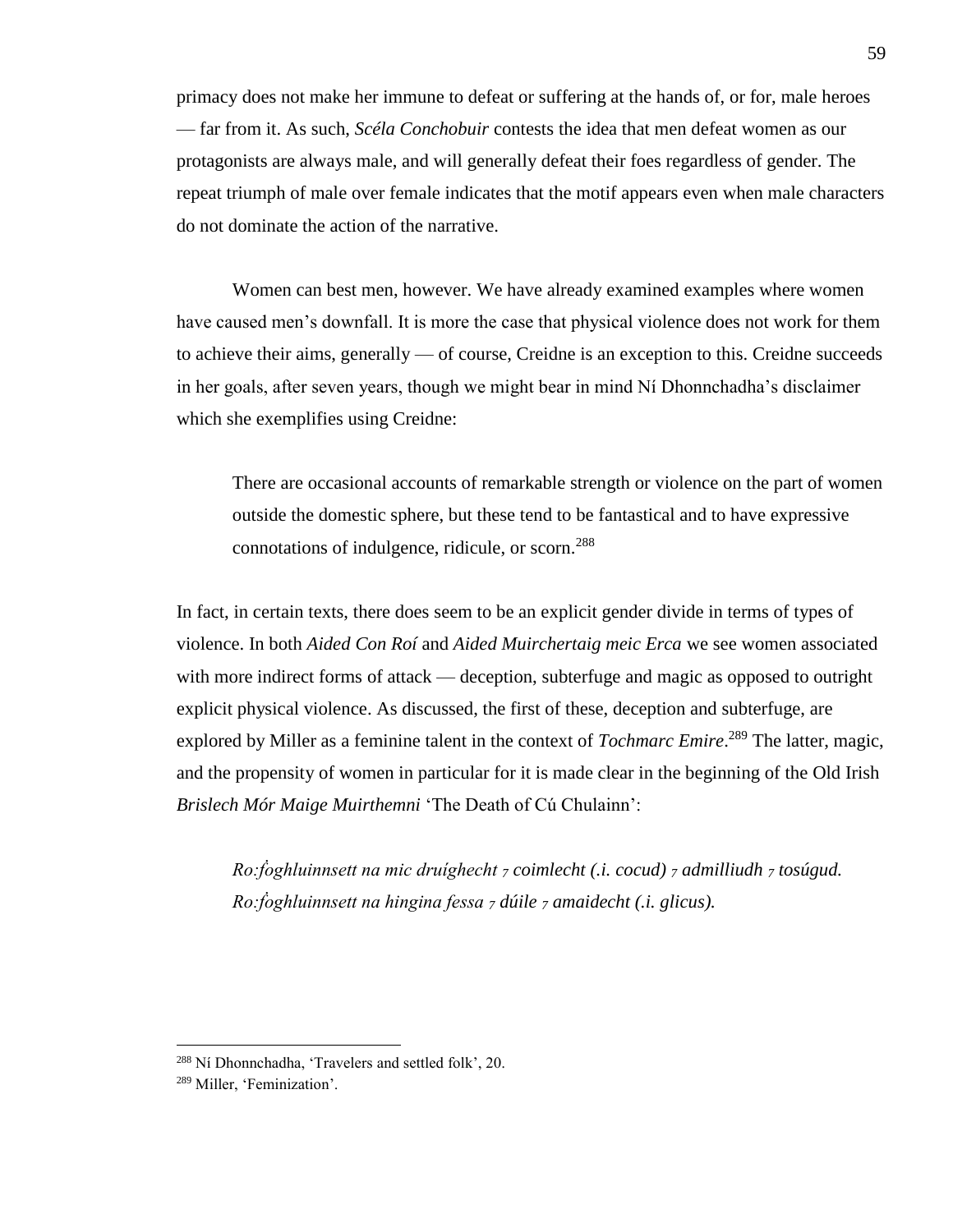The sons studied [the arts of] druidry and slaughter/conflict (i.e. war) and great destruction and [magical] enticement. The daughters studied [occult] knowledge and lore and sorcery (i.e. witchcraft). $290$ 

This points to a gender divide in learning, even for 'evil' boys and girls. This is a divide made very clear in this particular text at least. Bitel has written on the prospect of women magicians being seen as more dangerous than women warriors at the time at which these texts were being written down, copied and shared, as the former, unlike the latter, were considered a real threat.<sup>291</sup> She goes on to state, 'In the past, warriors had attacked men directly with spears; sorceresses of the Christian Middle Ages aimed their magic not only at men but at their progeny, their animals, and their love.'<sup>292</sup> Sorceresses and deceivers may be seen then as somewhat more successful in their conflicts with men than *banḟénnidí*, though there are also limits to their successes. Sín and Bláthnait do both cause the deaths of their men, but also both die soon afterwards as a consequence, the latter in an act of male-on-female violence.<sup>293</sup> Likewise in *Fingal Rónáin*, Ingen Eochaid's deception sees her stepson and object of her affection Mael Fhothartaig, her husband Rónán, her family and herself dying.<sup>294</sup>

Miller has written in the context of *Tochmarc Emire* on feminine deceit and trickery;<sup>295</sup> we can see illusion- and manipulation-based magic (as seen with Sín and as Miller identifies in the characters of Dornoll and arguably Úathach) as a (super)natural extension of these abilities. It is not too large a leap from Úathach's disguise and the visions Dornoll causes to Cú Chulainn's companions in *Tochmarc Emire* to Sín's supernatural trickery in *Aided Muirchertaig*. We might then see the sorceress as another example of female alterity: the dangerous supernatural feminine figure. Less dangerous supernatural figures who uphold the social order do certainly appear, the most obvious example being Saint Brigit. Saint Brigit has

<sup>290</sup> Bettina Kimpton (ed. and tr.), *The Death of Cú Chulainn: A critical edition of the earliest version of* Brislech Mór Maige Muirthemni (Maynooth, 2009), 11, 35.

<sup>291</sup> Bitel, *Land of Women*, 216.

<sup>292</sup> *Ibid*., 221.

<sup>293</sup> Rudolf Thurneysen (ed. and tr.), 'Die Sage von CuRoi', *Zeitschrift für celtische Philologie* 9 (1913), 189–234, 193.

<sup>294</sup> Greene, *Fingal Rónáin*, 7-11.

<sup>295</sup> Miller, 'Feminization', 25-27.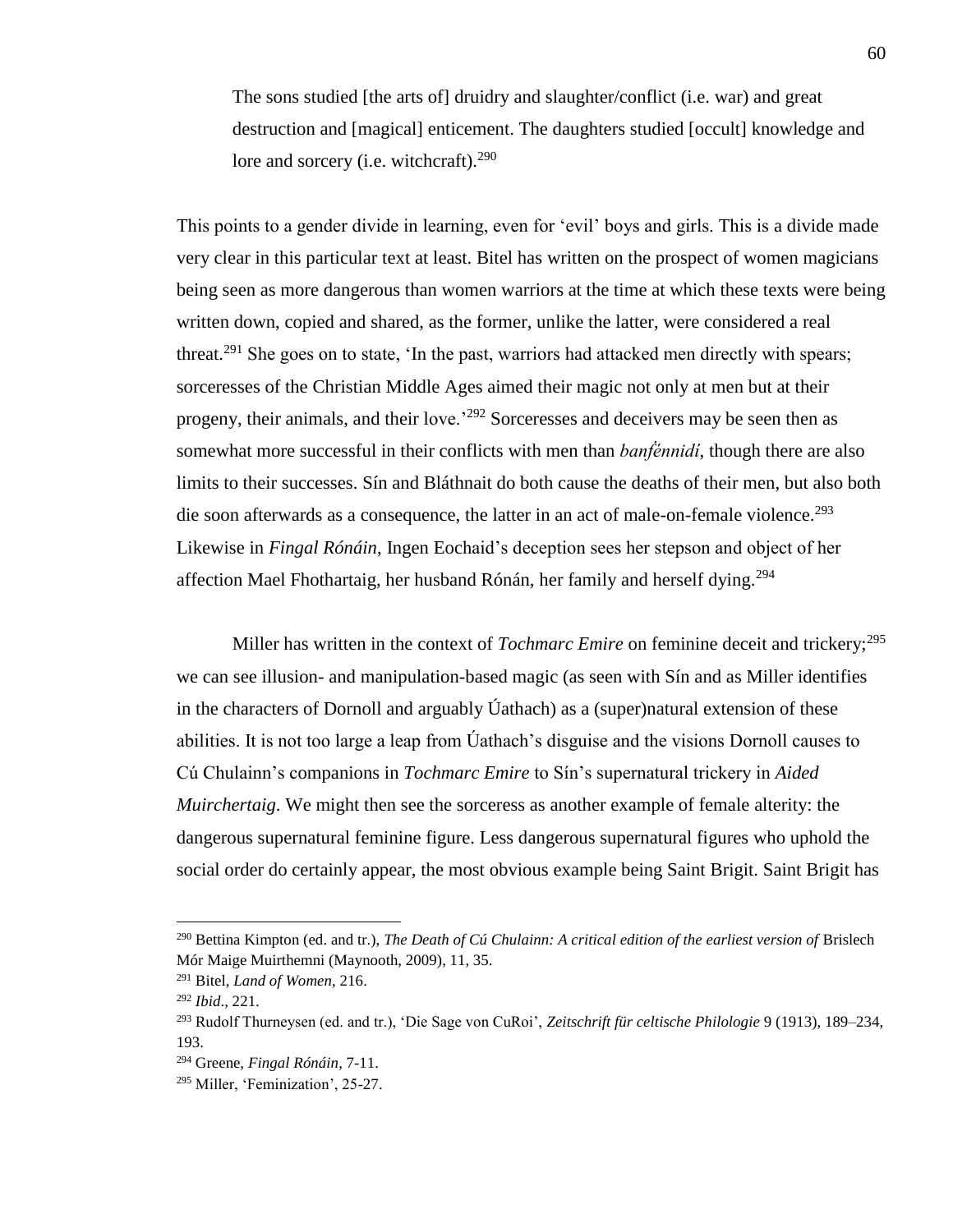been and continues to be discussed in light of gender within medieval Gaelic studies. Johnston has written on transvestitism and the blurring of lines between masculine and feminine in terms of sanctity,  $296$  though the view that Brigit is a masculine figure has recently been challenged by Oxenham.<sup>297</sup> Oxenham's analysis of Brigit emphasises sanctity:

Brigit's female sex is acknowledged, where necessary, but on the whole is definitely a saint before she is a woman. There is little indication, if any, that during this early period in Ireland there was a defined 'saintly feminine' distinct from a 'saintly masculine'. Sanctity itself was key.<sup>298</sup>

Sanctity defines Brigit, as opposed to gender, which is rarely the basis of her characterisation. With *banfénnidí* and sorceresses, however, gender is intrinsically tied to these characters' ways of life. Women are deceitful tricksters; hence manipulative sorcery is associated with women. And while *banḟénnidí* may occupy a 'masculine' space, they may only do some temporarily, and, mainly, unsuccessfully.

While not always the case, as characters such as Ness show, there does seem to be a recurrent aspect to certain women warriors: foreignness. Cú Chulainn's interactions with the Otherworldly Fand, the 'divine' Morrígan, and the trio of Scáthach, Úathach and Aífe show such a recurrent trend, and Cathach's foreign origin is also expressly stated:

*Bangaiscedach amra i-side, a iathaib Espáni tánic ar seirc Conculaind co Emain. Dochuaid issin sochraite sin aroen ri Conchobar*. 299

She was a wonderful warrior, and she came from the lands of Spain to Emain for her love of Cú Chulainn. She joined that army together with Conchobar.<sup>300</sup>

<sup>296</sup> Elva Johnston, 'Transforming women in Irish hagiography', *Peritia* 9 (1995), 197–220.

<sup>297</sup> Oxenham, *Perceptions*, 152.

<sup>298</sup> *Ibid*., 153.

<sup>299</sup> Windisch, '*Tochmarc Ferbe*', 474.

<sup>300</sup> Translation is my own, cf. A. H. Leahy (tr.), *The courtship of Ferb: an old Irish romance transcribed in the twelfth century into the Book of Leinster* (New York, 1902), 14.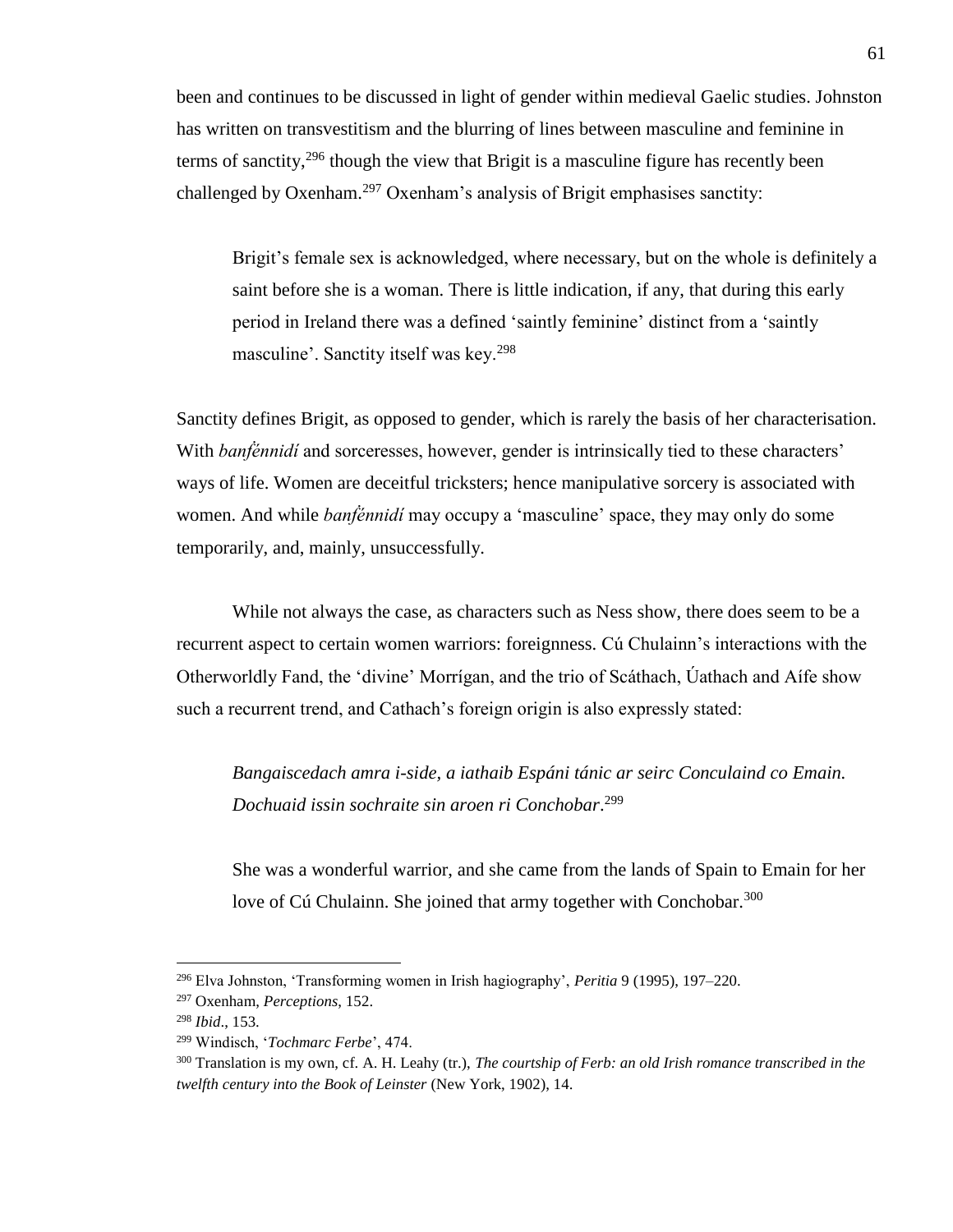Foreign warrior women are also definitely present outside the Ulster Cycle, such as in *dindshenchas* material. In the *Metrical Dindsenchas* we have Tephi, described as daughter of Pharaoh, and of her is said: *Atchúala i n-Espáin uillig/ingin lesc-báin láech-buillig/[...] Tephi a hainm* 'I have heard in many-cornered Spain/of a maiden fair and indolent, heroic in fight/[...] Tephi was her name<sup> $\cdot$ , 301</sup> The invocation of Spain recurs here, as in the description of Cathach, and we have a male warrior, Becloinges, described as hailing from Spain in the *dindshenchas* also, who also dies at the hands of a male Irish hero.<sup>302</sup> This is an important time to note that foreign alterity, while being examined here in the context of gender, is not solely female. In addition, we also have in the example of Carmun, from Athens:

| óen-ben dían díbergach,    | one fierce marauding woman—                  |
|----------------------------|----------------------------------------------|
| glúair a tarmun is a tairm | bright was her precinct and her fame—        |
| $\left  \ldots \right $    | $\left  \dots \right $                       |
| ond Athain sidben anair,   | from the East out of distant Athens,         |
| ocus Cairmen am-máthair.   | they and Carmun their mother. <sup>303</sup> |

While far from the only women engaging in physical violence in the *dindshenchas*, both Tephi and Carmun are presented to us in terms of their foreign origins.

The pairing of foreign and warrior is open to interpretation. It allows for the use of warrior-women as a trope without advocating or acknowledging any such presences originating in Gaelic areas. The trope of the foreign warrior woman can add to the general construction of foreign lands as different, as places where even, or especially, women fight, as the antithesis, therefore, of the male-dominated Gaeldom of the narratives. The trope also makes these figures, as Johnston has discussed in the context of Brigit's divinity and martial power, an unreachable goal for medieval Gaelic women:

<sup>301</sup> E. J. Gwynn (ed. and tr.) 'Temair II', *The metrical dindsenchas*, vol. 1 (Dublin, 1903), 6-13, at 8-9.

<sup>302</sup> E. J. Gwynn (ed. and tr.), 'Loch Semtide', *The metrical dindsenchas*, vol. 4 (Dublin, 1924), 288, translated on 289. The issue of whether Spain would be considered foreign in medieval Gaelic discourse is of interest; however, the broad definition of 'foreigner' employed by this dissertation means Spain is sufficiently 'foreign' to be considered here. The question of the alterity of Spain, and if Spain has particularly militaristic connotations, given the Míl Espáine, would be worth further consideration elsewhere.

<sup>303</sup> Gwynn, 'Carmun', *The metrical dindsenchas* 3, 1-25, at 4-5.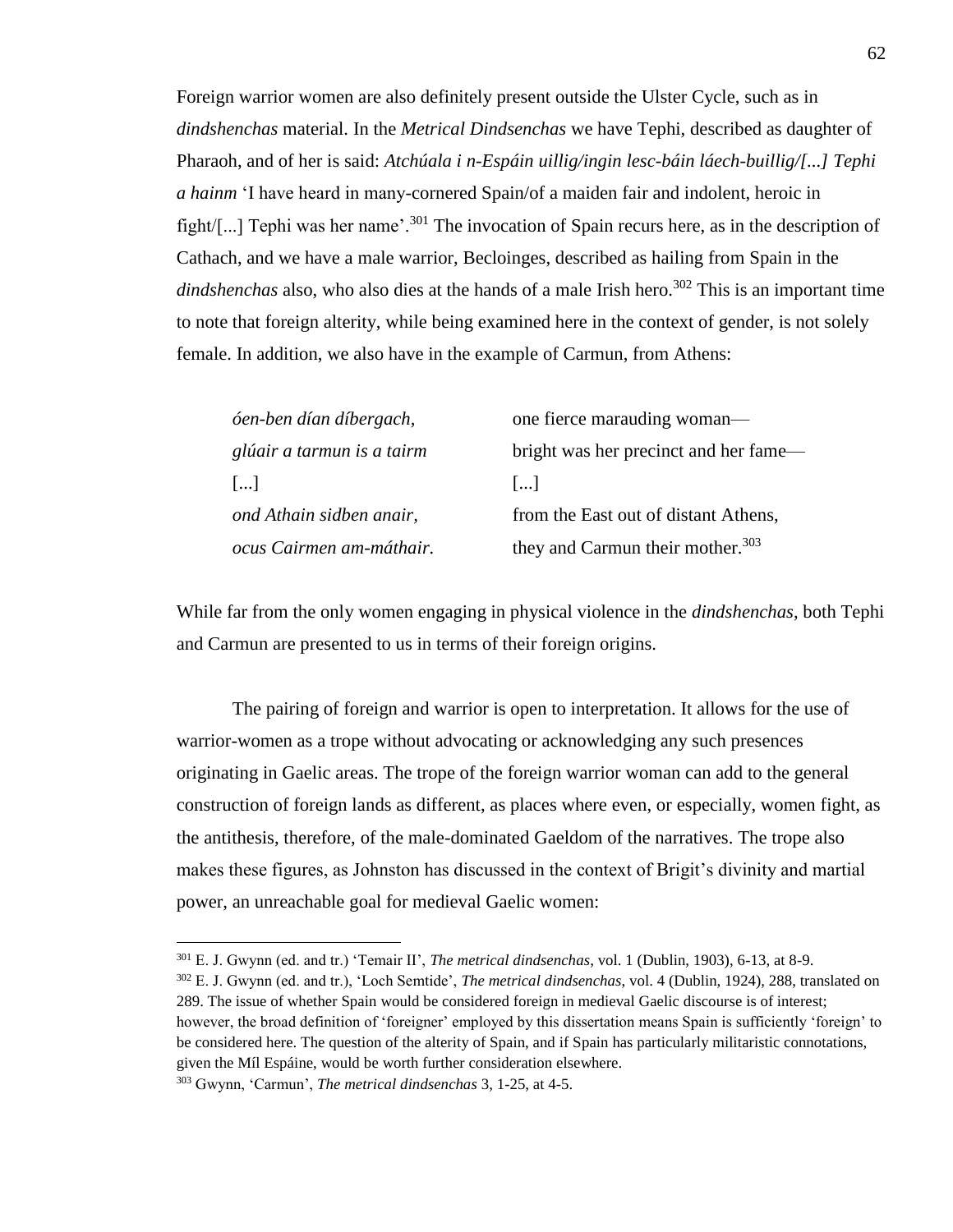The Irish have combined the figure of the warrior woman with that of the transvestite saint. Yet, this combination, by implication, denied other women the transforming powers of Brigit. The women of early Ireland could not aspire to be warriors, or hold episcopal status. Brigit's uniqueness maintained the status quo.<sup>304</sup>

However it is interpreted, it is clear that we are seeing, in characters such as Fand and Cathach, multiple markers of alterity in play. The extent to which these dangerous female characters are presented as outside the norm may be grounds to go so far as to examine the literature as attempting the conscious alienation of violent female figures. This argument is further reinforced by the repeated failures we have discussed — women warriors are a recurrent motif, although not the default martial figures of the literature, but they are not idealised. They fail, they wreak havoc, they are not even Gaelic much of the time. If we are to take Johnston's argument as a point of reference, these women are difficult to emulate in their martial prowess. That said, men too are so-rendered by many of their feats. The difference may lie in that, even as unattainable, few if any would listen to a tale featuring a woman warrior and seek to emulate one.<sup>305</sup> Their conclusions are frequently — though not always despair, rape, or death. No matter the pedigree or previous feats of these women, they can be, and are, overcome. For none of the women considered in this discussion is there a way of coming back from defeat like Cú Chulainn manages to do when he avenges his humiliation by Cú Roí in *Aided Con Roí*. As Bitel states of both sorceresses and women warriors: 'Either way, women were doomed to failure.<sup>'306</sup>

Further markers of alterity can also be seen in the context of warrior women. One such marker, not limited to warrior women alone, is physical alterity. Women warriors are at times monstrous where male martial figures, and female non-martial figures, are fair and beautiful. Where characters such as Étaín and Emer are given a degree of textual space in which their beauty is described (either by themselves or by the narrative), our descriptor for Cathach is

<sup>304</sup> Johnston, 'Transforming', 220.

 $305$  And this only applies if — and it is not an insubstantial if — we think of the purpose of 'heroic' tales as to inspire emulation.

<sup>306</sup> Bitel, *Land of Women*, 221.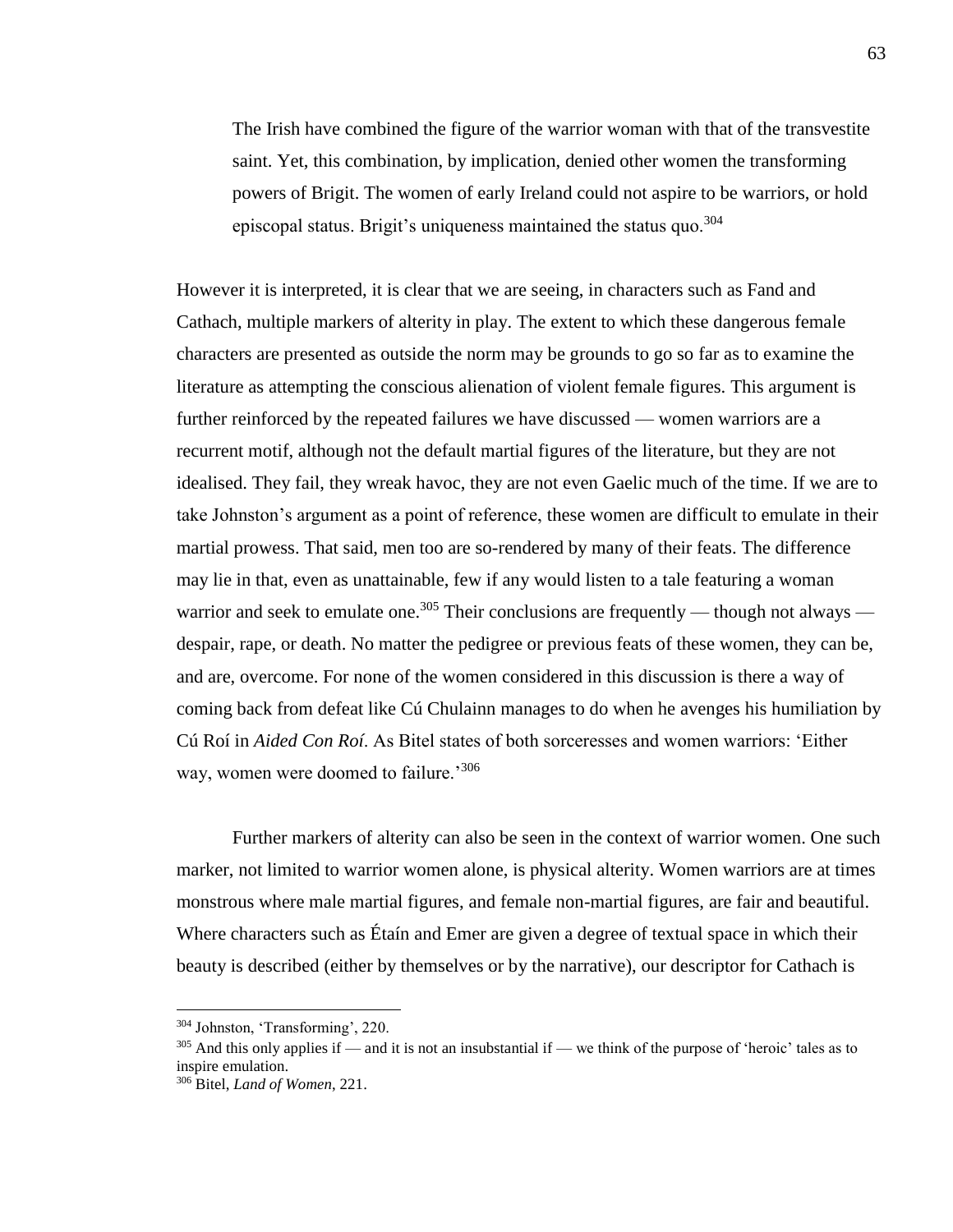*Catutchend*, <sup>307</sup> 'hard-headed' or 'harsh-headed'.<sup>308</sup> The *dindshenchas* of Dun Gabaill features Gablach, who is described as *cóica cubat ina fat/ocas a leth 'na lethat* 'fifty cubits she was in height/and the half of that in breadth'.<sup>309</sup> She comes *anair* 'from the east',<sup>310</sup> and goes on to kill the warrior Fuither mac Forduib in battle.<sup>311</sup> The Morrígan can also be seen as an example of the combination of physical alterity and physically violent female figure.<sup>312</sup> We see her in various physical forms, including that of a young woman,  $313$  a hag,  $314$  a bird,  $315$  an eel, a wolf and a heifer<sup>316</sup> in the *Táin*. The Morrígan is also further considered outside the norm as being capable of causing these physical changes within herself, and as being 'divine'. All three female figures here discussed are framed as capable of causing (male) death through violence, and as physically different to the praised norm for women in the world of the texts. Notably, also, only Gablach is successful in her violence.

One specific aspect of physical alterity worth examining in the context of gender is hair. Hair and its connotations in medieval Gaelic literature have been examined by scholars such as Sayers<sup>317</sup> and McCone,  $318$  and Sheehan has examined masculinity and hair in medieval Welsh literature.<sup>319</sup> Facial hair is seen as a sign of coming-of-age and subsequently of

<sup>310</sup> *Ibid*.

<sup>307</sup> Windisch, '*Tochmarc Ferbe*', 474.

<sup>308</sup> See *eDIL*, s.v. 'cotut', accessed 14/09/17, http://dil.ie/12700, and *eDIL*, s.v. 'crúaidín', accessed 14/09/17, http://dil.ie/13193.

<sup>309</sup> Gwynn, 'Dun Gabaill', *metrical dindsenchas* 3, 78-83, at 78, translated on 79.

<sup>311</sup> *Ibid*., 82, translated on 83.

<sup>312</sup> See Hennessy, W. M., 'The Ancient Irish Goddess of War', *Revue Celtique* 1 (1870), 32-55; Carey, John, 'Notes on the Irish war-goddess', *Éigse* 19/2 (1983), 263-275; Clark, Rosalind, 'Aspects of the Morrígan in early Irish literature', *Irish University Review* 17/2 (1987), 223-236; Herbert, 'Transmutations'; Egeler, Matthias, *Walküren, Bodbs, Sirenen: Gedanken zur religionsgeschichtlichen Anbindung Nordwesteuropas an den mediterranen Raum,* Reallexikon der Germanischen Altertumskunde – Ergänzungsbände 71 (Berlin, 2011); Clarke, 'Demonology, allegory and translation'.

<sup>313</sup> O'Rahilly, *TBC I*, 57, translated on 176.

<sup>314</sup> *Ibid*., 63, translated on 181.

<sup>315</sup> *Ibid*., 30, translated on 152.

<sup>316</sup> *Ibid*., 61, translated on 180.

<sup>317</sup> William Sayers, 'Early Irish attitudes towards hair and beards, baldness and tonsure', *Zeitschrift für celtische Philologie* 44 (1991), 154–189.

<sup>318</sup> Kim R. McCone, 'Werewolves, cyclopes, *díberga* and *fíanna*: juvenile delinquency in early Ireland', *Cambridge Medieval Celtic Studies* 12 (Winter, 1986), 1–22.

<sup>319</sup> Sarah Sheehan, 'Giants, Boar-hunts, and Barbering: Masculinity in "*Culhwch Ac Olwen*"', *Arthuriana* 15 (3) (2005), 3-25.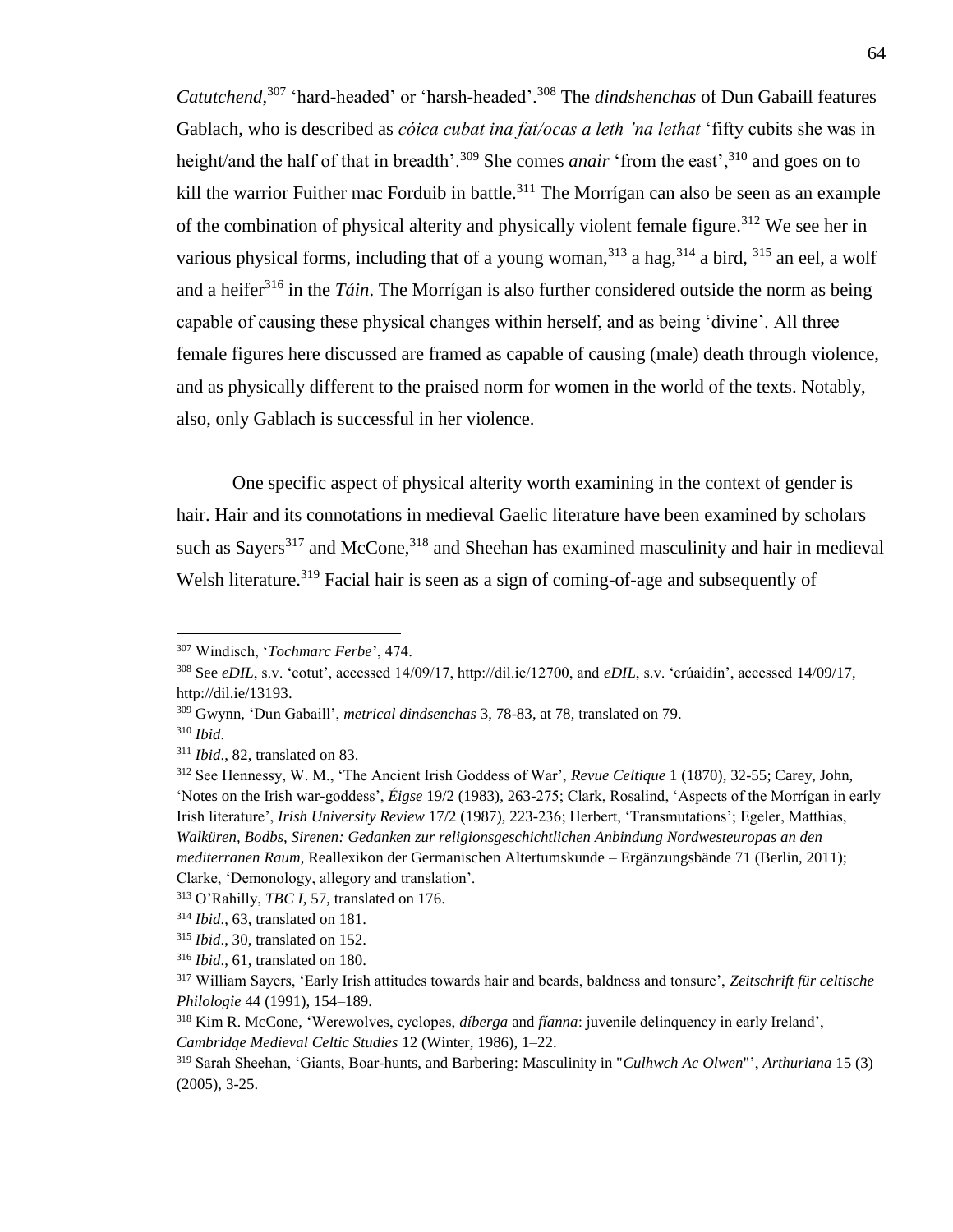manhood and masculinity. As such, we see warriors such as Cúr refusing to engage in combat with the beardless Cú Chulainn in the *Táin*. <sup>320</sup> Cú Chulainn's beardlessness has been extensively examined by Künzler,  $321$  and Sheehan states more generally that in 'medieval Celtic literature, beards — aside from the whiskers of loathly ladies — are the preserve of male characters.'<sup>322</sup> This reference to loathly ladies is pertinent for our discussion as it serves as a repeated image in terms of potentially dangerous female physical alterity.

If facial hair is a marker of masculinity, in what ways can hair and gender be seen to interact in the context of women? There is a dichotomy between beautiful and ugly women, the latter with negative connotations. These negative connotations mark such women with alterity, for while extraordinarily beautiful women may not have been the norm in medieval Gaeldom — extraordinary presupposes an ordinary — they are presented so frequently as to be the norm of the world of the narratives, as 'extraordinary but expected' characters. Sayers states of women's hair in comparison to men's in the literature, 'Descriptions of women's hair do not display the same range of social stations [as men's hair], and stereotyping is even more pronounced', with 'the goddess' and 'the *cailleach*' at either end of the scale.<sup>323</sup> We see flowing locks of golden hair from certain characters; conversely, we see hags in particular, the aforementioned 'loathly ladies', with shaggy or unruly hair. A key and well-discussed example of contrast between the two is to be found in *Togail Bruidne Da Derga* 'The Destruction of Da Derga's Hostel': the beauty of Étaín has already been discussed, but the text also features two monstrous female characters, Cichiul and Cailb. The antithesis between them has been extensively examined by O'Connor, with the beautiful and 'hideous' characters' physicalities being interpreted as metaphor for sovereignty.<sup>324</sup> O'Connor, in particular, mentions Étaín's hair:

<sup>320</sup> O'Rahilly, *TBC I*, 52, translated on 172.

<sup>321</sup> Künzler, *Flesh and Word*, 126-141.

<sup>322</sup> Sheehan, 'Giants', 4.

<sup>323</sup> Sayers, 'Early Irish attitudes', 169.

<sup>324</sup> Ralph O'Connor, *The destruction of Da Derga's hostel: kingship and narrative artistry in a mediaeval Irish saga* (Oxford, 2013), 146-151. For discussion of *Togail Bruidne Da Derga* in terms of physicality see also Amy C. Eichhorn-Mulligan, '*Togail bruidne Da Derga* and the politics of anatomy', Cambrian Medieval Celtic Studies 49 (Summer, 2005), 1–19, and Jacqueline Borsje, 'Approaching danger: Togail Bruidne Da Derga and the motif of being one-eyed', in Joseph Falaky Nagy (ed.), *Identifying the 'Celtic'*, CSANA Yearbook 2 (Dublin, 2002), 75–99.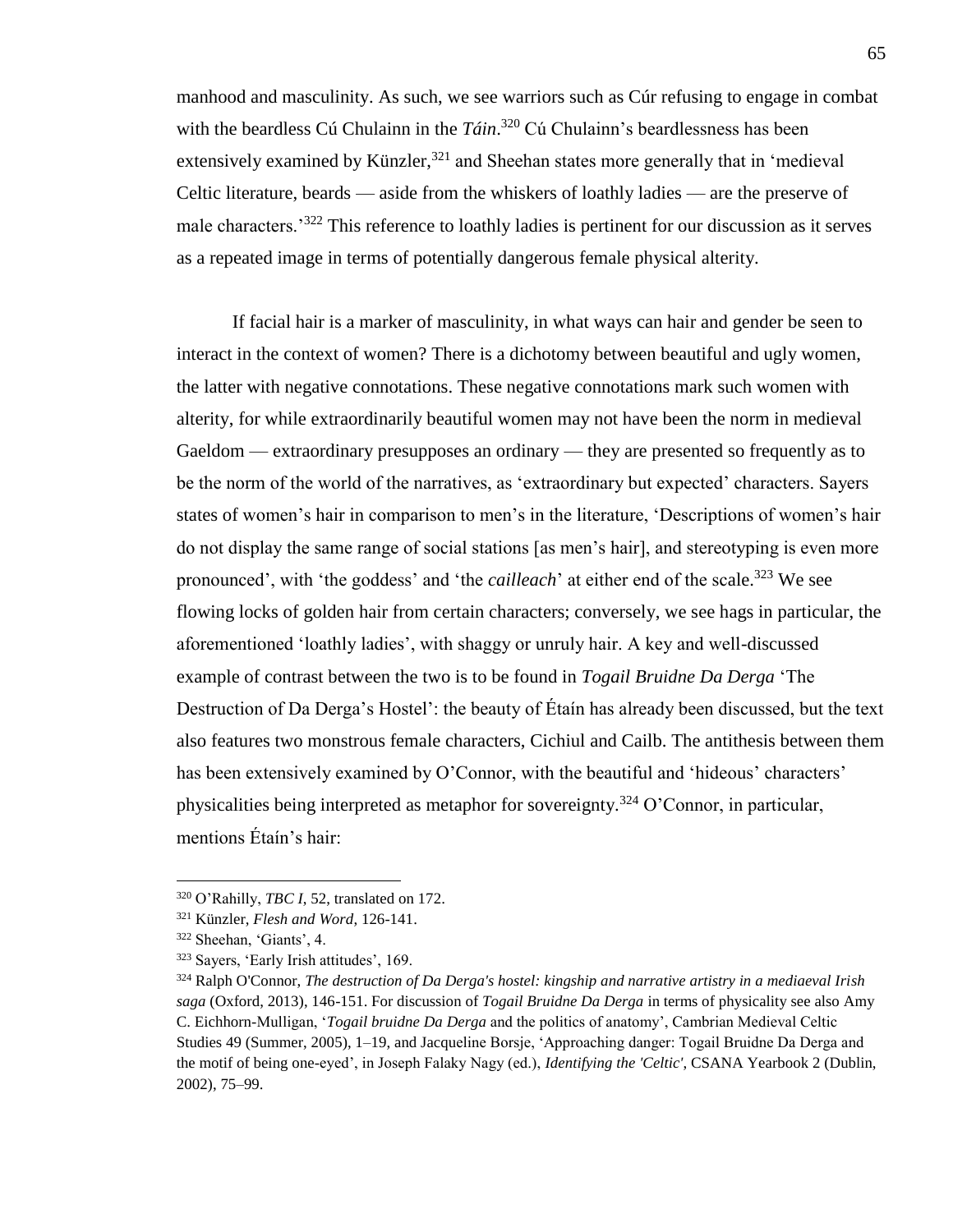She is likened to three kinds of flower (iris, foxglove, hyacinth), and here specifically with reference to the fertility of the natural world: her hair is compared with *barr n-ailestair hi samrad* ('the flowering of the iris in summer').<sup>325</sup>

This brings to mind Sayers' argument of hair being cosmologically tied to the natural world.<sup>326</sup> This contrasts with our description of 'black-haired' Cichiul,<sup>327</sup> and our experience of Cailb:

*Sithir cloideb ngarmai ceachtar a dá lurcan. Batir dubithir dethaich. Brat ríabach rolómar impi. Tacmaicead a fés in t-íchtarach co rrici a glúin. A beóil for leith a cind.* 

As long as a weaver's beam were each of her two shins. They were as black as smoke. A very woolly striped cloak was about her. Her pubic hair hung down to her knee. Her mouth was on the side of her head.<sup>328</sup>

Cailb's physical alterity extends beyond hair, with her mouth on one side of her head and her disproportionately large shins. But the description of hair in her context ties into another aspect of sovereignty and makes it, rather than alluring, possibly even monstrous:

Grotesque female sexuality was hinted at in the ambiguous wording of Cichuil's description [...] but Cailb's description recasts the epithet and makes the hint explicit. [...] Étaín's sexuality is emphasized by the male gaze of the narrator, whose eye steadily descends her body and offers alluring lyric epithets for each part. Cailb's sexuality, however, is emphasized crudely, briefly, and explicitly.<sup>329</sup>

Sayers too comments on this incident and others relating to it: 'the sight of female pubic hair seems to have had a profoundly disruptive social impact in early Ireland as in other

<sup>325</sup> *Ibid*., 149-150.

<sup>326</sup> Sayers, 'Early Irish attitudes', 155.

<sup>327</sup> O'Connor, *The destruction of Da Derga's hostel*, 134.

<sup>328</sup> *Ibid*., 135, translated on 137.

<sup>329</sup> *Ibid*., 146, 149.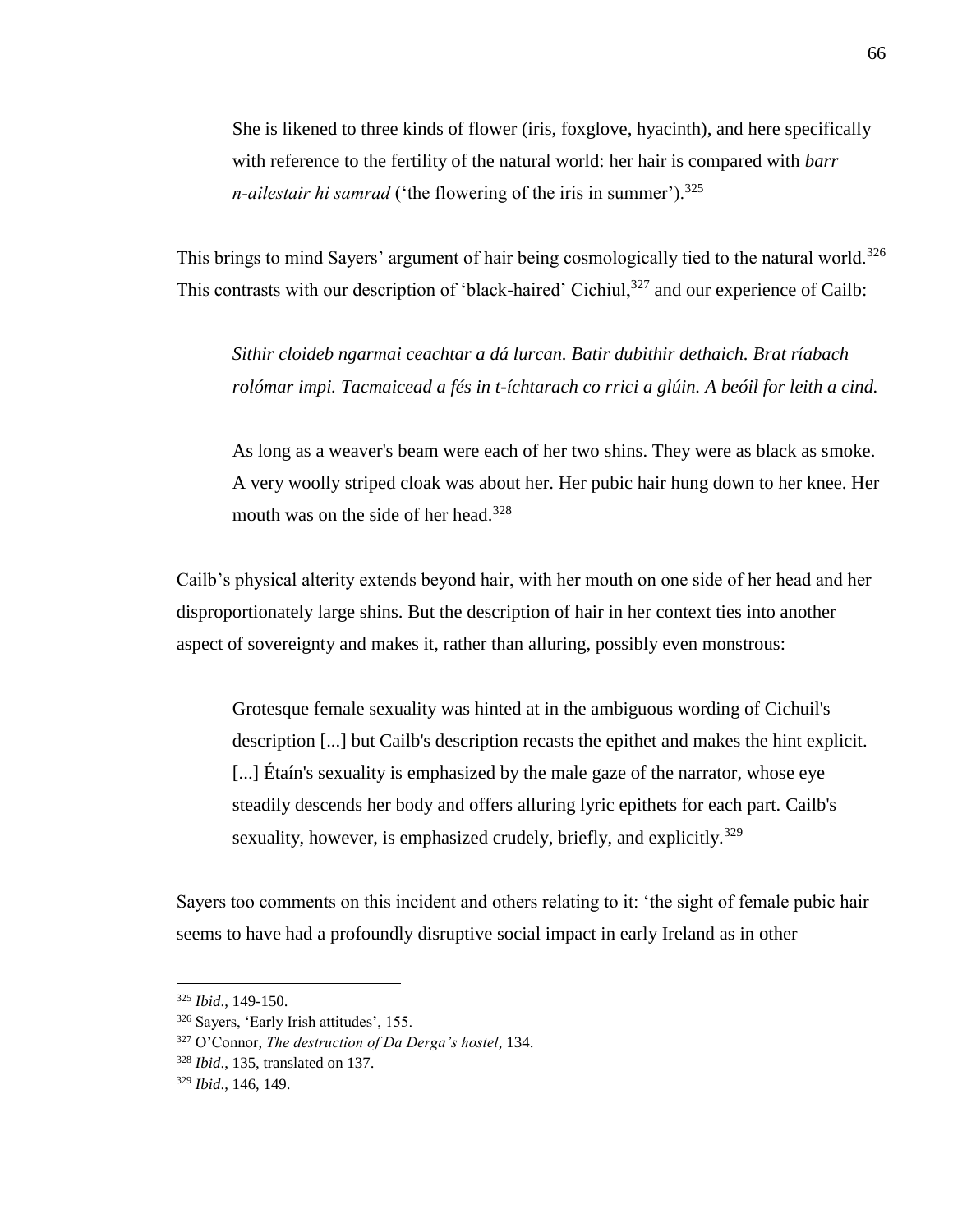cultures.'<sup>330</sup> The reflection of the contrast between Étaín and Cailb upon Conaire's disintegrating reign, of which hair is a part, conveys how physical alterity can inform our female characters, and act as metaphor for our male characters' situations.

Hair, then, can clearly be tied to gender and concepts of masculinity, and can also be highly symbolically resonant. With this in mind, we might return to Creidne. Creidne's hair when she becomes a *fénnid* is specifically not the flowing locks of Étaín: *Cūlmoṅg fichthi furri.* 'She used to wear the hair of her back plaited.'<sup>331</sup> This may then be a use of alternate physicality to denote a change in status in our character, her being made to stand further out from the expectations of women of the world of the text. It is specifically stated in the context of her *fíanas*, being preceded by the description of her warband and followed by the description of how she fought on land and sea, and so does seem to have relevance to the concept of her becoming a *banḟénnid*. Sayers discusses Cú Chulainn getting his hair plaited before his battle with Fer Diad in the *Táin*: 'Fergus, for example, warns Cú Chulainn that Fer Diad will come against him with hair washed and plaited [...] and recommends that he go for similar treatment'.<sup>332</sup> We might then read this as a similar example of preparation for combat, given where it is situated within the text. Ní Dhonnchadha describes Creidne's tale as 'play[ing] on the attractiveness of a young woman named Créidne who went on the warpath<sup>'333</sup>. *Cūlmoṅg* is translated above by Meyer as 'the hair of her back', implying that her back hair is so long as to be plait-able. This would clearly convey her having an unusual physicality. However, Meyer's translation is questionable here. It is be possible that *cūlmoṅg* simply refers to her hair, the *cūl* being the 'back' of anything as opposed to solely the anatomical 'back', including the back of ones head or neck; *cūl* can also mean 'hair' rather than 'back', just as *cùl* in modern Scottish Gaelic can mean both back and hair.<sup>334</sup> Even in the medieval period *cūl* is listed with *cuilbuidhe* 'fair-haired' and *chulḟind* 'with fair back hair' as examples of its use.<sup>335</sup> With *mong* being listed as 'orig. lock or tuft of hair',<sup>336</sup> might it be

<sup>330</sup> Sayers, 'Early Irish attitudes', 171.

<sup>331</sup> Meyer, *Fianaigecht*, xi, translated on xii.

<sup>332</sup> Sayers, 'Early Irish attitudes', 161.

<sup>333</sup> Ní Dhonnchadha, 'Travelers and settled folk', 20.

<sup>334</sup> Edward Dwelly, 'cùl', *Faclair Gàidhlig agus Beurla le dealbhan* (Glasgow, 2011), 314.

<sup>335</sup> *eDIL*, s.v. 'cúl', accessed 18/09/17, http://dil.ie/13749.

<sup>336</sup> *eDIL*, s.v. 'mong', accessed 18/09/17, http://dil.ie/32532.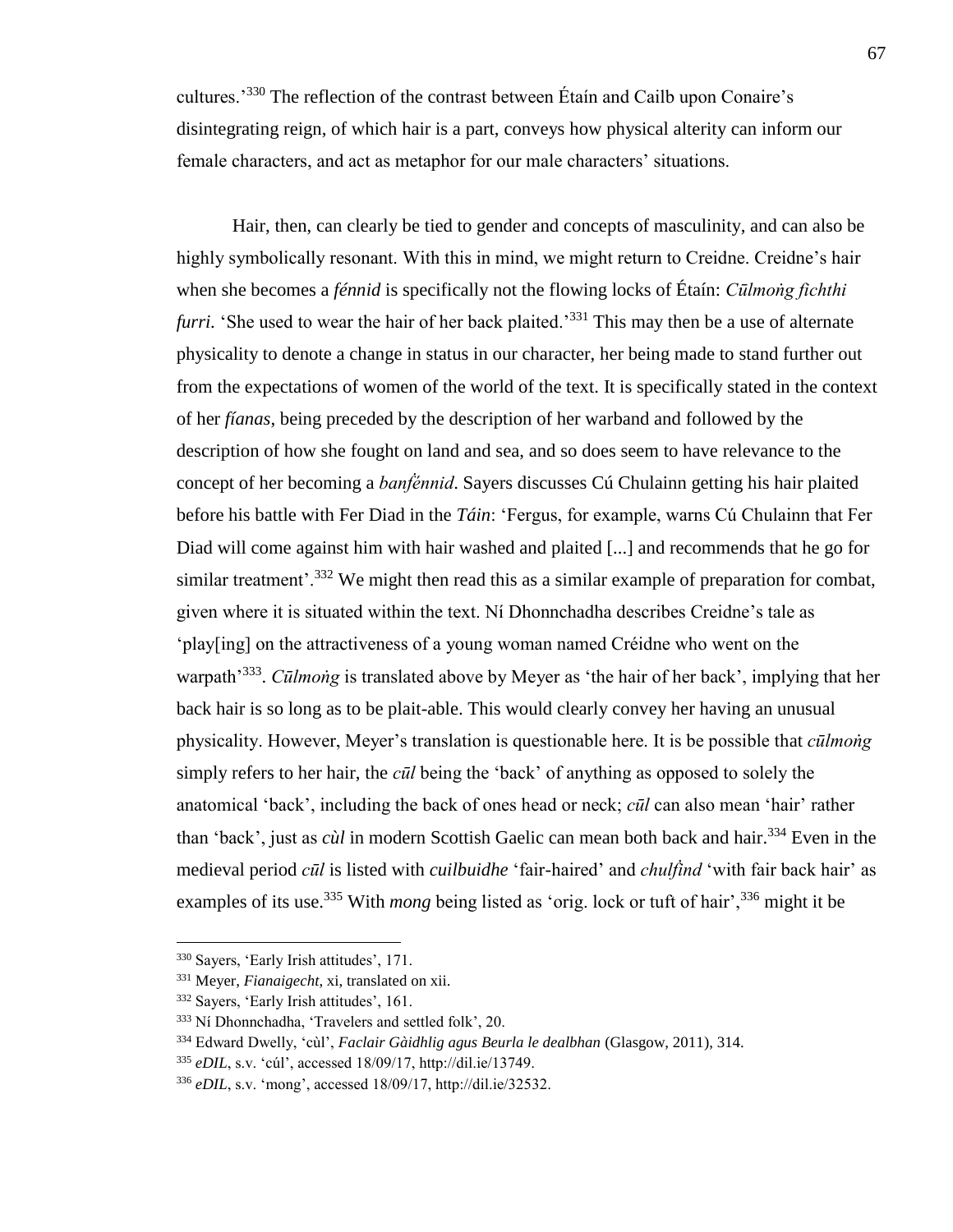argued that this phrase could be summed up as 'hair in locks', or hair at the back of her head, rather than necessarily her back hair; at the very least, there is ambiguity in the word *cūl* worth considering. Such a reading may also bring it into line with the later notion of the *cúlán*  hairstyle as discussed by Simms, who suggests the possiblity that 'partially shaving the scalp and growing the back-hair long was a traditional quasi-berserker hairstyle affected by those whose lives were dedicated to rapine and murder' whose influence was felt in 13th-century England.<sup>337</sup>

Creidne is not the only example of a woman taking up arms and having it affect their hair. In *Táin Bó Fraích*, when Findabair leaps into the water to bring Fraoch a sword, her father Ailill throws a spear after her:

## *Dolléici a hathair sleig cóicrind dí anúas rout n-aurchora co lluid treda triliss*

Her father cast a five-pointed spear at her so that it went through her two tresses.<sup>338</sup>

The spear going through her hair could be read solely as emphasising how close Ailill comes to committing *fingal* 'kin-slaying', or as an expressing of public shaming. However, given the context of Creidne, and of the later *cúlan* shaving of hair as signifying a military lifestyle, we might understand this instance as more symbolically relevant than has ever been discussed. For some the evidence for such a suggestion would be rather scant; however, it should be considered that the producers of medieval Gaelic literature, as Sayers explores, do seem to be invested in the symbolic relevance of hair, and that Ailill's reaction comes only after Findabair has explicitly taken up a sword.

The thin line between human and animal and those who cross it was also raised in the introduction.<sup>339</sup> We also see this line blur in the context of female characters. In the legal text

<sup>337</sup> Katherine Simms, 'Gaelic warfare in the Middle Ages', in Thomas Bartlett and Keith Jeffrey (eds.) *A military history of Ireland* (Cambridge, 1996), 99-115, at 101.

<sup>338</sup> Meid, *Fraích*, 8-9. Translation in Gantz, *Early Irish myths*, 121.

<sup>339</sup> 'Introduction', 10-11.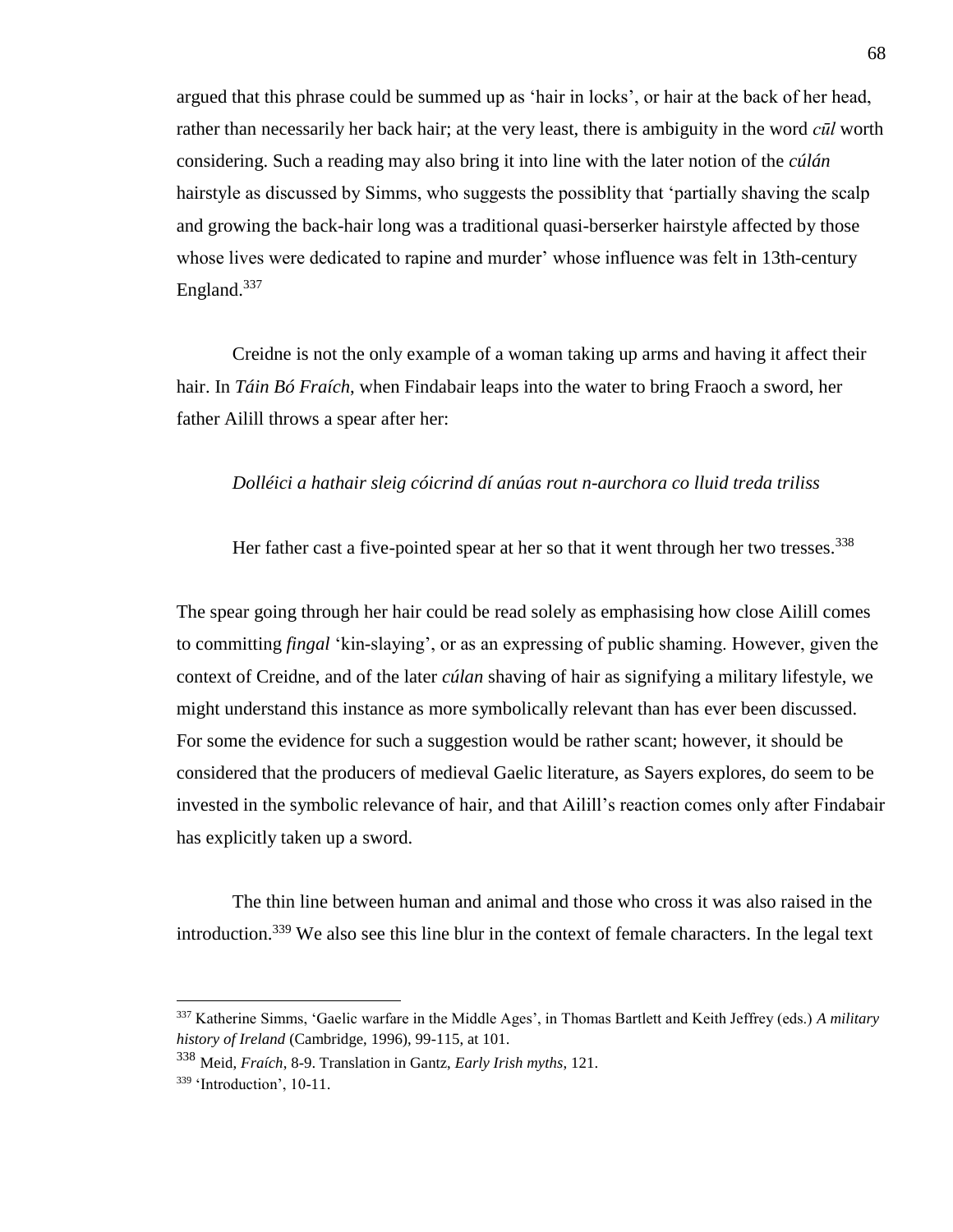*Bretha Crólige* we have female werewolves mentioned,<sup>340</sup> and we do see women capable of turning themselves into wolves in texts such as *Acallam na Senórach*. <sup>341</sup> These characters are of note here as they are women going into animal shape, particularly that of a wolf, in order to do harm they cannot do in their human female form. At this point it may be relevant to invoke another tradition, that of the suckling she-wolf raising Indo-European heroes.<sup>342</sup> Such a figure has been discussed in the context of Cormac mac Airt.<sup>343</sup> It might be considered then, given the links between *fíanas* and the lupine, whether this she-wolf figure could be another expression of the female fosterer who trains the males in *fíanas* such as Finn's fostermothers or Scáthach's training of Cú Chulainn.<sup>344</sup>

We can see this clearly in returning to the subject of this chapter's opening: *banḟénnidí*. The *banḟénnid* is not solely of interest because of her interaction with weaponry. The peripatetic aspect of *fíanas* is also of note. Liminality has been thoroughly discussed in terms of the Finn Cycle and male heroes such as Fionn and Cú Chulainn in particular.<sup>345</sup> Women wanderers also exceed the bounds of what is expected of women generally, as we have examined in the context of Ní Dhonnchadha's study.<sup>346</sup> We might then consider the *banḟénnid* as constituting an area of overlap between markers of alterity, geographic and occupational (militaristic). These areas of overlap between markers of alterity serve to create a clear distinction between the character in question and the established norms of the narrative universe. This can be seen as a process of alienation — to return to Johnston on Saint Brigit, we see women made so outside the norm as to be impossible to emulate, or 'unattainable'. Unattainable is then potentially unusual, attractive, exotic, and, at times most of all, dangerous, as we have discussed in the context of foreign women.

<sup>340</sup> D. A. Binchy, '*Bretha Crólige*', *Ériu* 12 (1938), 1-77, at 26, translated on 27. See Ní Dhonnchadha, 'Travelers and settled folk', 21 for further discussion on werewolf women.

<sup>341</sup> Whitley Stokes (ed. and tr.), '*Acallamh na senórach*' in Ernst Windisch and Whitley Stokes (eds.), *Irische Texte mit Wörterbuch*, vol. 4:1 (Leipzig, 1900), 1–438, at 215.

<sup>342</sup> J. P Mallory and Douglas Q. Adams (eds), *Encyclopedia of Indo-European Culture* (London, 1997), 647.

<sup>343</sup> Ó Cathasaigh, *Heroic Biography*, 34.

<sup>344</sup> See Nagy, *The wisdom of the outlaw*, 102-111.

<sup>345</sup> See in particular *Ibid*. See also R. Mark Scowcroft, 'On liminality in the Fenian cycle', *Cambridge Medieval Celtic Studies* 13 (Summer, 1987), 97–100; Alexandra Bergholm, ''Betwixt and between': theorising liminality and sacredness in Buile Suibhne', in Katja Ritari and Alexandra Bergholm (eds.), *Approaches to religion and mythology in Celtic studies* (Newcastle, 2008), 243–263.

<sup>346</sup> 'Introduction', 11-12.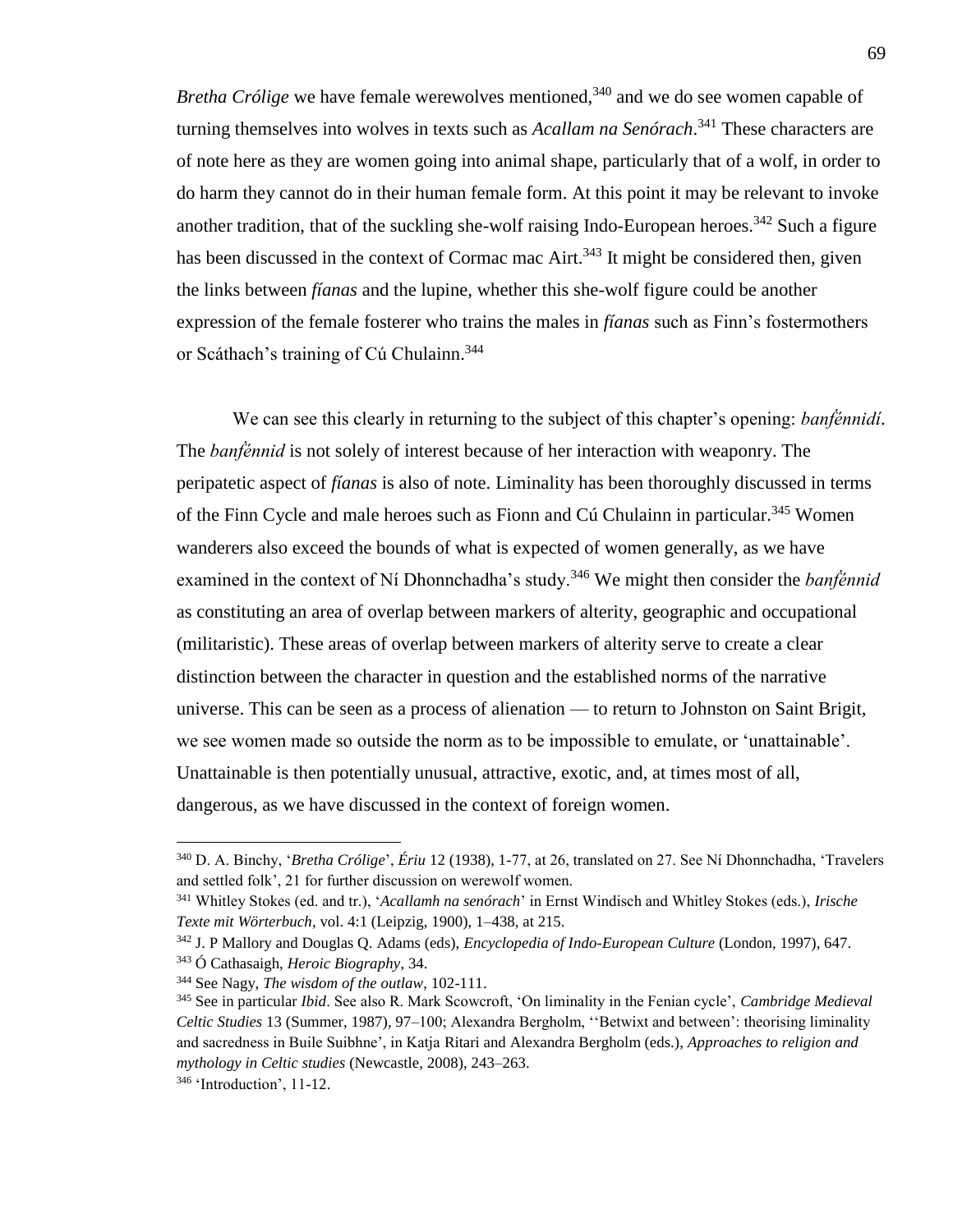Overall, women warriors are shown to be outside the norm, and to be (generally) unsuccessful in their aims and punished for their behaviour. They can at times represent the dangerous uncontrolled violence discussed by Moore and exemplified by Cú Chulainn in his *ríastrad*, being a blight upon all those around them, before they are stopped and, often, 'recivilised' through directed sexual violence at the hands of men. Female physical violence, in the Ulster Cycle in particular, while capable of dealing harm to other women, is shown to be largely ineffectual against men. This contrasts with certain instances of non-physical violence, involving magic and deception, being employed by women successfully to undermine or destroy men. Magic, as opposed to physical violence, has been discussed as comprising a threat considered more potent at the time of these texts as we have them. Sorcery may contrast with martial violence in that it can be seen to stem from talents discussed by Miller as seen as feminine: deception and trickery. Despite their repeated failures and punishments, *banḟénnidí*  were clearly still of interest to the producers and presumably consumers of medieval Gaelic literature. Their alienation is then noteworthy in how it informs our readings of the texts, and what we theorise about the individuals and communities behind the texts.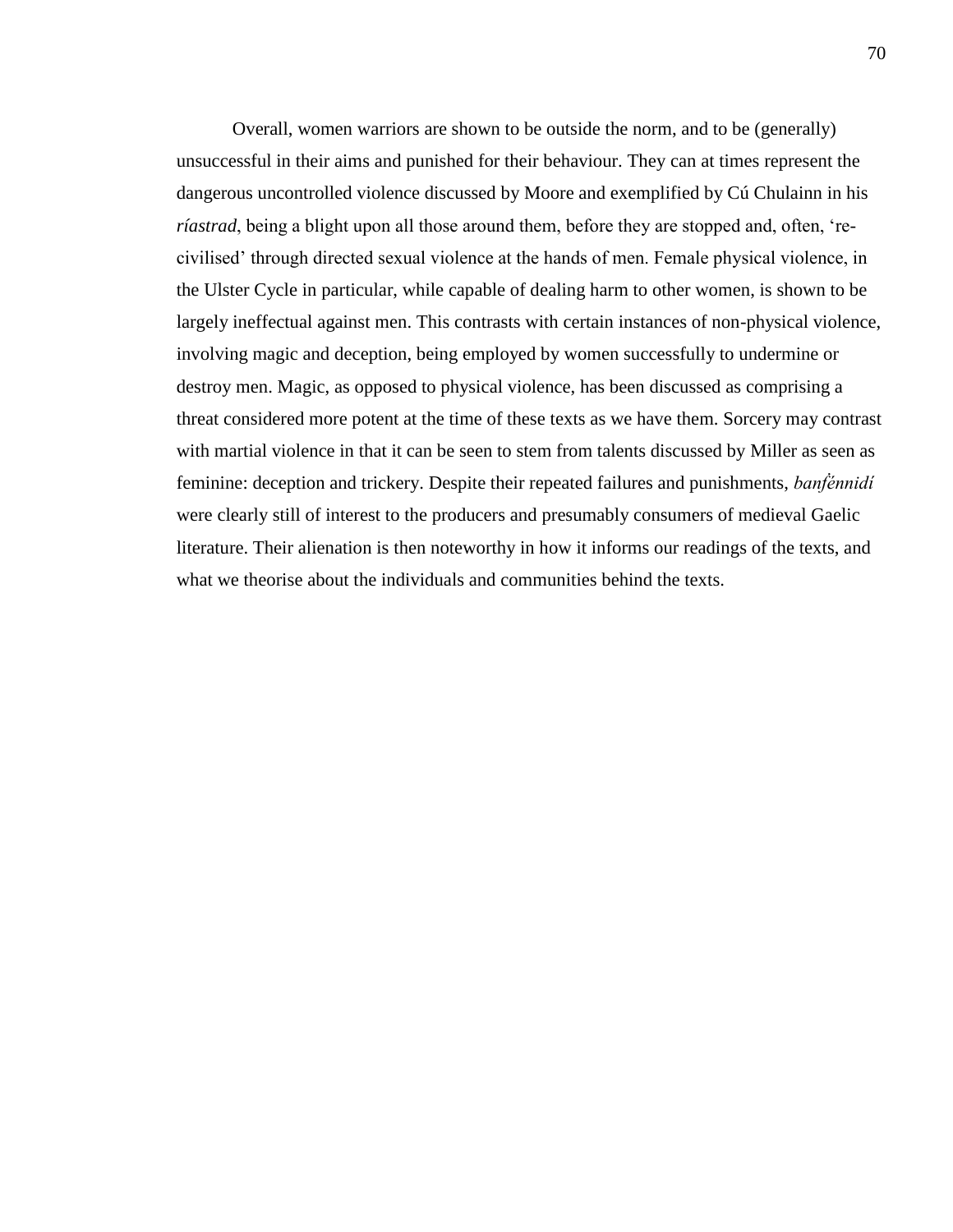## **Conclusion**

This study set out to 'interrogate alterity' in two specific instances as it pertains to the women of medieval Gaelic literature. It was a literary critical study of the ways in which women in medieval Gaelic literature are presented as outside the norm, focusing particularly on female foreigners and warriors. These areas were identified as thus far relatively neglected in the scholarship, with the focus tending to be on individual characters as opposed to groups. Throughout the emphasis has been on the world of the narratives as opposed to trying to reconstruct a reality of medieval Gaeldom. Further nuance has been added to the discussion of both groups and some of the many topics surrounding them have been explored.

Chapter One's discussion of foreign women centred around three aspects: foreign women as alluring, foreign women as mothers, and foreign women as dangerous. In exploring the allure of foreign women, support has been found for the argument that the boundaries between the foreign and the otherwordly were at times blurred, and that foreignness was not considered off-putting. This latter notion is strengthened by the discussion of foreign women as mothers, particularly as progenitors of famous heroes and/or kin-groups. The reasons here suggested for foreign women's allure — motherhood, cementing or creating alliance, beauty outshining the women of medieval Gaeldom — are contrasted by examples of foreign women proving the downfall of male characters. This is particularly worth considering in context of abductees who can often cause, if not a hero's death, at least strife between them and their men. The addition of foreignness in our discussions of the 'Potiphar's Wife' model might then prove fruitful going forward. Here we best see the foreign woman portrayed as dangerous, with the potential of posing a threat to kingship, whether through ignorance, family ties, fickleness or vengeance. There is nuance, then, to the portrayal of foreign women in medieval Gaelic literature.

There is certainly scope for further research into foreignness and women in medieval Gaelic literature. The deliberately broad definition employed by this study could be narrowed, and 'degrees of foreignness', as it were, explored: if the story is set in, say, Connacht, is a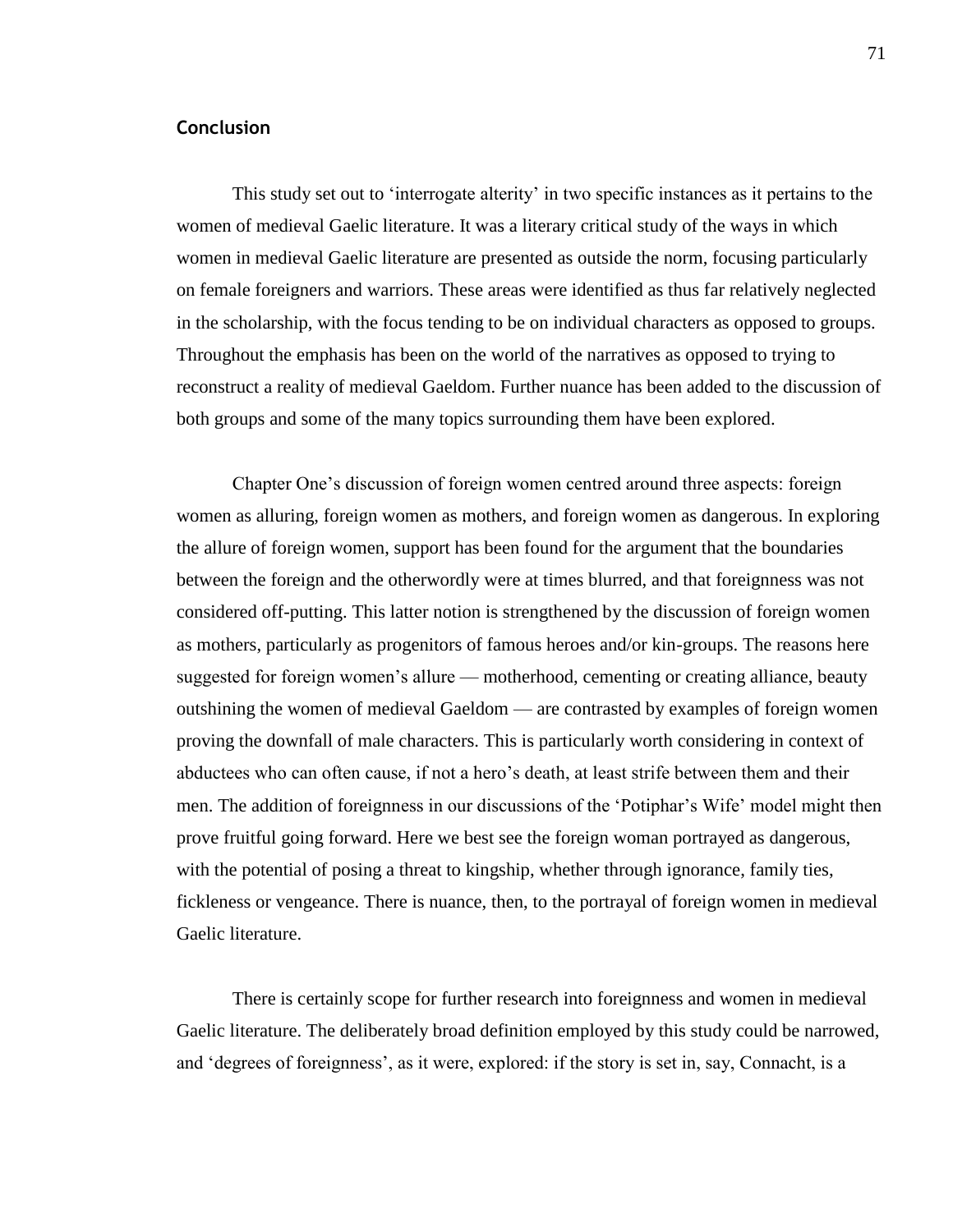woman of the Ulaid as foreign as a woman of Lochlann, or as foreign as a woman from the otherworld? The definition used here also left voyage tales out of the discussion, and the women of the voyage tales could provide further insight into the notion of foreign women in medieval Gaelic literature. Furthermore, the blurring of lines between population groups could be examined with more nuance than is done here, not only in terms of Gaelic peoples but also regarding ethnic groups such as Gaels, Scandinavians, and Anglo-Normans. The aforementioned ending of *Caithréim Chellacháin Chaisil* for instance, where the men of Ireland take the women from Lochlann for their wives, can be read as implying a future generation of children with mixed Gaelic and Scandinavian parents. Approaching the material with less concrete boundaries of ethnicity in mind is an approach very recently employed by Márkus in a Scottish context,  $347$  and it would no doubt add further nuance to discussions of foreign women in medieval Gaeldom.

Chapter Two focused on female warriors and the *banḟénnid*. Weaponry is closely tied to notions of masculinity that instances of women interacting with weapons and arming themselves are worth exploring. Bringing gender into the conversation regarding 'restrained vs unrestrained' violence in medieval Gaelic literature adds another lens through which to consider our characters, both male and female. The absence of any sort of named *banḟían*, or armed female group, is interesting considering the existence of *banḟénnid*, though this may be a larger question than solely limited to medieval Gaelic literature. That being said, if we are open to the notion of women warriors being in *fíanna*, and we do not presume the gender of groups of people, we leave more space for them in the literature than they are currently being afforded. The recurrence of foreign women warriors, and the geographical alterity of the *bantennidí* further mark women warriors as outside the norm, as outsiders in the world of the texts and, presumably, outside the norms of medieval Gaelic society. The repeated, consistent failures of women warriors, with few exceptions, make them undesirable; while the argument regarding 'attainability' can be questionable in the context of the secular prose literature, it is clear women warriors are not to be idealised. Women warriors are dangerous, not to be emulated, and clearly conveyed as outside the expected and lauded norms of the world of the narrative.

 $\overline{a}$ 

<sup>347</sup> Gilbert Márkus, *Conceiving a Nation: Scotland to AD 900* (Edinburgh, 2017).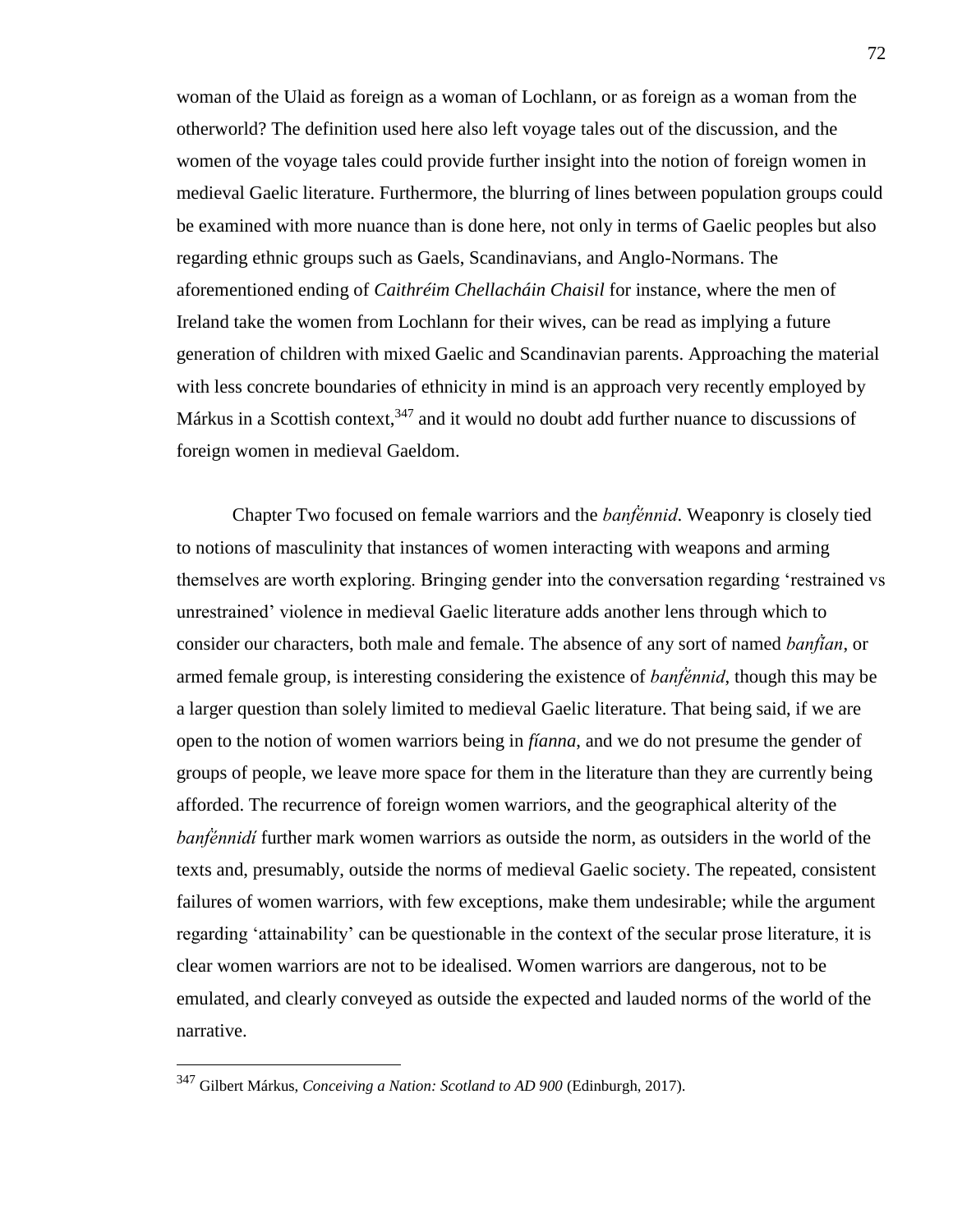There are several avenues for further research on women warriors. The discussion of violence and gender has great potential in this regard. One could study the motivations behind female violence as opposed to male violence; in this study we have examples of women taking up arms out of jealousy, family (one might say to defend male honour, in the case of Creidne), and vengeance. And it is not only the taking up of arms that such motivations cause, as we have discussed women using magic or enlisting others (such as satirists) to achieve goals centred around these motivations. How these contrast and complement male motivations for taking up arms could be of interest. Furthermore, the gendering of violence can without a doubt be broadened beyond the Ulster Cycle; even within the Ulster Cycle, it is worth considering what this might then mean for our 'unrestrained' male heroes such as Cú Chulainn. Also, the *dindshenchas* material is rich in terms of women, particularly female killers and warriors (amongst various other kinds of female outsiders), and deserves further analysis than it has had thus far. A more thorough analysis of how women are represented in the *dindshenchas* and the ways in which they interact with the environment would only serve to better inform our discussions of women in medieval Gaelic literature.

The introductory discussion of alterity has informed much of this study. Ultimately we often see an interplay of multiple markers of alterity with these characters, especially when we consider gender to be the most frequent and most influential marker of alterity of them all. Aspects such as physicality, way of life or occupation, origin, or class, in addition to gender, further exclude dangerous women from the masculine dominative narrative world and mark them as outside the norm. They are alienated, made unattainable and impossible to emulate. Though definitely relevant in the context of foreign women, this is particularly true in the case of women warriors. It is not impossible to read this alienation as deliberate, and to sense at times an attitude of deep disapproval behind the texts towards these transgressive women. However, before overstating the case, this is a literature of the extraordinary, often the extraordinary male; but we do not see in certain of our male characters such as Cú Chulainn and Finn consistent models of good behaviour. The difference may lie in that, even though Cú Chulainn and Finn may act in ways harmful to society, they frequently are allowed by the narrative to succeed in their aims; this is not afforded to many of our alienated women.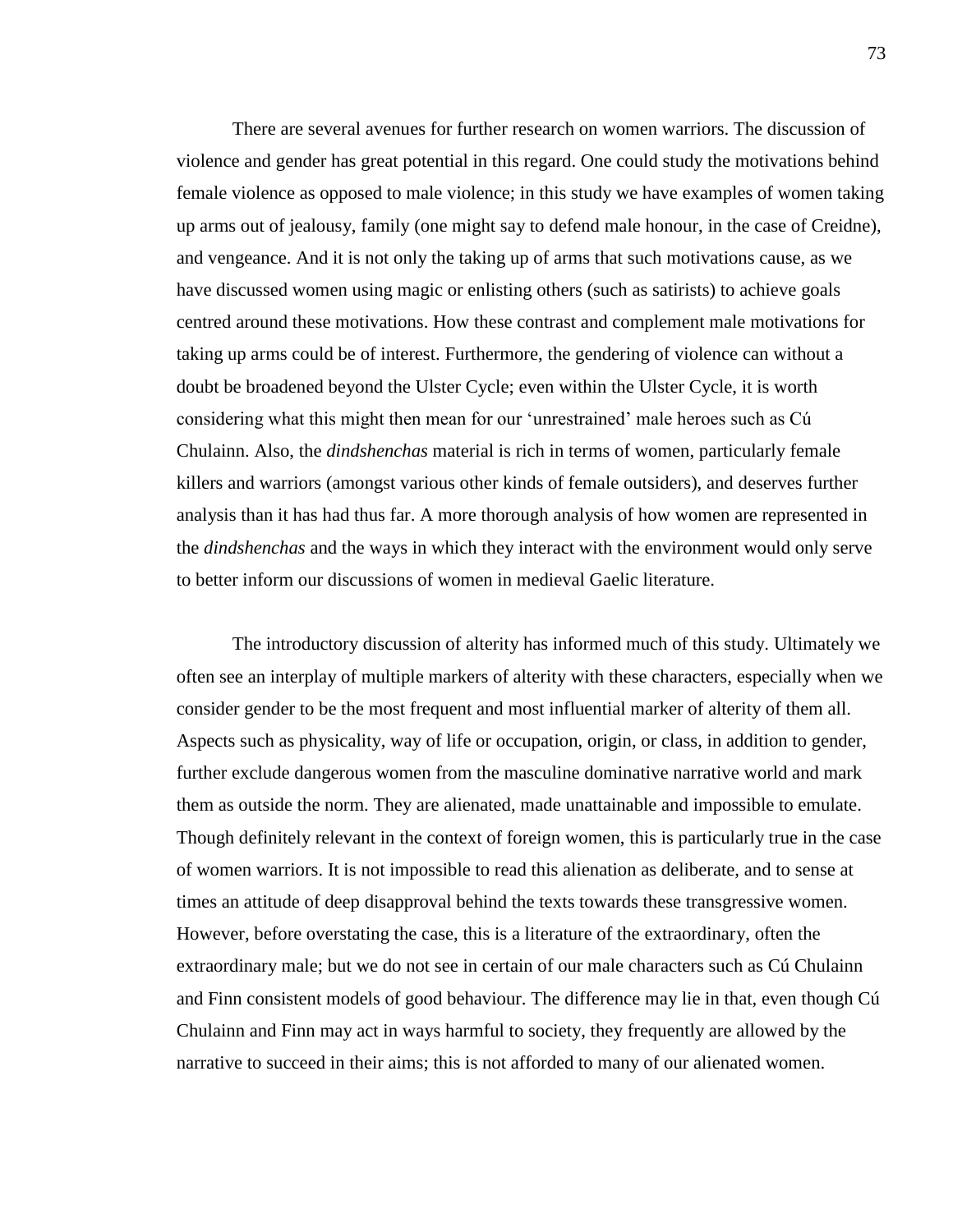Overall, however, the women of medieval Gaelic literature are outsiders because of their gender. This study does not challenge that view; it is at the root of their character and, largely, does not stop defining them. However, the ways in which they are further made outsiders or marked with alterity is at times unique and distinctly female — the man who takes up arms in one of these tales is not remarkable; the woman who does is. Both foreign women and women warriors are presented to us as outside the norm. There is nuance to how the foreign woman is presented, as both alluring and capable of great harm. The depiction of women warriors is generally less ambiguous; they are dangerous to all around them, and doomed to failure. In either case, these women were frequently framed as mothers, wives, or daughters, which can be read as highlighting femininity as their defining essence. In studying these two areas that can be considered understudied it is hoped old topics have been approached with fresh insight, and new ways of discussing these characters have been advanced, particularly in terms of alterity. Ultimately, there is nuance to these characters that can easily be missed. Discussing them in terms of alterity allows the extraordinary women of medieval Gaelic literature a space in a conversation that, at times, is much like the material on which it is based: primarily concerned with free men.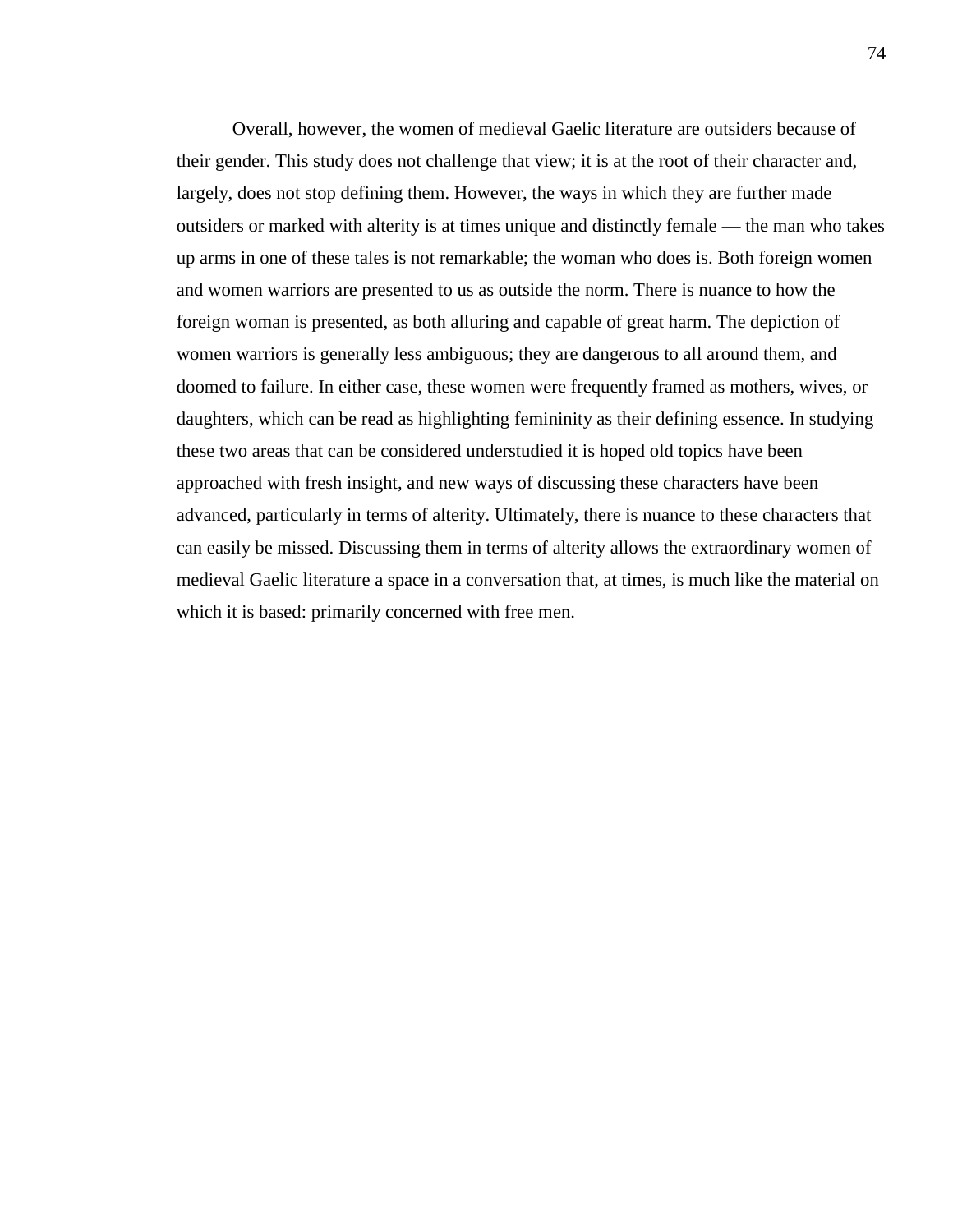## **Bibliography**

Belanoff, Pat, 'The Fall(?) of the Old English Female Poetic Image', *PMLA* 104 (5) (October, 1989), 822-831.

Bergholm, Alexandra, ''Betwixt and between': theorising liminality and sacredness in Buile Suibhne', in Katja Ritari and Alexandra Bergholm (eds.), *Approaches to religion and mythology in Celtic studies* (Newcastle, 2008), 243–263.

Best, R. I. (ed.), 'The tragic death of Cúrói mac Dári', *Ériu* 2 (1905), 18–35.

Bhreathnach, Máire (ed. and tr.), 'A new edition of *Tochmarc Becfhola*', *Ériu* 35 (1984), 59– 91.

Binchy, D. A., '*Bretha Crólige*', *Ériu* 12 (1938), 1-77.

— (ed.), *Corpus iuris Hibernici: ad fidem codicum manuscriptorum* (Dublin, 1978).

Bitel, Lisa M., *Land of Women: tales of sex and gender from early Ireland* (Ithaca, 1996).

Bollandus, Ioannes, and Godefridus Henschenius (eds.), 'Vita I S. Brigidae auctore anonymo', in their work *Acta Sanctorum* 3, (Antwerp, 1658), 118–134.

Borsje, Jacqueline, *From chaos to enemy: encounters with monsters in early Irish texts*: *An investigation related to the process of christianization and the concept of evil* (Turnhout, 1996).

— 'Approaching danger: Togail Bruidne Da Derga and the motif of being one-eyed', in Joseph Falaky Nagy (ed.), *Identifying the 'Celtic'*, CSANA Yearbook 2 (Dublin, 2002), 75–99.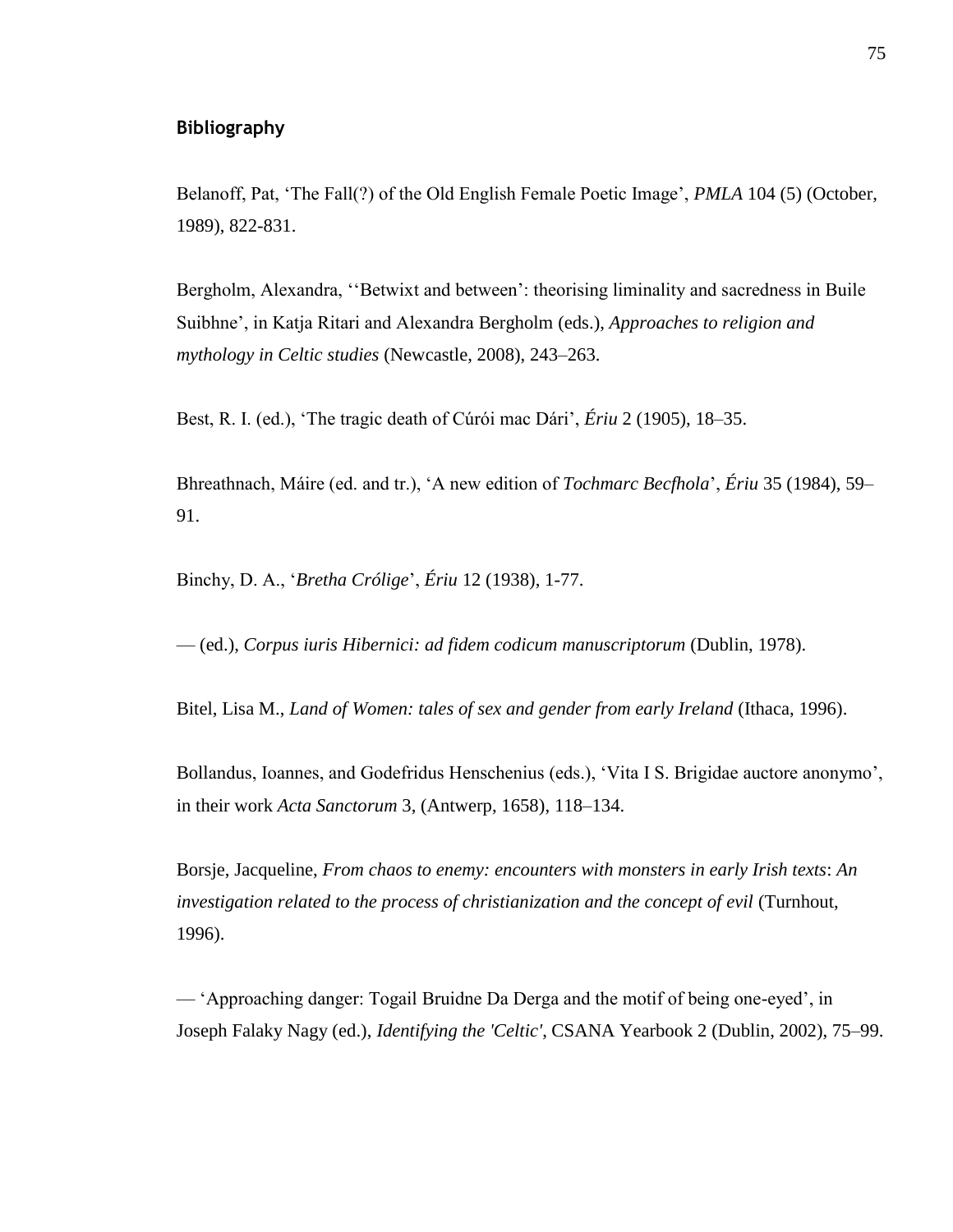Breatnach, Caoimhín, 'Historical tales', in Seán Duffy, *Medieval Ireland: An Encyclopedia* (Abingdon, 2005), 221-222.

Breatnach, Liam, 'On Old Irish Collective and Abstract Nouns, the Meaning of *Cétmuinter*, and Marriage in Early Mediaeval Ireland' *Ériu* 66 (2016), 1-29.

Bugge, Alexander (ed. and tr.), *Caithreim Cellachain Caisil: the victorious career of Cellachan of Cashel, or the wars between the Irishmen and the Norsemen in the middle of the 10th century* (Christiania, 1905).

Byrne, F. J. *Irish kings and high-kings* (1973), 2nd ed. (Dublin, 2001).

Carey, John, 'Notes on the Irish war-goddess', *Éigse* 19/2 (1983), 263-275.

— 'Werewolves in medieval Ireland', *Cambrian Medieval Celtic Studies* 44 (Winter, 2002), 37–72.

— (tr.), '*Echtra Mac nEchach*: The Adventures of the Sons of Eochaid Mugmédon', in John T. Koch and John Carey (eds.), *The Celtic Heroic Age: Literary Sources for Ancient Celtic Europe and Early Ireland & Wales*, 4th Edition (Aberystwyth, 2003), 203-208.

Carney, James, *Studies in Irish Literature and History* (Dublin, 1955).

Clancy, Thomas Owen, 'Fools and Adultery in Some Early Irish Texts' *Ériu* 44 (1993), 105- 24.

— 'The Needs of Strangers in the Four Branches of the Mabinogi', *Quaestio Insularis* 6 (2005), 1-24.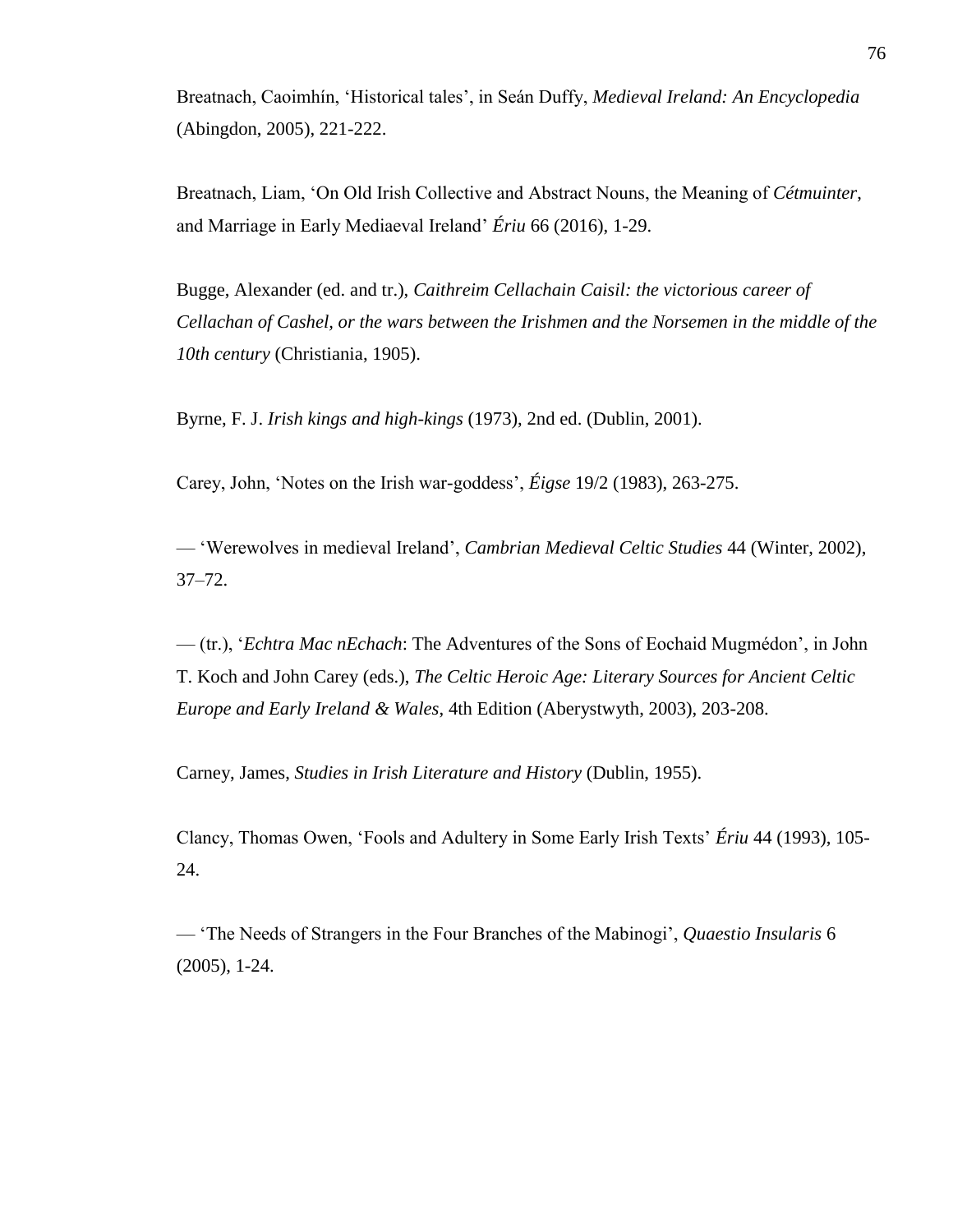Clarke, Michael, 'Demonology, allegory and translation: the Furies and the Morrigan', in Ralph O'Connor (ed.) *Classical Literature and Learning in Medieval Irish Narrative* (Woodbridge, 2014), 101-122.

Clark, Rosalind, 'Aspects of the Morrígan in early Irish literature', *Irish University Review* 17/2 (1987), 223-236.

Davidson, Mary Catherine, 'Speaking of Nostalgia in Beowulf', *Modern Philology* 13 (2) (November 2005), 143-155.

de Vries, Jan, *Heroic Song and Heroic Legend* (London, 1963).

Dillon, Myles, *The Cycles of the Kings* (London, 1946).

— *Early Irish literature* (Chicago, 1948).

— (ed.), *Serglige Con Culainn*, Mediaeval and Modern Irish Series 14 (Dublin, 1953).

Dobbs, Margaret E. (ed. and tr.), 'The Ban-shenchus (Part 1)', *Revue Celtique* 47 (1930), 283– 339.

Dumville, David N., 'Did Ireland Exist in the Twelfth Century?' in Emer Purcell, Paul MacCotter, Julianne Nyhan and John Sheehan (eds.) *Clerics, Kings and Vikings* (Dublin, 2015), 115-126.

Dwelly, Edward, *Faclair Gàidhlig agus Beurla le dealbhan* (Glasgow, 2011).

Edel, Doris, *Inside the Táin: Exploring Cú Chulainn, Fergus, Ailill, and Medb* (Berlin, 2015).

*eDIL*, http://dil.ie/.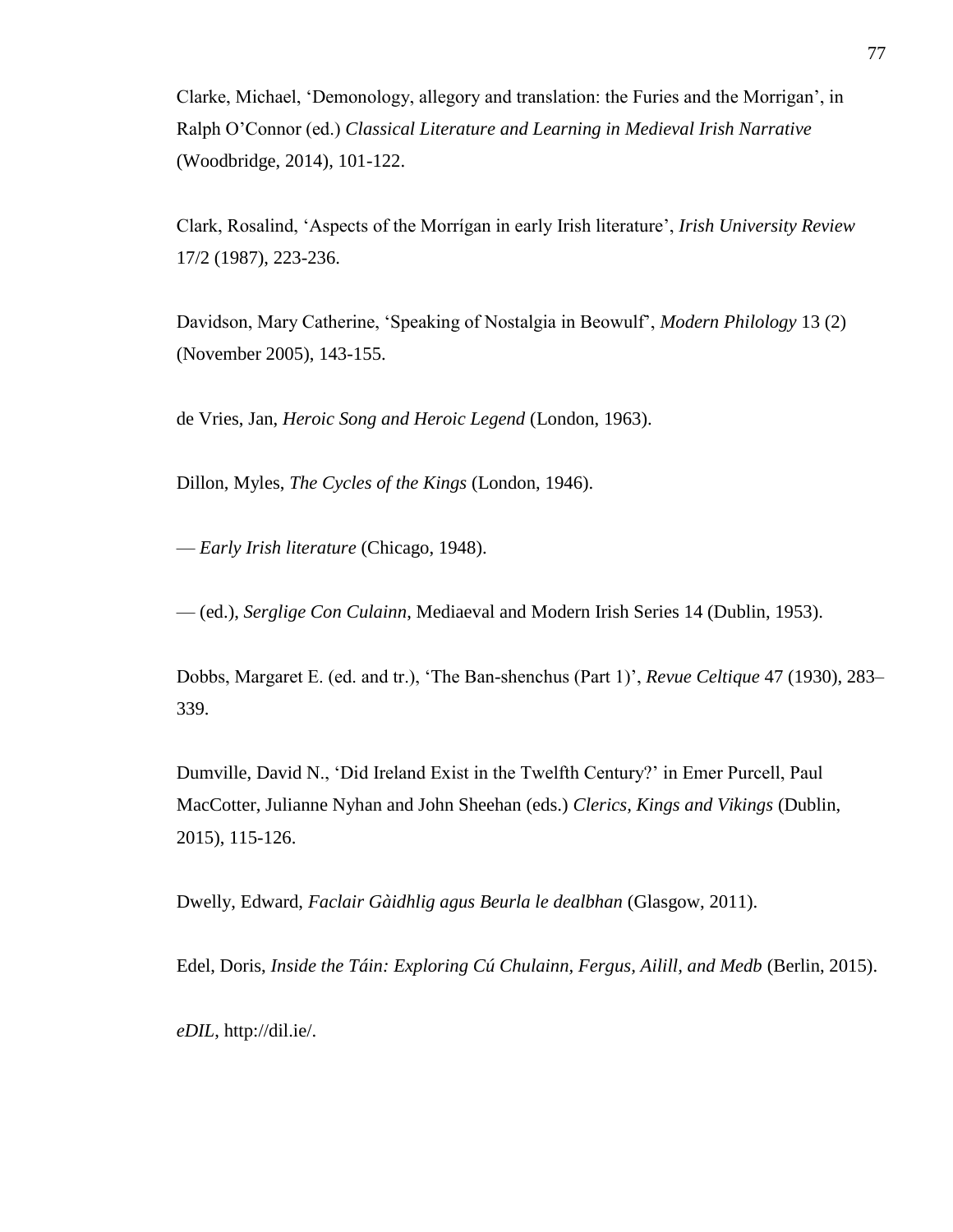Egeler, Matthias, *Walküren, Bodbs, Sirenen: Gedanken zur religionsgeschichtlichen Anbindung Nordwesteuropas an den mediterranen Raum,* Reallexikon der Germanischen Altertumskunde – Ergänzungsbände 71 (Berlin, 2011).

Eichhorn-Mulligan, Amy C., 'Togail bruidne Da Derga and the politics of anatomy', *Cambrian Medieval Celtic Studies* 49 (Summer, 2005), 1–19.

— 'The anatomy of power and the miracle of kingship: the female body of sovereignty in a medieval Irish kingship tale', *Speculum* 81:4 (October, 2006), 1014–1054.

Eska, Charlene M. (ed. and tr.), *Cáin Lánamna: an Old Irish Tract on Marriage and Divorce Law* (Leiden, 2010).

Findon, Joanne, *A woman's words: Emer and female speech in the Ulster Cycle* (Toronto, 1997).

— 'Fabula, story, and text: the case of *Compert Conchobuir*', in Joseph F. Eska (ed.), *Narrative in Celtic tradition: essays in honor of Edgar M. Slotkin*, CSANA Yearbook 8-9, (New York, 2011), 37–55.

— 'Looking for 'Mr. Right' in *Tochmarc Becfhola*', in Sarah Sheehan and Ann Dooley (eds.), *Constructing Gender in Medieval Ireland,* (New York, 2013), 57–74.

Findon, Joanne, 'Mother knows best: the role of Nes in *Compert Conchobuir*' in Gregory Toner and Séamus Mac Mathúna (eds.) *Ulidia 3: Proceedings of the Third International Conference on the Ulster Cycle of Tales* (Berlin, 2013), 25-35.

Gantz, Jeffrey (tr.), *Early Irish Myths and Sagas* (Harmondsworth, 1981).

Greene, David (ed.), *Fingal Rónáin and other stories*, Mediaeval and Modern Irish Series 16 (Dublin, 1955).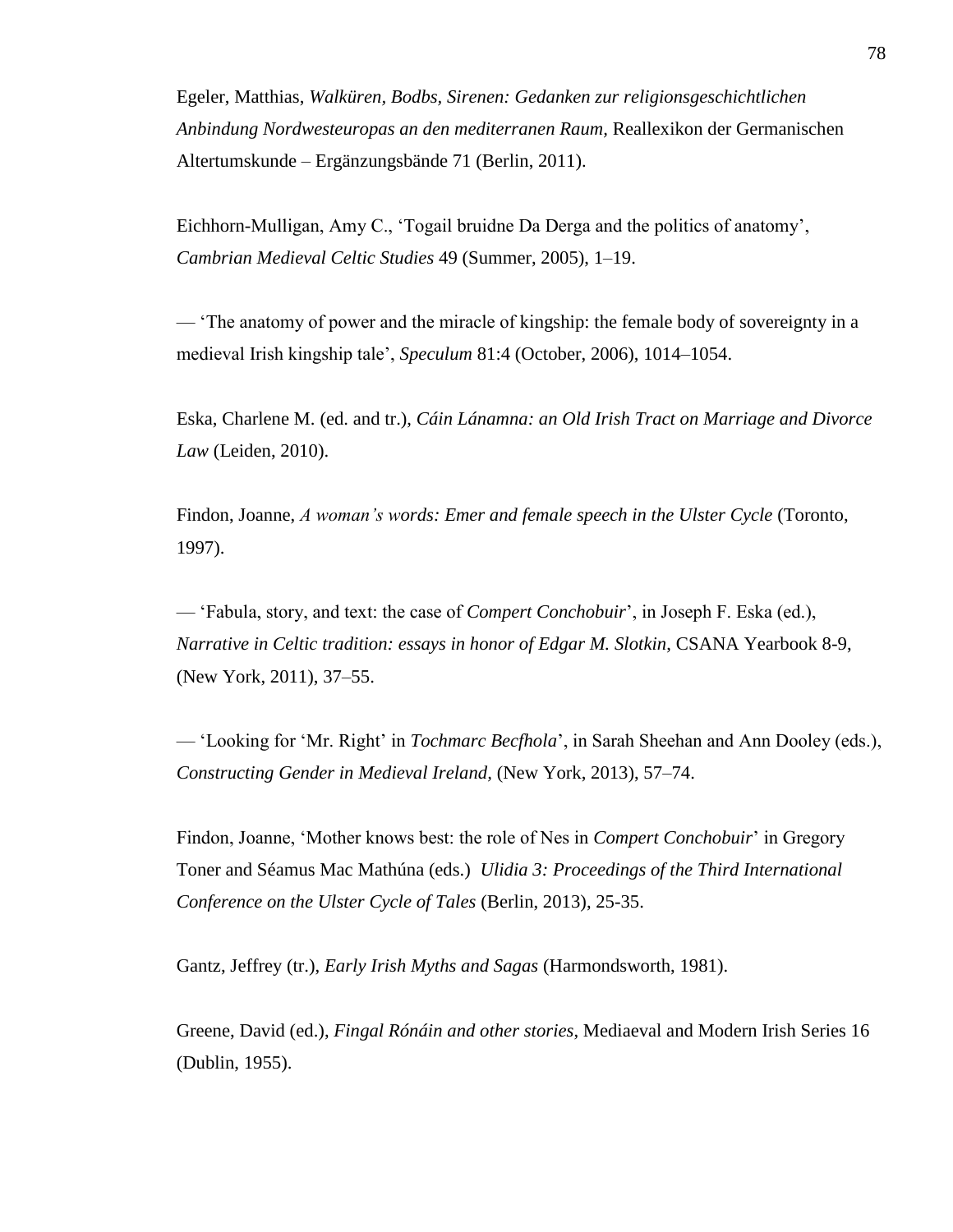Gwynn, E. J. (ed. and tr.), *The metrical dindsenchas*, vol. 1 (Dublin, 1903).

— (ed. and tr.), *The metrical dindsenchas*, vol. 2 (Dublin, 1906).

— (ed. and tr.), *The metrical dindsenchas*, vol. 3 (Dublin, 1913).

— (ed. and tr.), *The metrical dindsenchas*, vol. 4 (Dublin, 1924).

Harrison, Alan, *The Irish Trickster* (Sheffield, 1989).

Heist, W. W. (ed.), 'Vita S. Albei episcopi in Imlech', in their work *Vitae sanctorum Hiberniae: ex codice olim Salmanticensi, nunc Bruxellensi. Lives of the saints of Ireland, from the Salamanca manuscript now of Brussels*, Subsidia Hagiographica 28 (Brussels, 1965), 118- 131.

Hellmuth, Petra S., 'Cú Roí mac Dáiri', in Koch, John T. (ed) *Celtic Culture: A Historical Encyclopedia*, Vol 2 (Santa Barbara; Denver; Oxford, 2006), 508-509.

Henderson, George (ed. and tr.), *Fled Bricrend*, Irish Texts Society 2 (London, 1899).

Hennessy, W. M., 'The Ancient Irish Goddess of War', *Revue Celtique* 1 (1870), 32-55.

Herbert, Máire, 'Celtic Heroine? The Archaeology of the Deirdre Story', in David Cairns and Toni O'Brien Johnson (eds.) *Gender in Irish Writing* (Milton Keynes, 1991), 13-22.

Herbert, Máire, 'Transmutations of an Irish Goddess', in Sandra Billington and Miranda Green (eds.), *The Concept of the Goddess* (London, 1996), 141-151.

Hogan, Edmund (ed. and tr.), *Cath Ruis na Ríg for Bóinn*, Todd Lecture Series 4 (Dublin, 1892).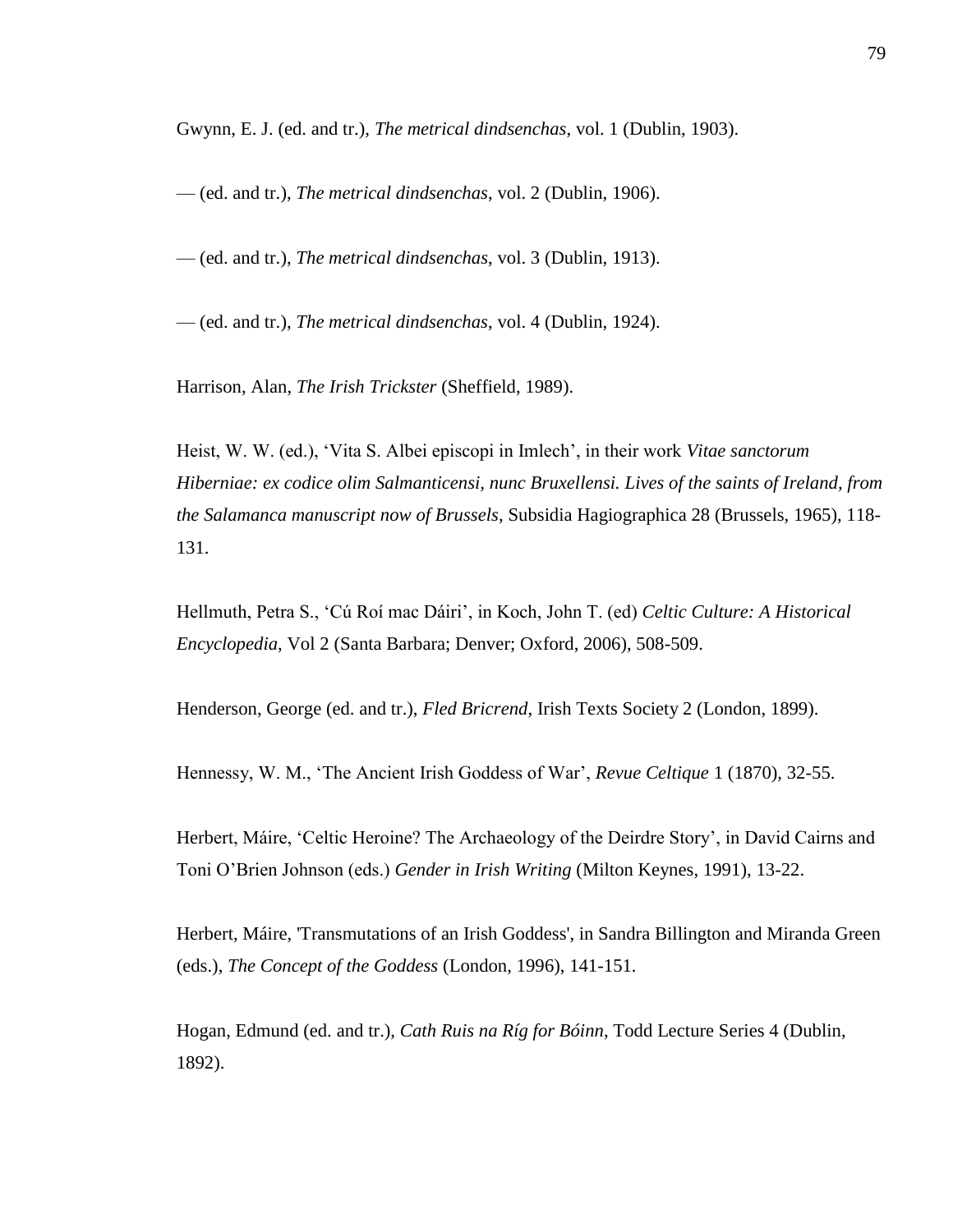Hollo, Kaarina (ed. and tr.), *Fled Bricrenn ocus Loinges mac nDuíl Dermait and its place in the Irish literary and oral narrative traditions*, Maynooth Medieval Irish Texts 2 (Maynooth, 2005).

Hull, Vernam (ed. and tr.), '*Aided Meidbe*: The Violent Death of Medb', *Speculum* 13:1 (1938), 52-61.

— (tr.) 'Conall Corc and the Corco Luigde.' *PMLA* 62 (4) (1947), 887-909.

— (ed. and tr.), *Longes mac n-Uislenn: The exile of the sons of Uisliu* (New York, 1949).

Ingridsdotter, Kicki (ed. and tr.), '*Aided Derbforgaill* 'The violent death of Derbforgaill': a critical edition with introduction, translation and textual notes', PhD dissertation, Uppsala University (2009).

Johnston, Elva, 'Transforming women in Irish hagiography', *Peritia* 9 (1995), 197–220.

Kelly, Fergus, *A guide to early Irish law* (Dublin, 1988).

Kimpton, Bettina (ed. and tr.), *The Death of Cú Chulainn: A critical edition of the earliest version of* Brislech Mór Maige Muirthemni (Maynooth, 2009).

Knott, Eleanor (ed.), *Togail bruidne Da Derga*, Mediaeval and Modern Irish Series 8 (Dublin, 1936).

Künzler, Sarah, *Flesh and Word: Reading Bodies in Old Norse-Icelandic and Early Irish Literature* (Berlin, 2016).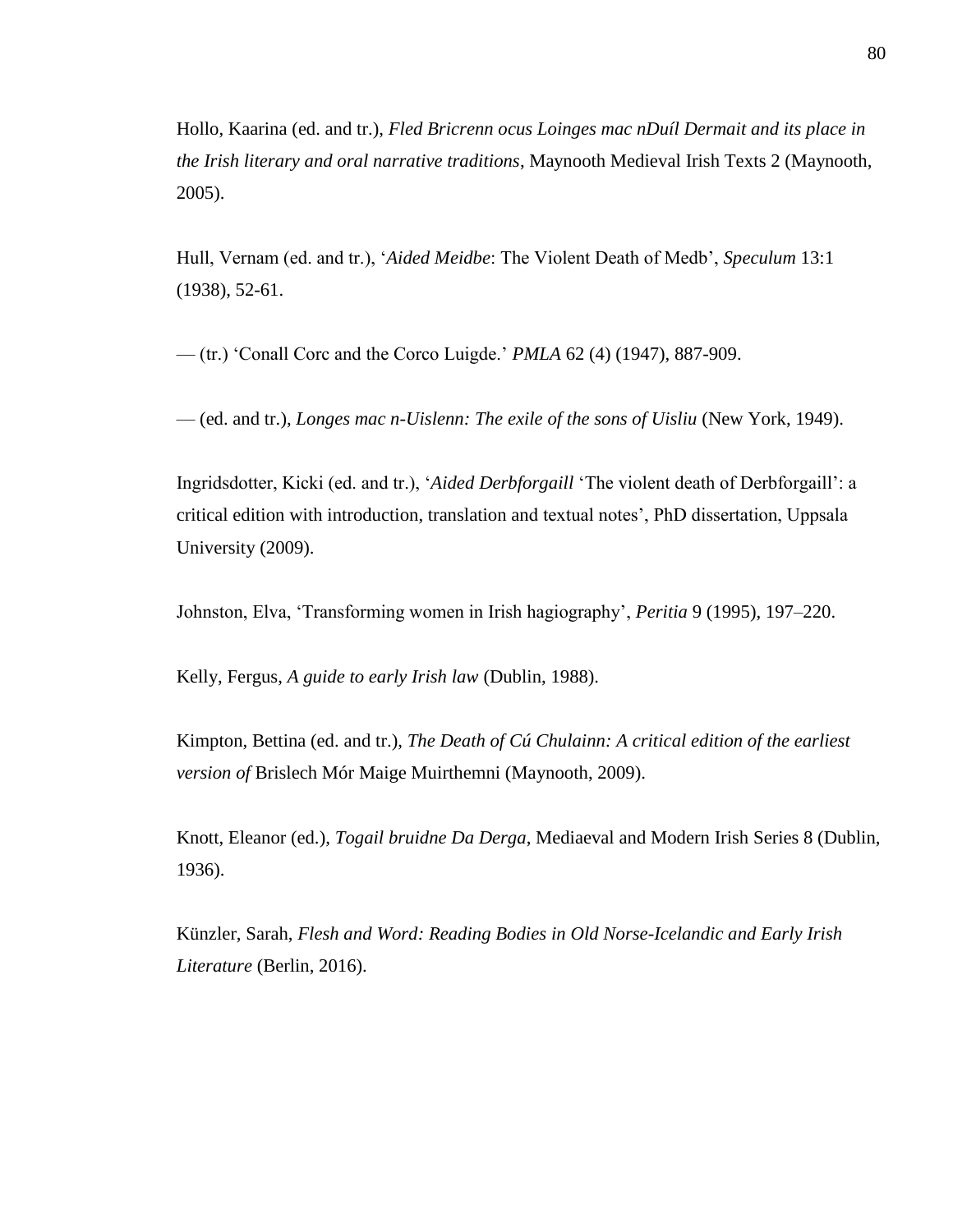Le Mair, Esther, 'A trusted outsider: Leborcham in the Ulster Cycle' in Gregory Toner and Séamus Mac Mathúna (eds), *Ulidia 3: Proceedings of the Third International Conference on the Ulster Cycle of Tales* (Berlin, 2013), 37–47.

Leahy, A. H. (tr.), *The courtship of Ferb: an old Irish romance transcribed in the twelfth century into the Book of Leinster* (New York, 1902).

Lévi-Strauss, Claude, *The Elementary Structures of Kinship (Les Structures élémentaires de la Parenté)*, Rodney Needham (ed.), James Harle Bell and John Richard von Sturmer (trs.) (Boston, 1969).

Lowe, Jeremy, 'Kicking over the traces: the instability of Cú Chulainn', *Studia Celtica* 34 (2000), 119–129.

— 'Contagious Violence and the Spectacle of Death in *Táin Bó Cúailnge*', in Maria Tymoczko and Colin Ireland, *Language and tradition in Ireland: continuities and displacements* (Massachusettes, 2003), 84-100.

Macalister, R. A. S. (ed. and tr.), *Lebor Gabála Érenn, The Book of the Taking of Ireland, Part III* (Dublin, 1940), 60-72.

Mac Eoin, Gearóid, 'The dating of Middle Irish texts', *Proceedings of the British Academy* 68 (1982), 109–137.

Mac Gearailt, Uáitéar, '*Cath Ruis na Ríg* and twelfth-century literary and oral tradition', *Zeitschrift für celtische Philologie* 44 (1991), 128–153, at 129.

MacNeill, Eoin (ed. and tr.), *Duanaire Finn: The book of the lays of Fionn*, vol. 1, Irish Texts Society 7 (London, 1908).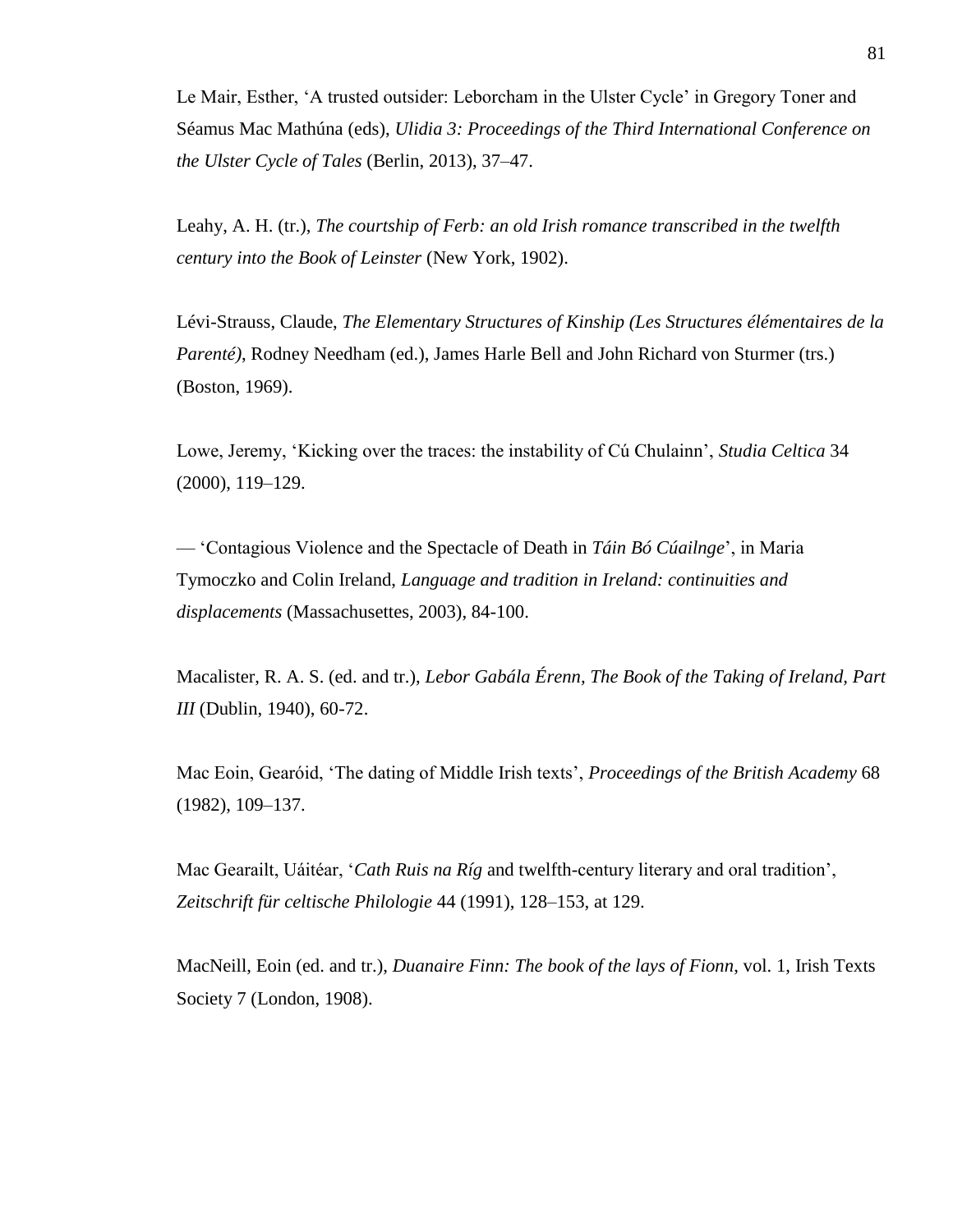Mallory, J. P., and Adams, Douglas Q. (eds.), *Encyclopedia of Indo-European Culture* (London, 1997).

Márkus, Gilbert, 'Early Irish 'Feminism", *New Blackfriars* 73 (1992), 375-388.

— *Conceiving a Nation: Scotland to AD 900* (Edinburgh, 2017).

Mathis, Kate Louise, 'The Evolution of Deirdriu in the Ulster Cycle', (Unpublished PhD thesis, University of Edinburgh, 2011).

— 'An Irish Poster Girl? Writing Deirdre during the Revival' in Willy Maley, Paddy Lyons and John Miller (eds.) *Romantic Ireland from Tone to Gonne: Fresh Perspectives on Nineteenth-Century Ireland* (Newcastle, 2013), 263-281.

McCann, W. J. 'Tristan: The Celtic and Oriental Material Re-Examined', in Joan Tasker Grimbert (ed.) *Tristan and Isolde: A Casebook* (New York, 2002).

McCone, Kim, 'Werewolves, cyclopes, *díberga* and *fíanna*: juvenile delinquency in early Ireland', *Cambridge Medieval Celtic Studies* 12 (Winter 1986), 1–22.

Meek, Donald E., '*Táin bó Fraích* and other 'Fráech' texts: a study in thematic relationships: Part I', *Cambrian Medieval Celtic Studies* 7 (Summer 1984), 1-37;

— '*Táin bó Fraích* and other 'Fráech' texts: a study in thematic relationships: Part II', *Cambrian Medieval Celtic Studies* 7 (Winter 1984), 65-85.

Meid, Wolfgang (ed.), *Táin Bó Fraích*, Mediaeval and Modern Irish Series 22 (Dublin, 1974).

Meyer, Kuno (ed.), '*Macgnímartha Find*', *Revue Celtique* 5 (1882), 195–204.

— (ed. and tr.), 'The oldest version of *Tochmarc Emire*', *Revue Celtique* 11 (1890), 433–457.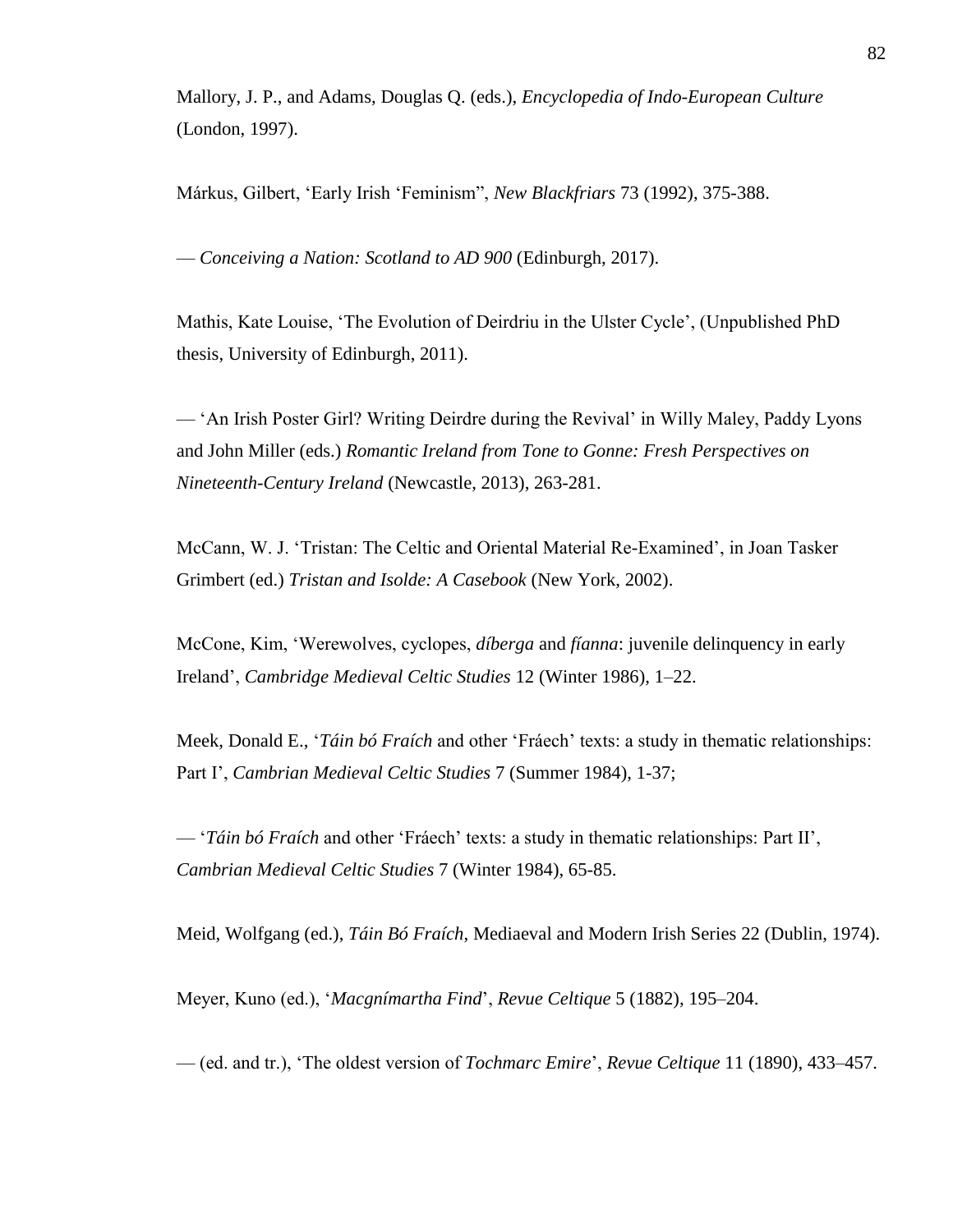— (ed. and tr.), *Hibernica minora, being a fragment of an Old-Irish treatise on the Psalter,*  Mediaeval and Modern Series 8 (Oxford, 1894).

— (tr.), 'The wooing of Emer', *Archaeological Review* 1 (1888), 68–75, 150–155, 231–235, 298–307.

— (ed. and tr.), 'Finn and the man in the tree', *Revue Celtique* 25 (1904), 344–349.

— (ed.), 'Conall Corc and the Corco Luigde', in Osborn Bergin, R. I. Best, Kuno Meyer, and J. G. O'Keeffe (eds.), *Anecdota from Irish Manuscripts* 3 (Halle, 1910), 57–63.

— *Fianaigecht: being a collection of hitherto inedited Irish poems and tales relating to Finn and his Fiana*, Todd Lecture Series 16 (London, 1910).

Miller, Jimmy P., 'The feminization of the early Irish hero', *Cambrian Medieval Celtic Studies* 67 (Summer 2014), 1–31.

Moore, Elizabeth, '*In t-indellchró bodba fer talman*: a reading of Cú Chulainn's first recension ríastrad', *Proceedings of the Harvard Celtic Colloquium* 29 (2009, 2011), 154–176.

Murphy, Gerard (ed. and tr.), *Duanaire Finn: The book of the lays of Fionn,* vol. 2, Irish Texts Society 28 (London, 1933).

— *Duanaire Finn: The book of the lays of Fionn*, vol. 3, Irish Texts Society 43, (London, 1953).

Murray, Kevin, *The Early Finn Cycle* (Dublin, 2017).

Nagy, Joseph Falaky, 'Heroic destinies in the *Macgnímrada* of Finn and Cú Chulainn', *Zeitschrift für celtische Philologie* 40 (1984), 23–39.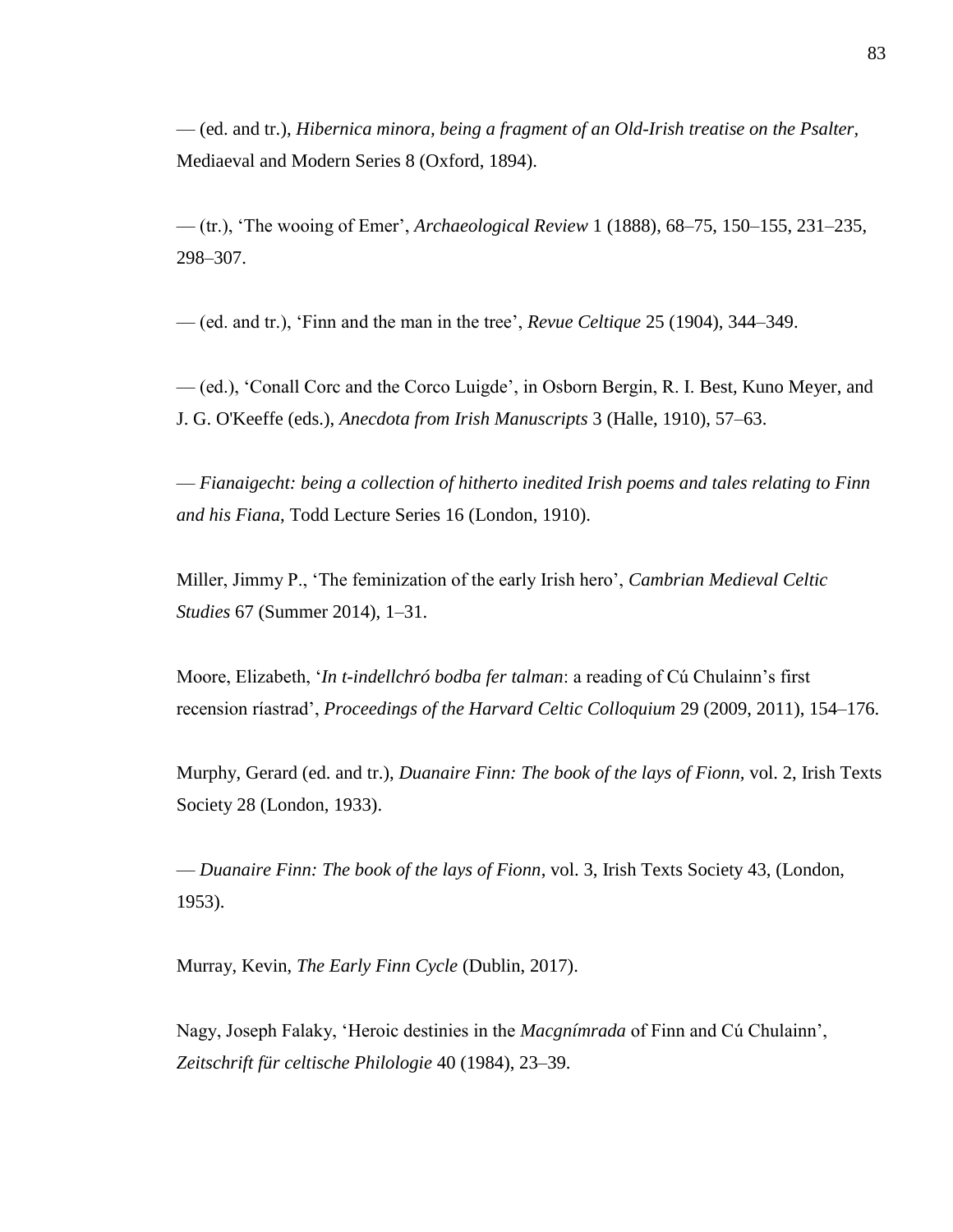— *The wisdom of the outlaw: the boyhood deeds of Finn in Gaelic narrative tradition* (Berkeley, 1985).

Ní Bhrolcháin, Muireann, 'The *Banshenchas* revisited', in Mary O'Dowd and Sabine Wichert (eds.), *Chattel, servant or citizen: women's status in church, state and society* (Belfast, 1995), 70–81.

Ní Dhonnchadha, Máirín, 'The semantics of *banscál'*, *Éigse* 31 (1999), 31–35.

Ní Dhonnchadha, Máirín (ed.), 'Gormlaith and her sisters, c. 750-1800', in Bourke, Angela *et al.* (eds.), *The Field Day Anthology of Irish Writing, vol. IV: Irish women's writing and traditions* (Cork, 2002), 166–249.

— (ed.), 'Mary, Eve and the Church (c. 600-1800)', in Bourke, Angela *et al.* (eds.), *The Field Day Anthology of Irish Writing, vol. IV: Irish women's writing and traditions* (Cork, 2002), 45–165.

— 'Travelers and settled folk: women, honor, and shame in medieval Ireland' in Sarah Sheehan and Ann Dooley (eds), *Constructing gender in medieval Ireland* (New York, 2013), 17–38.

Ní Mhaonaigh, Máire, 'The Outward Look: Britain and Beyond in Medieval Irish Literature', in P. A. Linehan and J. L. Nelson (eds.), *The Medieval World*, (London, 2001), 381-97.

Ní Shéaghdha, Nessa (ed. and tr.), *Tóruigheacht Dhiarmada agus Ghráinne: The Pursuit of Diarmaid and Gráinne*, Irish Texts Society 48 (Dublin, 1967).

Nic Dhonnchadha, Lil (ed.), *Aided Muirchertaig meic Erca*, Mediaeval and Modern Irish Series 19 (Dublin, 1964).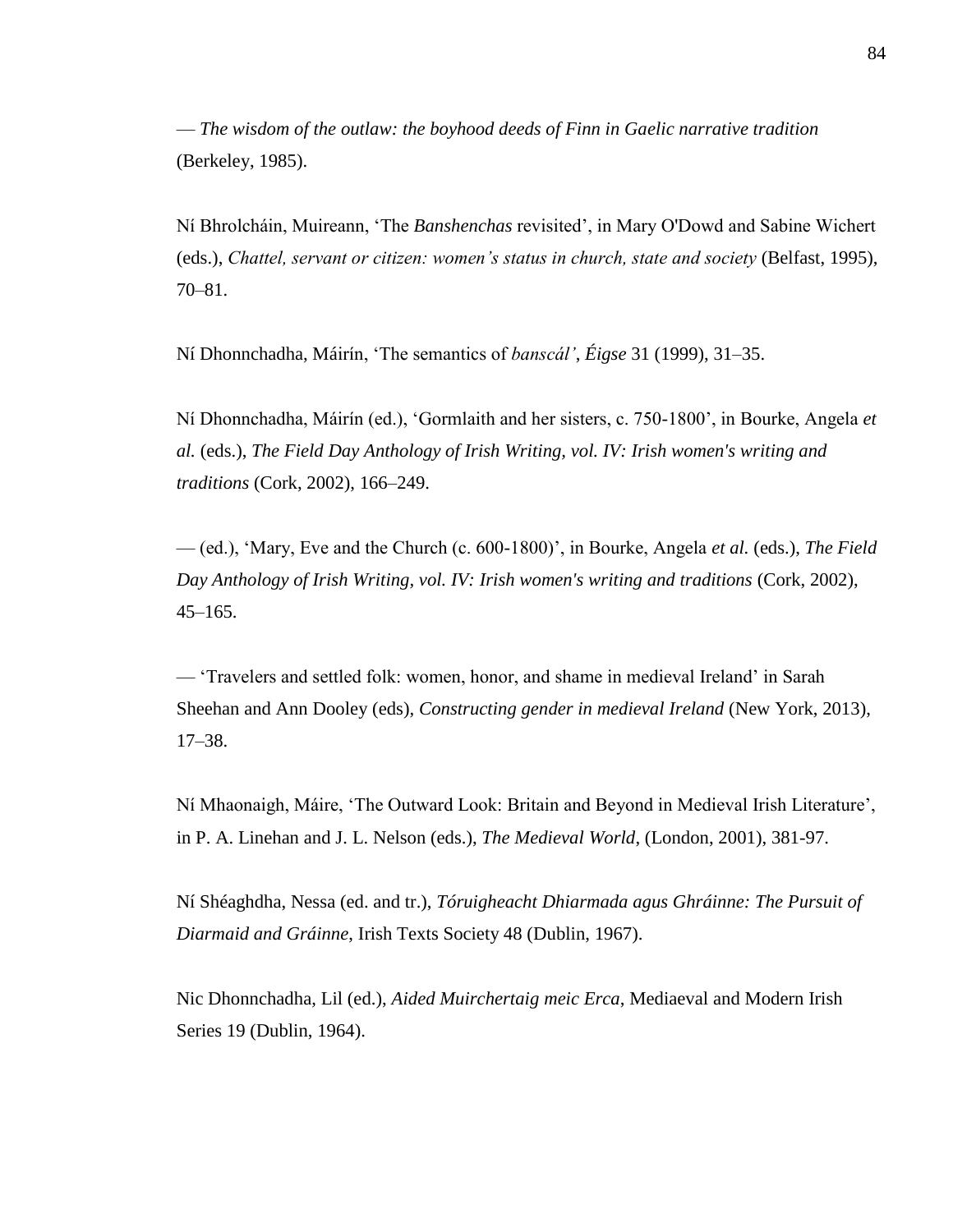Nutt, Alfred, 'The Aryan Expulsion-and-Return Formula in the Folk and Hero Tales of the Celts', *The Folk-Lore Record* 4 (1881), 1–44.

Ó Cathasaigh, Tomás, *The Heroic Biography of Cormac Mac Airt* (Dublin, 1977).

Ó Corráin, Donnchadh, '*Caithréim Chellacháin Chaisil*: history or propaganda?', *Ériu* 25 (1974), 1–69.

— 'Nationality and kingship in pre-Norman Ireland', in T. W. Moody, *Nationality and the pursuit of national independence, papers read before the Conference held at Trinity College, Dublin, 26-31 May 1975*, Historical Studies XI (Belfast, 1978), 1-35.

— 'Legend as critic', in Tom Dunne (ed.), *The writer as witness: literature as historical evidence: Historical Studies XVI* (Cork, 1987), 23-38.

— 'Women and the law in early Ireland', in Mary O'Dowd and Sabine Wichert (eds.), *Chattel, servant or citizen: women's status in church, state and society* (Belfast, 1995), 45–57.

Ó hUiginn, Ruairí, *Marriage, Law and Tochmarc Emire*, E.C. Quiggin Memorial Lectures 15 (Cambridge, 2013).

O'Brien, M. A. (ed.), *Corpus Genealogiarum Hiberniae* (Dublin, 1962).

O'Connor, Ralph, *The destruction of Da Derga's hostel: kingship and narrative artistry in a mediaeval Irish saga* (Oxford, 2013).

O'Grady, Standish Hayes, *Silva Gadelica*, vol. 1 (London, 1892)

O'Keeffe, J. G. (ed.), *Buile Shuibhne*, Mediaeval and Modern Irish Series 1 (Dublin, 1931).

O'Leary, Philip, 'The Honour of Women in Early Irish Literature', *Ériu* 38 (1987), 27–44.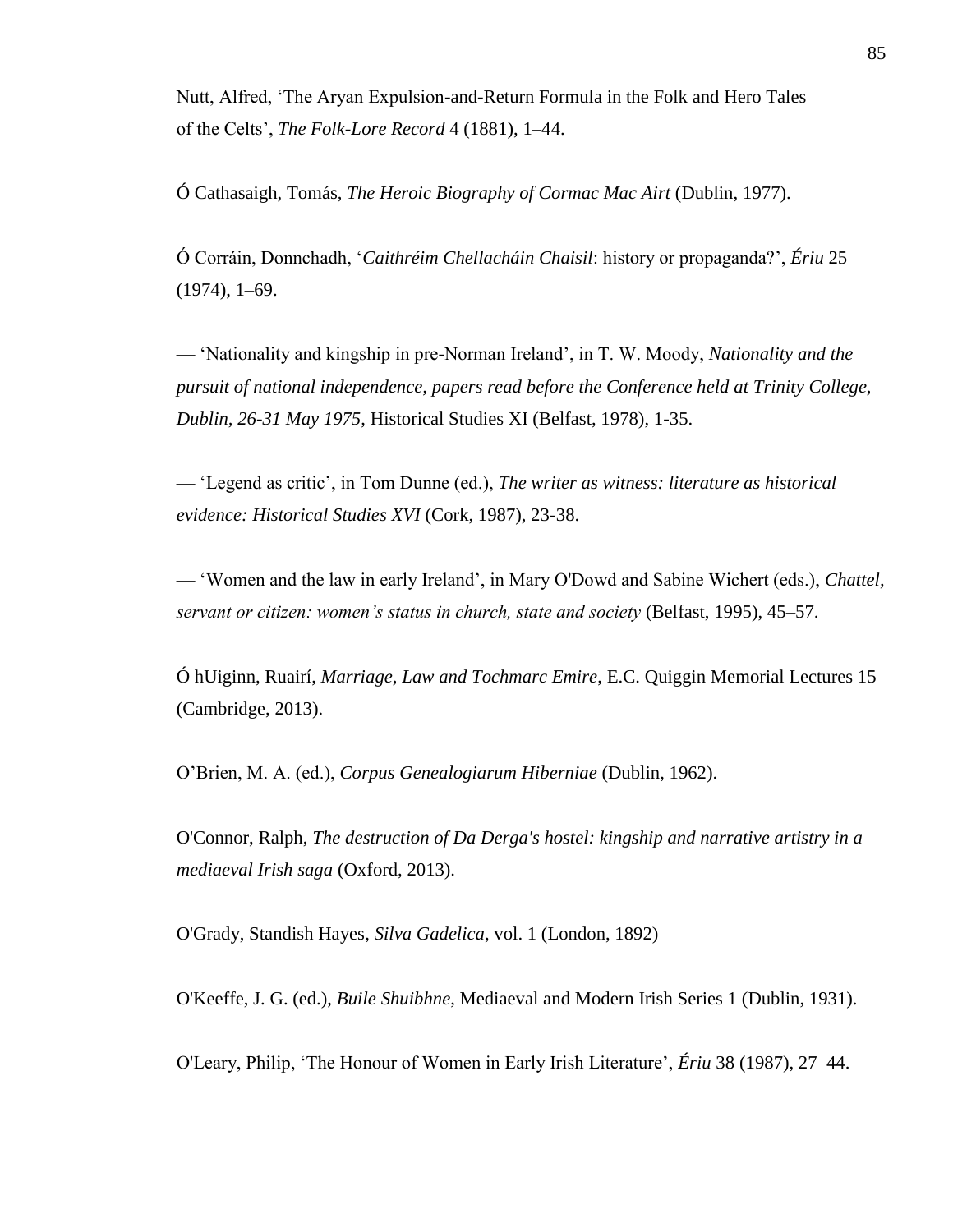— '*Fír fer*: an internalized ethical concept in early Irish literature?' *Éigse* 22 (1987), 1–14.

O'Rahilly, Cecile (ed. and tr.), *Táin bó Cúailnge: Recension I* (Dublin, 1976).

— (ed. and tr.), *Táin bó Cúalnge: from the Book of Leinster* (Dublin, 1967).

Oxenham, Helen, *Perceptions of Femininity in Early Irish Society* (Woodbridge, 2016).

Pfannenschmidt, Sarah L. ''From the Shame You Have Done': Comparing the Stories of Blodeuedd and Bláthnait', *Proceedings of the Harvard Celtic Colloquium* 29 (2009), 244-67.

Radner, Joan N, ''Fury destroys the world': historical strategy in Ireland's Ulster epic', *Mankind Quarterly* 23/1 (Fall 1982), 41-60.

Rekdal, Jan Erik, 'From wine in a goblet to milk in cowdung: The transformation of early Christian kings in three post-Viking tales from Ireland', in Gro Steinsland, Jón Viðar Sigurðsson, Jan Erik Rekdal and Ian Beuermann (eds.)*, Ideology and power in the Viking and Middle Ages: Scandinavia, Iceland, Ireland, Orkney and the Faeroes*, (Leiden, 2011), 211– 267.

Sayers, William, 'Early Irish attitudes towards hair and beards, baldness and tonsure', *Zeitschrift für celtische Philologie* 44 (1991), 154–189.

Scowcroft, R. Mark, 'On liminality in the Fenian cycle', *Cambridge Medieval Celtic Studies* 13 (Summer, 1987), 97–100.

Schulenburg, J. T., 'Female sanctity: Public and private roles, ca. 500-1100', in Mary Erler and Maryanne Kowaleski (eds.) *Women and Power in the Middle Ages* (Athens, GA, 1988), 102-125.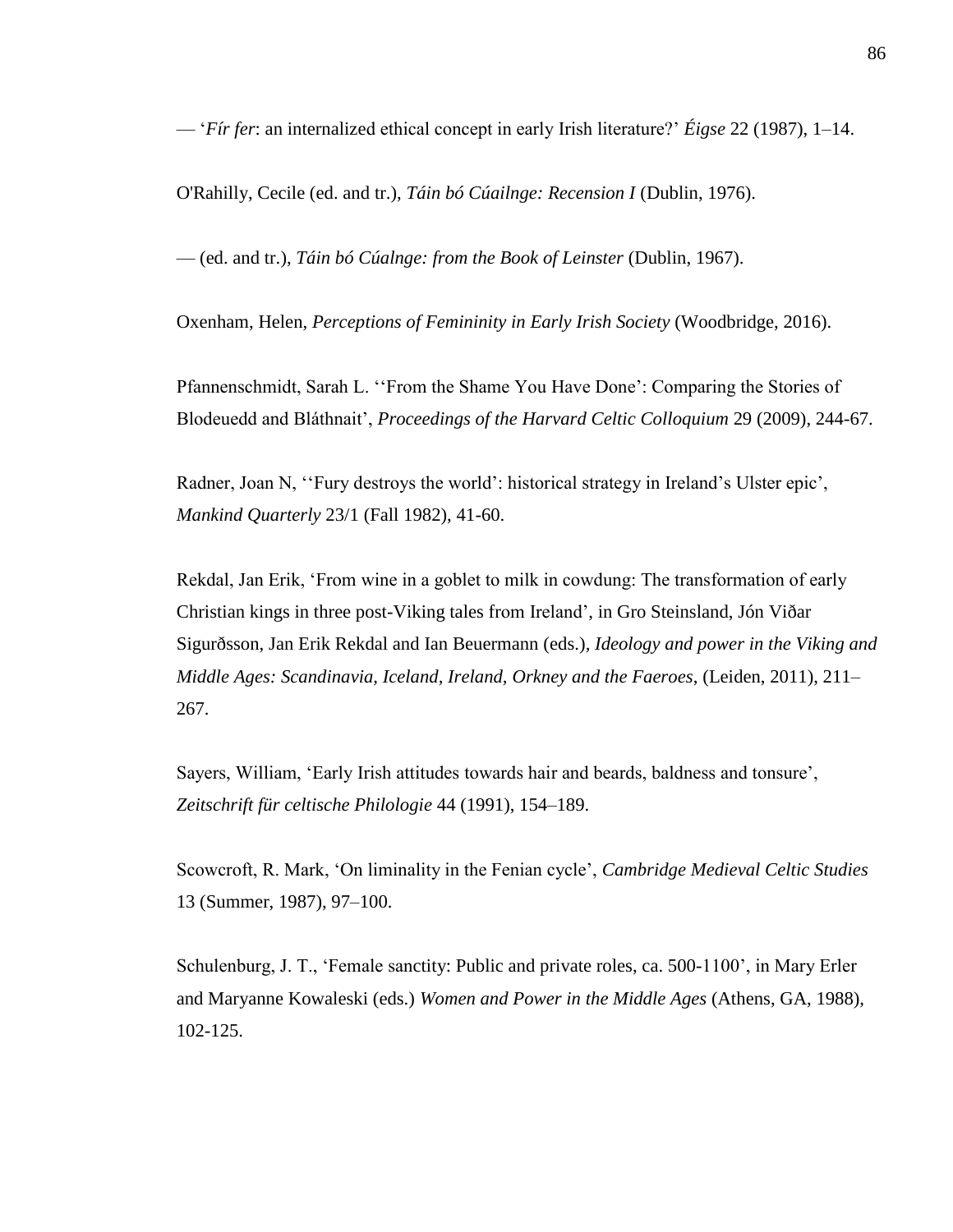Sessle, Erica, 'Misogyny and Medb: approaching Medb with feminist critism', in James P. Mallory and Gerard Stockman (eds.), *Ulidia: proceedings of the First International Conference on the Ulster Cycle of Tales* (Belfast, 1994), 135–138.

Simms, Katherine, 'Gaelic warfare in the Middle Ages', in Thomas Bartlett and Keith Jeffrey (eds.) *A military history of Ireland* (Cambridge, 1996), 99-115.

Sharpe, Richard, 'Hiberno-Latin *laicus*, Irish *láech* and the Devil's men', *Ériu* 30 (1979), 75– 92.

Sheehan, Sarah, 'Giants, Boar-hunts, and Barbering: Masculinity in "*Culhwch Ac Olwen*"', *Arthuriana* 15 (3) (2005), 3-25.

Sheehan, Sarah, and Ann Dooley (eds), *Constructing gender in medieval Ireland* (New York, 2013).

Sims-Williams, Patrick, '*Tochmarc Becfhola*: a 'peculiar confused tale'?', in Joseph F. Eska (ed.), *Narrative in Celtic tradition: Essays in Honor of Edgar M. Slotkin*, CSANA Yearbook 8-9 (New York, 2011), 228–234.

Sjoestedt, Marie-Louise, *Gods and heroes of the Celts*, tr. Myles Dillon (London, 1949).

Sproule, David, 'Politics and Pure Narrative in the Stories About Corc of Cashel', *Ériu* 36 (1985), 11-28.

Stokes, Whitley, (ed. and tr.) 'The destruction of Troy', in Ernst Windisch and Whitley Stokes (eds.), *Irische Texte mit Wörterbuch*, vol. 2:1 (Leipzig, 1884), 1–142.

— (ed. and tr.), 'The siege of Howth', *Revue Celtique* 8 (1887), 47–64.